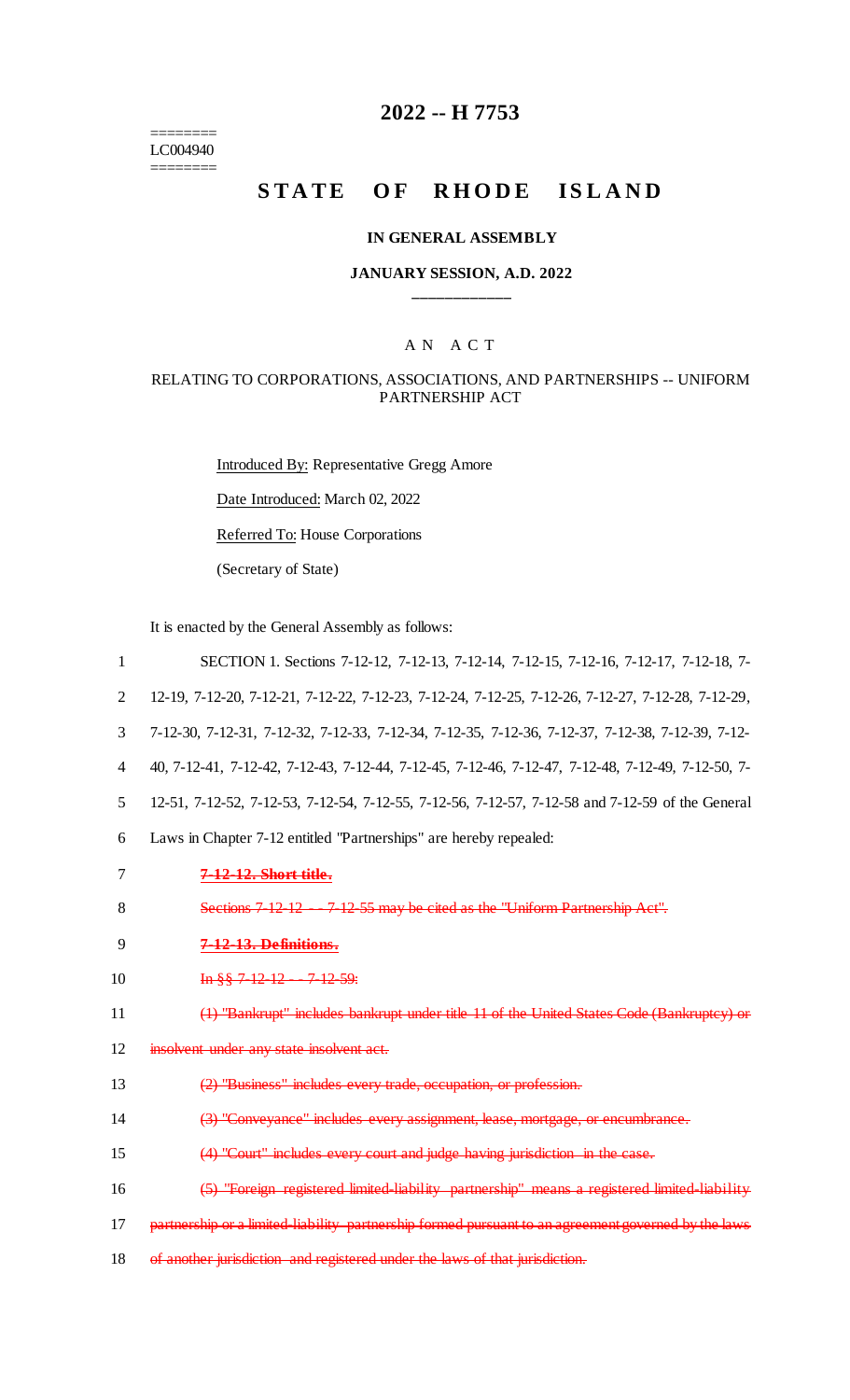| $\mathbf{1}$   | (6) "Person" includes individuals, partnerships, corporations, and other associations.                                       |
|----------------|------------------------------------------------------------------------------------------------------------------------------|
| $\overline{2}$ | (7) "Real property" includes land and any interest or estate in land.                                                        |
| 3              | (8) "Registered limited liability partnership" means a partnership formed pursuant to an                                     |
| 4              | agreement governed by the laws of this state, registered under § 7-12-56 and in compliance with §                            |
| 5              | $7 - 12 - 58$                                                                                                                |
| 6              | 7-12-14. Interpretation of knowledge and notice.                                                                             |
| 7              | (a) A person has "knowledge" of a fact within the meaning of $\S 7$ 12 12 $-$ 7 12 55 not                                    |
| 8              | only when he or she has actual knowledge of it, but also when he or she has knowledge of any other                           |
| 9              | facts that in the circumstances show bad faith.                                                                              |
| 10             | (b) A person has "notice" of a fact within the meaning of $\S$ $\S$ 7 12 12 - 7 12 55 when the                               |
| 11             | person who claims the benefit of the notice:                                                                                 |
| 12             | (1) States the fact to the person; or                                                                                        |
| 13             | (2) Delivers through the mail, or by other means of communication, a written statement of                                    |
| 14             | the fact to the person or to a proper person at his or her place of business or residence.                                   |
| 15             | 7-12-15. Rules of construction.                                                                                              |
| 16             | (a) The rule that statutes in derogation of the common law are to be strictly construed has                                  |
| 17             | no application to §§ 7-12-12 -- 7-12-55.                                                                                     |
| 18             | (b) The law of estoppel applies under $\S$ § $7$ 12 12 $-7$ 12 55.                                                           |
| 19             | (e) The law of agency applies under $\S$ § 7-12-12 -- 7-12-55.                                                               |
| 20             | (d) Sections $7\overline{12}$ $12\overline{12}$ $7\overline{12}$ 55 shall be so interpreted and construed as to effect their |
| 21             | general purpose to make uniform the law of those states which enact them.                                                    |
| 22             | (e) Sections $7-12-12$ $-7-12-55$ shall not be construed so as to impair the obligations of                                  |
| 23             | any contract existing on October 1, 1957, nor to affect any action or proceedings or right accrued                           |
| 24             | before October 1, 1957.                                                                                                      |
| 25             | 7-12-16. Rules for cases not provided for.                                                                                   |
| 26             | In any case not provided for in §§ 7-12-12 - 7-12-55, the rules of law and equity, including                                 |
| 27             | the law merchant, govern.                                                                                                    |
| 28             | 7-12-17. Partnership defined.                                                                                                |
| 29             | (a) A partnership is an association of two $(2)$ or more persons to carry on as co-owners a                                  |
| 30             | business for profit, and includes a registered limited liability partnership.                                                |
| 31             | (b) Any association formed under any other statute of this state, or any statute adopted by                                  |
| 32             | authority, other than the authority of the state, is not a partnership under $\S$ § 7-12-12 -- 7-12-59,                      |
| 33             | unless the association would have been a partnership in this state prior to May 6, 1957; but §§7-                            |
|                |                                                                                                                              |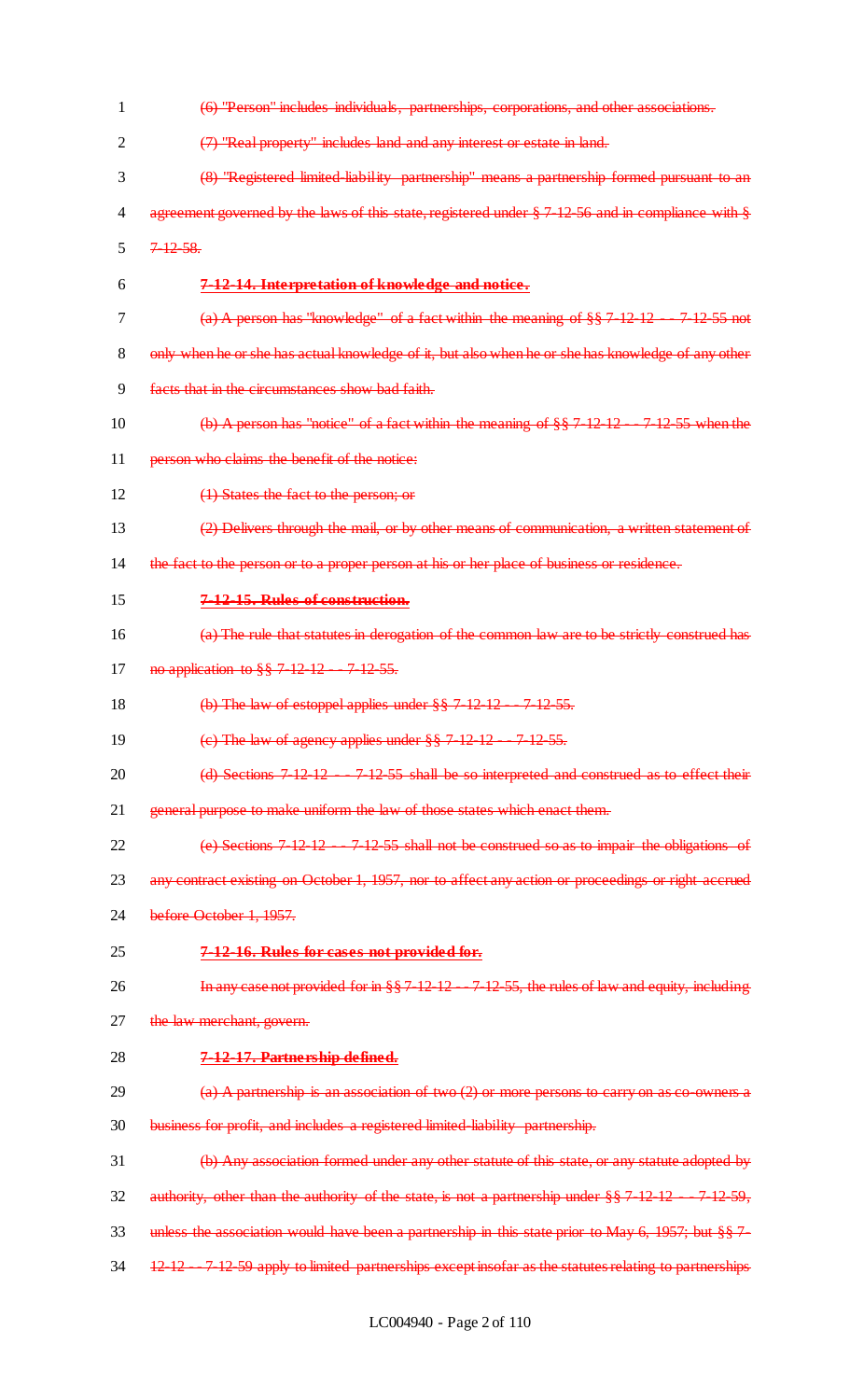| $\mathbf{1}$   | are inconsistent with these provisions.                                                                 |
|----------------|---------------------------------------------------------------------------------------------------------|
| $\overline{2}$ | 7-12-18. Rules for determining the existence of a partnership.                                          |
| 3              | In determining whether a partnership exists, these rules apply:                                         |
| 4              | (1) Except as provided by § 7-12-27, persons who are not partners as to each other are not              |
| 5              | partners as to third persons.                                                                           |
| 6              | (2) Joint tenancy, tenancy in common, tenancy by the entireties, joint property, common                 |
| 7              | property, or part ownership does not of itself establish a partnership, whether the co-owners do or     |
| 8              | do not share any profits made by the use of the property.                                               |
| 9              | (3) The sharing of gross returns does not of itself establish a partnership, whether or not             |
| 10             | the persons sharing them have a joint or common right or interest in any property from which the        |
| 11             | returns are derived.                                                                                    |
| 12             | (4) The receipt by a person of a share of the profits of a business is prima facie evidence             |
| 13             | that he or she is a partner in the business, but no such inference is drawn if profits were received in |
| 14             | payment:                                                                                                |
| 15             | (i) As a debt by installments or otherwise;                                                             |
| 16             | (ii) As wages of an employee or rent to a landlord;                                                     |
| 17             | (iii) As an annuity to a widow or representative of a deceased partner;                                 |
| 18             | (iv) As interest on a loan, though the amount of payment vary with the profits of the                   |
| 19             | business;                                                                                               |
| 20             | (v) As the consideration for the sale of a good will of a business or other property by                 |
| 21             | installments or otherwise.                                                                              |
| 22             | 7-12-19. Partnership property.                                                                          |
| 23             | (a) All property originally brought into the partnership stock or subsequently acquired by              |
| 24             | purchase or otherwise, on account of the partnership, is partnership property.                          |
| 25             | (b) Unless the contrary intention appears, property acquired with partnership funds is                  |
| 26             | partnership property.                                                                                   |
| 27             | (c) Any estate in real property may be acquired in the partnership name. Title so acquired              |
| 28             | can be conveyed only in the partnership name.                                                           |
| 29             | (d) A conveyance to a partnership in the partnership name, though without words of                      |
| 30             | inheritance, passes the entire estate of the grantor unless a contrary intent appears.                  |
| 31             | 7-12-20. Partner agent of partnership as to partnership business.                                       |
| 32             | (a) Every partner is an agent of the partnership for the purpose of its business, and the act           |
| 33             | of every partner, including the execution in the partnership name of any instrument, for apparently     |
| 34             | earrying on in the usual way the business of the partnership of which he or she is a member, binds      |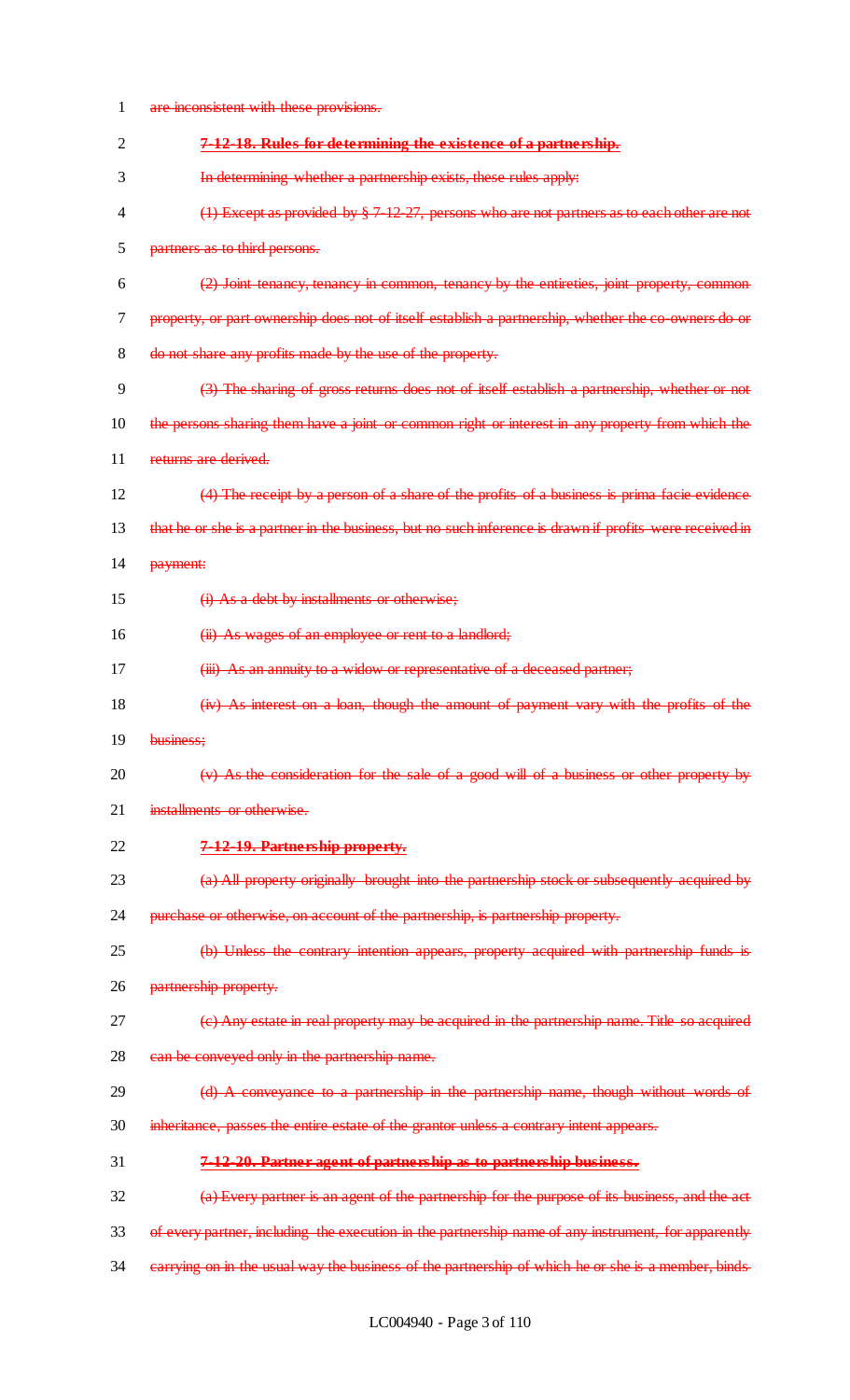1 the partnership, unless the partner so acting has in fact no authority to act for the partnership in the 2 particular matter, and the person with whom he or she is dealing has knowledge of the fact that he 3 or she has no authority. 4 (b) An act of a partner that is not apparently for the carrying on of the business of the 5 partnership in the usual way does not bind the partnership unless authorized by the other partners. 6 (c) Unless authorized by the other partners or unless they have abandoned the business, 7 one or more but less than all the partners have no authority to: 8 (1) Assign the partnership property in trust for creditors or on the assignee's promise to pay 9 the debts of the partnership; 10 (2) Dispose of the good will of the business; 11 (3) Do any other act that would make it impossible to carry on the ordinary business of a 12 partnership; 13 (4) Confess a judgment; 14 (5) Submit a partnership claim or liability to arbitration or reference. 15 (d) No act of a partner in contravention of a restriction on authority shall bind the 16 partnership to persons having knowledge of the restriction. 17 **7-12-21. Conveyance of real property of the partnership.** 18 (a) Where title to real property is in the partnership name, any partner may convey title to 19 the property by a conveyance executed in the partnership name; but the partnership may recover 20 the property unless the partner's act binds the partnership under the provisions of § 7-12-20(a), or 21 unless the property has been conveyed by the grantee or a person claiming through the grantee to 22 a holder for value without knowledge that the partner, in making the conveyance, has exceeded his 23 or her authority. 24 (b) Where title to real property is in the name of the partnership, a conveyance executed by 25 a partner, in his or her own name, passes the equitable interest of the partnership, provided the act 26 is one within the authority of the partner under the provisions of  $\frac{8}{9}$  7-12-20(a). 27 (c) Where title to real property is in the name of one or more but not all the partners, and 28 the record does not disclose the right of the partnership, the partners in whose name the title stands 29 may convey title to the property, but the partnership may recover the property if the partners' act 30 does not bind the partnership under the provisions of § 7-12-20(a) unless the purchaser or his or 31 her assignee, is a holder for value, without knowledge. 32 (d) Where the title to real property is in the name of one or more or all of the partners, or 33 in a third person in trust for the partnership, a conveyance executed by a partner in the partnership 34 name, or in his or her own name, passes the equitable interest of the partnership, provided the act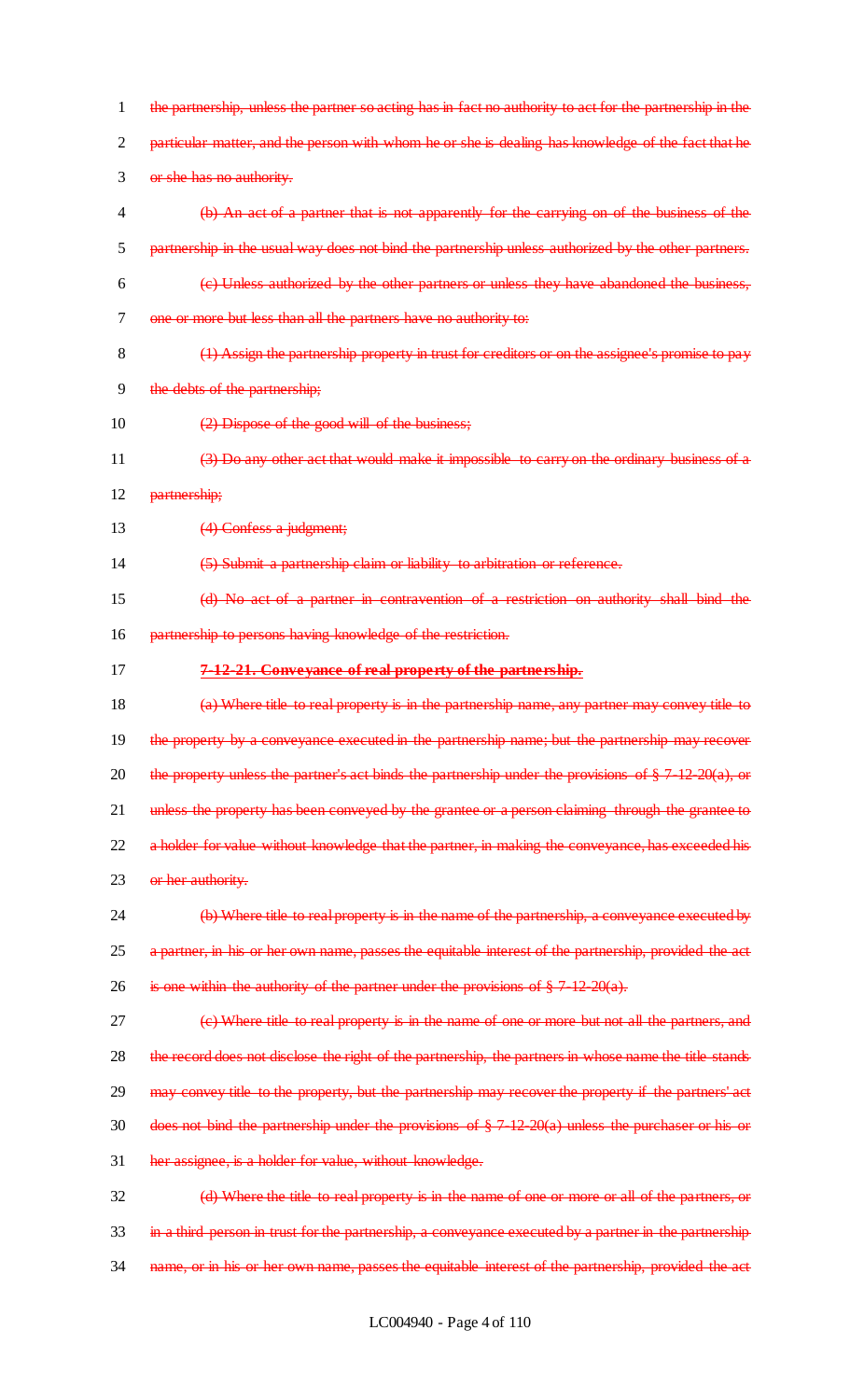1 is one within the authority of the partner under the provision of  $\S 7.12-20(a)$ . 2 (e) Where the title to real property is in the names of all the partners a conveyance executed 3 by all the partners passes all their rights in the property. 4 **7-12-22. Partnership bound by admission of partner.** 5 An admission or representation made by any partner concerning partnership affairs within 6 the scope of his or her authority as conferred by  $\S$ § 7-12-12  $-$  7-12-55 is evidence against the 7 partnership. 8 **7-12-23. Partnership charged with knowledge of or notice to partner.** 9 Notice to any partner of any matter relating to partnership affairs, and the knowledge of 10 the partners acting in the particular matter, acquired while a partner or then present to his or her 11 mind, and the knowledge of any other partner who reasonably could and should have 12 communicated it to the acting partner, operate as notice to or knowledge of the partnership, except 13 in the case of a fraud on the partnership committed by or with the consent of that partner. 14 **7-12-24. Partnership bound by partner's wrongful act.** 15 Where, by any wrongful act or omission of any partner acting in the ordinary course of the 16 business of the partnership or with the authority of his or her copartners, loss or injury is caused to 17 any person, not being a partner in the partnership, or any penalty is incurred, the partnership is 18 liable for the loss, injury, or penalty to the same extent as the partner acting or omitting to act. 19 **7-12-25. Partnership bound by partner's breach of trust.** 20 The partnership is bound to make good the loss: 21 (1) Where one partner acting within the scope of his or her apparent authority receives 22 money or property of a third person and misapplies it; and 23 (2) Where the partnership in the course of its business receives money or property of a third 24 person and the money or property so received is misapplied by any partner while it is in the custody 25 of the partnership. 26 **7-12-26. Nature of partner's liability.** 27 (a) All partners are liable, except as provided in subsection (b): 28 (1) Jointly and severally for everything chargeable to the partnership under §§ 7-12-24 and 29 7-12-25. 30 (2) Jointly for all other debts and obligations of the partnership; but any partner may enter 31 into a separate obligation to perform a partnership contract. 32 (b) Subject to subsection (c), a partner in a registered limited-liability partnership is not 33 liable, directly or indirectly (including by way of indemnification, contribution, assessment or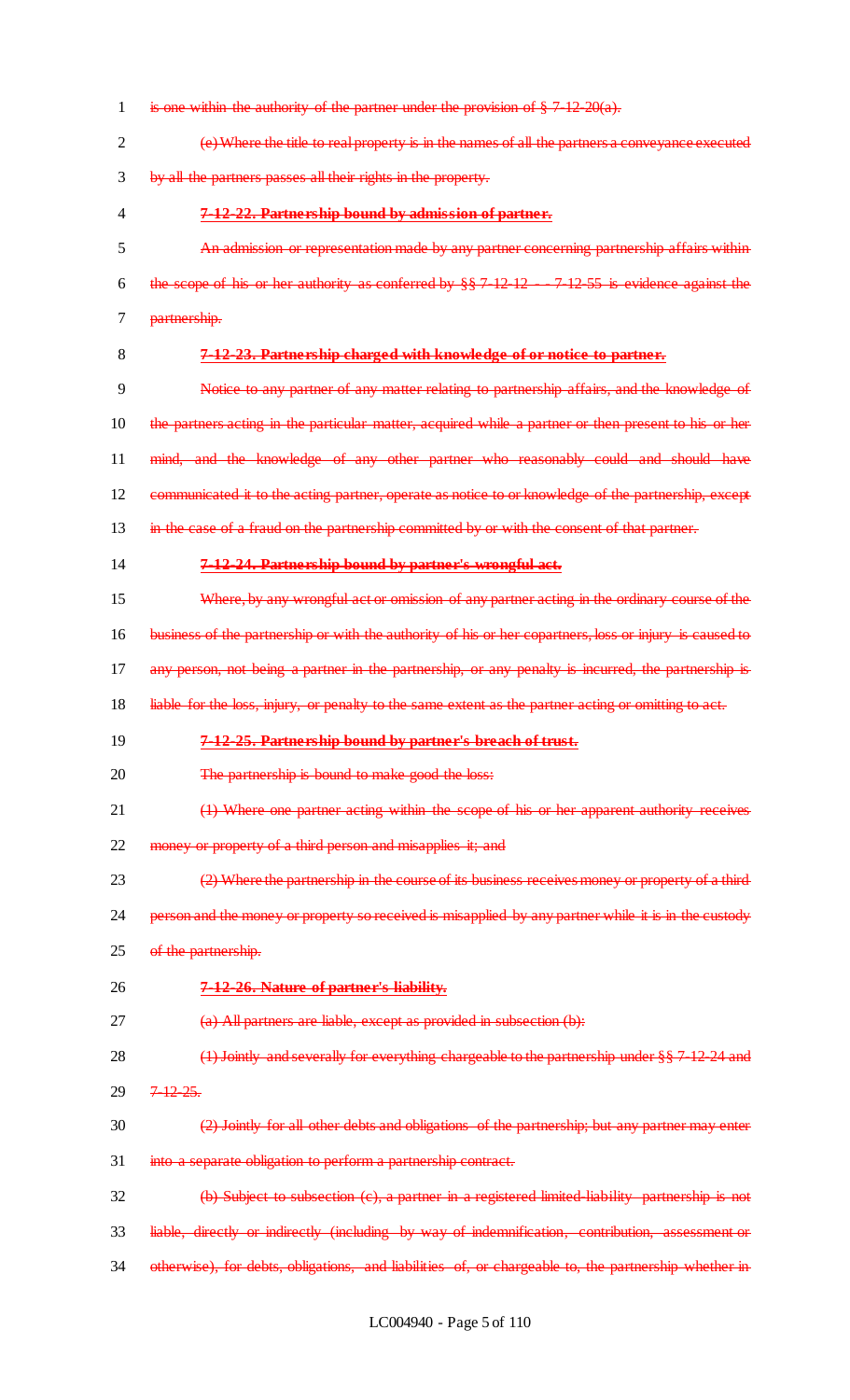1 tort, contract, or otherwise, arising while the partnership is a registered limited-liability partnership. 2 (c) Subsection (b) does not affect the individual liability of a partner in a registered limited-3 liability partnership for his or her own negligence, wrongful acts or misconduct, or that of any 4 person under that partner's direct supervision and control other than in an administrative capacity. 5 (d) A partner in a registered limited-liability partnership is not a proper party in his or her 6 individual capacity to a proceeding by or against a registered limited-liability partnership, the object 7 of which is to recover damages or enforce the obligations of the registered limited-liability 8 partnership, unless the partner is personally liable under subsection (e).

 (e) Notwithstanding any other provisions of this section, the personal liability of a partner 10 in a limited-liability partnership engaged in the rendering of professional services is not less than or greater than the personal liability of a shareholder of a professional corporation organized under chapter 5.1 of this title engaged in the rendering of the same professional services.

### 13 **7-12-27. Partner by estoppel.**

14 (a) When a person, by words spoken or written or by conduct, represents himself or herself, 15 or consents to another representing him or her to any one, as a partner in an existing partnership or 16 with one or more persons not actual partners, he or she is liable to any person to whom the 17 representation has been made, who has, on the faith of the representation, given credit to the actual 18 or apparent partnership, and if he or she has made a representation or consented to its being made 19 in a public manner, he or she is liable to the person, whether the representation has or has not been 20 made or communicated to the person giving credit by or with the knowledge of the apparent partner 21 making the representation or consenting to its being made.

22 (1) When a partnership liability results, he or she is liable as though he or she were an 23 actual member of the partnership.

24 (2) When no partnership liability results, he or she is liable jointly with the other persons, 25 if any, so consenting to the contract or representation as to incur liability, otherwise separately.

26 (b) When a person is represented to be a partner in an existing partnership, or with one or 27 more persons not actual partners, he or she is an agent of the persons consenting to the 28 representation to bind them to the same extent and in the same manner as though he or she were a 29 partner in fact, with respect to persons who rely on the representation. Where all the members of 30 the existing partnership consent to the representation, a partnership act or obligation results; but in 31 all other cases it is the joint act or obligation of the person acting and the persons consenting to the 32 representation.

- 33 **7-12-28. Liability of incoming partner.**
- 34 A person admitted as a partner into an existing partnership is liable for all the obligations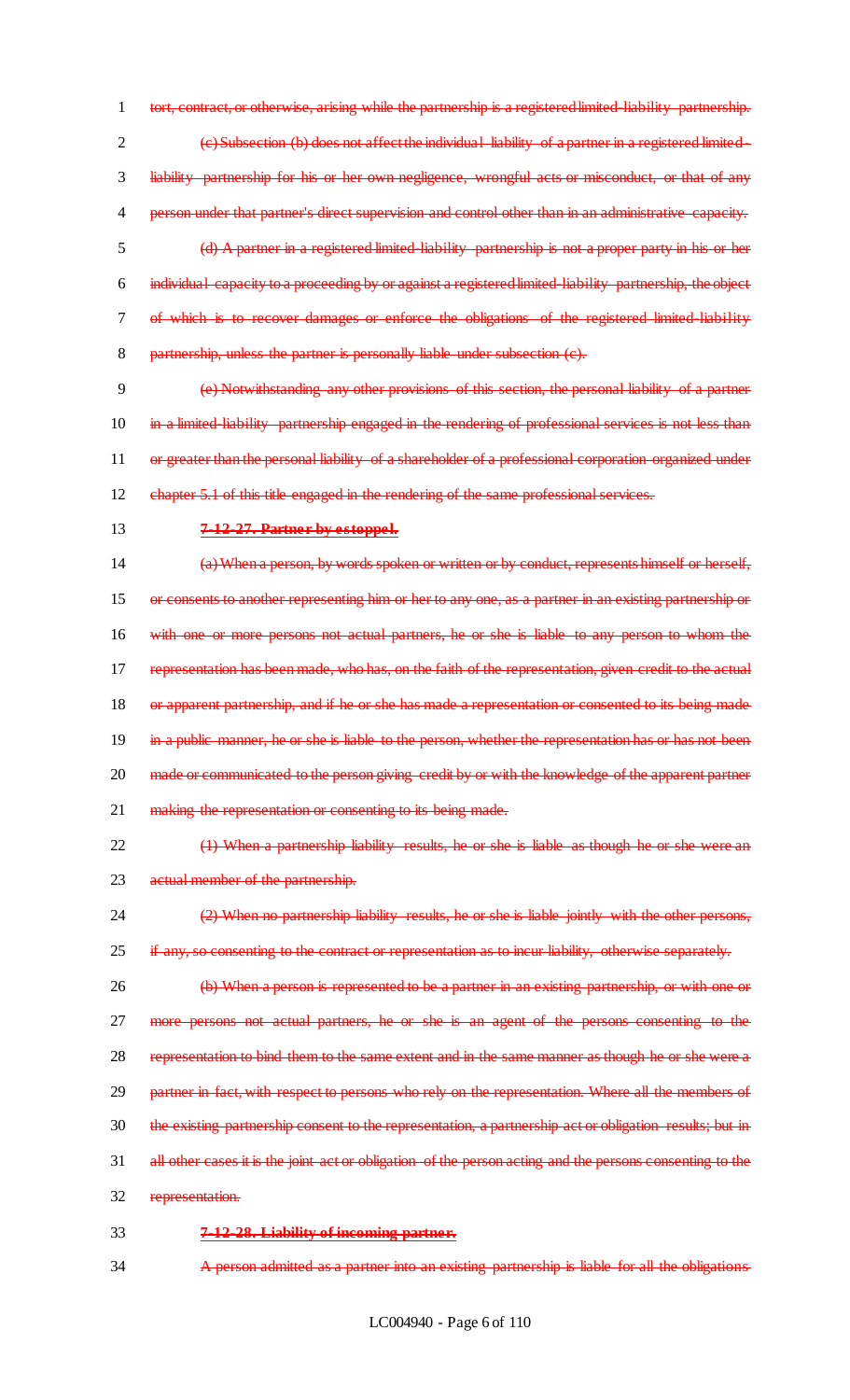of the partnership arising before his or her admission as though he or she had been a partner when 2 the obligations were incurred, except that this liability is satisfied only out of partnership property. **7-12-29. Rules determining rights and duties of partners.** The rights and duties of the partners in relation to the partnership are determined, subject to any agreement between them, by the following rules: (1) Each partner is repaid his or her contributions, whether by way of capital or advances 7 to the partnership property, and shares equally in the profits and surplus remaining after all 8 liabilities, including those to partners, are satisfied; and except as provided in § 7-12-26(b), each partner must contribute toward the losses, whether of capital or otherwise, sustained by the 10 partnership according to his or her share in the profits. (2) The partnership must indemnify every partner in respect of payments made and 12 personal liabilities reasonably incurred by him or her in the ordinary and proper conduct of its business, or for the preservation of its business or property. (3) A partner, who in aid of the partnership makes any payment or advance beyond the amount of capital that he or she agreed to contribute, is paid interest from the date of the payment 16 or advance. (4) A partner receives interest on the capital contributed by him or her only from the date 18 when repayment should be made. (5) All partners have equal rights in the management and conduct of the partnership 20 business. (6) No partner is entitled to remuneration for acting in the partnership business, except that a surviving partner is entitled to reasonable compensation for his or her services in winding up the 23 partnership affairs. (7) No person can become a member of a partnership without the consent of all the partners. (8) Any difference arising as to ordinary matters connected with the partnership business may be decided by a majority of the partners; but no act in contravention of any agreement between 27 the partners may be done rightfully without the consent of all the partners. **7-12-30. Partnership books.** 29 The partnership books are kept, subject to any agreement between the partners, at the principal place of business of the partnership, and every partner shall at all times have access to 31 and may inspect and copy any of them. **7-12-31. Duty of partners to render information.** Partners shall render on demand true and full information of all things affecting the 34 partnership to any partner or the legal representative of any deceased partner or partner under legal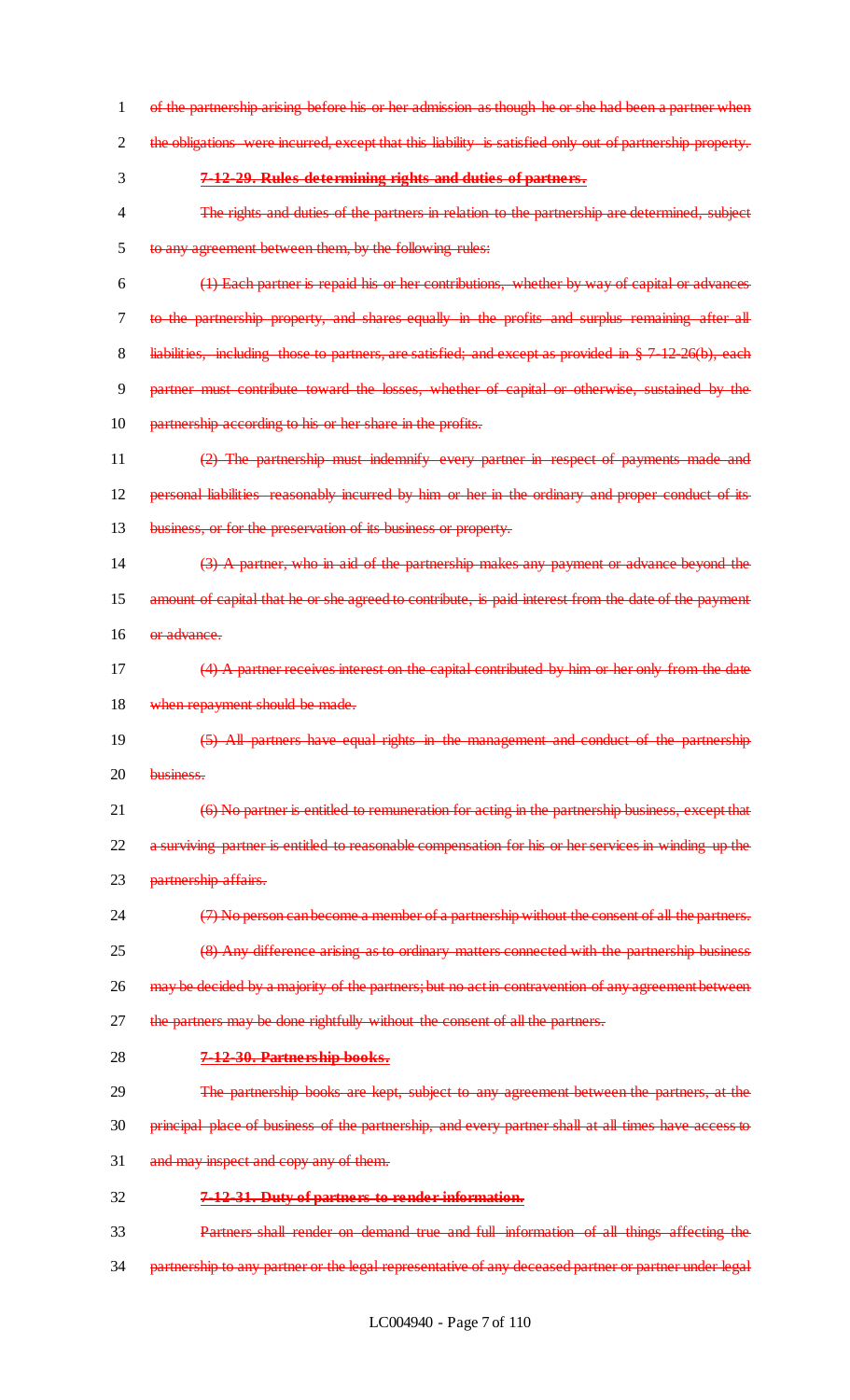disability.

| $\overline{2}$ | 7-12-32. Partner accountable as a fiduciary.                                                          |
|----------------|-------------------------------------------------------------------------------------------------------|
| 3              | (a) Every partner must account to the partnership for any benefit, and hold as trustee for it         |
| 4              | any profits derived by him or her without the consent of the other partners from any transaction      |
| 5              | connected with the formation, conduct, or liquidation of the partnership or from any use by him or    |
| 6              | her of its property.                                                                                  |
| 7              | (b) This section applies also to the representatives of a deceased partner engaged in the             |
| 8              | liquidation of the affairs of the partnership as the personal representatives of the last surviving   |
| 9              | partner.                                                                                              |
| 10             | 7-12-33. Right to an account.                                                                         |
| 11             | Any partner has the right to a formal account as to partnership affairs:                              |
| 12             | (1) If he or she is wrongfully excluded from the partnership business or possession of its            |
| 13             | property by his or her copartners.                                                                    |
| 14             | (2) If the right exists under the terms of any agreement.                                             |
| 15             | $(3)$ As provided by $§$ 7-12-32.                                                                     |
| 16             | (4) Whenever other circumstances render it just and reasonable.                                       |
| 17             | 7-12-34. Continuation of partnership beyond fixed term.                                               |
| 18             | (a) When a partnership for a fixed term or particular undertaking is continued after the              |
| 19             | termination of the term or particular undertaking without any express agreement, the rights and       |
| 20             | duties of the partners remain the same as they were at the termination, insofar as is consistent with |
| 21             | a partnership at will.                                                                                |
| 22             | (b) A continuation of the business by the partners or those of them who habitually acted in           |
| 23             | the partnership during the term, without any settlement or liquidation of the partnership affairs, is |
| 24             | prima facie evidence of a continuation of the partnership.                                            |
| 25             | 7-12-35. Extent of property rights of a partner.                                                      |
| 26             | The property rights of a partner are:                                                                 |
| 27             | (1) His or her rights in specific partnership property;                                               |
| 28             | (2) His or her interest in the partnership; and                                                       |
| 29             | (3) His or her rights to participate in the management.                                               |
| 30             | 7-12-36. Nature of a partner's right in specific partnership property.                                |
| 31             | (a) A partner is co-owner with his or her partners of specific partnership property holding           |
| 32             | as a tenant in partnership.                                                                           |
| 33             | (b) The incidents of this tenancy are such that:                                                      |
| 34             | $(1)$ A partner, subject to the provisions of $\S$ § 7-12-12 - 7-12-55 and to any agreement           |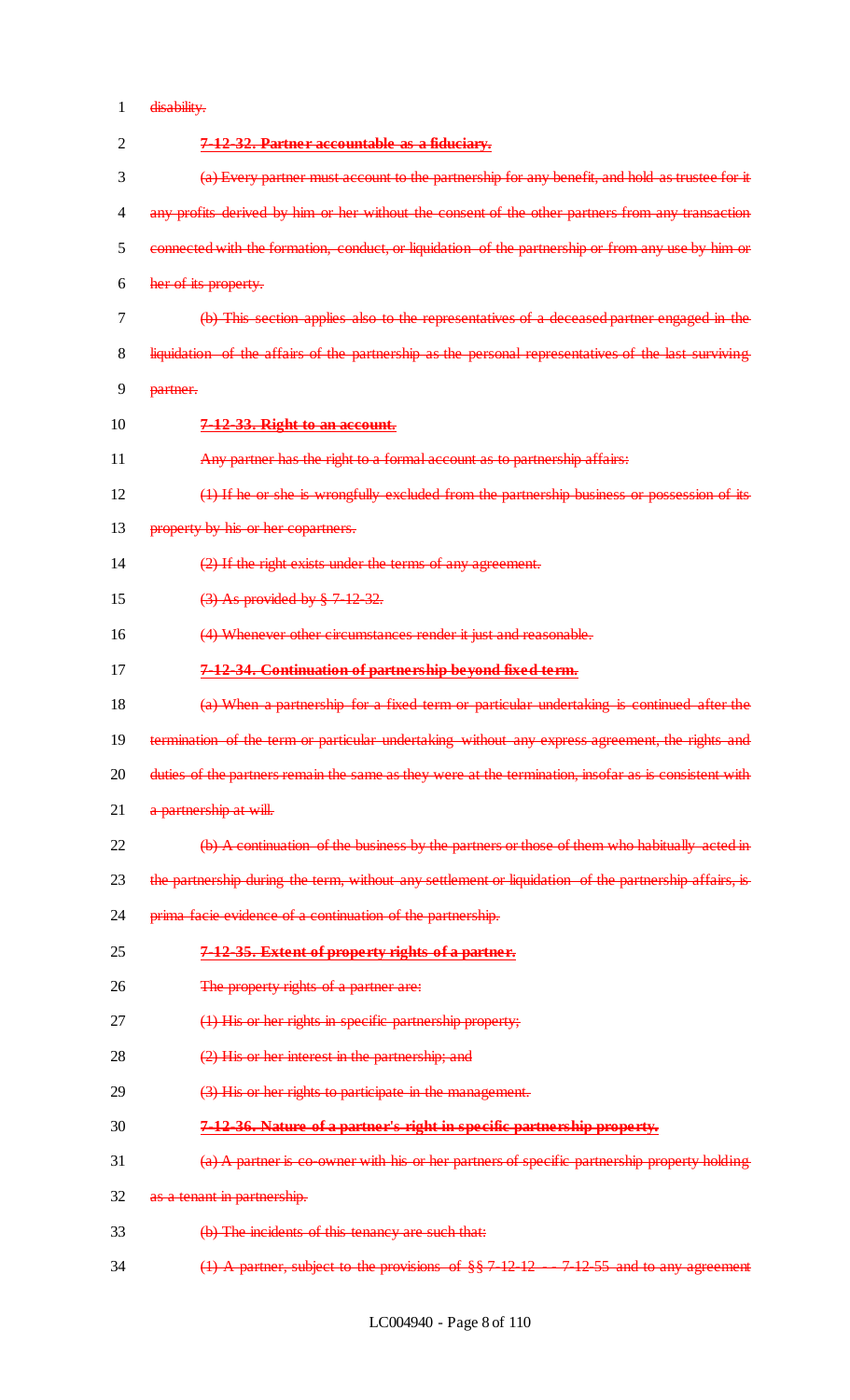1 between the partners, has an equal right with his or her partners to possess specific partnership 2 property for partnership purposes; but he or she has no right to possess the property for any other 3 purpose without the consent of his or her partners. 4 (2) A partner's right in specific partnership property is not assignable, except in connection 5 with the assignment of rights of all the partners in the same property. 6 (3) A partner's right in specific partnership property is not subject to attachment or 7 execution, except on a claim against the partnership. When partnership property is attached for a 8 partnership debt, the partners, or any of them, or the representatives of a deceased partner, cannot 9 claim any right under the exemption laws. 10 (4) On the death of a partner, his or her right in specific partnership property vests in the 11 surviving partner or partners, except where the deceased was the last surviving partner, when his 12 or her right in the property vests in his or her legal representative. The surviving partner, or partners, 13 or the legal representative of the last surviving partner, has no right to possess the partnership 14 property for any but a partnership purpose. 15 (5) A partner's right in specific partnership property is not subject to dower, curtesy, or 16 allowances to widows, heirs, or next of kin. 17 **7-12-37. Nature of partner's interest in the partnership.** 18 A partner's interest in the partnership is his or her share of the profits and surplus, and his 19 or her share of the profits and surplus is personal property. 20 **7-12-38. Assignment of partner's interest.** 21 (a) A conveyance by a partner of his or her interest in the partnership does not of itself 22 dissolve the partnership, nor, as against the other partners in the absence of agreement, entitle the 23 assignee, during the continuance of the partnership, to interfere in the management or 24 administration of the partnership business or affairs, to require any information or account of 25 partnership transactions, or to inspect the partnership book. It merely entitles the assignee to 26 receive, in accordance with his or her contract, the profits to which the assigning partner would 27 otherwise be entitled. 28 (b) In case of a dissolution of the partnership, the assignee is entitled to receive his or her 29 assignor's interest and may require an account from the date only of the last account agreed to by

- 30 all the partners.
- 31 **7-12-39. Partner's interest subject to charging order.**

32 (a) On due application to the superior court by any judgment creditor of a partner, the court 33 may charge the interest of the debtor partner with payment of the unsatisfied amount of the 34 judgment debt with interest on it; and may then or later appoint a receiver of his or her share of the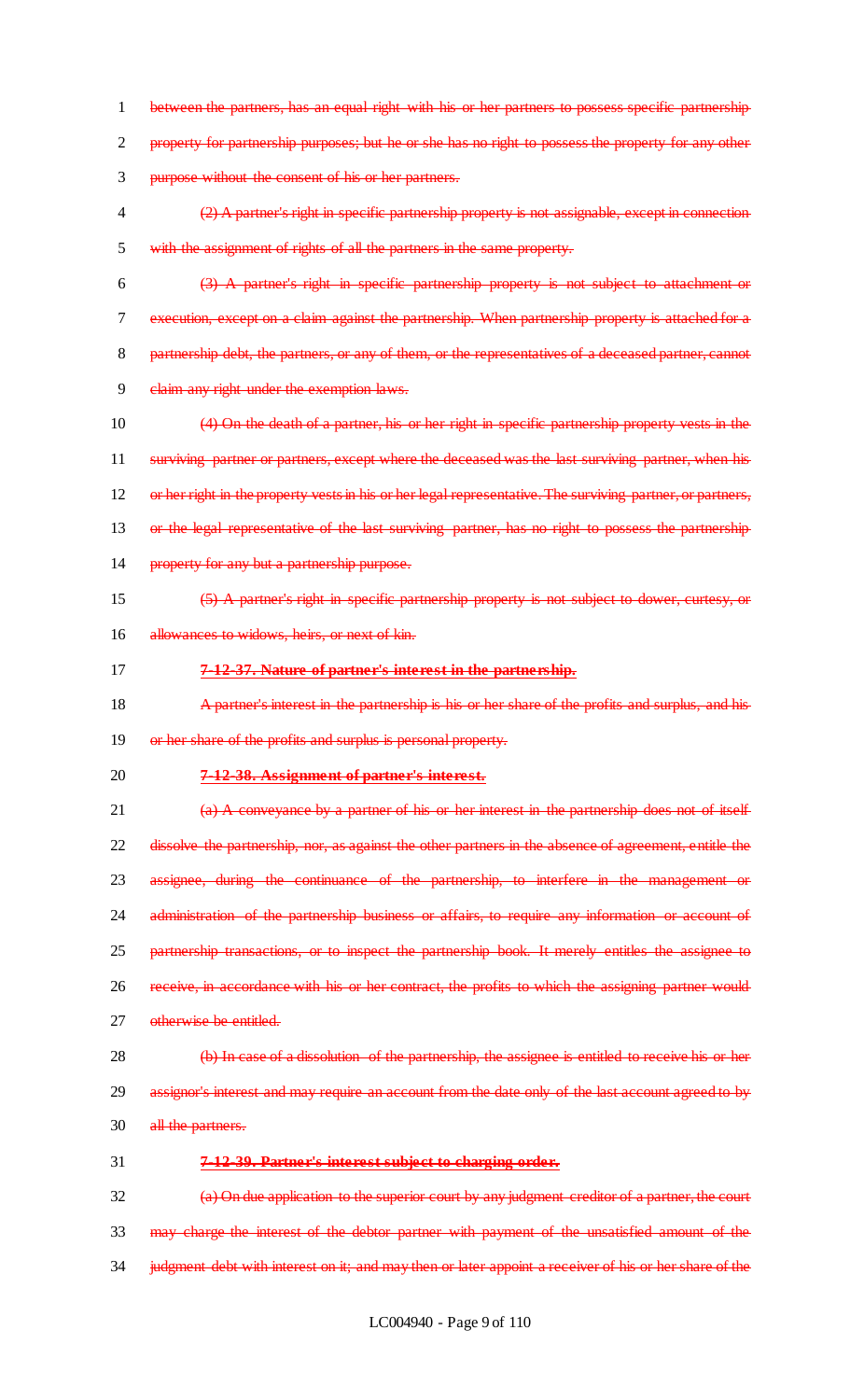| 1  | profits, and of any other money due, or to fall due, to him or her in respect of the partnership, and                           |
|----|---------------------------------------------------------------------------------------------------------------------------------|
| 2  | make all other orders, directions, accounts, and inquiries that the debtor partner might have made,                             |
| 3  | or that the circumstances of the case require.                                                                                  |
| 4  | (b) The interest charged may be redeemed at any time before foreclosure, or in case of a                                        |
| 5  | sale being directed by the court, may be purchased without causing a dissolution:                                               |
| 6  | (1) With separate property, by any one or more of the partners; or                                                              |
| 7  | (2) With partnership property, by any one or more of the partners with the consent of all                                       |
| 8  | the partners whose interests are not so charged or sold.                                                                        |
| 9  | (e) Nothing in §§ 7-12-12 -- 7-12-55 deprives a partner of his or her right, if any, under                                      |
| 10 | the exemption laws, regarding his interest in the partnership.                                                                  |
| 11 | 7-12-40. Dissolution defined.                                                                                                   |
| 12 | The dissolution of a partnership is the change in the relation of the partners caused by any                                    |
| 13 | partner ceasing to be associated in the carrying on as distinguished from the winding up of the                                 |
| 14 | business.                                                                                                                       |
| 15 | 7-12-41. Partnership not terminated by dissolution.                                                                             |
| 16 | On dissolution the partnership is not terminated, but continues until the winding<br>− <del>o</del> f<br>$\overline{\text{up}}$ |
| 17 | partnership affairs is completed.                                                                                               |
| 18 | 7-12-42. Causes of dissolution.                                                                                                 |
| 19 | Dissolution is caused:                                                                                                          |
|    |                                                                                                                                 |
| 20 | (1) Without violation of the agreement between the partners:                                                                    |
| 21 | (i) By the termination of the definite term or particular undertaking specified in the                                          |
| 22 | agreement;                                                                                                                      |
| 23 | (ii) By the express will of any partner when no definite term or particular undertaking is                                      |
| 24 | specified;                                                                                                                      |
| 25 | (iii) By the express will of all the partners who have not assigned their interests or suffered                                 |
| 26 | them to be charged for their separate debts, either before or after the termination of any specified                            |
| 27 | term or particular undertaking;                                                                                                 |
| 28 | (iv) By the expulsion of any partner from the business bona fide in accordance with the                                         |
| 29 | power conferred by the agreement between the partners;                                                                          |
| 30 | (2) In contravention of the agreement between the partners, where the circumstances do                                          |
| 31 | not permit a dissolution under any other provision of this section, by the express will of any partner                          |
| 32 | at any time;                                                                                                                    |
| 33 | (3) By any event that makes it unlawful for the business of the partnership to be carried on                                    |

# LC004940 - Page 10 of 110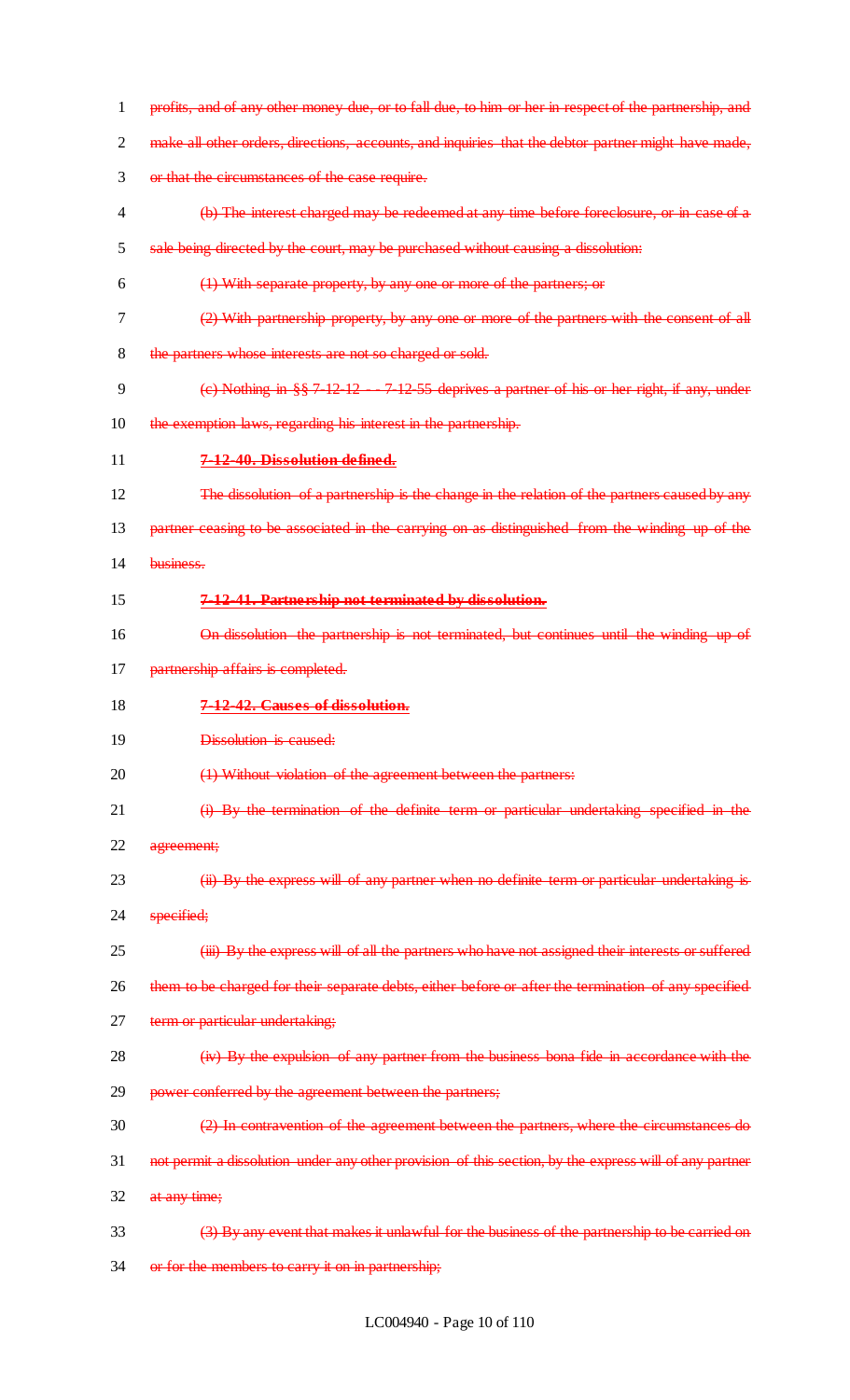| 1              | (4) By the death of any partner;                                                                       |
|----------------|--------------------------------------------------------------------------------------------------------|
| $\overline{2}$ | (5) By the bankruptcy of any partner or the partnership;                                               |
| 3              | $(6)$ By decree of court under $§$ 7-12-43.                                                            |
| 4              | 7-12-43. Dissolution by decree of court.                                                               |
| 5              | (a) On application by or for a partner, the court shall decree a dissolution whenever:                 |
| 6              | (1) A partner has been declared mentally incompetent in any judicial proceeding or is                  |
| 7              | shown to be of unsound mind;                                                                           |
| 8              | (2) A partner becomes in any other way incapable of performing his or her part of the                  |
| 9              | partnership contract;                                                                                  |
| 10             | (3) A partner has been guilty of any conduct that tends to affect prejudicially the carrying           |
| 11             | on of the business;                                                                                    |
| 12             | (4) A partner willfully or persistently commits a breach of the partnership agreement, or              |
| 13             | otherwise so conducts him or herself in matters relating to the partnership business that it is not    |
| 14             | reasonably practicable to carry on the business in partnership with him or her;                        |
| 15             | (5) The business of the partnership can only be carried on at a loss;                                  |
| 16             | (6) Other circumstances render a dissolution equitable.                                                |
| 17             | (b) On the application of the purchaser of a partner's interest under §§ 7-12-38 and 7-12-             |
| 18             | 39, the court shall decree a dissolution:                                                              |
| 19             | (1) After the termination of the specified term or particular undertaking;                             |
| 20             | (2) At any time if the partnership was a partnership at will when the interest was assigned            |
| 21             | or when the charging order was issued.                                                                 |
| 22             | 7-12-44. General effect of dissolution on authority of partner.                                        |
| 23             | Except insofar as is necessary to wind up partnership affairs or to complete transactions              |
| 24             | begun but not then finished, dissolution terminates all authority of any partner to act for the        |
| 25             | partnership:                                                                                           |
| 26             | (1) Regarding the partners:                                                                            |
| 27             | (i) When the dissolution is not by the act, bankruptcy, or death of a partner; or                      |
| 28             | $(ii)$ When the dissolution is by the act, bankruptcy, or death of a partner, in cases where $§$       |
| 29             | 7 12 45 so requires.                                                                                   |
| 30             | (2) With respect to persons not partners, as declared in § 7-12-46.                                    |
| 31             | 7-12-45. Right of partner to contribution from copartners after dissolution.                           |
| 32             | Where the dissolution is caused by the act, death, or bankruptcy of a partner, each partner            |
| 33             | is liable to his or her copartners for his or her share of any liability created by any partner acting |
| 34             | for the partnership as if the partnership had not been dissolved, unless:                              |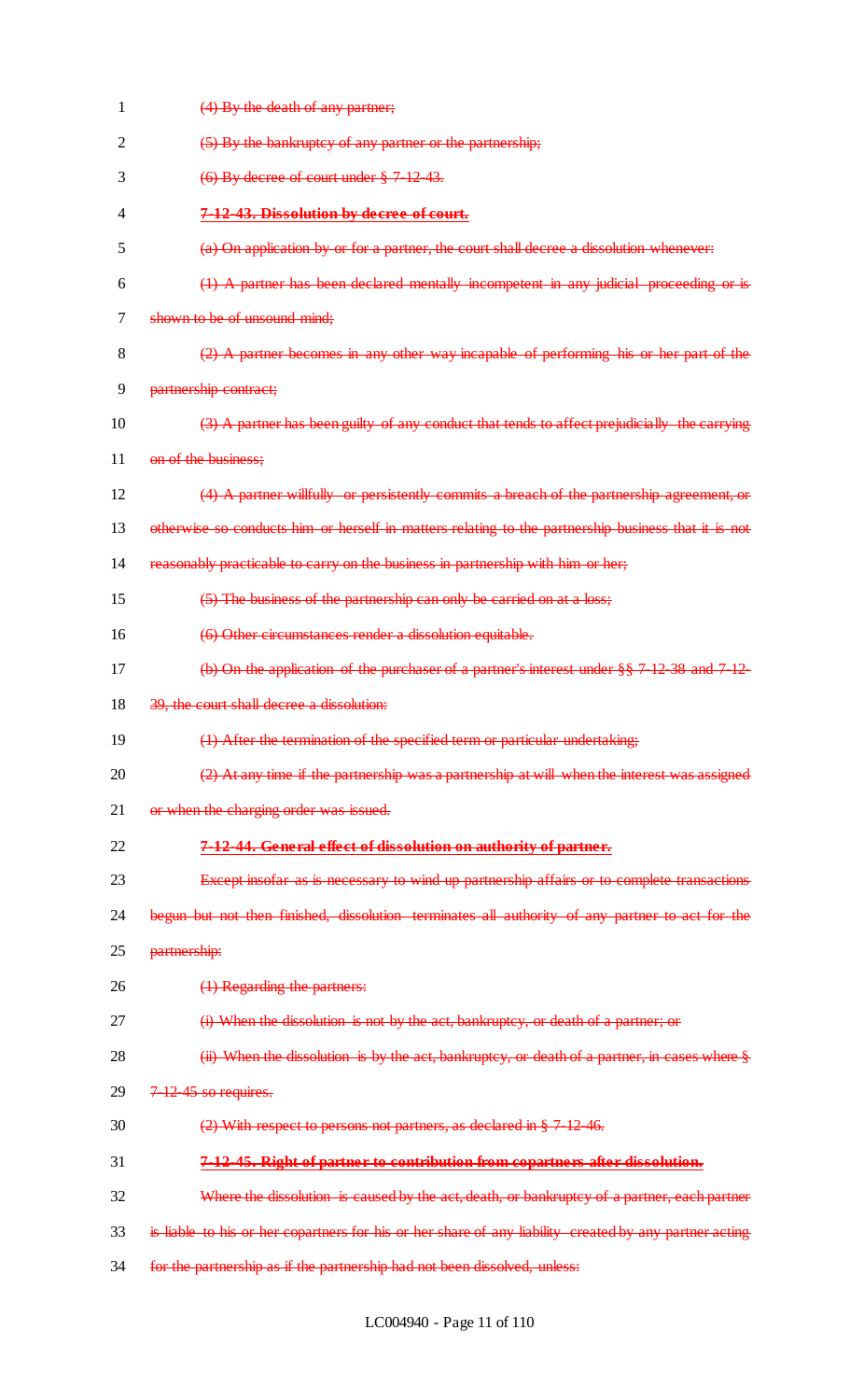| $\mathbf{1}$   | (1) The dissolution being by act of any partner, the partner acting for the partnership had           |
|----------------|-------------------------------------------------------------------------------------------------------|
| $\overline{2}$ | knowledge of the dissolution;                                                                         |
| 3              | (2) The dissolution being by the death or bankruptcy of a partner, the partner acting for the         |
| 4              | partnership had knowledge or notice of the death or bankruptcy; or                                    |
| 5              | (3) The liability is for a debt or obligation for which the partner is not liable as provided in      |
| 6              | $\frac{8}{3}$ 7 12 26(b).                                                                             |
| 7              | 7-12-46. Power of partner to bind partnership to third persons after dissolution.                     |
| 8              | (a) After dissolution, a partner can bind the partnership except as provided in subsection            |
| 9              | $(e)$ by:                                                                                             |
| 10             | (1) Any act appropriate for winding up partnership affairs or completing transactions                 |
| 11             | unfinished at dissolution;                                                                            |
| 12             | (2) Any transaction that would bind the partnership if dissolution had not taken place,               |
| 13             | provided the other party to the transaction:                                                          |
| 14             | (i) Had extended credit to the partnership prior to dissolution and had no knowledge or               |
| 15             | notice of the dissolution; or                                                                         |
| 16             | (ii) Though he or she had not so extended credit, had nevertheless known of the partnership           |
| 17             | prior to dissolution, and, having no knowledge or notice of dissolution, the fact of dissolution had  |
| 18             | not been advertised in a newspaper of general circulation in the place (or in each place if more than |
| 19             | one) at which the partnership business was regularly carried on.                                      |
| 20             | (b) The liability of a partner under subsection $(a)(2)$ shall be satisfied out of partnership        |
| 21             | assets alone, when the partner had been, prior to dissolution:                                        |
| 22             | (1) Unknown as a partner to the person with whom the contract is made; and                            |
| 23             | (2) So far unknown and inactive in partnership affairs that the business reputation of the            |
| 24             | partnership could not be said to have been in any degree due to his or her connection with it.        |
| 25             | (e) The partnership is in no case bound by any act of a partner after dissolution where:              |
| 26             | (1) The partnership is dissolved because it is unlawful to carry on the business, unless the          |
| 27             | act is appropriate for winding up partnership affairs;                                                |
| 28             | (2) The partner has become bankrupt; or                                                               |
| 29             | (3) The partner has no authority to wind up partnership affairs, except by a transaction with         |
| 30             | one who:                                                                                              |
| 31             | (i) Had extended credit to the partnership prior to dissolution and had no knowledge or               |
| 32             | notice of his or her want of authority; or                                                            |
| 33             | (ii) Had not extended credit to the partnership prior to dissolution, and, having no                  |
| 34             | knowledge or notice of his or her want of authority, the fact of his or her want of authority has not |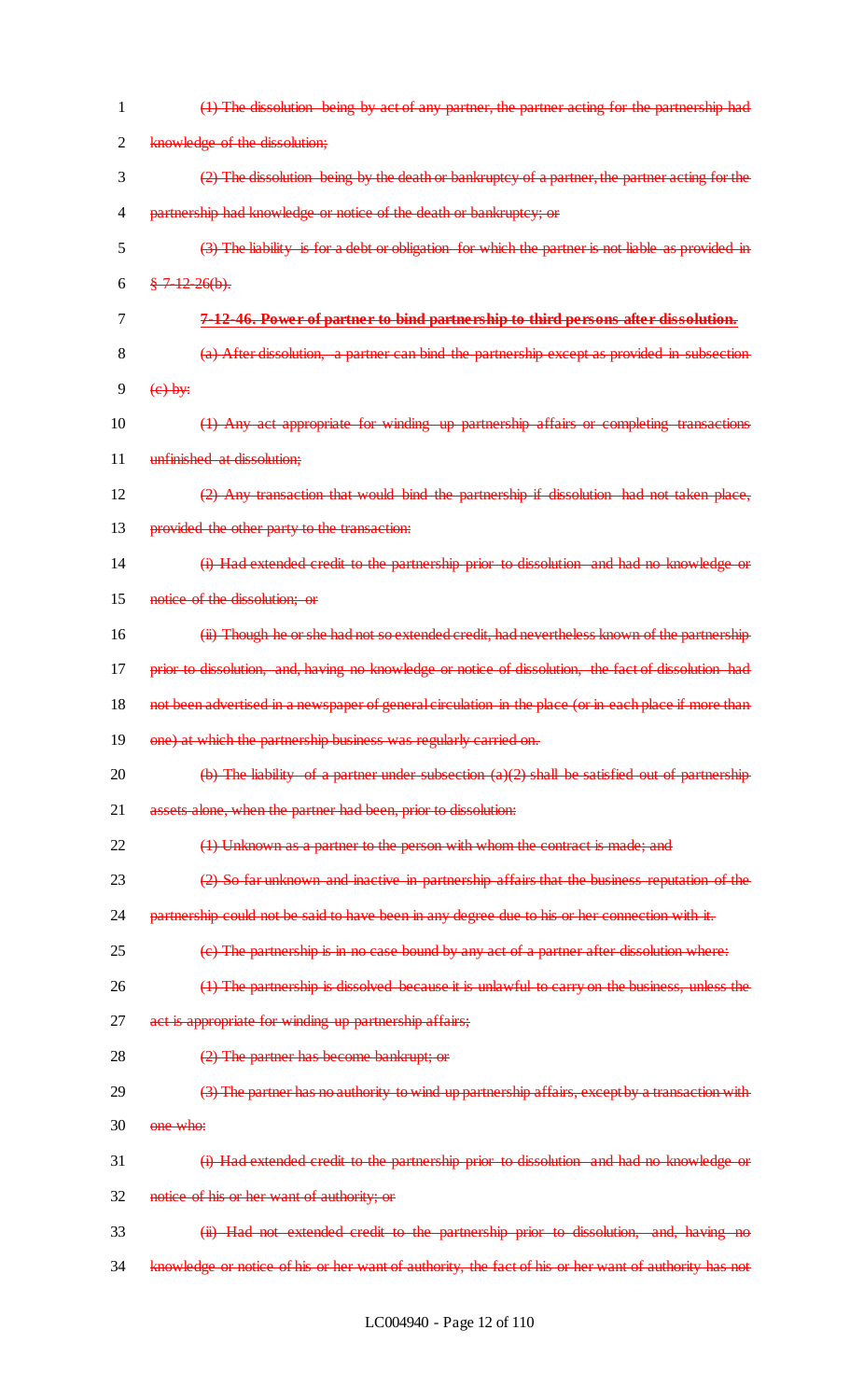1 been advertised in the manner provided for advertising the fact of dissolution in subsection 2  $(a)(2)(ii)$ . 3 (d) Nothing in this section affects the liability under § 7-12-27 of any person who after 4 dissolution represents him or herself or consents to another representing him or her as a partner in 5 a partnership engaged in carrying on business. 6 **7-12-47. Effect of dissolution on partner's existing liability.** 7 (a) The dissolution of the partnership does not of itself discharge the existing liability of 8 any partner. 9 (b) A partner is discharged from any existing liability upon dissolution of the partnership 10 by an agreement to that effect between himself or herself, the partnership creditor, and the person 11 or partnership continuing the business. An agreement may be inferred from the course of dealing 12 between the creditor having knowledge of the dissolution and the person or partnership continuing 13 the business. 14 (c) Where a person agrees to assume the existing obligations of a dissolved partnership, 15 the partners whose obligations have been assumed are discharged from any liability to any creditor 16 of the partnership who, knowing of the agreement, consents to a material alteration in the nature or 17 time of payment of the obligations. 18 (d) The individual property of a deceased partner is liable for those obligations of the 19 partnership incurred while he or she was a partner and for which he or she is liable under § 7-12-20 26, but subject to the prior payment of his or her separate debts. 21 **7-12-48. Right to wind up.** 22 Unless otherwise agreed, the partners who have not wrongfully dissolved the partnership 23 or the legal representative of the last surviving partner, not bankrupt, has the right to wind up the 24 partnership affairs; provided, that any partner, his or her legal representative, or his or her assignee 25 may obtain winding up by the court upon cause shown. 26 **7-12-49. Rights of partners to application of partnership property.** 27 **(a)** When dissolution is caused in any way, except in contravention of the partnership 28 agreement, each partner, as against his or her copartners and all persons claiming through them in 29 respect of their interests in the partnership, unless otherwise agreed, may have the partnership 30 property applied to discharge its liabilities, and the surplus applied to pay in cash the net amount 31 owing to the respective partners. But if dissolution is caused by the expulsion of a bona fide partner 32 under the partnership agreement, and if the expelled partner is discharged from all partnership 33 liabilities, either by payment or agreement under § 7-12-47(b), he or she receives in cash only the 34 net amount due him or her from the partnership.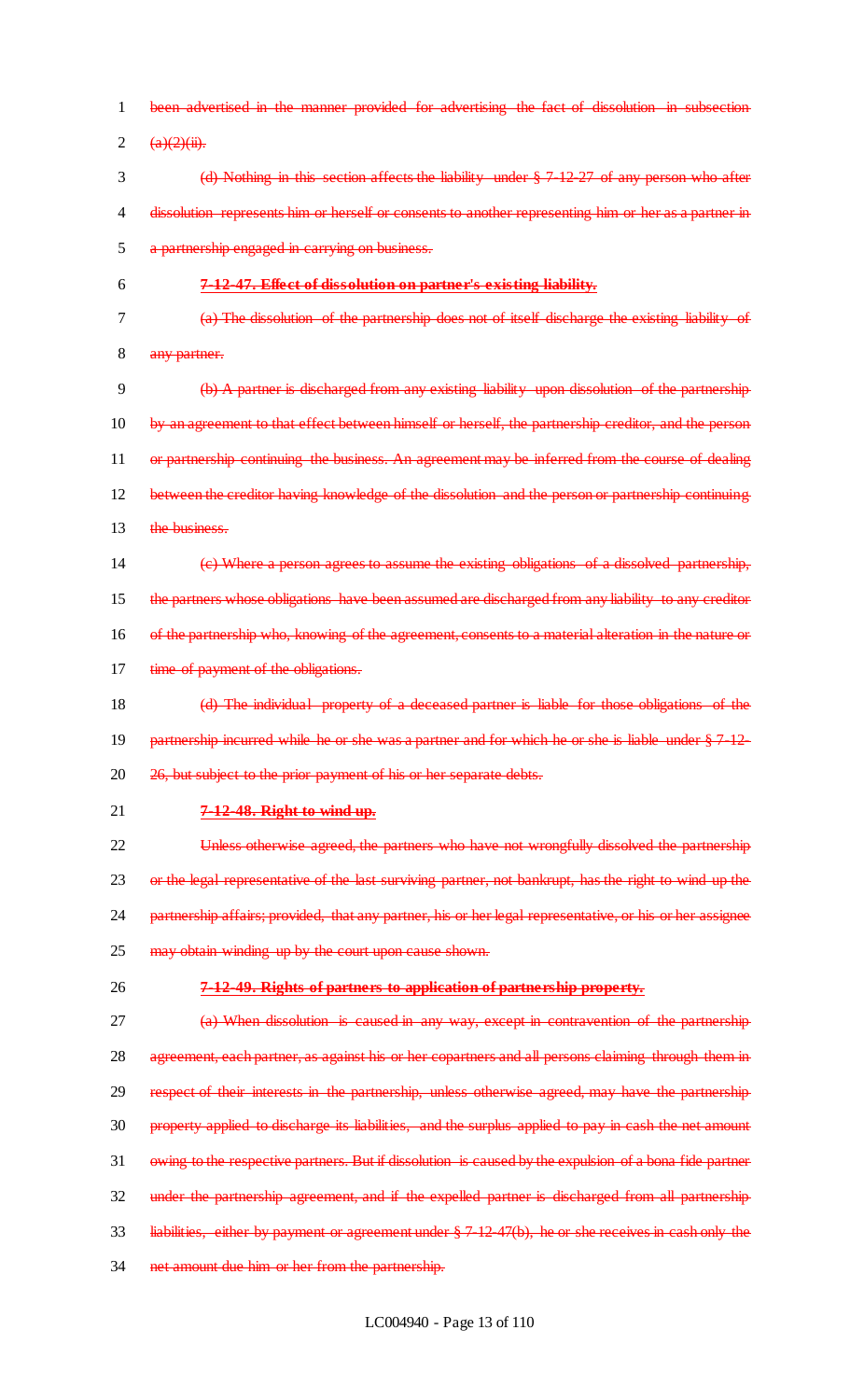| 1              | (b) When dissolution is caused in contravention of the partnership agreement, the rights of             |
|----------------|---------------------------------------------------------------------------------------------------------|
| $\overline{2}$ | the partners are as follows:                                                                            |
| 3              | (1) Each partner who has not wrongfully caused dissolution has:                                         |
| 4              | (i) All the rights specified in subsection (a); and                                                     |
| 5              | (ii) The right, as against each partner who has wrongfully caused the dissolution,<br><del>to</del>     |
| 6              | damages for breach of the agreement.                                                                    |
| 7              | (2) The partners who have not wrongfully caused the dissolution, if they all desire to                  |
| 8              | continue the business in the same name, either by themselves or jointly with others, may do so          |
| 9              | during the agreed term for the partnership and for that purpose may possess the partnership             |
| 10             | property, provided they secure the payment by bond approved by the court, or pay to any partner         |
| 11             | who has wrongfully caused the dissolution, the value of his or her interest in the partnership at the   |
| 12             | dissolution, less any damages recoverable under subsection (b)(1)(ii), and in like manner indemnify     |
| 13             | him or her against all present or future partnership liabilities.                                       |
| 14             | (3) A partner who has wrongfully caused the dissolution has:                                            |
| 15             | (i) If the business is not continued under the provisions of subsection $(b)(2)$ , all the rights       |
| 16             | of a partner under subsection (a), subject to subsection $(b)(1)(ii)$ ;                                 |
| 17             | $(ii)$ If the business is continued under subsection $(b)(2)$ , the right as against his or her         |
| 18             | copartners, and all claiming through them as to their interests in the partnership, to have the value   |
| 19             | of his or her interest in the partnership, less any damages caused to his or her copartners by the      |
| 20             | dissolution, ascertained and paid to him or her in cash, or the payment secured by bond approved        |
| 21             | by the court, and to be released from all existing liabilities of the partnership; but in ascertaining  |
| 22             | the value of the partner's interest, the value of the good will of the business is not considered.      |
| 23             | 7-12-50. Rights where partnership is dissolved for fraud or misrepresentation.                          |
| 24             | Where a partnership contract is rescinded on the ground of the fraud or misrepresentation               |
| 25             | of one of the parties to the contract, the party entitled to rescind is, without prejudice to any other |
| 26             | right, entitled to:                                                                                     |
| 27             | (1) A lien on, or right of retention of, the surplus of the partnership property, after satisfying      |
| 28             | the partnership liabilities to third persons, for any sum of money paid by him or her for the purchase  |
| 29             | of an interest in the partnership and for any capital or advances contributed by him; and               |
| 30             | (2) Stand, after all liabilities to third persons have been satisfied, in the place of the creditors    |
| 31             | of the partnership for any payments made by him or her as to the partnership liabilities; and           |
| 32             | (3) Indemnification by the person guilty of the fraud or making the representation against              |
| 33             | all debts and liabilities of the partnership.                                                           |
| 34             | 7-12-51. Rules for distribution.                                                                        |

# LC004940 - Page 14 of 110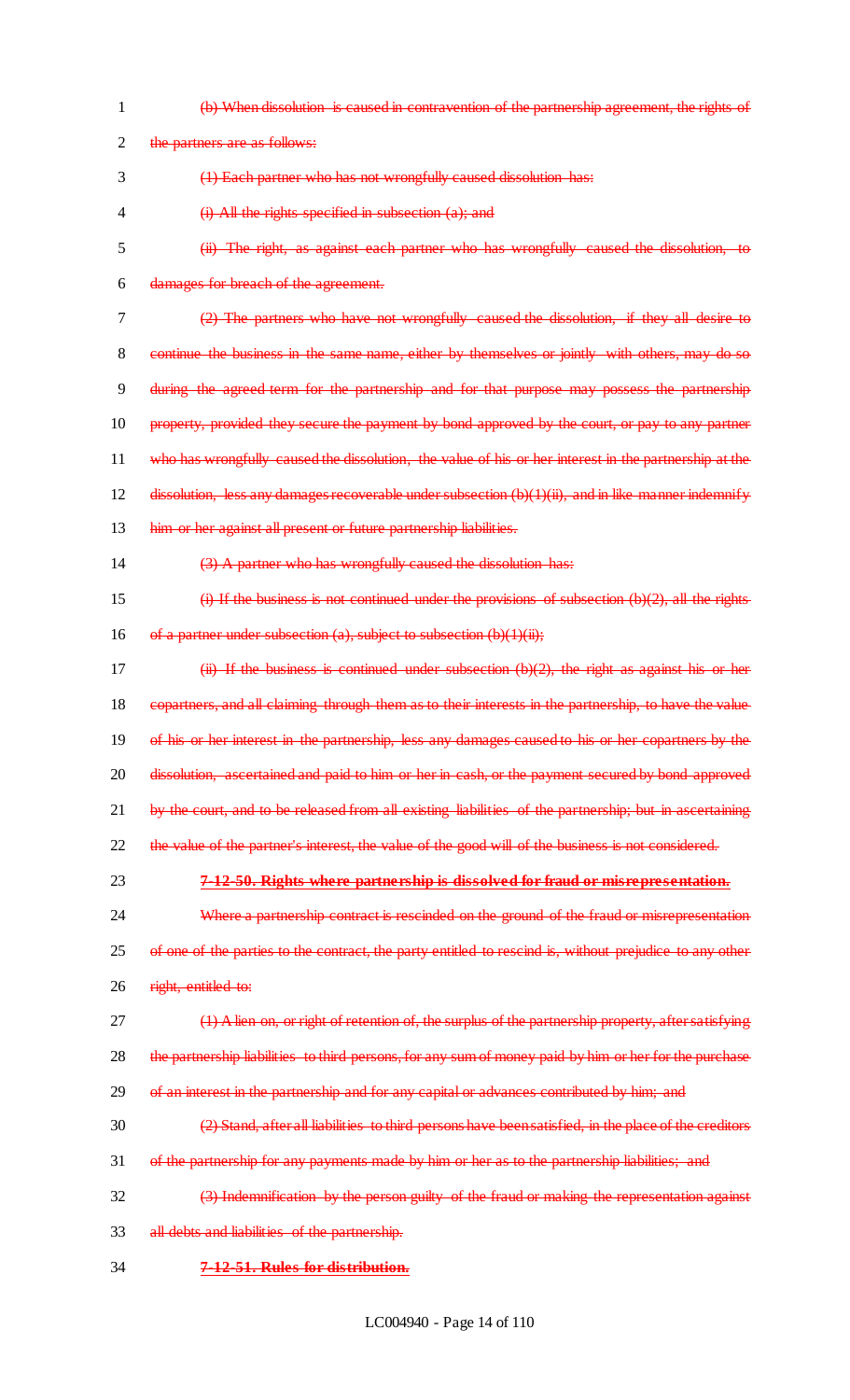| 1              | In settling accounts between the partners after dissolution, the following rules are observed,          |
|----------------|---------------------------------------------------------------------------------------------------------|
| $\overline{2}$ | subject to any agreement to the contrary:                                                               |
| 3              | (1) The assets of the partnership are:                                                                  |
| 4              | (i) The partnership property;                                                                           |
| 5              | (ii) The contributions of the partners specified in subdivision (4).                                    |
| 6              | (2) The liabilities of the partnership rank in order of payment, as follows:                            |
| 7              | (i) Those owing to creditors other than partners;                                                       |
| 8              | (ii) Those owing to partners other than for capital and profits;                                        |
| 9              | (iii) Those owing to partners in respect of capital;                                                    |
| 10             | (iv) Those owing to partners in respect of profits.                                                     |
| 11             | (3) The assets are applied in the order of their declaration in subdivision (1) to the                  |
| 12             | satisfaction of the liabilities.                                                                        |
| 13             | $(4)$ Except as provided in § 7-12-26(b), the partners shall contribute, as provided by § 7-            |
| 14             | 12-29(1), the amount necessary to satisfy the liabilities; but if any, but not all, of the partners are |
| 15             | insolvent, or not being subject to process, refuse to contribute, the other partners shall contribute   |
| 16             | their share of the liabilities, and, in the relative proportions in which they share the profits, the   |
| 17             | additional amount necessary to pay the liabilities.                                                     |
| 18             | (5) An assignee for the benefit of creditors of any person appointed by the court has the               |
| 19             | right to enforce the contributions specified in subdivision (4).                                        |
| 20             | (6) Any partner, or his or her legal representative, has the right to enforce the contributions         |
| 21             | specified in subdivision (4), to the extent of the amount that he or she has paid in excess of his or   |
| 22             | her share.                                                                                              |
| 23             | (7) The individual property of a deceased partner is liable for the contributions specified in          |
| 24             | subdivision (4).                                                                                        |
| 25             | (8) When partnership property and the individual properties of the partners are in                      |
| 26             | possession of a court for distribution, partnership creditors have priority on partnership property     |
| 27             | and separate creditors on individual property, saving the rights of lien or secured creditors as        |
| 28             | previously.                                                                                             |
| 29             | (9) Where a partner has become bankrupt, or his or her estate is insolvent, the claims against          |
| 30             | his or her separate property rank in the following order:                                               |
| 31             | (i) Those owing to separate creditors;                                                                  |
| 32             | (ii) Those owing to partnership creditors;                                                              |
| 33             | (iii) Those owing to partners by way of contribution.                                                   |
| 34             | 7-12-52. Liability of persons continuing the business in certain cases.                                 |

LC004940 - Page 15 of 110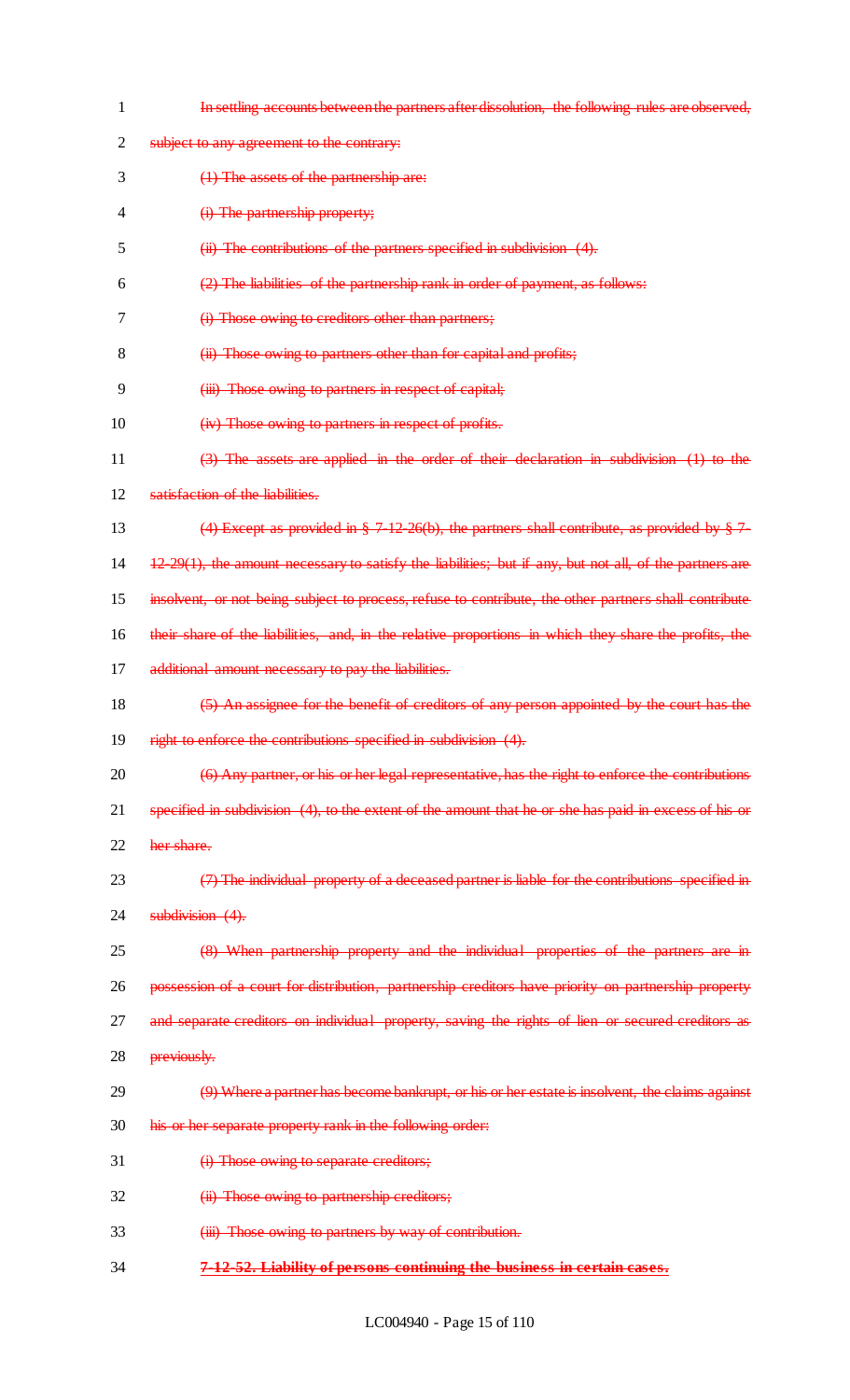(a) When any new partner is admitted into an existing partnership, or when any partner retires and assigns (or the representative of the deceased partner assigns) his or her rights in 3 partnership property to two (2) or more of the partners, or to one or more of the partners, and one 4 or more third persons, if the business is continued without liquidation of the partnership affairs, creditors of the first or dissolved partnership are also creditors of the partnership continuing the business.

7 (b) When all but one partner retire and assign (or the representative of the deceased partner 8 assigns) their rights in partnership property to the remaining partner, who continues the business 9 without liquidation of partnership affairs, either alone or with others, creditors of the dissolved 10 partnership are also creditors of the person or partnership continuing the business.

11 (c) When any partner retires or dies and the business of the dissolved partnership is 12 continued as described in subsections (a) and (b), with the consent of the retired partners or the 13 representative of the deceased partner, but without any assignment of his or her right in partnership 14 property, rights of creditors of the dissolved partnership and of the creditors of the person or 15 partnership continuing the business are as if the assignment had been made.

 (d) When all the partners or their representatives assign their rights in partnership property to one or more third persons who promise to pay the debts and who continue the business of the dissolved partnerships, creditors of the dissolved partnerships are also creditors of the person or 19 partnership continuing the business.

- 20 (e) When any partner wrongfully causes a dissolution and the remaining partners continue 21 the business under the provision of  $$ 7-12-49(b)(2)$ , either alone or with others, and without 22 liquidation of the partnership affairs, creditors of the dissolved partnership are also creditors of the
- 23 person or partnership continuing the business.

24 (f) When a partner is expelled and the remaining partners continue the business either alone 25 or with others, without liquidation of the partnership affairs, creditors of the dissolved partnership 26 are also creditors of the person or partnership continuing the business.

27  $\left(\frac{e}{c}\right)$  The liability of a third person becoming a partner in the partnership continuing the 28 business, under this section, to the creditors of the dissolved partnership is satisfied out of 29 **partnership property only.** 

30 (h) When the business of a partnership after dissolution is continued under any conditions 31 described in this section, the creditors of the dissolved partnership, as against the separate creditors 32 of the retiring or deceased partner or the representative of the deceased partner, have a prior right 33 to any claim of the retired partner or the representative of the deceased partner against the person 34 or partnership continuing the business, on account of the retired or deceased partner's interest in the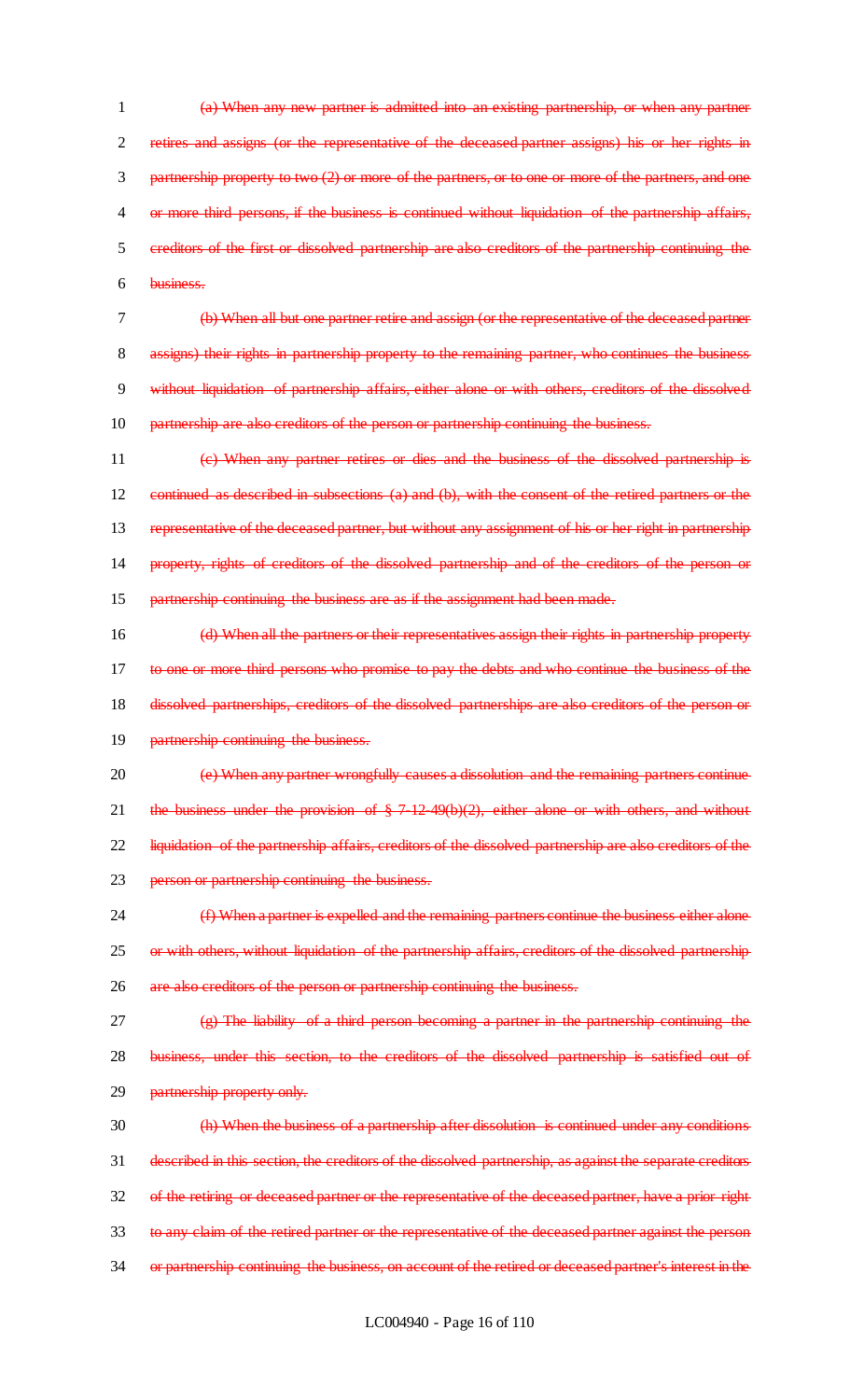- dissolved partnership or on account of any consideration promised for the interest or for his or her right in partnership property.
- (i) Nothing in this section can be held to modify any right of creditors to set aside any 4 assignment on the ground of fraud.
- (j) The use by the person or partnership continuing the business of the partnership name, or the name of a deceased partner as part of it, does not of itself make the individual property of the deceased partner liable for any debts contracted by the person or partnership.
- 

# **7-12-53. Rights of retiring or estate of deceased partner when the business is**

- **continued.**
- 10 When any partner retires or dies, and the business is continued under any of the conditions 11 described in subsection (a), (b), (c), (e) or (f) of  $\frac{8}{3}$  7-12-52, or  $\frac{8}{3}$  7-12-49(b)(2), without any settlement of accounts as between him or her or his or her estate and the person or partnership 13 continuing the business, unless otherwise agreed, he or she or his or her legal representative as 14 against the persons or partnership may have the value of his or her interest at the date of dissolution ascertained, and shall receive as an ordinary creditor an amount equal to the value of his or her 16 interest in the dissolved partnership with interest, or, at his or her option or at the option of his or 17 her legal representative, in lieu of interest, the profits attributable to the use of his or her right in 18 the property of the dissolved partnership; provided, that the creditors of the dissolved partnership as against the separate creditors, or the representative of the retired or deceased partner, have 20 priority on any claim arising under this section as provided by § 7-12-52(h).
- 

#### **7-12-54. Accrual of actions.**

 The right to an account of his or her interest accrues to any partner, or his or her legal representative, as against the winding up partners or the surviving partners or the person or partnership continuing the business, at the date of dissolution, in the absence of any agreement to

- 25 the contrary.
- 

# **7-12-55. Other laws preserved.**

27 Nothing contained in §§ 7-12-12 - 7-12-55 affects the provisions of §§ 7-12-1 - - 7-12-11 28 or of chapter 13 of this title.

- **7-12-56. Registered limited-liability partnerships.**
- (a) To become, and to continue as, a registered limited-liability partnership, a partnership shall file with the secretary of state an application, or a renewal application, stating the name of the partnership, the address of its principal office, if the partnership's principal office is not located in this state, the address of a registered office and the name and address of a registered agent for service of process in this state that a partnership is required to maintain. In addition, partnerships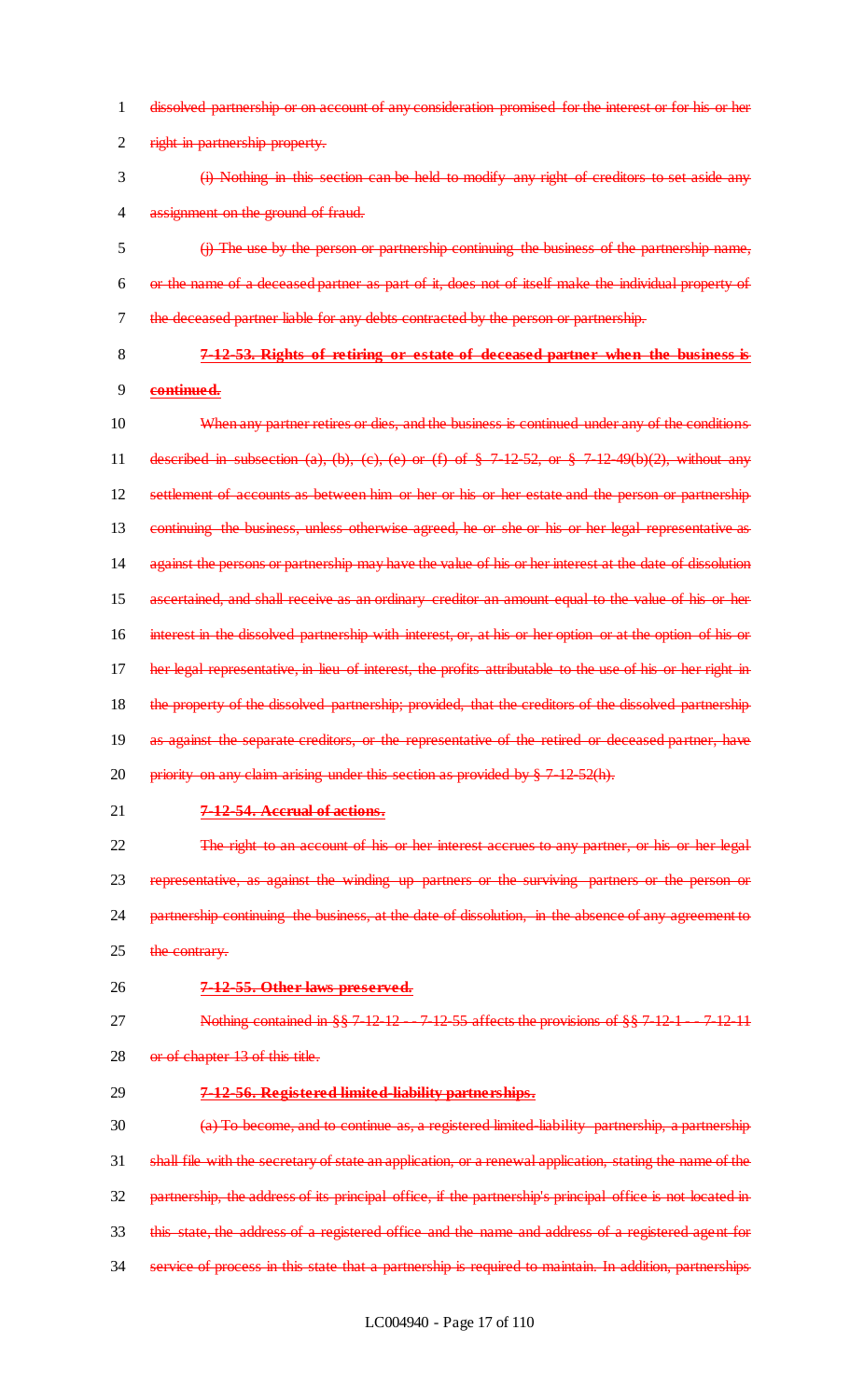1 under this section shall provide the names and addresses of all resident partners, the place where 2 the business records of the partnership are maintained, or if more than one location for business 3 records is maintained, then the principal place of business of the partnership, number, a brief 4 statement of the business in which the partnership engaged, and that the partnership applies for 5 status, or renewal of its status, as a registered limited-liability partnership.

 $6 \left( b \right)$  The application or renewal application shall be executed by a majority in interest of the 7 partners or by one or more partners authorized to execute an application or renewal application.

- 8 (c) The application shall be accompanied by a fee of one hundred fifty dollars (\$150) for 9 each partnership's initial filing.
- 10 Renewal applications are to be filed yearly and are to be accompanied by a fee of fifty 11 dollars (\$50.00).
- 12 (d) The secretary of state shall register as a registered limited-liability partnership, and shall 13 renew the registration of any limited-liability partnership, any partnership that submits a completed 14 application or renewal application with the required fee.
- 15 (e) Registration is effective for one year after the date an application is filed, unless 16 voluntarily withdrawn by filing with the secretary of state a written withdrawal notice executed by 17 a majority in interest of the partners or by one or more partners authorized to execute a withdrawal. 18 Registration, whether pursuant to an original application or a renewal application, as a registered 19 limited-liability partnership is renewed if, during the sixty-day (60) period preceding the date the 20 application or renewal application otherwise would have expired, the partnership filed with the 21 secretary of state a renewal application. A renewal application expires one year after the date an 22 original application would have expired if the last renewal of the application had not occurred.
- 23 (f) The status of a partnership as a registered limited-liability partnership is not affected by 24 changes after the filing of an application or a renewal application in the information stated in the 25 application or renewal application.
- 
- 26 (g) The secretary of state may provide forms for application for, or renewal of, registration. 27 Any renewals shall maintain resident partners as set out in this section.
- 28 (h) A partnership that registers as a registered limited-liability partnership is not deemed to 29 have dissolved as a result of that registration and is for all purposes the same partnership that existed 30 before the registration and continues to be a partnership under the laws of this state. If a registered 31 limited-liability partnership dissolves, a partnership that is a successor to the registered limited-32 liability partnership and that intends to be a registered limited liability partnership is not required 33 to file a new application and is deemed to have filed any documents required or permitted under 34 this chapter that were filed by the predecessor partnership.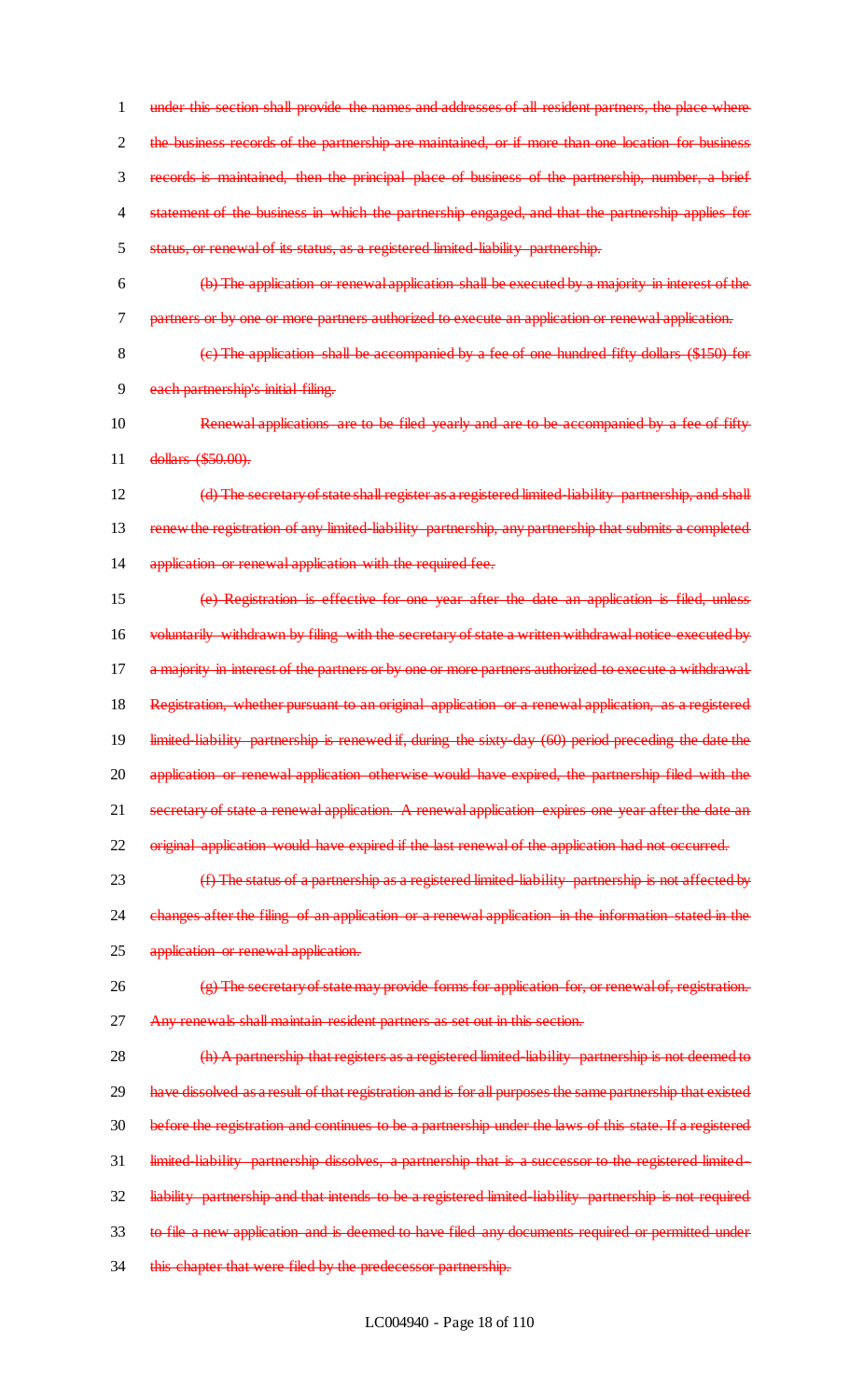(i) The fact that an application or renewal application is on file in the office of the secretary 2 of state is notice that the partnership is a registered limited-liability partnership and is notice of all other facts stated in the application or renewal application. **7-12-57. Name of registered limited-liability partnerships.** (a) The name of a registered limited-liability partnership contains the words "registered limited-liability partnership" or the abbreviation "L.L.P" or "LLP" as the last words or letters of its 7 <del>name.</del>

8 (b) The name shall be distinguishable upon the records of the secretary of state from the 9 name of any domestic for-profit or nonprofit corporation, or any domestic limited partnership, or 10 any domestic limited-liability company or any registered limited-liability partnership existing 11 under the laws of the state, or the name of any foreign for-profit or nonprofit corporation, or foreign 12 limited partnership, or foreign limited-liability company, or foreign registered limited-liability 13 partnership authorized to transact business in this state, or a name the exclusive right to which is, 14 at the time filed, reserved or registered in the manner provided under this title, subject to the 15 following:

16 (1) This provision does not apply if the applicant files with the secretary of state a certified 17 copy of a final decree of a court of competent jurisdiction establishing the prior right of the 18 applicant to the use of the name in this state; and

19 (2) The name may be the same as the name of a corporation, or limited-liability company, 20 or registered limited liability partnership, the certificate of incorporation, authority, organization, 21 or registration of which has been revoked by the secretary of state as permitted by law and the 22 revocation has not been withdrawn within one year from the date of the revocation.

23 (3) Words and/or abbreviations that are required by statute to identify the particular type 24 of business entity shall be disregarded when determining if a name is distinguishable upon the 25 records of the secretary of state.

- 26 (4) The secretary of state shall promulgate rules and regulations defining the term 27 "distinguishable upon the record" for the administration of this chapter.
	-

# 28 **7-12-58. Insurance or financial responsibility of registered limited-liability**  29 **partnerships.**

30 (a) A registered limited-liability partnership that is to perform professional services as 31 defined in § 7-5.1-2 shall carry, if reasonably available, liability insurance of a kind that is designed 32 to cover the kinds of negligence, wrongful acts, or misconduct for which liability is limited by § 7-33 12-26(b). The insurance shall be in the aggregate amount of fifty thousand dollars (\$50,000) 34 multiplied by the number of professional employees of the registered limited liability partnership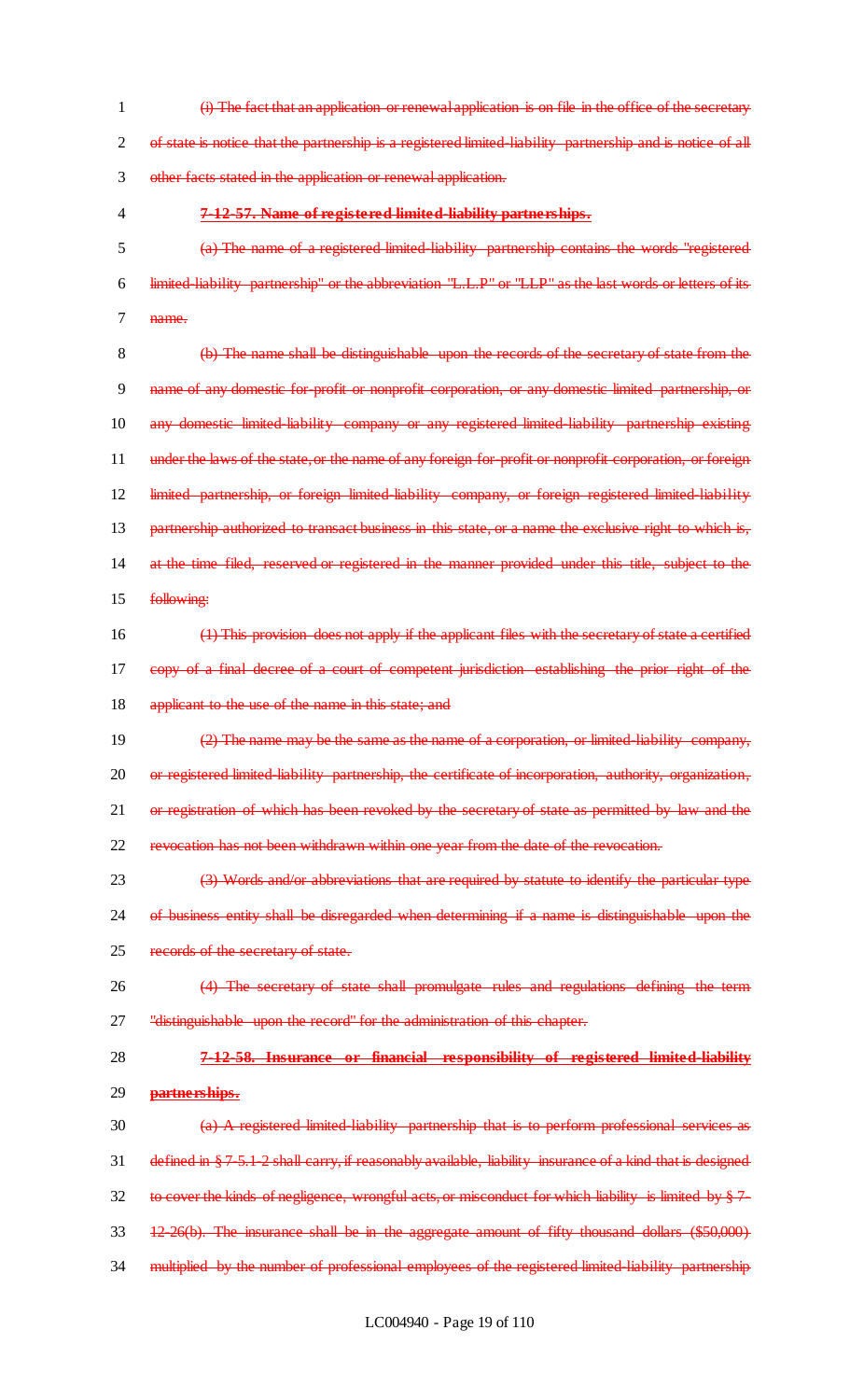as of the policy anniversary date; provided, that in no case shall the coverage be less than one 2 hundred thousand dollars (\$100,000) but in no event shall the necessary coverage exceed a maximum of five hundred thousand dollars (\$500,000); provided, further, that any policy for 4 insurance coverage may include a deductible provision in any amount not to exceed twenty five thousand dollars (\$25,000) for each claim multiplied by the number of professional employees of the limited-liability partnership as of the date of the issuance of the policy. The policy or policies of insurance may be subject to any terms, conditions, exclusions and endorsements that are typically contained in policies of this type. (b) If, in any proceeding, compliance by a partnership with the requirements of subsection (a) is disputed: 11 (1) That issue is determined by the court, and  $\left(2\right)$  The burden of proof of compliance is on the person who claims the limitation of liability 13 in  $\frac{6}{5}$  7 12 26(b). (c) If a registered limited-liability partnership is in compliance with the requirements of subsection (a), the requirements of this section shall not be admissible or in any way be made 16 known to a jury in determining an issue of liability for or extent of the debt or obligation or damages 17 in question. (d) Insurance is reasonably available for the purpose of subsection (a) if, at the time that the coverage would apply to the negligence, wrongful acts, or misconduct in question, it was 20 reasonably available to similar types of partnerships through the admitted or eligible surplus lines 21 market. (e) A registered limited-liability partnership is considered to be in compliance with subsection (a) if the partnership provides five hundred thousand dollars (\$500,000) of funds 24 specifically designated and segregated for the satisfaction of judgments against the partnership 25 based on the forms of negligence, wrongful acts, and misconduct for which liability is limited by §  $26 \frac{7-12-26(b) \text{ by:}}{}$ **(1) Deposit in trust or in bank escrow of cash, bank certificates of deposit, or United States** 28 Treasury obligations; or 29 (2) A bank letter of credit or insurance company bonds. (f) To the extent that a partnership maintains liability insurance or segregated funds pursuant to the laws or regulations of another jurisdiction, the liability insurance or segregated funds are deemed to satisfy this section if the amount hereof is equal to or greater than the amount specified in subsection (a) or (e).

34 **7-12-59. Applicability to foreign and interstate commerce.**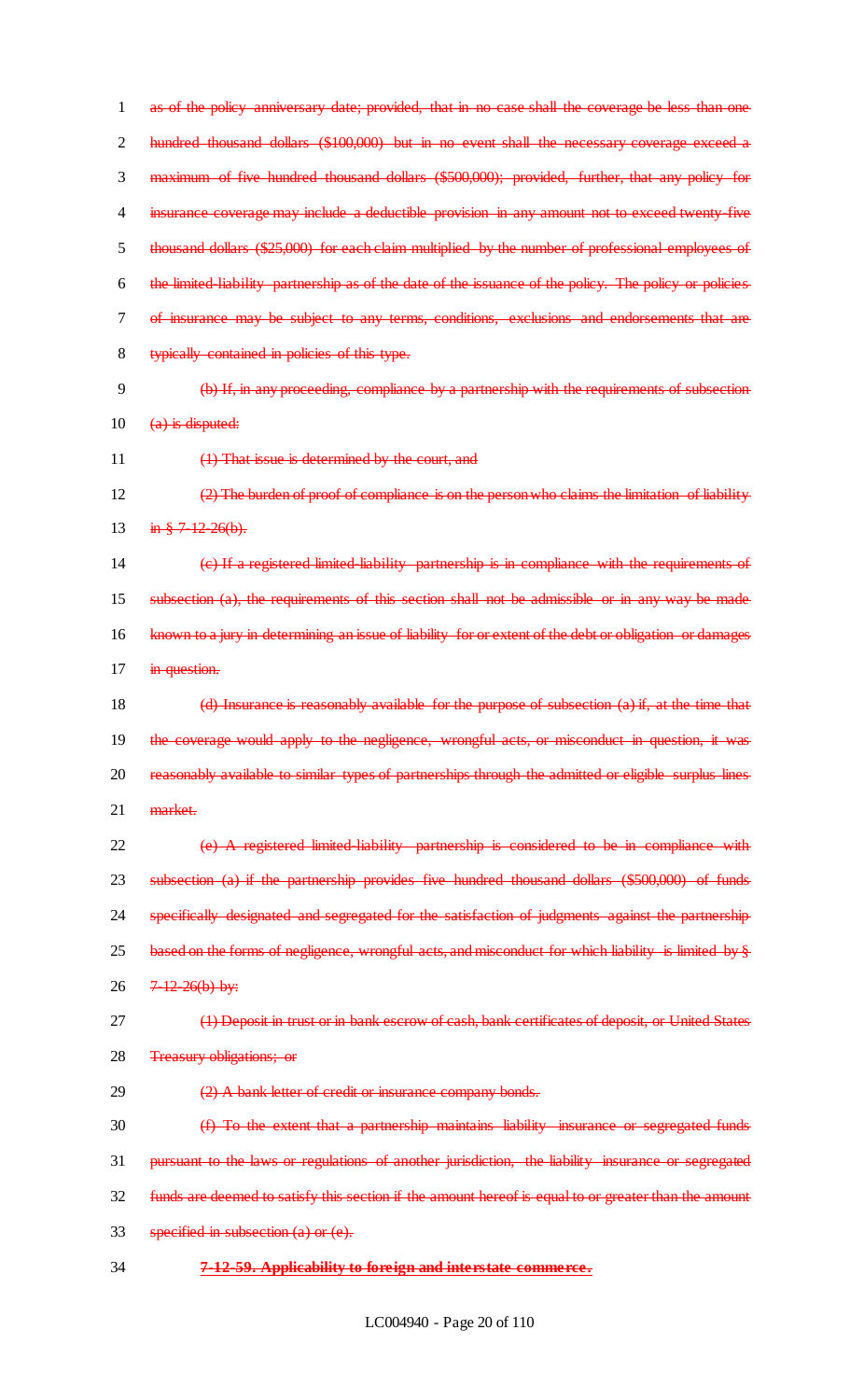1 (a) A partnership, including a registered limited-liability partnership, formed and existing 2 pursuant to an agreement governed by this chapter, may conduct its business, carry on its operations 3 and have and exercise the powers granted by this chapter in any state, territory, district or possession 4 of the United States, or in any foreign country.

5 (b) It is the intent of the general assembly that the legal existence of partnerships, including 6 registered limited-liability partnerships, formed in this state are recognized outside the boundaries 7 of this state and that, subject to any reasonable requirement of registration, a partnership, including 8 a registered limited-liability partnership, formed pursuant to an agreement governed by this chapter 9 and transacting business outside this state is granted the protection of full faith and credit under the 10 Constitution of the United States.

11 (c) The liability of partners in a partnership, including registered limited-liability 12 partnerships, formed and existing pursuant to an agreement governed by this chapter for the debts 13 and obligations of the partnership, is at all times determined exclusively by the laws of this state. 14 (d) Before transacting business in this state, a foreign registered limited-liability

15 partnership shall comply with any statutory or administrative registration or filing requirements 16 governing the specific type of business in which the partnership is engaged, and file a notice with

17 the secretary of state, on any forms that the Secretary provides, stating:

18 (1) The name of the partnership;

19 (2) The jurisdiction, the laws of which govern its partnership agreement and under which

20 it is registered as a limited-liability partnership;

21 (3) The address of its principal office;

22 (4) If the partnership's principal office is not located in this state;

23 (5) The address of a registered office and the name and address of a registered agent for

24 service of process in this state that the partnership shall be required to maintain;

25 (6) The names and addresses of all resident partners in this state;

26 (7) A brief statement of the business in which the partnership engages;

27 (8) Any other information that the partnership determines to include;

28 (9) A statement that the partnership is a registered limited-liability partnership. The notice

29 shall be accompanied by a fee of one thousand dollars (\$1,000). The notice is effective for two (2)

30 years from the date of filing, after which time the partnership shall file a new notice. The filing of

31 the notice with the secretary of state makes it unnecessary to file any other documents under §§ 6-

 $32 \quad 11 \quad 614.$ 

33 (e) The name of a foreign registered limited-liability partnership doing business in this state 34 shall contain the words "Registered Limited Liability Partnership" or "L.L.P." or "LLP", or any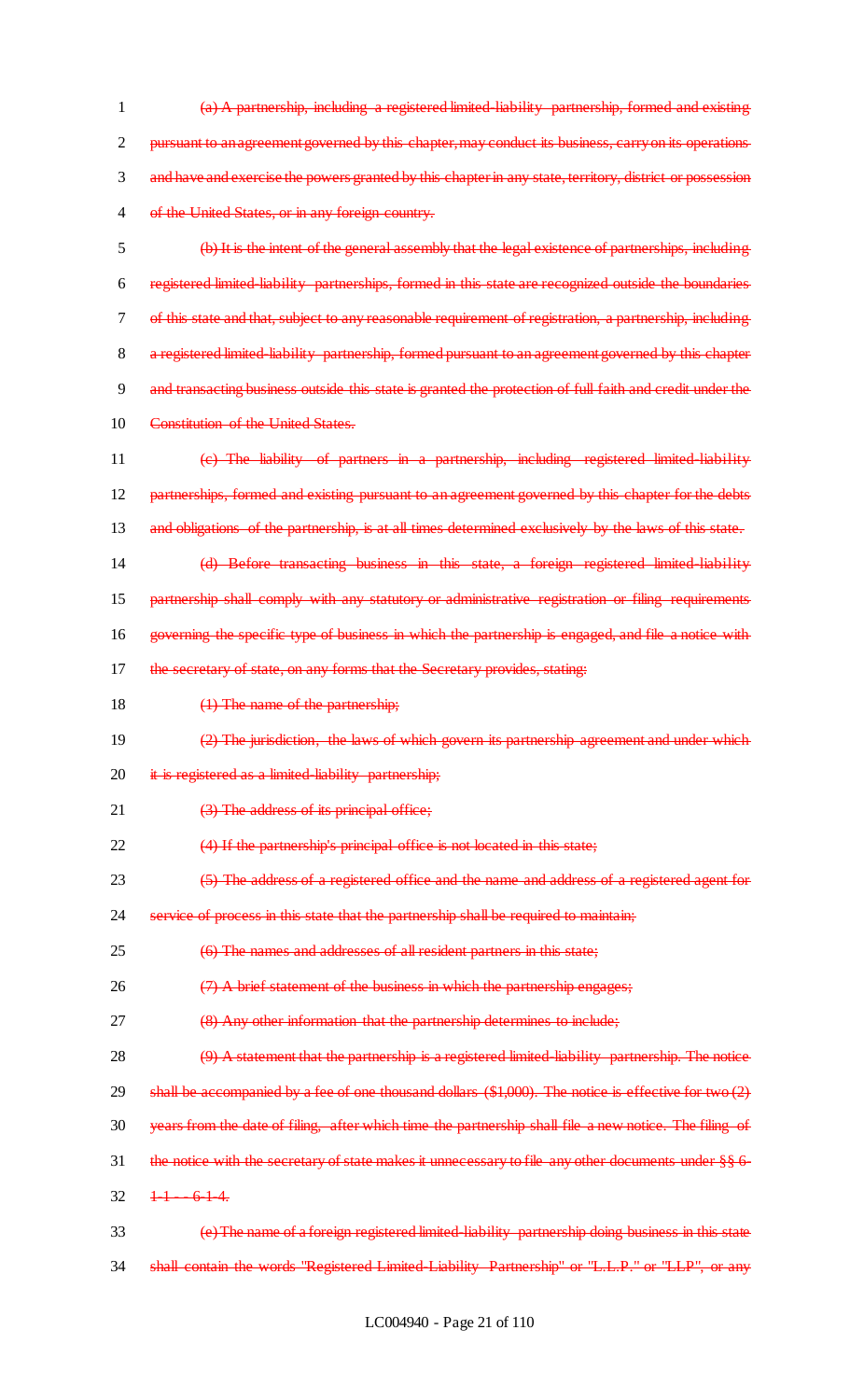| $\mathbf{1}$   | other similar words or abbreviation as are required or authorized by the laws of the state where the   |
|----------------|--------------------------------------------------------------------------------------------------------|
| $\overline{2}$ | partnership is registered, as the last words or letters of its name.                                   |
| 3              | (f) The internal affairs of foreign registered limited liability partnerships, including the           |
| 4              | liability of partners for debts, obligations, and liabilities of, or chargeable to, the partnership or |
| 5              | another partner or partners, are subject to and governed by the laws of the jurisdiction in which the  |
| 6              | foreign registered limited liability partnership is registered.                                        |
| 7              | SECTION 2. Title 7 of the General Laws entitled "CORPORATIONS, ASSOCIATIONS,                           |
| 8              | AND PARTNERSHIPS" is hereby amended by adding thereto the following chapter:                           |
| 9              | <b>CHAPTER 12.1</b>                                                                                    |
| 10             | <b>UNIFORM PARTNERSHIP ACT</b>                                                                         |
| 11             | <b>ARTICLE 1</b>                                                                                       |
| 12             | <b>GENERAL PROVISIONS</b>                                                                              |
| 13             | 7-12.1-101. Short title.                                                                               |
| 14             | This chapter shall be known and may be cited as "The Uniform Partnership Act".                         |
| 15             | 7-12.1-102. Definitions.                                                                               |
| 16             | As used in this chapter:                                                                               |
| 17             | (1) "Business" includes every trade, occupation, and profession.                                       |
| 18             | (2) "Contribution", except in the phrase "right of contribution", means property or a benefit          |
| 19             | described in § 7-12.1-403 which is provided by a person to a partnership to become a partner or in     |
| 20             | the person's capacity as a partner.                                                                    |
| 21             | (3) "Debtor in bankruptcy" means a person that is the subject of:                                      |
| 22             | (i) An order for relief under Title 11 of the United States Code or a comparable order under           |
| 23             | a successor statute of general application; or                                                         |
| 24             | (ii) A comparable order under federal, state, or foreign law governing insolvency.                     |
| 25             | (4) "Delivering/delivered" means either physically transferring a paper document to the                |
| 26             | secretary of state or transferring a document to the secretary of state by electronic transmission     |
| 27             | through a medium provided and authorized by the secretary of state.                                    |
| 28             | (5) "Distribution" means a transfer of money or other property from a partnership to a                 |
| 29             | person on account of a transferable interest or in a person's capacity as a partner. The term:         |
| 30             | (i) Includes:                                                                                          |
| 31             | (A) A redemption or other purchase by a partnership of a transferable interest; and                    |
| 32             | (B) A transfer to a partner in return for the partner's relinquishment of any right to                 |
| 33             | participate as a partner in the management or conduct of the partnership's business or have access     |
| 34             | to records or other information concerning the partnership's business; and                             |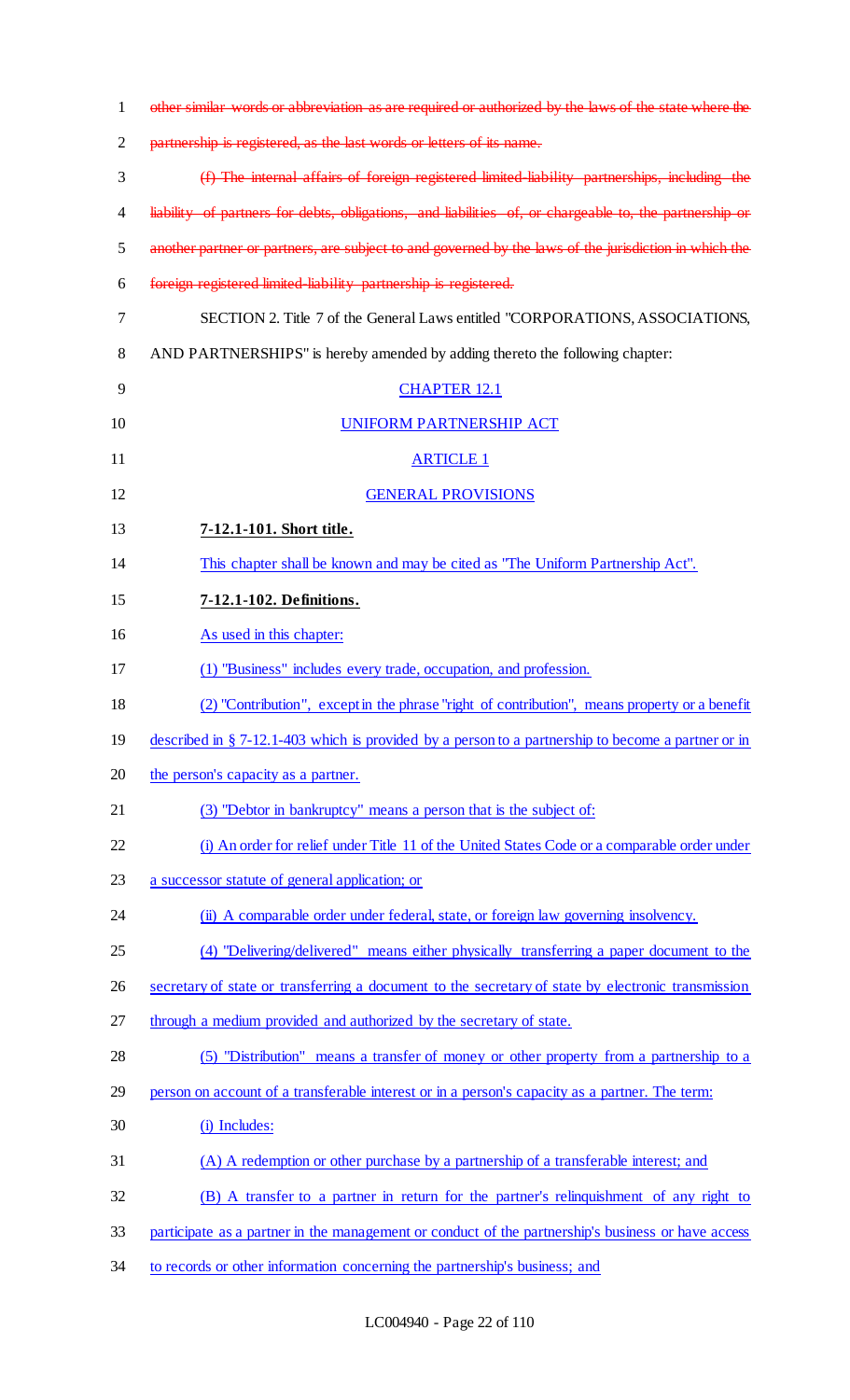- (ii) Does not include amounts constituting reasonable compensation for present or past service or payments made in the ordinary course of business under a bona fide retirement plan or other bona fide benefits program. (6) "Electronic transmission" means any form of communication, not directly involving 5 the physical transmission of paper, that creates a record that may be retained, retrieved, and 6 reviewed by a recipient thereof, and that may be directly reproduced in paper form by such a recipient through an automated process. (7) "Foreign limited-liability partnership" means a foreign partnership whose partners have limited-liability for the debts, obligations, or other liabilities of the foreign partnership under a provision similar to § 7-12.1-306(c). (8) "Foreign partnership" means an unincorporated entity formed under the law of a jurisdiction other than this state which would be a partnership if formed under the law of this state. The term includes a foreign limited-liability partnership. (9) "Jurisdiction", used to refer to a political entity, means the United States, a state, a foreign country, or a political subdivision of a foreign country. (10) "Jurisdiction of formation" means the jurisdiction whose law governs the internal affairs of an entity. (11) "Limited-liability partnership", except in the phrase "foreign limited-liability 19 partnership" and in Article 11 of this chapter, means a partnership that has filed a statement of qualification under § 7-12.1-901 and does not have a similar statement in effect in any other 21 jurisdiction. (12) "Partner" means a person that: (i) Has become a partner in a partnership under § 7-12.1-402 or was a partner in a 24 partnership when the partnership became subject to this chapter under § 7-12.1-110; and 25 (ii) Has not dissociated as a partner under § 7-12.1-601. (13) "Partnership", except in Article 11 of this chapter, means an association of two (2) or more persons to carry on as co-owners of a business for profit formed under this chapter or that 28 becomes subject to this chapter under Article 11 of this chapter or § 7-12.1-110. The term includes a limited-liability partnership. (14) "Partnership agreement" means the agreement, whether or not referred to as a partnership agreement and whether oral, implied, in a record, or in any combination thereof, of all 32 the partners of a partnership concerning the matters described in § 7-12.1-105. The term includes the agreement as amended or restated.
- (15) "Partnership at will" means a partnership in which the partners have not agreed to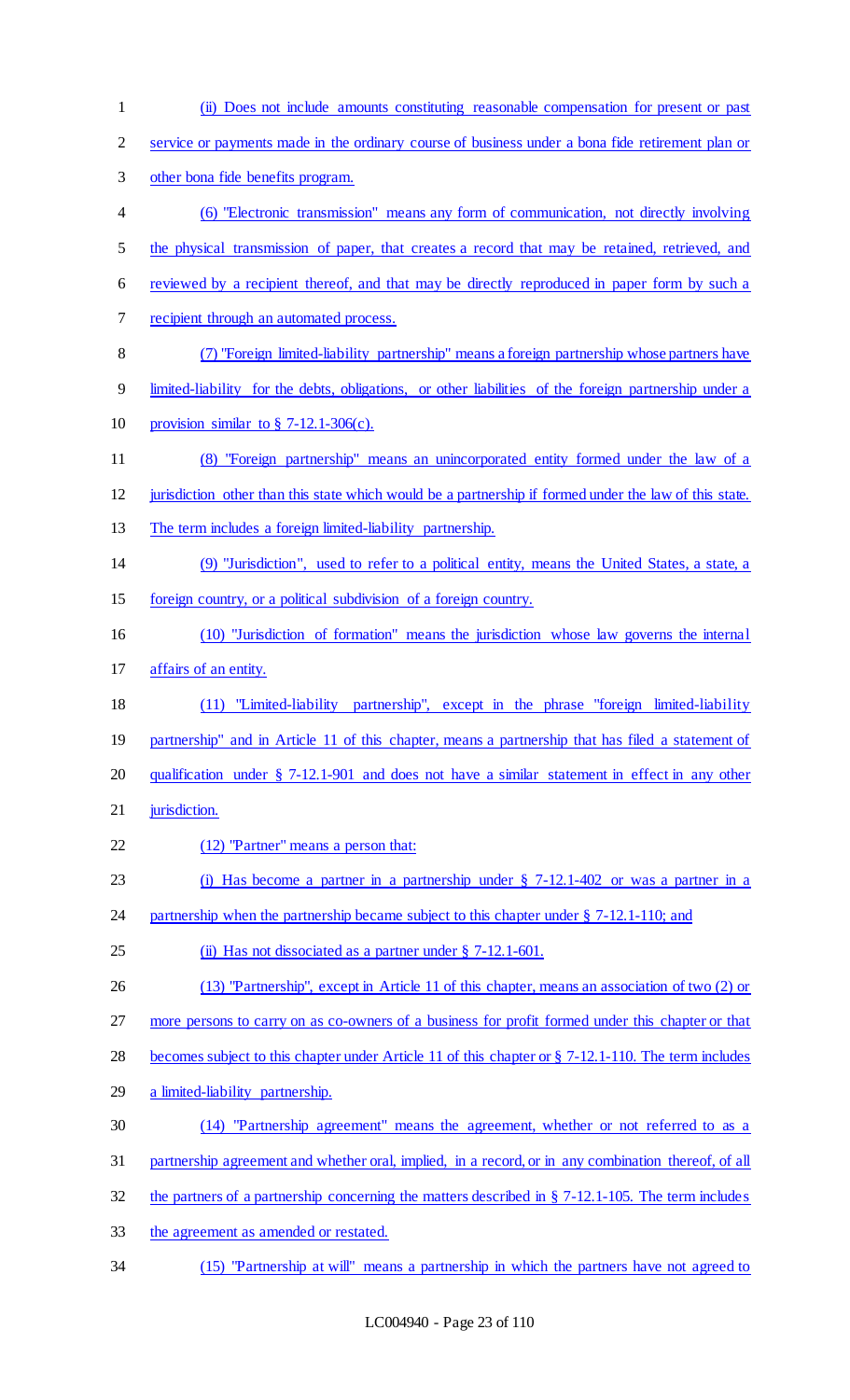| $\mathbf{1}$   | remain partners until the expiration of a definite term or the completion of a particular undertaking.    |
|----------------|-----------------------------------------------------------------------------------------------------------|
| $\overline{2}$ | (16) "Person" means an individual, business corporation, nonprofit corporation,                           |
| $\mathfrak{Z}$ | partnership, limited partnership, limited-liability company, general cooperative association, limited     |
| 4              | cooperative association, unincorporated nonprofit association, statutory trust, business trust,           |
| 5              | common-law business trust, estate, trust, association, joint venture, public corporation, government      |
| 6              | or governmental subdivision, agency, or instrumentality, or any other legal or commercial entity.         |
| 7              | (17) "Principal office" means the principal executive office of a partnership or a foreign                |
| 8              | limited-liability partnership, whether or not the office is located in this state.                        |
| 9              | (18) "Property" means all property, whether real, personal, or mixed or tangible or                       |
| 10             | intangible, or any right or interest therein.                                                             |
| 11             | (19) "Record", used as a noun, means information that is inscribed on a tangible medium                   |
| 12             | or that is stored in an electronic or other medium and is retrievable in perceivable form.                |
| 13             | (20) "Registered agent" means an agent of a limited-liability partnership or foreign limited-             |
| 14             | liability partnership which is authorized to receive service of any process, notice, or demand            |
| 15             | required or permitted by law to be served on the partnership.                                             |
| 16             | (21) "Registered foreign limited-liability partnership" means a foreign limited-liability                 |
| 17             | partnership that is registered to do business in this state pursuant to a statement of registration filed |
| 18             | with the secretary of state.                                                                              |
| 19             | (22) "Sign" means, with present intent to authenticate or adopt a record:                                 |
| 20             | (i) To execute or adopt a tangible symbol; or                                                             |
| 21             | (ii) To attach to or logically associate with the record an electronic symbol, sound, or                  |
| 22             | process.                                                                                                  |
| 23             | (23) "Signature" or "signed" or "executed" means an original signature, facsimile, or an                  |
| 24             | electronically transmitted signature submitted through a medium provided and authorized by the            |
| 25             | secretary of state.                                                                                       |
| 26             | (24) "State" means a state of the United States, the District of Columbia, Puerto Rico, the               |
| 27             | United States Virgin Islands, or any territory or insular possession subject to the jurisdiction of the   |
| 28             | <b>United States.</b>                                                                                     |
| 29             | (25) "Transfer" includes:                                                                                 |
| 30             | (i) An assignment;                                                                                        |
| 31             | (ii) A conveyance;                                                                                        |
| 32             | $(iii)$ A sale;                                                                                           |
|                |                                                                                                           |
| 33             | $(iv)$ A lease;                                                                                           |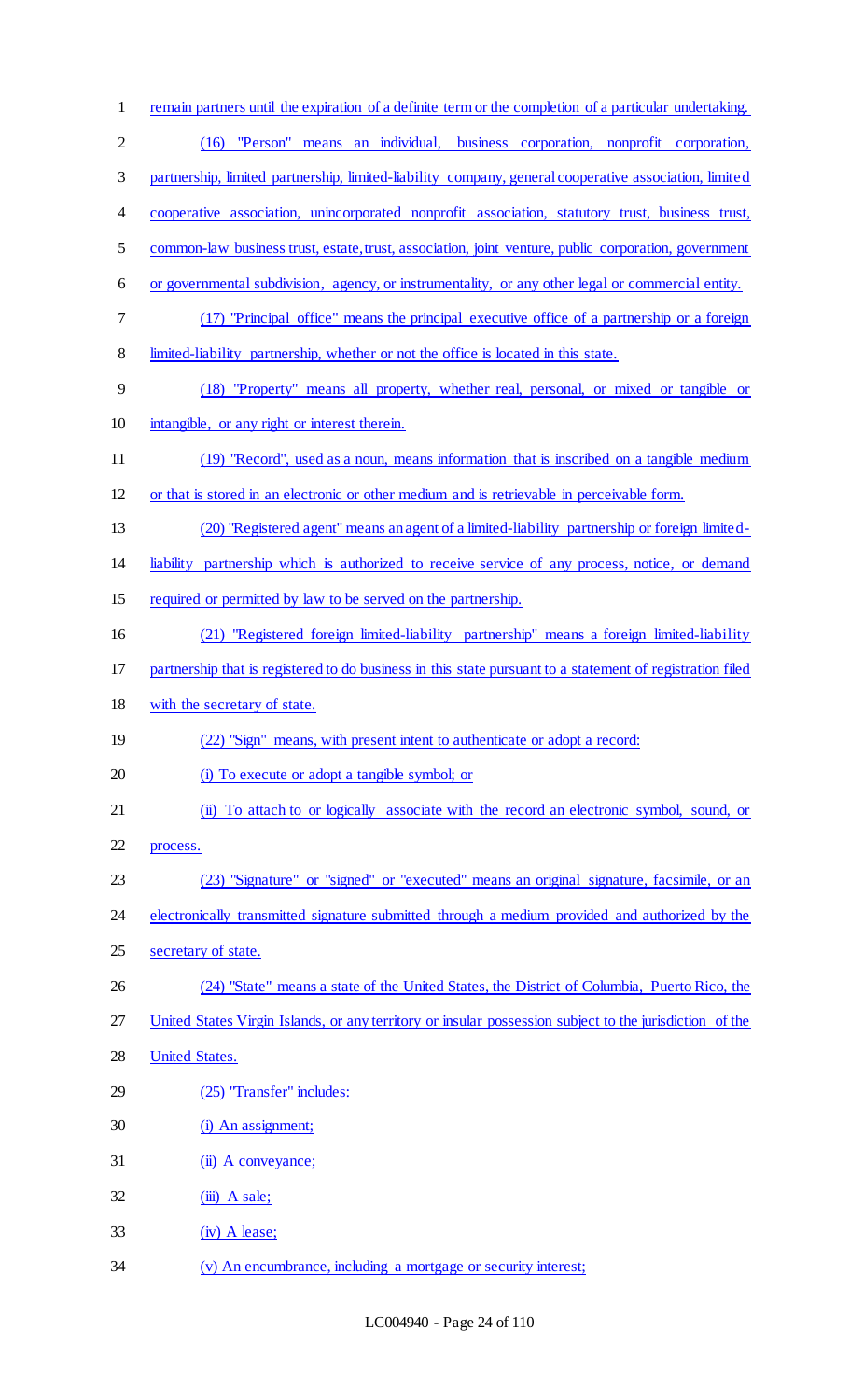| $\mathbf{1}$   | (vi) A gift; and                                                                                       |
|----------------|--------------------------------------------------------------------------------------------------------|
| $\overline{2}$ | (vii) A transfer by operation of law.                                                                  |
| 3              | (26) "Transferable interest" means the right, as initially owned by a person in the person's           |
| 4              | capacity as a partner, to receive distributions from a partnership, whether or not the person remains  |
| 5              | a partner or continues to own any part of the right. The term applies to any fraction of the interest, |
| 6              | by whomever owned.                                                                                     |
| 7              | (27) "Transferee" means a person to which all or part of a transferable interest has been              |
| 8              | transferred, whether or not the transferor is a partner.                                               |
| 9              | 7-12.1-103. Knowledge; Notice.                                                                         |
| 10             | (a) A person knows a fact if the person:                                                               |
| 11             | (1) Has actual knowledge of it; or                                                                     |
| 12             | (2) Is deemed to know it under subsection $(d)(1)$ of this section or law other than this              |
| 13             | chapter.                                                                                               |
| 14             | (b) A person has notice of a fact if the person:                                                       |
| 15             | (1) Has reason to know the fact from all the facts known to the person at the time in                  |
| 16             | question; or                                                                                           |
| 17             | (2) Is deemed to have notice of the fact under subsection $(d)(2)$ of this section.                    |
| 18             | (c) Subject to § 7-12.1-117(f), a person notifies another person of a fact by taking steps             |
| 19             | reasonably required to inform the other person in ordinary course, whether or not those steps cause    |
| 20             | the other person to know the fact.                                                                     |
| 21             | (d) A person not a partner is deemed:                                                                  |
| 22             | (1) To know of a limitation on authority to transfer real property as provided in $\S$ 7-12.1-         |
| 23             | $303(g)$ ; and                                                                                         |
| 24             | (2) To have notice of:                                                                                 |
| 25             | (i) A person's dissociation as a partner ninety (90) days after a statement of dissociation            |
| 26             | under § 7-12.1-704 becomes effective; and                                                              |
| 27             | $(ii)$ A partnership's:                                                                                |
| 28             | (A) Dissolution ninety (90) days after a statement of dissolution under § 7-12.1-802                   |
| 29             | becomes effective;                                                                                     |
| 30             | (B) Termination ninety (90) days after a statement of termination under $\S$ 7-12.1-802                |
| 31             | becomes effective; and                                                                                 |
| 32             | (C) Participation in a merger, interest exchange, conversion, or domestication, ninety (90)            |
| 33             | days after articles of merger, interest exchange, conversion, or domestication under Article 11 of     |
| 34             | this chapter become effective.                                                                         |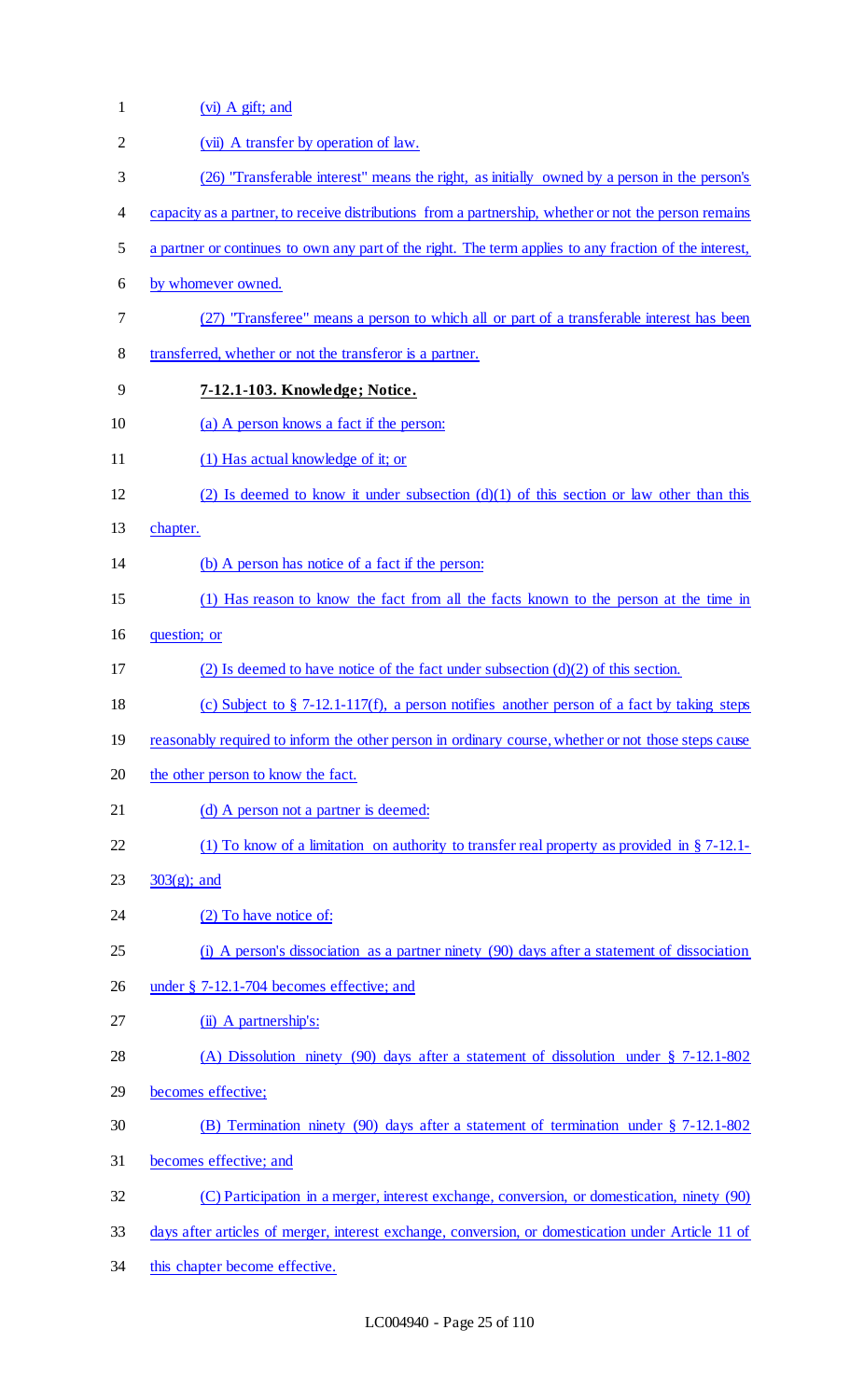| 1              | (e) A partner's knowledge or notice of a fact relating to the partnership is effective             |
|----------------|----------------------------------------------------------------------------------------------------|
| $\overline{2}$ | immediately as knowledge of or notice to the partnership, except in the case of a fraud on the     |
| 3              | partnership committed by or with the consent of that partner.                                      |
| 4              | 7-12.1-104. Governing law.                                                                         |
| 5              | The internal affairs of a partnership and the liability of a partner as a partner for a debt,      |
| 6              | obligation, or other liability of the partnership are governed by:                                 |
| 7              | (1) In the case of a limited-liability partnership, the law of this state; and                     |
| 8              | (2) In the case of a partnership that is not a limited-liability partnership, the law of the       |
| 9              | jurisdiction in which the partnership has its principal office.                                    |
| 10             | 7-12.1-105. Partnership agreement; Scope, Function, and Limitations.                               |
| 11             | (a) Except as otherwise provided in subsections (c) and (d) of this section, the partnership       |
| 12             | agreement governs:                                                                                 |
| 13             | (1) Relations among the partners as partners and between the partners and the partnership;         |
| 14             | (2) The business of the partnership and the conduct of that business; and                          |
| 15             | (3) The means and conditions for amending the partnership agreement.                               |
| 16             | (b) To the extent the partnership agreement does not provide for a matter described in             |
| 17             | subsection (a) of this section, this chapter governs the matter.                                   |
| 18             | (c) A partnership agreement may not:                                                               |
| 19             | (1) Vary the law applicable under $\S$ 7-12.1-104(1);                                              |
| 20             | (2) Vary the provisions of $\S$ 7-12.1-110;                                                        |
| 21             | (3) Vary the provisions of $\S$ 7-12.1-307;                                                        |
| 22             | (4) Unreasonably restrict the duties and rights under $\S$ 7-12.1-408, but the partnership         |
| 23             | agreement may impose reasonable restrictions on the availability and use of information obtained   |
| 24             | under that section and may define appropriate remedies, including liquidated damages, for a breach |
| 25             | of any reasonable restriction on use;                                                              |
| 26             | (5) Alter or eliminate the duty of loyalty or the duty of care, except as otherwise provided       |
| 27             | in subsection (d) of this section;                                                                 |
| 28             | (6) Eliminate the contractual obligation of good faith and fair dealing under $\S$ 7-12.1-         |
| 29             | 409(d), but the partnership agreement may prescribe the standards, if not manifestly unreasonable, |
| 30             | by which the performance of the obligation is to be measured;                                      |
| 31             | (7) Unreasonably restrict the right of a person to maintain an action under $\S$ 7-12.1-410(b);    |
| 32             | (8) Relieve or exonerate a person from liability for conduct involving bad faith, willful or       |
| 33             | intentional misconduct, or knowing violation of law;                                               |
| 34             | (9) Vary the power of a person to dissociate as a partner under $\S$ 7-12.1-602(a), except to      |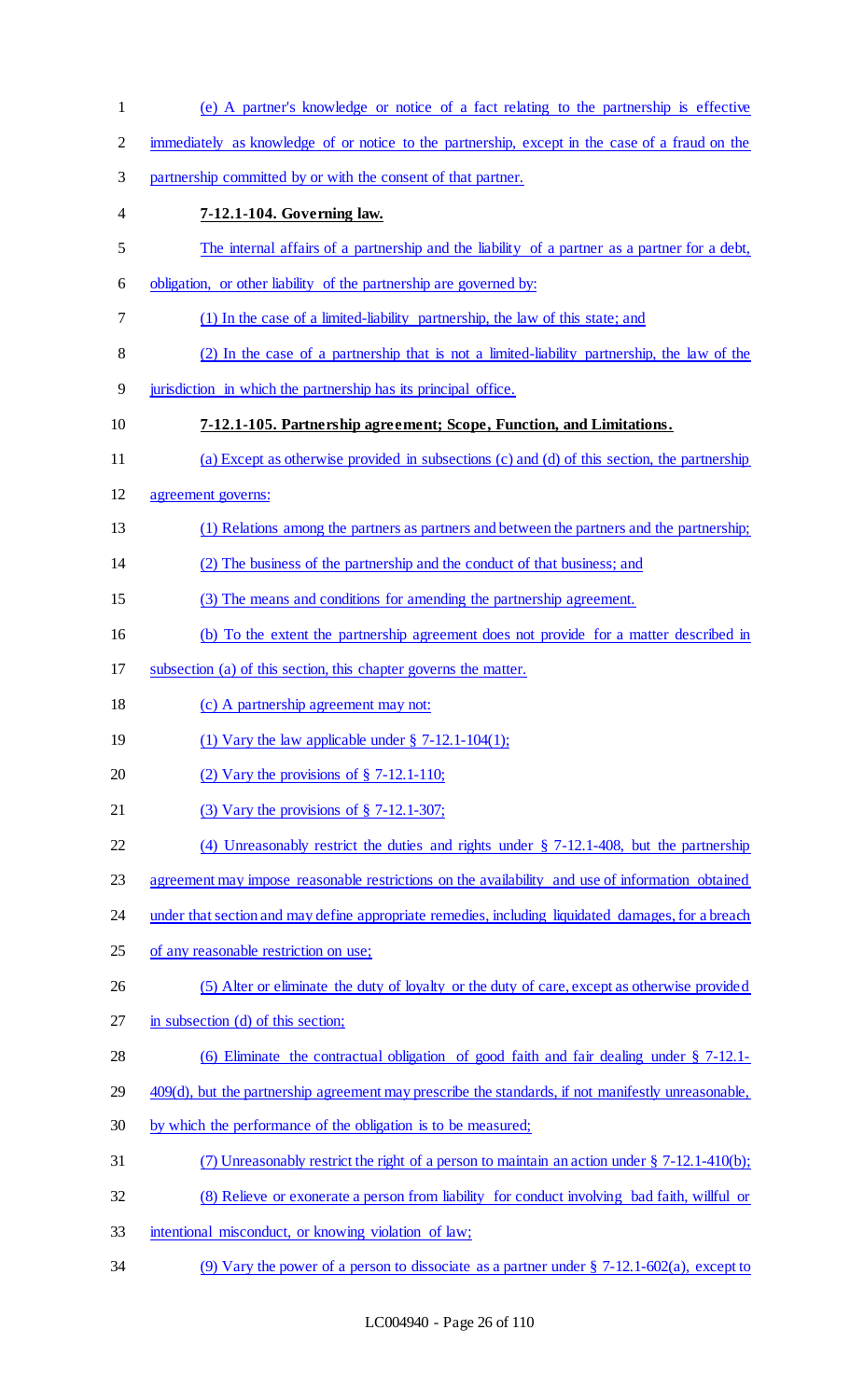| $\mathbf{1}$   | require that the notice under $\S$ 7-12.1-601(1) to be in a record;                               |
|----------------|---------------------------------------------------------------------------------------------------|
| $\overline{2}$ | (10) Vary the grounds for expulsion specified in $\S$ 7-12.1-601(5);                              |
| 3              | (11) Vary the causes of dissolution specified in $\S$ 7-12.1-801(4) or (5);                       |
| 4              | (12) Vary the requirement to wind up the partnership's business as specified in $\S$ 7-12.1-      |
| 5              | $802(a)$ , (b)(1), and (d);                                                                       |
| 6              | (13) Vary the right of a partner under $\S$ 7-12.1-901(f) to vote on or consent to a cancellation |
| $\tau$         | of a statement of qualification;                                                                  |
| 8              | (14) Vary the right of a partner to approve a merger, interest exchange, conversion, or           |
| 9              | domestication under §§ 7-12.1-11.23(a)(2), 7-12.1-11.33(a)(2), 7-12.1-11.43(a)(2), or 7-12.1-     |
| 10             | 11.53(a)(2);                                                                                      |
| 11             | (15) Vary the required contents of a plan of merger under $\S$ 7-12.1-11.22(a), plan of interest  |
| 12             | exchange under § 7-12.1-11.32(a), plan of conversion under § 7-12.1-11.42(a), or plan of          |
| 13             | domestication under $\S$ 7-12.1-11.52(a);                                                         |
| 14             | (16) Vary any requirement, procedure, or other provision of this chapter pertaining to:           |
| 15             | (i) Registered agents; or                                                                         |
| 16             | (ii) The secretary of state, including provisions pertaining to records authorized or required    |
| 17             | to be filed with the secretary of state under this chapter; or                                    |
| 18             | (17) Except as otherwise provided in §§ 7-12.1-106 and 7-12.1-107(b), restrict the rights         |
| 19             | under this chapter of a person other than a partner.                                              |
| 20             | (d) Subject to subsection $(c)(8)$ of this section, without limiting other terms that may be      |
| 21             | included in a partnership agreement, the following rules apply:                                   |
| 22             | (1) The partnership agreement may:                                                                |
| 23             | (i) Specify the method by which a specific act or transaction that would otherwise violate        |
| 24             | the duty of loyalty may be authorized or ratified by one or more disinterested and independent    |
| 25             | persons after full disclosure of all material facts; and                                          |
| 26             | (ii) Alter the prohibition in § 7-12.1-406(a)(2) to the extent the prohibition requires only      |
| 27             | that the partnership's total assets not be less than the sum of its total liabilities.            |
| 28             | (2) To the extent the partnership agreement expressly relieves a partner of a responsibility      |
| 29             | that the partner would otherwise have under this chapter and imposes the responsibility on one or |
| 30             | more other partners, the agreement also may eliminate or limit any fiduciary duty of the partner  |
| 31             | relieved of the responsibility which would have pertained to the responsibility.                  |
| 32             | (3) If not manifestly unreasonable, the partnership agreement may:                                |
| 33             | (i) Alter or eliminate the aspects of the duty of loyalty stated in $\S$ 7-12.1-409(b);           |
| 34             | (ii) Identify specific types or categories of activities that do not violate the duty of loyalty; |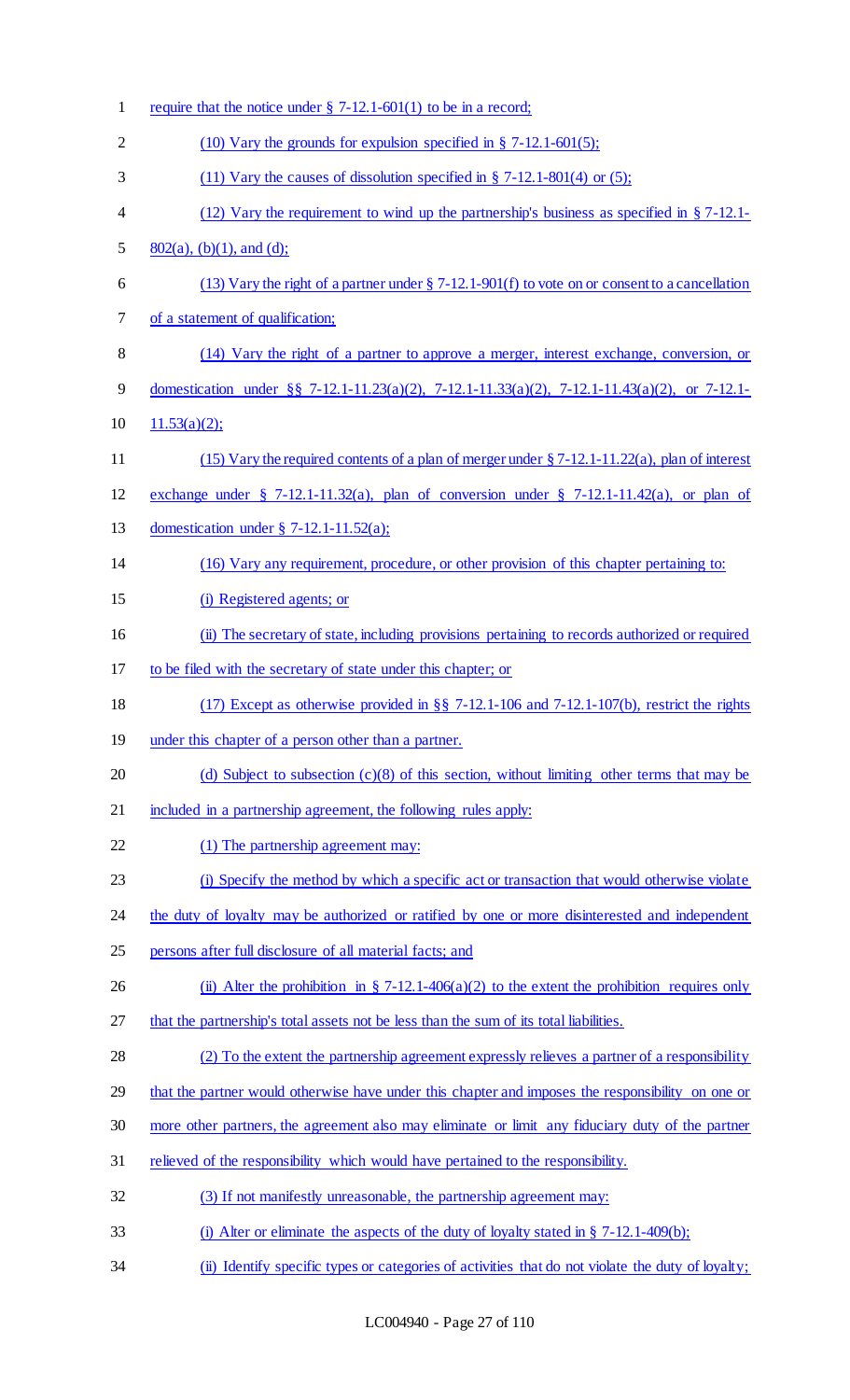(iii) Alter the duty of care, but may not authorize conduct involving bad faith, willful or intentional misconduct, or knowing violation of law; and (iv) Alter or eliminate any other fiduciary duty. (e) The court shall decide as a matter of law whether a term of a partnership agreement is 5 manifestly unreasonable under subsection (c)(6) or (d)(3) of this section. The Providence County superior court: (1) Shall make its determination as of the time the challenged term became part of the partnership agreement and by considering only circumstances existing at that time; and (2) May invalidate the term only if, in light of the purposes and business of the partnership, it is readily apparent that: (i) The objective of the term is unreasonable; or (ii) The term is an unreasonable means to achieve the term's objective. **7-12.1-106. Partnership agreement -- Effect on partnership and person becoming partner -- Preformation agreement.**  (a) A partnership is bound by and may enforce the partnership agreement, whether or not the partnership has itself manifested assent to the agreement. (b) A person that becomes a partner is deemed to assent to the partnership agreement. (c) Two (2) or more persons intending to become the initial partners of a partnership may 19 make an agreement providing that upon the formation of the partnership the agreement will become 20 the partnership agreement. **7-12.1-107. Partnership agreement -- Effect on third parties and relationship to records effective on behalf of partnership.**  23 (a) A partnership agreement may specify that its amendment requires the approval of a 24 person that is not a party to the agreement or the satisfaction of a condition. An amendment is ineffective if its adoption does not include the required approval or satisfy the specified condition. (b) The obligations of a partnership and its partners to a person in the person's capacity as a transferee or person dissociated as a partner are governed by the partnership agreement. Subject 28 only to a court order issued under § 7-12.1-504(b)(2) to effectuate a charging order, an amendment to the partnership agreement made after a person becomes a transferee or is dissociated as a partner: (1) Is effective with regard to any debt, obligation, or other liability of the partnership or its partners to the person in the person's capacity as a transferee or person dissociated as a partner; and (2) Is not effective to the extent the amendment: (i) Imposes a new debt, obligation, or other liability on the transferee or person dissociated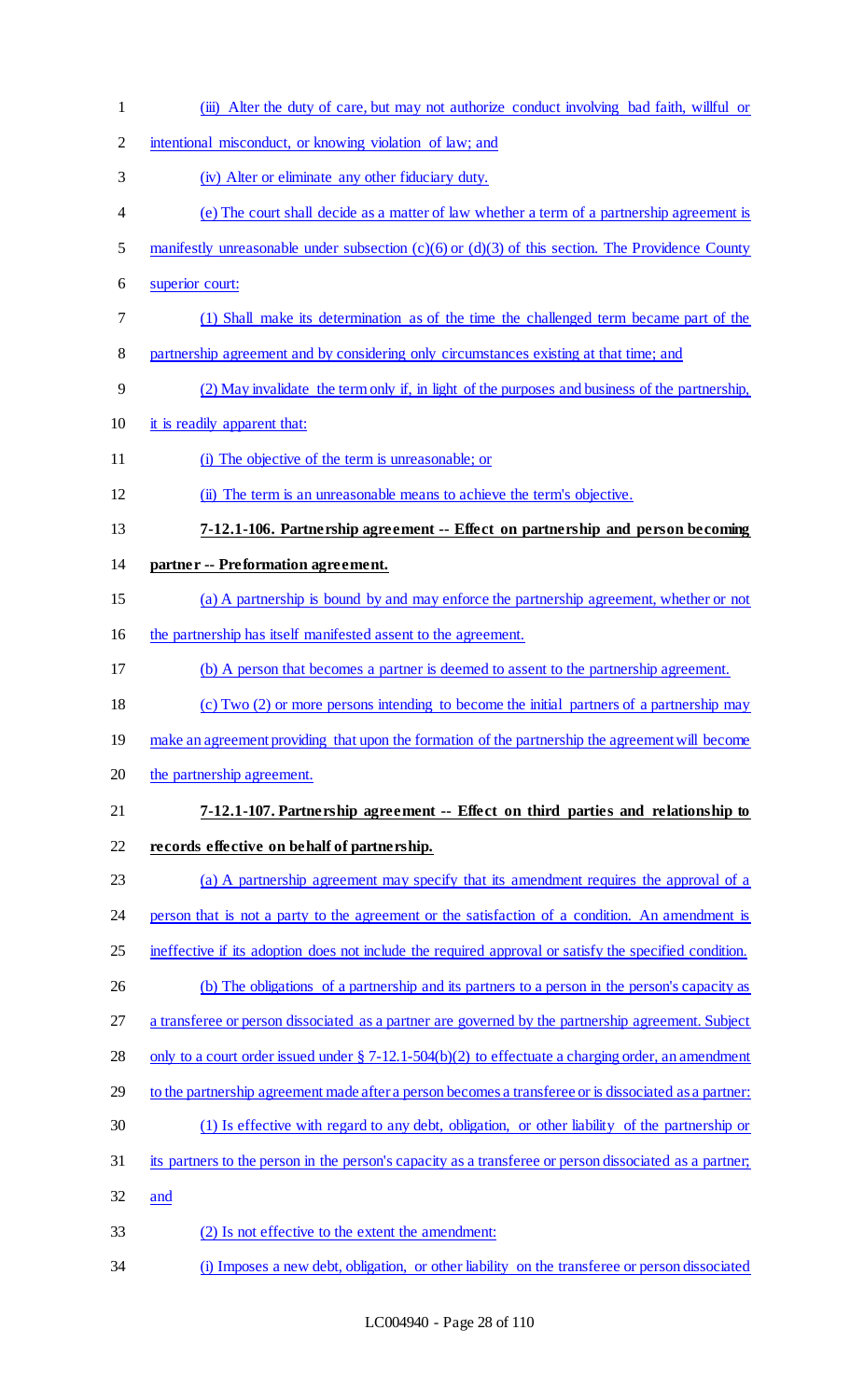1 as a partner; or

| $\mathbf{2}$ | (ii) Prejudices the rights under $\S$ 7-12.1-701 of a person that dissociated as a partner before     |
|--------------|-------------------------------------------------------------------------------------------------------|
| 3            | the amendment was made.                                                                               |
| 4            | (c) If a record delivered by a partnership to the secretary of state for filing becomes               |
| 5            | effective and contains a provision that would be ineffective under $\S$ $\S$ 7-12.1-105(c) or 7-12.1- |
| 6            | $105(d)(3)$ if contained in the partnership agreement, the provision is ineffective in the record.    |
| 7            | (d) Subject to subsection (c) of this section, if a record delivered by a partnership to the          |
| $8\,$        | secretary of state for filing becomes effective and conflicts with a provision of the partnership     |
| 9            | agreement:                                                                                            |
| 10           | (1) The agreement prevails as to partners, persons dissociated as partners, and transferees;          |
| 11           | and                                                                                                   |
| 12           | (2) The record prevails as to other persons to the extent they reasonably rely on the record.         |
| 13           | 7-12.1-108. Signing of records to be delivered for filing to secretary of state.                      |
| 14           | (a) A record filed with the secretary of state pursuant to this chapter must be signed as             |
| 15           | follows:                                                                                              |
| 16           | (1) Except as otherwise provided in subsections $(a)(2)$ and $(a)(3)$ of this section, a record       |
| 17           | signed by a partnership must be signed by a person authorized by the partnership.                     |
| 18           | (2) A record filed on behalf of a dissolved partnership that has no partner must be signed            |
| 19           | by the person winding up the partnership's business under $\S$ 7-12.1-802(c) or a person appointed    |
| 20           | under $\S$ 7-12.1-802(d) to wind up the business.                                                     |
| 21           | (3) A statement of denial by a person under $\S$ 7-12.1-304 must be signed by that person.            |
| 22           | (4) Any other record delivered on behalf of a person to the secretary of state for filing must        |
| 23           | be signed by that person.                                                                             |
| 24           | (b) A record filed under this chapter may be signed by an agent. Whenever this chapter                |
| 25           | requires a particular individual to sign a record and the individual is deceased or incompetent, the  |
| 26           | record may be signed by a legal representative of the individual.                                     |
| 27           | (c) A person that signs a record as an agent or legal representative affirms as a fact that the       |
| 28           | person is authorized to sign the record.                                                              |
| 29           | 7-12.1-109. Liability for inaccurate information in filed record.                                     |
| 30           | (a) If a record filed with the secretary of state under this chapter and filed by the secretary       |
| 31           | of state contains inaccurate information, a person that suffers loss by reliance on the information   |
| 32           | may recover damages for the loss from:                                                                |
| 33           | (1) A person that signed the record, or caused another to sign it on the person's behalf, and         |
|              |                                                                                                       |

34 knew the information to be inaccurate at the time the record was signed; and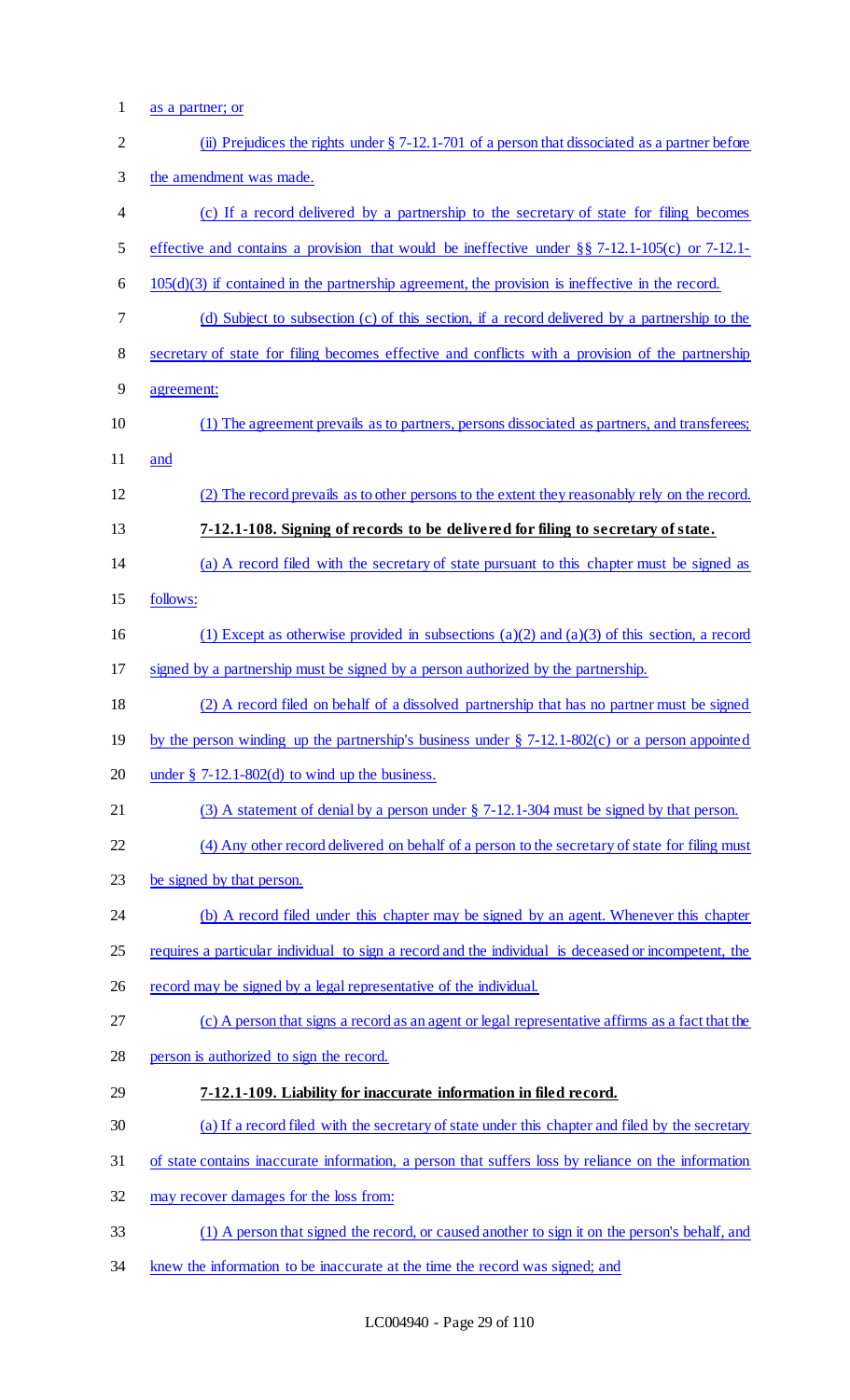| $\mathbf{1}$   | (2) Subject to subsection (b) of this section, a partner if:                                               |
|----------------|------------------------------------------------------------------------------------------------------------|
| $\overline{2}$ | (i) The record was delivered for filing on behalf of the partnership; and                                  |
| 3              | (ii) The partner knew or had notice of the inaccuracy for a reasonably sufficient time before              |
| 4              | the information was relied upon so that, before the reliance, the partner reasonably could have:           |
| 5              | (A) Effected an amendment under $\S$ 7-12.1-901(f);                                                        |
| 6              | (B) Filed a petition under $\S$ 7-12.1-112; or                                                             |
| 7              | (C) Filed with the secretary of state a statement of change under § 7-12.1-909 or a statement              |
| 8              | of correction under $\S$ 7-12.1-116.                                                                       |
| 9              | (b) To the extent the partnership agreement expressly relieves a partner of responsibility                 |
| 10             | for maintaining the accuracy of information contained in records delivered on behalf of the                |
| 11             | partnership to the secretary of state for filing under this chapter and imposes that responsibility on     |
| 12             | one or more other partners, the liability stated in subsection $(a)(2)$ of this section applies to those   |
| 13             | other partners and not to the partner that the partnership agreement relieves of the responsibility.       |
| 14             | (c) An individual who signs a record authorized or required to be filed under this chapter                 |
| 15             | affirms under penalty of perjury that the information stated in the record is accurate.                    |
| 16             | 7-12.1-110. Application to existing relationships.                                                         |
| 17             | (a) This chapter governs only:                                                                             |
| 18             | (1) A partnership formed on or after January 1, 2023; and                                                  |
| 19             | (2) Except as otherwise provided in subsection (c) of this section, a partnership formed                   |
| 20             | before January 1, 2023, which elects, in the manner provided in its partnership agreement or by law        |
| 21             | for amending the partnership agreement, to be subject to this chapter.                                     |
| 22             | (b) Except as otherwise provided in subsection (c) of this section, on and after January 1,                |
| 23             | 2023, this chapter governs all partnerships.                                                               |
| 24             | (c) With respect to a partnership that elects pursuant to subsection $(a)(2)$ of this section to           |
| 25             | be subject to this chapter, after the election takes effect the provisions of this chapter relating to the |
| 26             | liability of the partnership's partners to third parties apply to:                                         |
| 27             | (1) A third party that had not done business with the partnership in the year before the                   |
| 28             | election took effect; and                                                                                  |
| 29             | (2) A third party that had done business with the partnership in the year before the election              |
| 30             | took effect only if the third party knows or has been notified of the election.                            |
| 31             | 7-12.1-110.1. Election of existing limited-liability partnerships.                                         |
| 32             | (a) With respect to a limited-liability partnership that elects pursuant to $\S$ 7-12.1-110 (a)(2)         |
| 33             | to be subject to this chapter, the partnership must deliver to the secretary of state a statement          |
| 34             | approved in the manner required by $\S$ 7-12.1-901(b). The statement must contain:                         |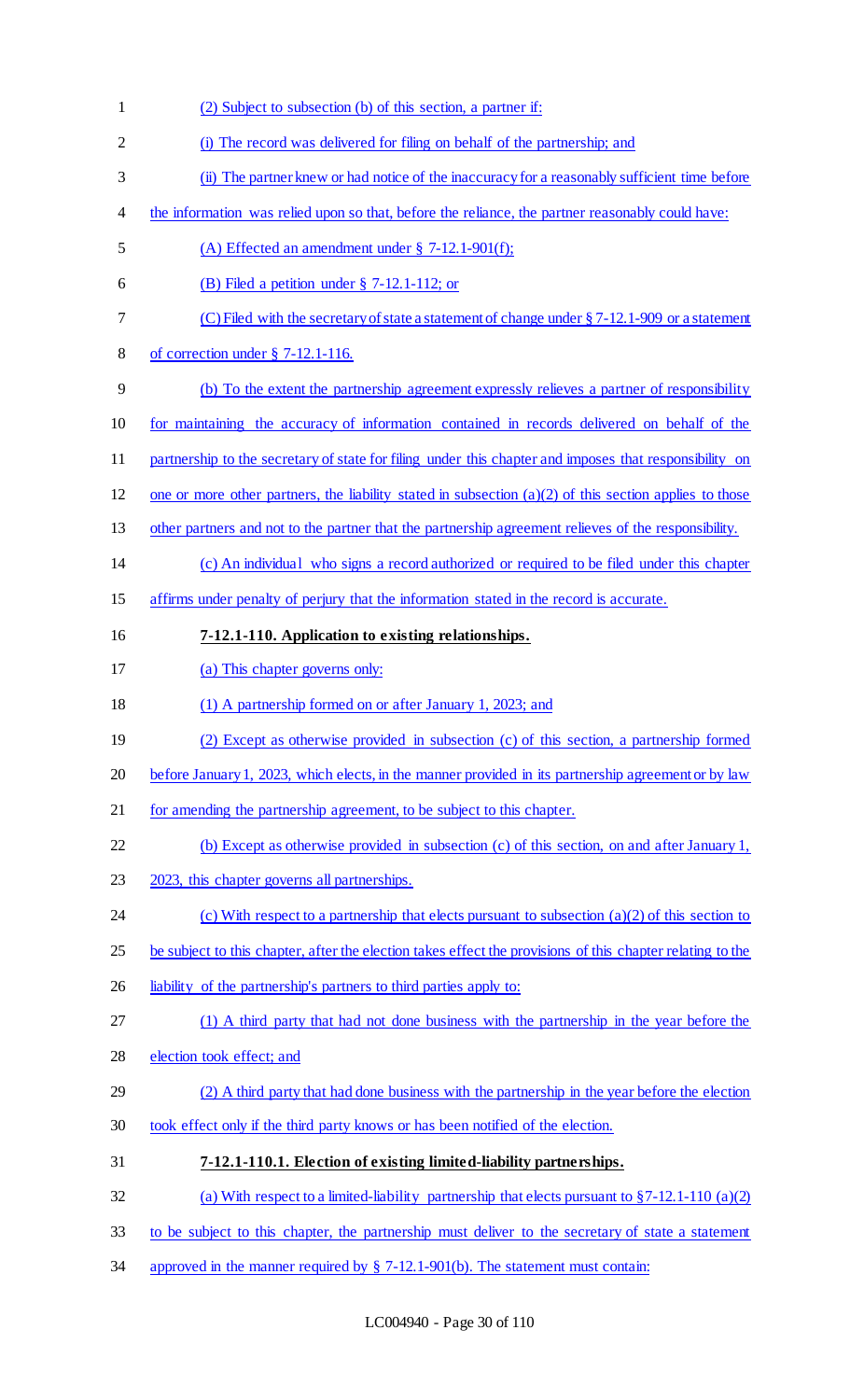- (1) The name of the limited-liability partnership; (2) A statement that the partnership is a limited-liability partnership and elects to comply with the provisions of chapter 12.1 of title 7; (3) A statement that the partnership's status as a limited-liability partnership is perpetual and remains effective, regardless of changes to the partnership, until it is canceled or 6 administratively revoked pursuant to the provision of chapter 12.1 of title 7; (4) The name and street address in this state of the partnership's registered agent. (b) Prior to the effective date of this chapter outlined in § 7-12.1-110(b), a limited-liability partnership may renew its registration pursuant to § 7-12-56(e). Upon the effective date of this chapter, to maintain its status as a limited-liability partnership, the following actions must be taken: (1) A designation of a registered agent must be recorded with the secretary of state; and (2) At the time prescribed, the limited-liability partnership must file an annual report in accordance with the provisions of § 7-12.1-913. **7-12.1-111. Delivery of record.**  (a) Except as otherwise provided in this chapter, permissible means of delivery of a record include delivery by hand, mail, conventional commercial practice, and electronic transmission. (b) Delivery to the secretary of state is effective only when a record is received by the secretary of state. **7-12.1-112. Signing and filing pursuant to judicial order.**  (a) If a person required by this chapter to sign a record or deliver a record to the secretary 21 of state for filing under this chapter does not do so, any other person that is aggrieved may petition 22 the superior court to order: 23 (1) The person to sign the record; (2) The person to deliver the record to the secretary of state for filing; or (3) The secretary of state to file the record unsigned. (b) If a petitioner under subsection (a) of this section is not the partnership or foreign limited-liability partnership to which the record pertains, the petitioner shall make the partnership or foreign partnership a party to the action. (c) A record filed under subsection (a)(3) of this section is effective without being signed. **7-12.1-113. Filing requirements.**  (a) To be filed by the secretary of state pursuant to this chapter, a record must be received by the secretary of state, comply with this chapter, and satisfy the following: (1) The filing of the record must be required or permitted by this chapter;
- (2) The record must be physically delivered in written form unless and to the extent the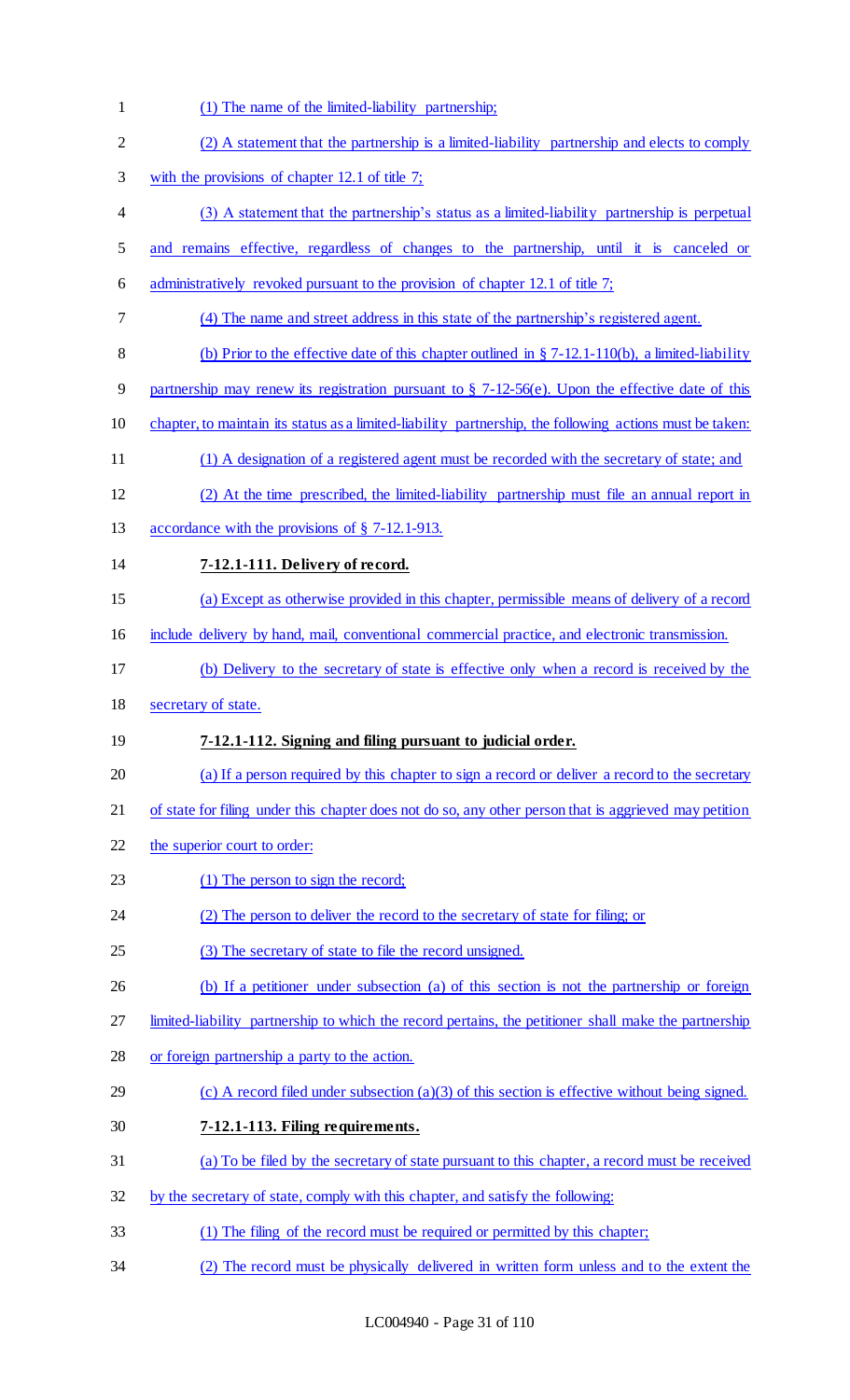- secretary of state permits electronic delivery of records;
- (3) The words in the record must be in English, and numbers must be in Arabic or Roman numerals, but the name of an entity need not be in English if written in English letters or Arabic or Roman numerals; (4) The record must be signed by a person authorized or required under this chapter to sign the record; and (5) The record must state the name and capacity, if any, of each individual who signed it, either on behalf of the individual or the person authorized or required to sign the record, but need not contain a seal, attestation, acknowledgment, or verification. (b) If any law other than this chapter prohibits the disclosure by the secretary of state of 11 information contained in a record filed with the secretary of state, the secretary of state shall file the record if the record otherwise complies with this chapter but may redact the information. (c) When a record is filed with the secretary of state, any fee required under this chapter and any fee, tax, interest, or penalty required to be paid under this chapter or law other than this chapter must be paid in a manner permitted by the secretary of state or by that law. (d) The secretary of state may require that a record delivered in written form be accompanied by an identical or conformed copy. (e) The secretary of state may provide forms for filings required or permitted to be made 19 by this chapter, but, except as otherwise provided in this section, their use is not required. (f) The secretary of state may require that a cover sheet for a filing be on a form prescribed 21 by the secretary of state. **7-12.1-114. Effective date and time.**  Except as otherwise provided in § 7-12.1-115 and subject to § 7-12.1-116(c), a record filed 24 under this chapter is effective: 25 (1) On the date and at the time of its filing by the secretary of state, as provided in  $\S$  7- $26 \frac{12.1 - 117(b)}{5}$  (2) On the date of filing and at the time specified in the record as its effective time, if later 28 than the time under subsection (1) of this section; (3) At a specified delayed effective date and time, which may not be more than ninety (90) days after the date of filing; or (4) If a delayed effective date is specified, but no time is specified, at one minute past twelve am (12:01 a.m.) on the date specified, which may not be more than ninety (90) days after the date of filing.
- **7-12.1-115. Withdrawal of filed record before effectiveness.**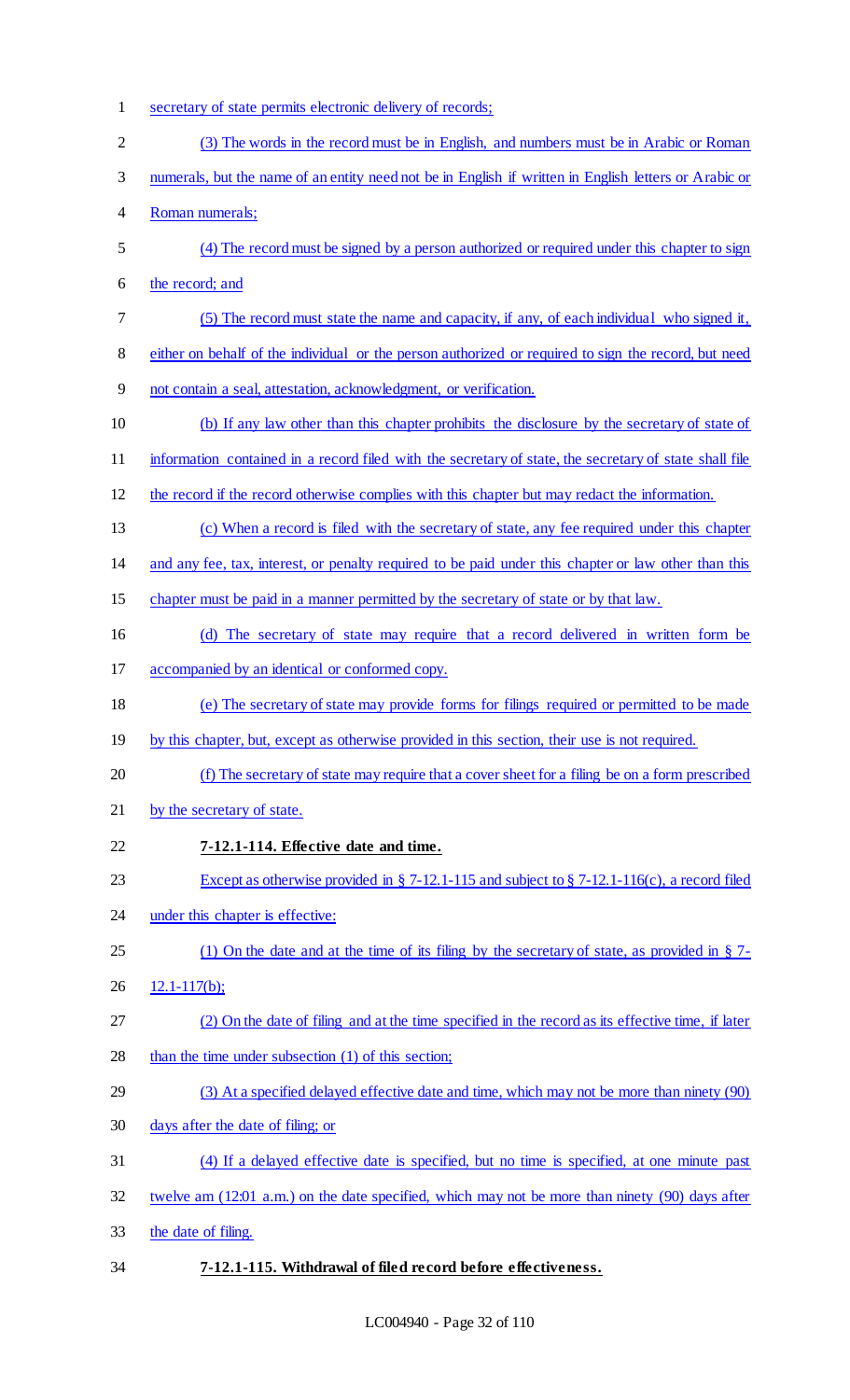- (a) Except as otherwise provided in §§ 7-12.1-11.24, 7-12.1-11.34, 7-12.1-11.44, and 7- 2 12.1-11.54, a record filed with the secretary of state may be withdrawn before it takes effect by delivering to the secretary of state for filing a statement of withdrawal. (b) A statement of withdrawal must: (1) Be signed by each person that signed the record being withdrawn, except as otherwise agreed by those persons; (2) Identify the record to be withdrawn; and (3) If signed by fewer than all the persons that signed the record being withdrawn, state that the record is withdrawn in accordance with the agreement of all the persons that signed the record. (c) On filing by the secretary of state of a statement of withdrawal, the action or transaction evidenced by the original record does not take effect. **7-12.1-116. Correcting filed record.**  (a) A person on whose behalf a filed record was filed with the secretary of state may correct the record if: (1) The record at the time of filing was inaccurate; (2) The record was defectively signed; or (3) The electronic transmission of the record to the secretary of state was defective. (b) To correct a filed record, a person on whose behalf the record was delivered to the secretary of state must deliver to the secretary of state for filing a statement of correction. 21 (c) A statement of correction: 22 (1) May not state a delayed effective date; 23 (2) Must be signed by the person correcting the filed record; 24 (3) Must identify the filed record to be corrected; (4) Must specify the inaccuracy or defect to be corrected; and 26 (5) Must correct the inaccuracy or defect. (d) A statement of correction is effective as of the effective date of the filed record that it corrects except for purposes of § 7-12.1-103(d) and as to persons relying on the uncorrected filed record and adversely affected by the correction. For those purposes and as to those persons, the statement of correction is effective when filed. **7-12.1-117. Duty of secretary of state to file -- Review of refusal to file -- Delivery of record by secretary of state.**  (a) The secretary of state shall file a record filed with the secretary of state which satisfies
- this chapter. The duty of the secretary of state under this section is ministerial.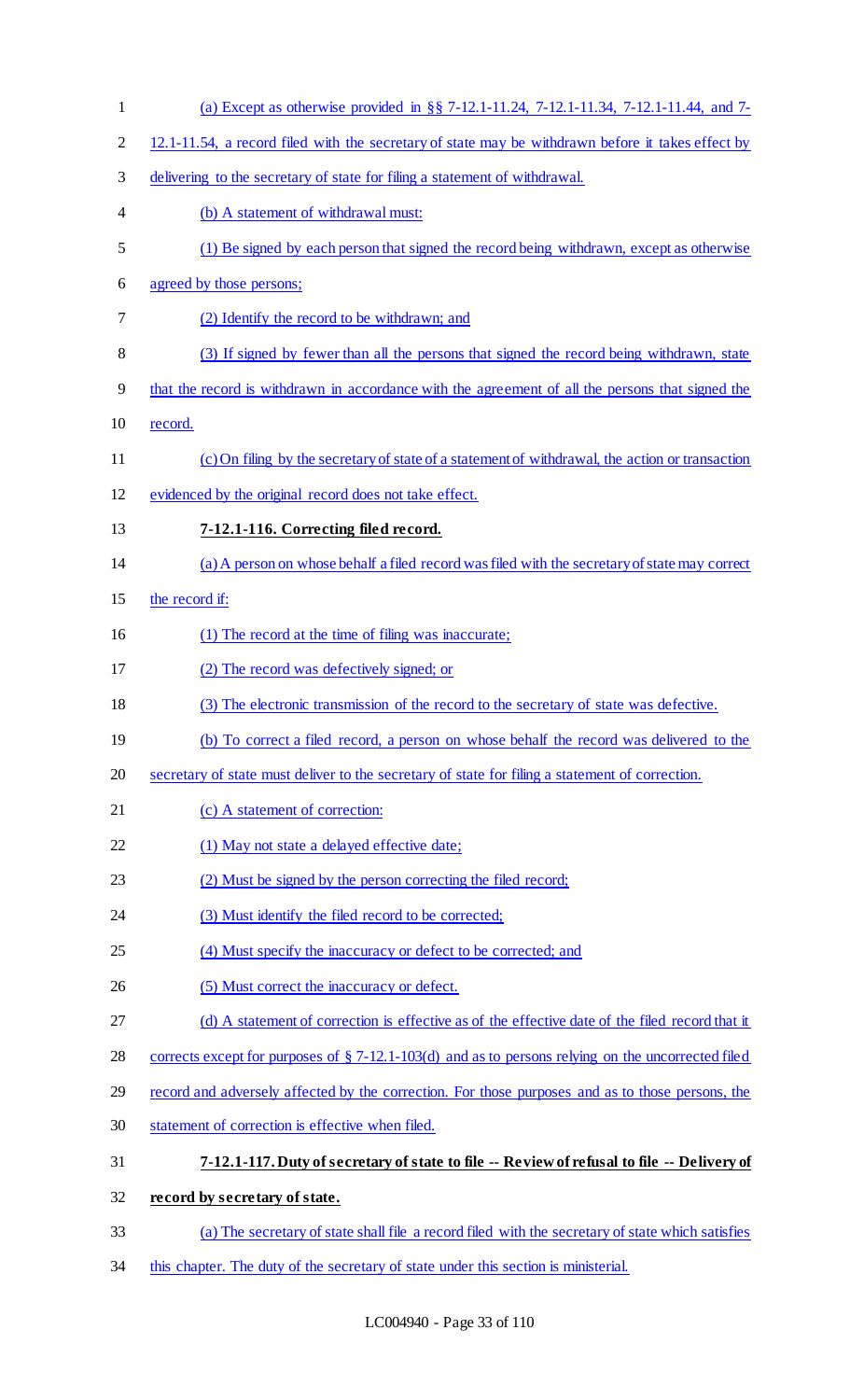| $\mathbf{1}$   | (b) When the secretary of state files a record, the secretary of state shall record it as filed          |
|----------------|----------------------------------------------------------------------------------------------------------|
| $\overline{2}$ | on the date and at the time of its delivery. After filing a record, the secretary of state shall deliver |
| 3              | to the person that submitted the record a copy of the record with an acknowledgment of the date          |
| 4              | and time of filing and, in the case of a statement of denial, also to the partnership to which the       |
| 5              | statement pertains.                                                                                      |
| 6              | (c) If the secretary of state refuses to file a record, the secretary of state shall, not later than     |
| $\tau$         | ten (10) business days after the record is delivered:                                                    |
| 8              | (1) Return the record or notify the person that submitted the record of the refusal; and                 |
| 9              | (2) Provide a brief explanation in a record of the reason for the refusal.                               |
| 10             | (d) If the secretary of state refuses to file a record, the person that submitted the record may         |
| 11             | petition the superior court to compel filing of the record. The record and the explanation of the        |
| 12             | secretary of state of the refusal to file must be attached to the petition. The Providence County        |
| 13             | superior court may decide the matter in a summary proceeding.                                            |
| 14             | (e) The filing of or refusal to file a record does not:                                                  |
| 15             | (1) Affect the validity or invalidity of the record in whole or in part; or                              |
| 16             | (2) Create a presumption that the information contained in the record is correct or incorrect.           |
| 17             | (f) Except as otherwise provided by $\S$ 7-12.1-909 or by law other than this chapter, the               |
| 18             | secretary of state may deliver any record to a person by delivering it:                                  |
| 19             | (1) In person to the person that submitted it;                                                           |
| 20             | (2) To the address of the person's registered agent;                                                     |
| 21             | (3) To the principal office of the person;                                                               |
| 22             | (4) To an electronic address the person provides to the secretary of state for delivery; or              |
| 23             | (5) By providing, at no cost to the filer, access to a downloadable copy of the record from              |
| 24             | the secretary of state's online corporate database.                                                      |
| 25             | (g) Notwithstanding that any instrument authorized to be filed with the secretary of state               |
| 26             | under this chapter is when filed inaccurately, defectively or erroneously executed, sealed or            |
| 27             | acknowledged, or otherwise defective in any respect, the secretary of state has no liability to any      |
| 28             | individual for the preclearance for filing, the acceptance for filing or the filing and indexing of such |
| 29             | instrument by the secretary of state.                                                                    |
| 30             | 7-12.1-117.1. Fees for filing documents and issuing certificates.                                        |
| 31             | The secretary of state shall charge and collect for:                                                     |
| 32             | (1) Filing a statement of partnership authority, one hundred dollars (\$100);                            |
| 33             | (2) Filing a statement of amendment or cancellation of partnership authority, fifty dollars              |
| 34             | (\$50.00);                                                                                               |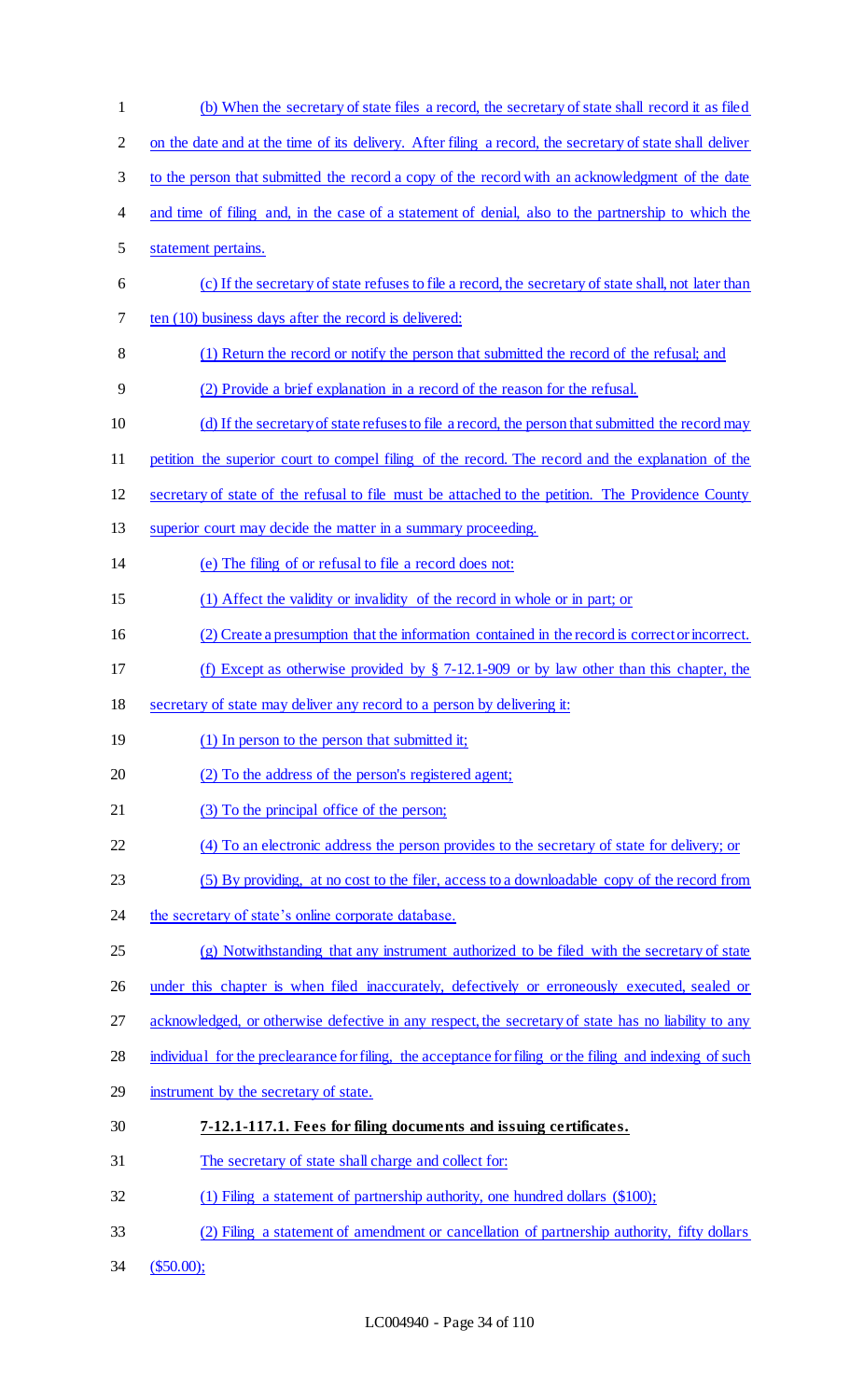| $\mathbf{1}$   | (3) Filing a statement of denial of partnership authority, fifty dollars (\$50.00);                     |
|----------------|---------------------------------------------------------------------------------------------------------|
| $\overline{2}$ | (4) Filing a statement of dissociation, ten dollars (\$10.00);                                          |
| 3              | (5) Filing an application to reserve a partnership name, fifty dollars (\$50.00);                       |
| 4              | (6) Filing a notice of transfer of a reserved partnership name, fifty dollars (\$50.00);                |
| 5              | (7) Filing a statement of change of registered agent, twenty dollars (\$20.00);                         |
| 6              | (8) Filing a statement of change of name or address only for a registered agent, without                |
| $\tau$         | fee;                                                                                                    |
| 8              | (9) Filing a statement of qualification for a limited-liability partnership, one hundred fifty          |
| 9              | dollars $(\$150)$                                                                                       |
| 10             | (10) Filing a statement of amendment or cancellation of a limited-liability partnership, fifty          |
| 11             | dollars (\$50.00);                                                                                      |
| 12             | (11) Filing a fictitious business name statement for a limited-liability partnership, fifty             |
| 13             | dollars (\$50.00)                                                                                       |
| 14             | (12) Filing an application of registration for a foreign limited-liability partnership, one             |
| 15             | hundred fifty dollars (\$150);                                                                          |
| 16             | (13) Filing an amendment to an application of registration for a foreign limited-liability              |
| 17             | partnership, fifty dollars (\$50.00)                                                                    |
| 18             | (14) Filing a certificate of withdrawal of registration as a foreign limited-liability                  |
| 19             | partnership, fifty dollars (\$50.00);                                                                   |
| 20             | (15) Filing any other document, statement or report of a domestic or foreign limited-                   |
| 21             | liability partnership, except an annual report, ten dollars (\$10.00);                                  |
| 22             | (16) An annual report of a domestic or foreign limited-liability partnership, fifty dollars             |
| 23             | $(\$50.00);$                                                                                            |
| 24             | (17) To withdraw the certificate of revocation of a limited-liability partnership, whether              |
| 25             | domestic or foreign, a penalty in the amount of fifty dollars (\$50.00) for each year or part of the    |
| 26             | year that has elapsed since the issuance of the certificate of revocation;                              |
| 27             | (18) For issuing a certificate of good standing/letter of status, twenty dollars (\$20.00);             |
| 28             | (19) For issuing a certificate of fact, thirty dollars (\$30.00);                                       |
| 29             | (20) For furnishing a certified copy of any document, instrument or paper relating to a                 |
| 30             | partnership or limited-liability partnership, a fee of fifteen cents (\$.15) per page and ten dollars   |
| 31             | $($10.00)$ for the certificate and affirming the seal to it;                                            |
| 32             | (21) Service of process on the secretary of state as registered agent of a partnership or a             |
| 33             | limited-liability partnership, fifteen dollars (\$15.00) which amount may be recovered as a taxable     |
| 34             | cost by the party to the suit or action making the service if the party prevails in the suit or action; |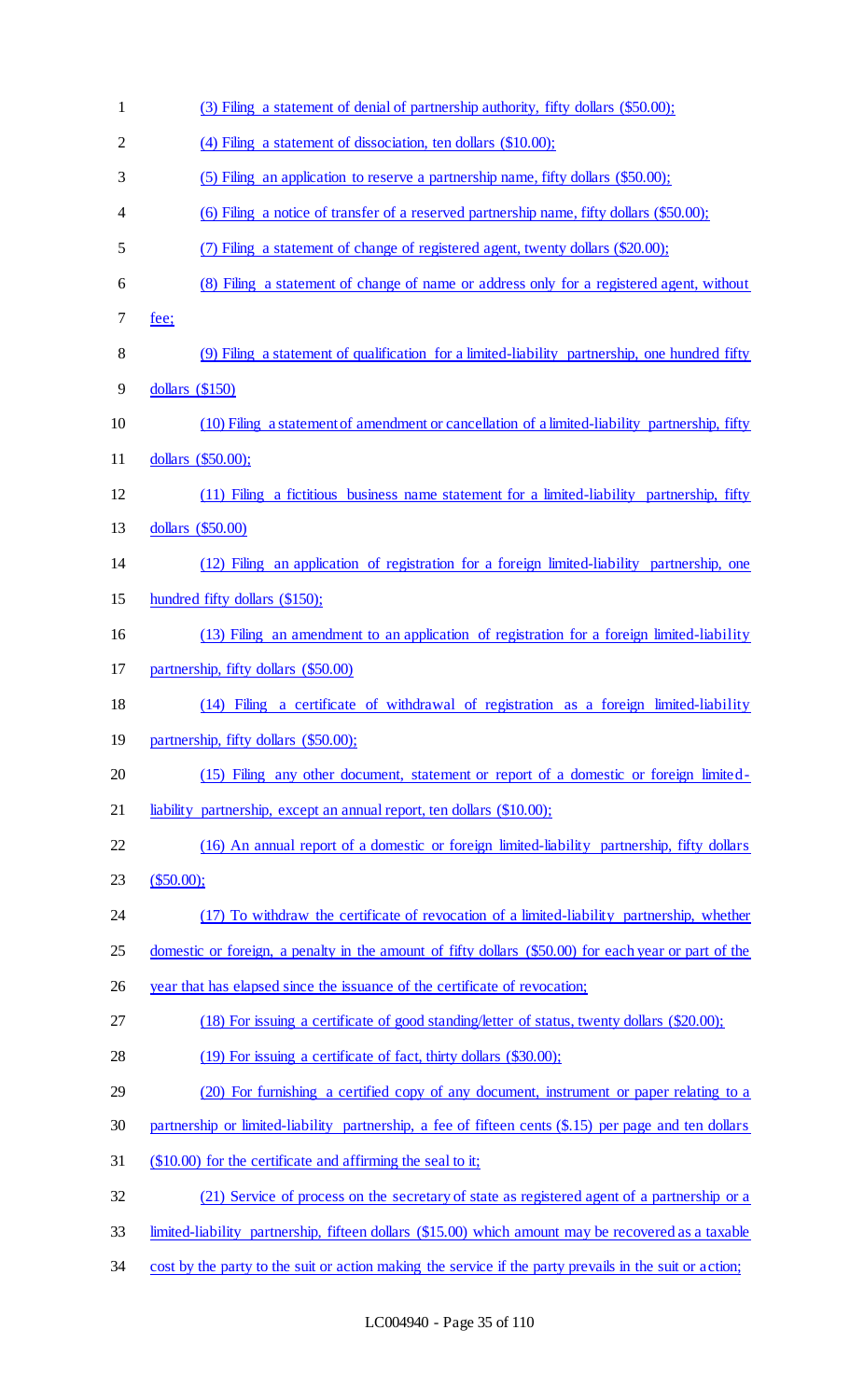| $\mathbf{1}$   | (22) Filing articles of merger for a partnership or limited-liability partnership, one hundred            |
|----------------|-----------------------------------------------------------------------------------------------------------|
| $\overline{2}$ | dollars (\$100); and                                                                                      |
| 3              | (23) Filing a statement of domestication for a limited-liability partnership, fifty dollars               |
| 4              | $(\$50.00).$                                                                                              |
| 5              | 7-12.1-118. Reservation of power to amend or repeal.                                                      |
| 6              | The general assembly has power to amend or repeal all or part of this chapter at any time,                |
| 7              | and all limited-liability partnerships and foreign limited-liability partnerships subject to this chapter |
| 8              | shall be governed by the amendment or repeal.                                                             |
| 9              | 7-12.1-119. Supplemental principles of law.                                                               |
| 10             | Unless displaced by particular provisions of this chapter, the principles of law and equity               |
| 11             | supplement this chapter.                                                                                  |
| 12             | <b>ARTICLE 2</b>                                                                                          |
| 13             | <b>NATURE OF PARTNERSHIP</b>                                                                              |
| 14             | 7-12.1-201. Partnership as entity.                                                                        |
| 15             | (a) A partnership is an entity distinct from its partners.                                                |
| 16             | (b) A partnership is the same entity regardless of whether the partnership has a statement                |
| 17             | of qualification in effect under $\S$ 7-12.1-901.                                                         |
| 18             | 7-12.1-202. Formation of partnership.                                                                     |
| 19             | (a) Except as otherwise provided in subsection (b) of this section, the association of two                |
| 20             | (2) or more persons to carry on as co-owners a business for profit forms a partnership, whether or        |
| 21             | not the persons intend to form a partnership.                                                             |
| 22             | (b) An association formed under a statute other than this chapter, a predecessor statute, or              |
| 23             | a comparable statute of another jurisdiction is not a partnership under this chapter.                     |
| 24             | (c) In determining whether a partnership is formed, the following rules apply:                            |
| 25             | (1) Joint tenancy, tenancy in common, tenancy by the entireties, joint property, common                   |
| 26             | property, or part ownership does not by itself establish a partnership, even if the co-owners share       |
| 27             | profits made by the use of the property;                                                                  |
| 28             | (2) The sharing of gross returns does not by itself establish a partnership, even if the persons          |
| 29             | sharing them have a joint or common right or interest in property from which the returns are              |
| 30             | derived; and                                                                                              |
| 31             | (3) A person who receives a share of the profits of a business is presumed to be a partner                |
| 32             | in the business, unless the profits were received in payment:                                             |
| 33             | (i) Of a debt by installments or otherwise;                                                               |
| 34             | (ii) For services as an independent contractor or of wages or other compensation to an                    |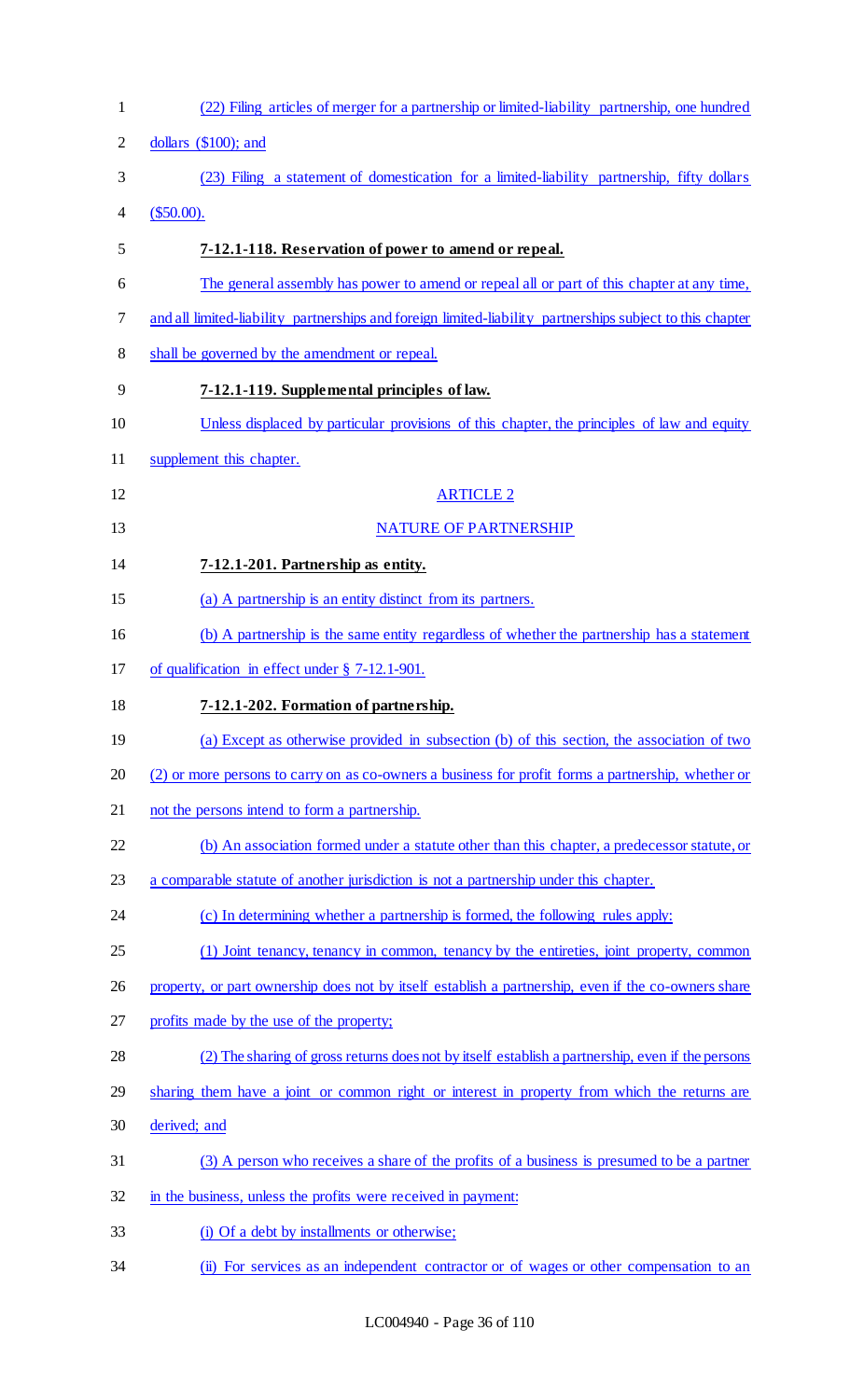employee;

| $\overline{2}$ | (iii) Of rent;                                                                                         |
|----------------|--------------------------------------------------------------------------------------------------------|
| 3              | (iv) Of an annuity or other retirement or health benefit to a deceased or retired partner or a         |
| 4              | beneficiary, representative, or designee of a deceased or retired partner;                             |
| 5              | (v) Of interest or other charge on a loan, even if the amount of payment varies with the               |
| 6              | profits of the business, including a direct or indirect present or future ownership of the collateral, |
| 7              | or rights to income, proceeds, or increase in value derived from the collateral; or                    |
| 8              | (vi) For the sale of the goodwill of a business or other property by installments or otherwise.        |
| 9              | 7-12.1-203. Partnership property.                                                                      |
| 10             | Property acquired by a partnership is property of the partnership and not of the partners              |
| 11             | individually.                                                                                          |
| 12             | 7-12.1-204. When property is partnership property.                                                     |
| 13             | (a) Property is partnership property if acquired in the name of:                                       |
| 14             | (1) The partnership; or                                                                                |
| 15             | (2) One or more partners with an indication in the instrument transferring title to the                |
| 16             | property of the person's capacity as a partner or of the existence of a partnership but without an     |
| 17             | indication of the name of the partnership.                                                             |
| 18             | (b) Property is acquired in the name of the partnership by a transfer to:                              |
| 19             | $(1)$ The partnership in its name; or                                                                  |
| 20             | (2) One or more partners in their capacity as partners in the partnership, if the name of the          |
| 21             | partnership is indicated in the instrument transferring title to the property.                         |
| 22             | (c) Property is presumed to be partnership property if purchased with partnership assets,              |
| 23             | even if not acquired in the name of the partnership or of one or more partners with an indication in   |
| 24             | the instrument transferring title to the property of the person's capacity as a partner or of the      |
| 25             | existence of a partnership.                                                                            |
| 26             | (d) Property acquired in the name of one or more of the partners, without an indication in             |
| 27             | the instrument transferring title to the property of the person's capacity as a partner or of the      |
| 28             | existence of a partnership and without use of partnership assets, is presumed to be separate property, |
| 29             | even if used for partnership purposes.                                                                 |
| 30             | <b>ARTICLE 3</b>                                                                                       |
| 31             | RELATIONS OF PARTNERS TO PERSONS DEALING WITH PARTNERSHIP                                              |
| 32             | 7-12.1-301. Partner agent of partnership.                                                              |
| 33             | Subject to the effect of a statement of partnership authority under $\S$ 7-12.1-303, the               |
| 34             | following rules apply:                                                                                 |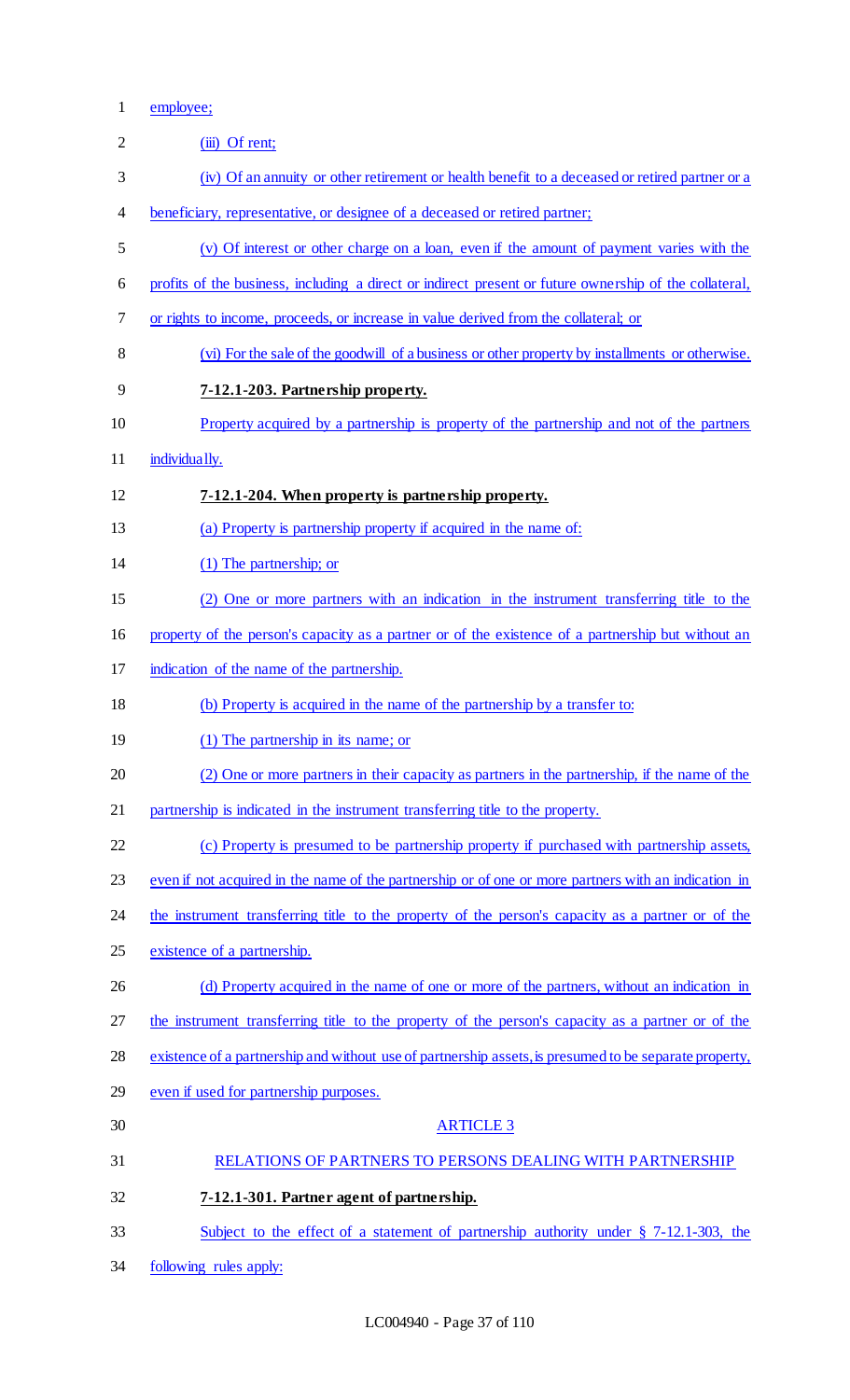(1) Each partner is an agent of the partnership for the purpose of its business. An act of a 2 partner, including the signing of an instrument in the partnership name, for apparently carrying on 3 in the ordinary course the partnership business or business of the kind carried on by the partnership 4 binds the partnership, unless the partner did not have authority to act for the partnership in the particular matter and the person with which the partner was dealing knew or had notice that the partner lacked authority. (2) An act of a partner which is not apparently for carrying on in the ordinary course the partnership's business or business of the kind carried on by the partnership binds the partnership only if the act was actually authorized by all the other partners. **7-12.1-302. Transfer of partnership property.**  (a) Partnership property may be transferred as follows: (1) Subject to the effect of a statement of partnership authority under § 7-12.1-303, partnership property held in the name of the partnership may be transferred by an instrument of transfer signed by a partner in the partnership name; (2) Partnership property held in the name of one or more partners with an indication in the instrument transferring the property to them of their capacity as partners or of the existence of a partnership, but without an indication of the name of the partnership, may be transferred by an instrument of transfer signed by the persons in whose name the property is held; or (3) Partnership property held in the name of one or more persons other than the partnership, without an indication in the instrument transferring the property to them of their capacity as partners 21 or of the existence of a partnership, may be transferred by an instrument of transfer signed by the persons in whose name the property is held. (b) A partnership may recover partnership property from a transferee only if it proves that 24 signing of the instrument of initial transfer did not bind the partnership under § 7-12.1-301 and: (1) As to a subsequent transferee who gave value for property transferred under subsections (a)(1) and (a)(2) of this section, proves that the subsequent transferee knew or had been notified that the person who signed the instrument of initial transfer lacked authority to bind the partnership; or (2) As to a transferee who gave value for property transferred under subsection (a)(3) of this section, proves that the transferee knew or had been notified that the property was partnership property and that the person who signed the instrument of initial transfer lacked authority to bind the partnership. (c) A partnership may not recover partnership property from a subsequent transferee if the partnership would not have been entitled to recover the property, under subsection (b) of this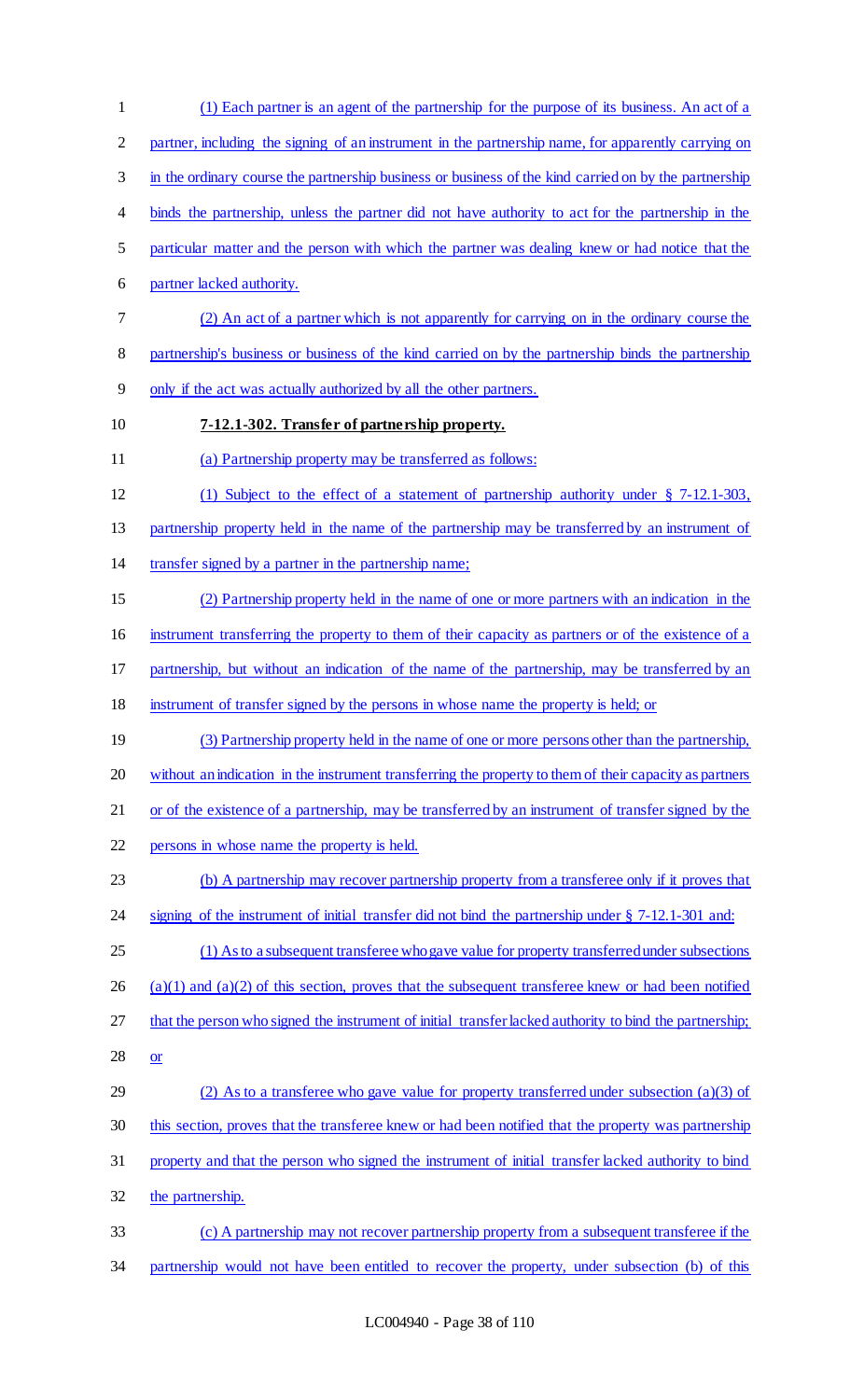section, from any earlier transferee of the property. (d) If a person holds all the partners' interests in the partnership, all the partnership property vests in that person. The person may sign a record in the name of the partnership to evidence vesting of the property in that person and may file or record the record. **7-12.1-303. Statement of partnership authority.**  (a) A partnership may deliver to the secretary of state for filing a statement of partnership authority. The statement: (1) Must include the name of the partnership and: (i) If the partnership is not a limited-liability partnership, the street and mailing addresses 10 of its principal office; or (ii) If the partnership is a limited-liability partnership, the name and street and mailing addresses of its registered agent; (2) With respect to any position that exists in or with respect to the partnership, may state the authority, or limitations on the authority, of all persons holding the position to: (i) Sign an instrument transferring real property held in the name of the partnership; or (ii) Enter into other transactions on behalf of, or otherwise act for or bind, the partnership; and (3) May state the authority, or limitations on the authority, of a specific person to: (i) Sign an instrument transferring real property held in the name of the partnership; or (ii) Enter into other transactions on behalf of, or otherwise act for or bind, the partnership. 21 (b) To amend or cancel a statement of authority filed by the secretary of state, a partnership must deliver to the secretary of state for filing an amendment or cancellation stating: 23 (1) The name of the partnership; (2) If the partnership is not a limited-liability partnership, the street and mailing addresses of the partnership's principal office; (3) If the partnership is a limited-liability partnership, the name and street and mailing addresses of its registered agent; (4) The date the statement being affected became effective; and (5) The contents of the amendment or a declaration that the statement is canceled. (c) A statement of authority affects only the power of a person to bind a partnership to persons that are not partners. 32 (d) Subject to subsection (c) of this section and § 7-12.1-103(d)(1), and except as otherwise provided in subsections (f), (g), and (h) of this section, a limitation on the authority of a person or a position contained in an effective statement of authority is not by itself evidence of any person's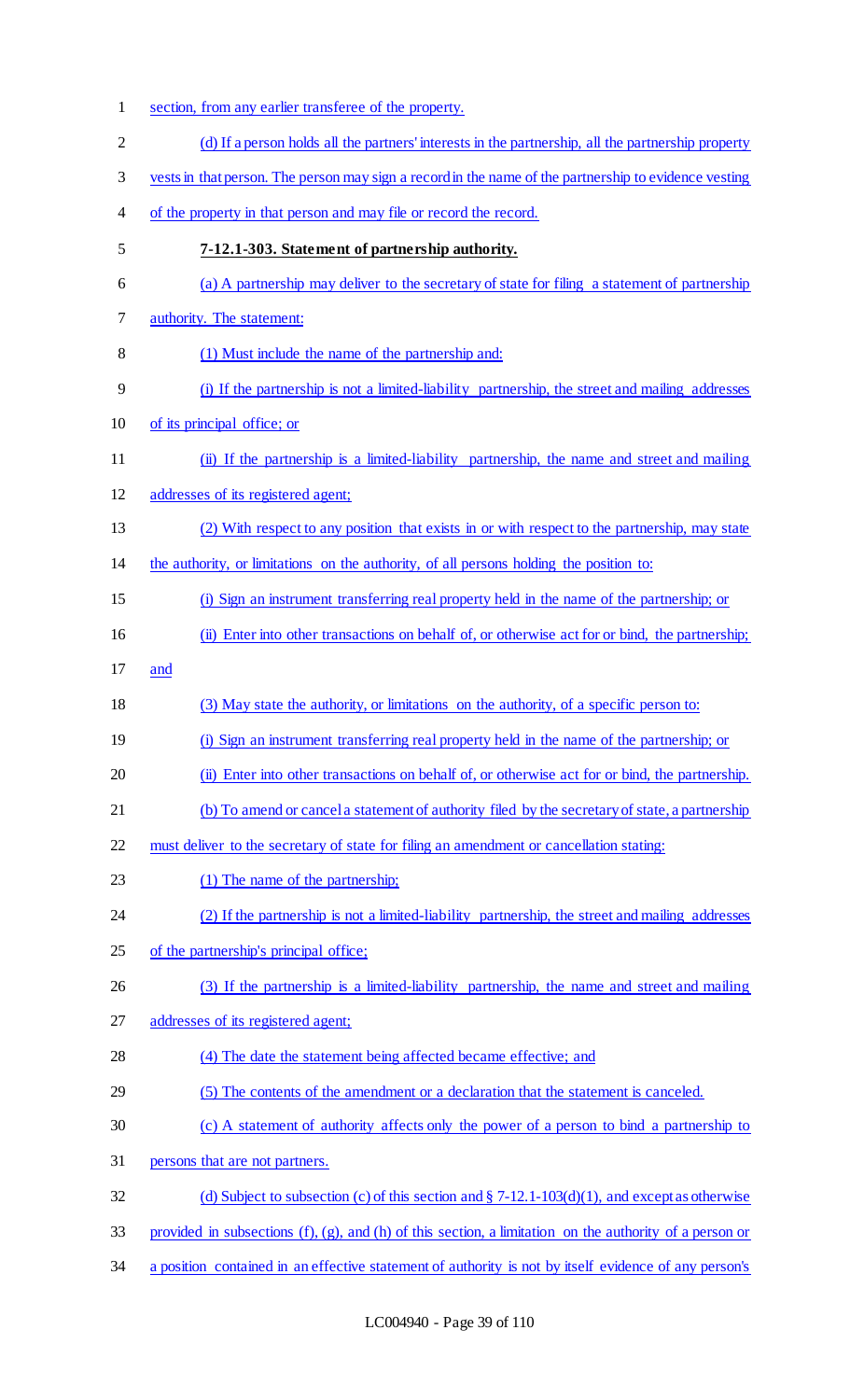- knowledge or notice of the limitation.
- (e) Subject to subsection (c) of this section, a grant of authority not pertaining to transfers of real property and contained in an effective statement of authority is conclusive in favor of a person that gives value in reliance on the grant, except to the extent that if the person gives value: (1) The person has knowledge to the contrary; (2) The statement has been canceled or restrictively amended under subsection (b) of this section; or (3) A limitation on the grant is contained in another statement of authority that became effective after the statement containing the grant became effective. (f) Subject to subsection (c) of this section, an effective statement of authority that grants authority to transfer real property held in the name of the partnership, a certified copy of which statement is recorded in the office for recording transfers of the real property, is conclusive in favor of a person that gives value in reliance on the grant without knowledge to the contrary, except to the extent that when the person gives value: (1) The statement has been canceled or restrictively amended under subsection (b) of this section, and a certified copy of the cancellation or restrictive amendment has been recorded in the office for recording transfers of the real property; or (2) A limitation on the grant is contained in another statement of authority that became 19 effective after the statement containing the grant became effective, and a certified copy of the later- effective statement is recorded in the office for recording transfers of the real property. (g) Subject to subsection (c) of this section, if a certified copy of an effective statement containing a limitation on the authority to transfer real property held in the name of a partnership 23 is recorded in the office for recording transfers of that real property, all persons are deemed to know 24 of the limitation. (h) Subject to subsection (i) of this section, an effective statement of dissolution is a 26 cancellation of any filed statement of authority for the purposes of subsection (f) of this section and is a limitation on authority for purposes of subsection (g) of this section. (i) After a statement of dissolution becomes effective, a partnership may deliver to the secretary of state for filing and, if appropriate, may record a statement of authority that is designated as a post-dissolution statement of authority. The statement operates as provided in subsections (f) and (g) of this section. (j) Unless canceled earlier, an effective statement of authority is canceled by operation of law five (5) years after the date on which the statement, or its most recent amendment, becomes effective. The cancellation is effective without recording under subsection (f) or (g) of this section.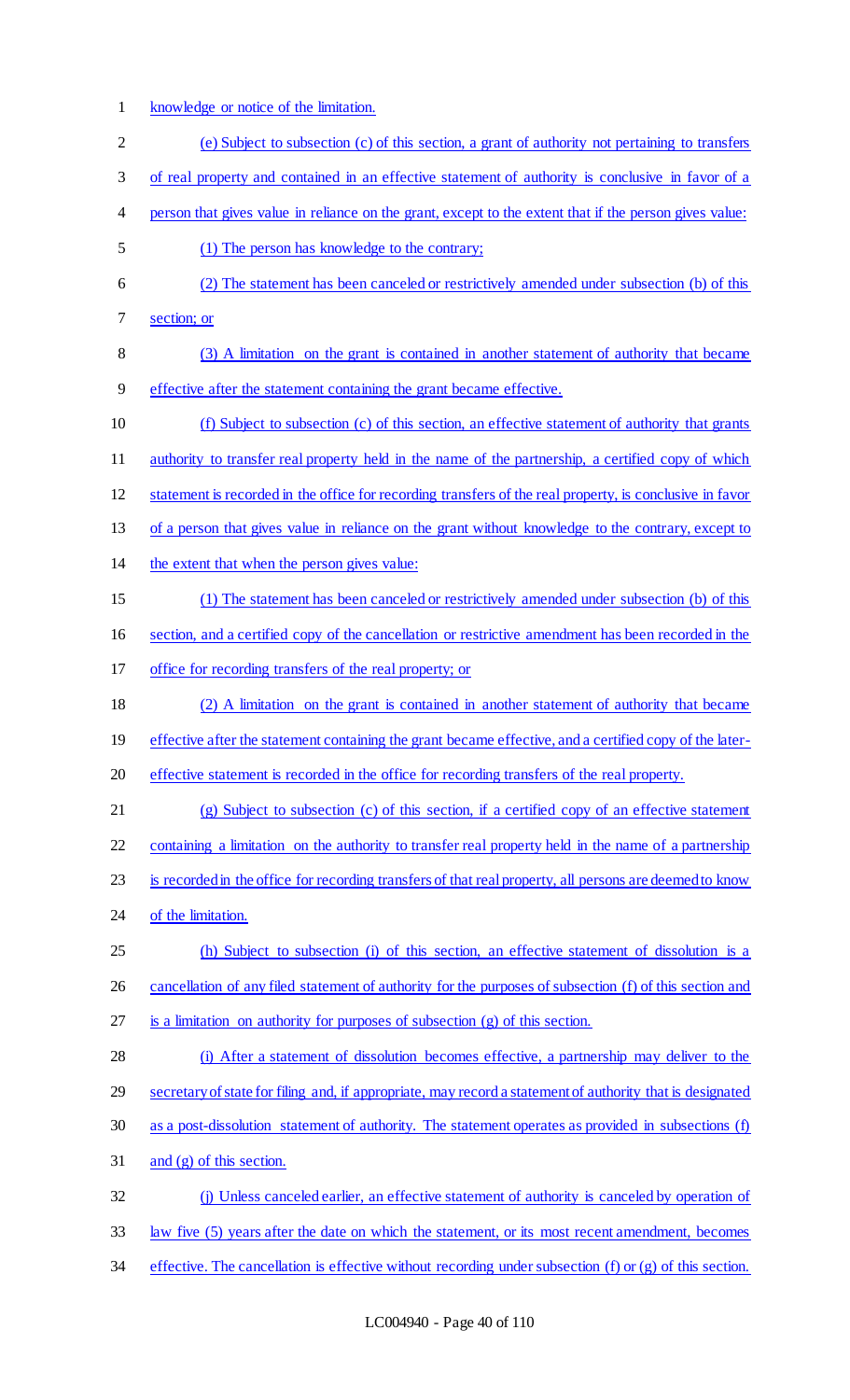(k) An effective statement of denial operates as a restrictive amendment under this section 2 and may be recorded by certified copy for purposes of subsection (f)(1) of this section. **7-12.1-304. Statement of denial.**  A person named in a filed statement of authority granting that person authority may deliver to the secretary of state for filing a statement of denial that: (1) Provides the name of the partnership and the caption of the statement of authority to which the statement of denial pertains; and (2) Denies the grant of authority. **7-12.1-305. Partnership liable for partner's actionable conduct.**  (a) A partnership is liable for loss or injury caused to a person, or for a penalty incurred, as 11 a result of a wrongful act or omission, or other actionable conduct, of a partner acting in the ordinary course of business of the partnership or with the actual or apparent authority of the partnership. (b) If, in the course of the partnership's business or while acting with actual or apparent authority of the partnership, a partner receives or causes the partnership to receive money or property of a person not a partner, and the money or property is misapplied by a partner, the partnership is liable for the loss. **7-12.1-306. Partner's liability.**  (a) Except as otherwise provided in subsections (b) and (c) of this section, all partners are 19 liable jointly and severally for all debts, obligations, and other liabilities of the partnership unless otherwise agreed by the claimant or provided by law. 21 (b) A person that becomes a partner is not personally liable for a debt, obligation, or other 22 liability of the partnership incurred before the person became a partner. (c) A debt, obligation, or other liability of a partnership incurred while the partnership is a 24 limited-liability partnership is solely the debt, obligation, or other liability of the limited-liability partnership. A partner is not personally liable, directly or indirectly, by way of contribution or otherwise, for a debt, obligation, or other liability of the limited-liability partnership solely by 27 reason of being or acting as a partner. This subsection applies: 28 (1) Despite anything inconsistent in the partnership agreement that existed immediately before the vote or consent required to become a limited-liability partnership under § 7-12.1-901(b); and (2) Regardless of the dissolution of the limited-liability partnership. (d) The failure of a limited-liability partnership to observe formalities relating to the exercise of its powers or management of its business is not a ground for imposing liability on a partner for a debt, obligation, or other liability of the partnership.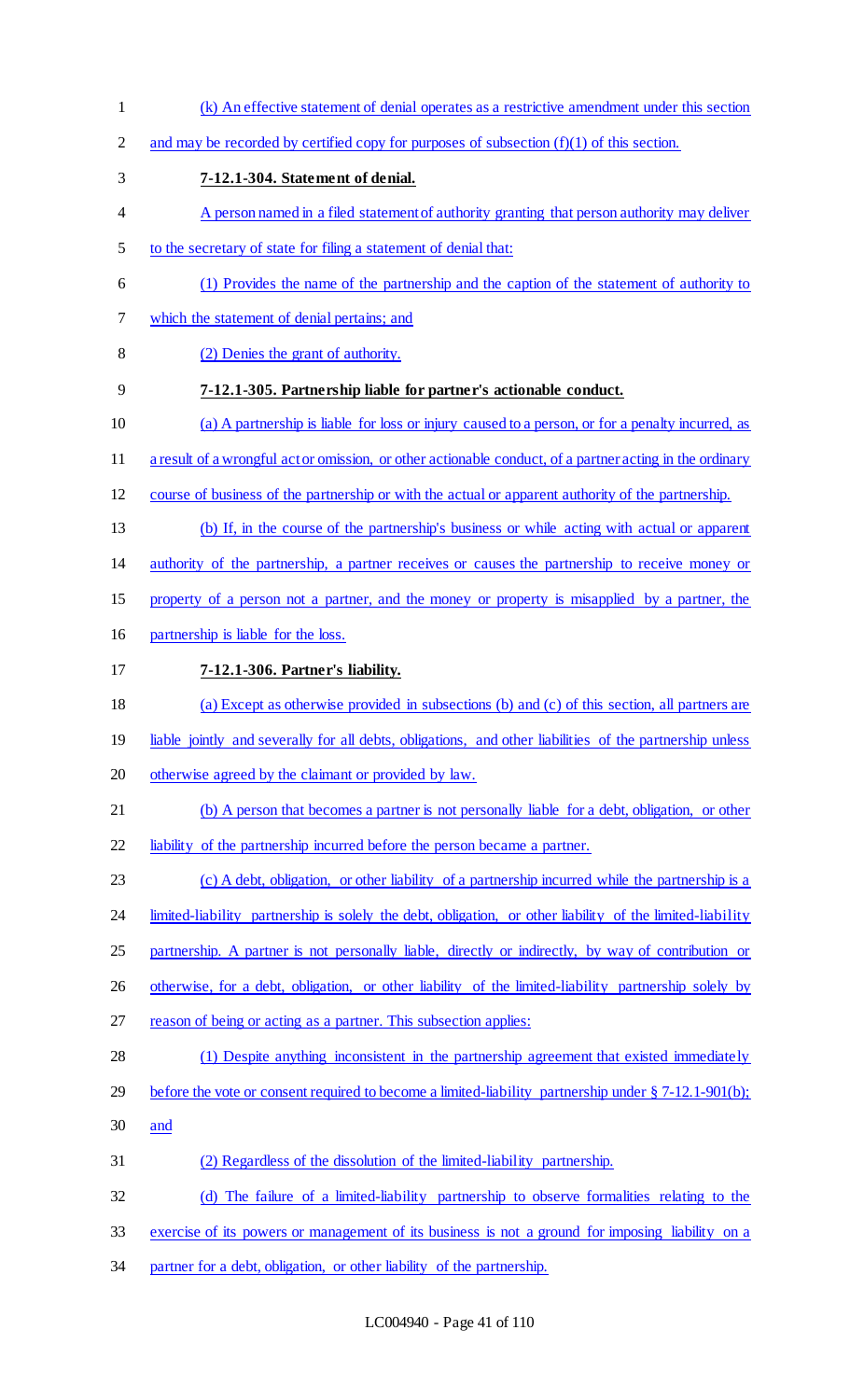| $\mathbf{1}$   | (e) The cancellation or administrative revocation of a limited-liability partnership's                     |
|----------------|------------------------------------------------------------------------------------------------------------|
| $\overline{2}$ | statement of qualification does not affect the limitation in this section on the liability of a partner    |
| 3              | for a debt, obligation, or other liability of the partnership incurred while the statement was in effect.  |
| 4              | 7-12.1-307. Actions by and against partnership and partners.                                               |
| 5              | (a) A partnership may sue and be sued in the name of the partnership.                                      |
| 6              | (b) To the extent not inconsistent with $\S$ 7-12.1-306, a partner may be joined in an action              |
| 7              | against the partnership or named in a separate action.                                                     |
| 8              | (c) A judgment against a partnership is not by itself a judgment against a partner. A                      |
| 9              | judgment against a partnership may not be satisfied from a partner's assets unless there is also a         |
| 10             | judgment against the partner.                                                                              |
| 11             | (d) A judgment creditor of a partner may not levy execution against the assets of the partner              |
| 12             | to satisfy a judgment based on a claim against the partnership unless the partner is personally liable     |
| 13             | for the claim under $\S$ 7-12.1-306 and:                                                                   |
| 14             | (1) A judgment based on the same claim has been obtained against the partnership and a                     |
| 15             | writ of execution on the judgment has been returned unsatisfied in whole or in part;                       |
| 16             | (2) The partnership is a debtor in bankruptcy;                                                             |
| 17             | (3) The partner has agreed that the creditor need not exhaust partnership assets;                          |
| 18             | (4) A court grants permission to the judgment creditor to levy execution against the assets                |
| 19             | of a partner based on a finding that partnership assets subject to execution are clearly insufficient      |
| 20             | to satisfy the judgment, that exhaustion of partnership assets is excessively burdensome, or that the      |
| 21             | grant of permission is an appropriate exercise of the court's equitable powers; or                         |
| 22             | (5) Liability is imposed on the partner by law or contract independent of the existence of                 |
| 23             | the partnership.                                                                                           |
| 24             | (e) This section applies to any debt, liability, or other obligation of a partnership which                |
| 25             | results from a representation by a partner or purported partner under § 7-12.1-308.                        |
| 26             | 7-12.1-308. Liability of purported partner.                                                                |
| 27             | (a) If a person, by words or conduct, purports to be a partner, or consents to being                       |
| 28             | represented by another as a partner, in a partnership or with one or more persons not partners, the        |
| 29             | purported partner is liable to a person to whom the representation is made, if that person, relying        |
| 30             | on the representation, enters into a transaction with the actual or purported partnership. If the          |
| 31             | representation, either by the purported partner or by a person with the purported partner's consent,       |
| 32             | is made in a public manner, the purported partner is liable to a person who relies upon the purported      |
| 33             | partnership even if the purported partner is not aware of being held out as a partner to the claimant.     |
| 34             | If partnership liability results, the purported partner is liable with respect to that liability as if the |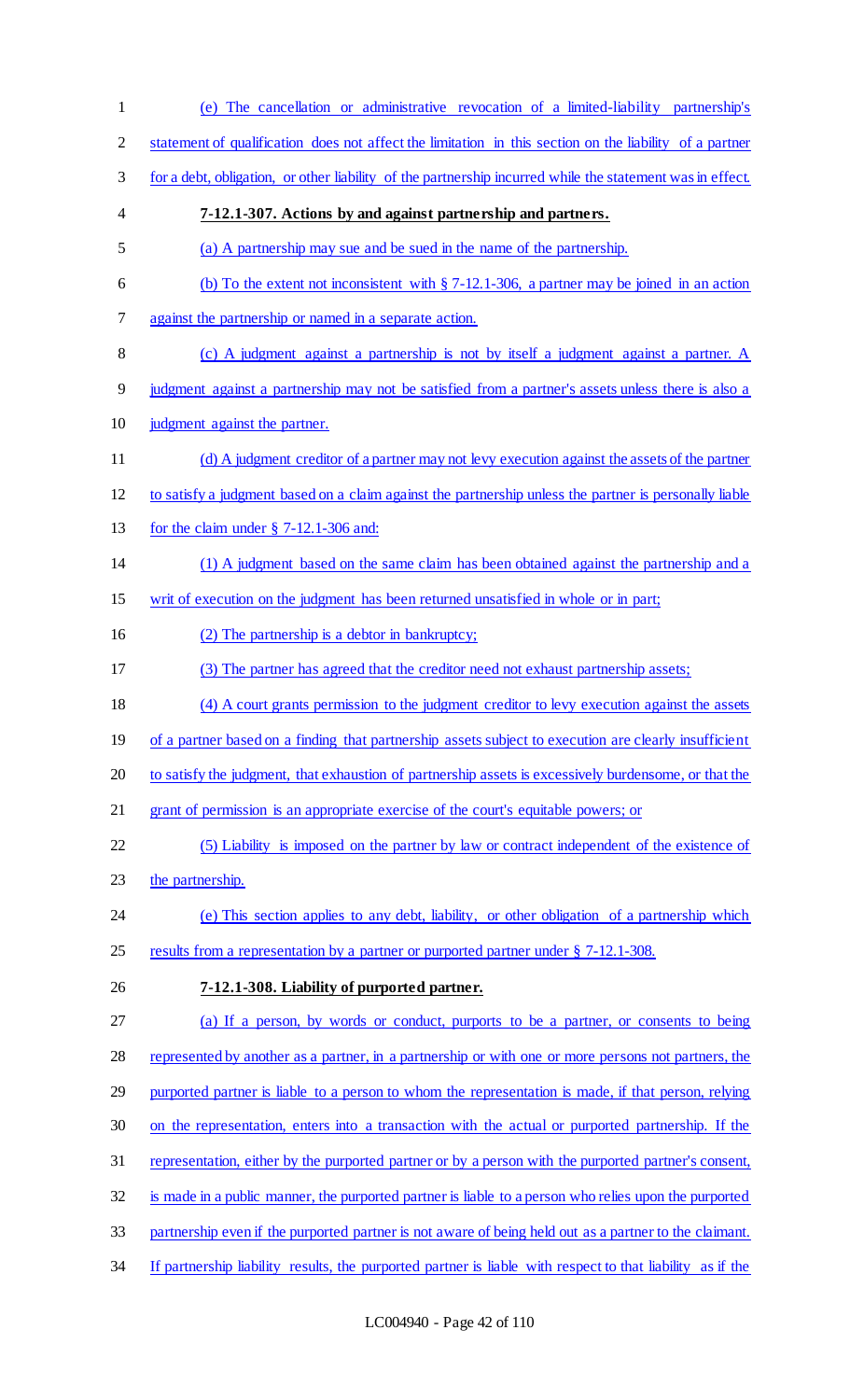| $\mathbf 1$    | purported partner were a partner. If no partnership liability results, the purported partner is liable                 |
|----------------|------------------------------------------------------------------------------------------------------------------------|
| $\overline{2}$ | with respect to that liability jointly and severally with any other person consenting to the                           |
| 3              | representation.                                                                                                        |
| 4              | (b) If a person is thus represented to be a partner in an existing partnership, or with one or                         |
| 5              | more persons not partners, the purported partner is an agent of persons consenting to the                              |
| 6              | representation to bind them to the same extent and in the same manner as if the purported partner                      |
| 7              | were a partner with respect to persons who enter into transactions in reliance upon the                                |
| 8              | representation. If all the partners of the existing partnership consent to the representation, a                       |
| 9              | partnership act or obligation results. If fewer than all the partners of the existing partnership consent              |
| 10             | to the representation, the person acting and the partners consenting to the representation are jointly                 |
| 11             | and severally liable.                                                                                                  |
| 12             | (c) A person is not liable as a partner merely because the person is named by another as a                             |
| 13             | partner in a statement of partnership authority.                                                                       |
| 14             | (d) A person does not continue to be liable as a partner merely because of a failure to file                           |
| 15             | a statement of dissociation or to amend a statement of partnership authority to indicate the person's                  |
| 16             | dissociation as a partner.                                                                                             |
| 17             | (e) Except as otherwise provided in subsections (a) and (b) of this section, persons who are                           |
| 18             | not partners as to each other are not liable as partners to other persons.                                             |
| 19             | <b>ARTICLE 4</b>                                                                                                       |
| 20             | RELATIONS OF PARTNERS TO EACH OTHER AND TO PARTNERSHIP                                                                 |
| 21             | 7-12.1-401. Partner's rights and duties.                                                                               |
| 22             | (a) Each partner is entitled to an equal share of the partnership distributions and, except in                         |
| 23             | the case of a limited-liability partnership, is chargeable with a share of the partnership losses in                   |
| 24             | proportion to the partner's share of the distributions.                                                                |
| 25             | (b) A partnership shall reimburse a partner for any payment made by the partner in the                                 |
| 26             | course of the partner's activities on behalf of the partnership, if the partner complied with this                     |
| 27             | section and $\S$ 7-12.1-409 in making the payment.                                                                     |
| 28             | (c) A partnership shall indemnify and hold harmless a person with respect to any claim or                              |
| 29             | demand against the person and any debt, obligation, or other liability incurred by the person by                       |
| 30             | reason of the person's former or present capacity as a partner, if the claim, demand, debt, obligation,                |
| 31             | or other liability does not arise from the person's breach of this section or $\S$ $\frac{8}{3}$ 7-12.1-407 or 7-12.1- |
| 32             |                                                                                                                        |
|                | 409.                                                                                                                   |
| 33             | (d) In the ordinary course of its business, a partnership may advance reasonable expenses,                             |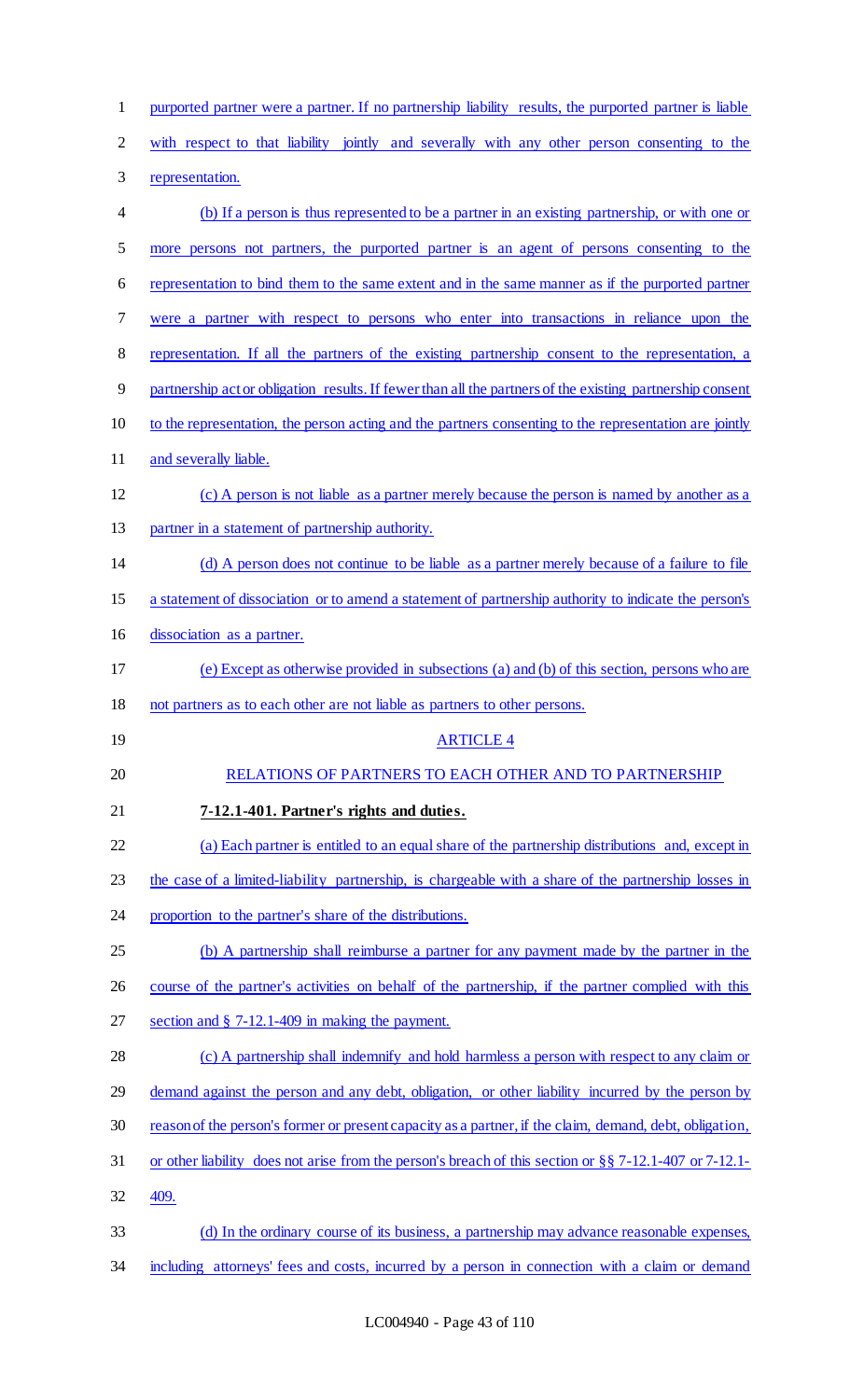- against the person by reason of the person's former or present capacity as a partner, if the person promises to repay the partnership if the person ultimately is determined not to be entitled to be indemnified under subsection (c) of this section. (e) A partnership may purchase and maintain insurance on behalf of a partner against liability asserted against or incurred by the partner in that capacity or arising from that status even 6 if, under  $\S$  7-12.1-105(c)(7), the partnership agreement could not eliminate or limit the person's liability to the partnership for the conduct giving rise to the liability. (f) A partnership shall reimburse a partner for an advance to the partnership beyond the amount of capital the partner agreed to contribute. (g) A payment or advance made by a partner which gives rise to a partnership obligation under subsections (b) or (f) of this section constitutes a loan to the partnership which accrues interest from the date of the payment or advance. (h) Each partner has equal rights in the management and conduct of the partnership's business. (i) A partner may use or possess partnership property only on behalf of the partnership. (j) A partner is not entitled to remuneration for services performed for the partnership, except for reasonable compensation for services rendered in winding up the business of the partnership. 19 (k) A difference arising as to a matter in the ordinary course of business of a partnership may be decided by a majority of the partners. An act outside the ordinary course of business of a partnership and an amendment to the partnership agreement may be undertaken only with the affirmative vote or consent of all the partners. **7-12.1-402. Becoming partner.**  24 (a) Upon formation of a partnership, a person becomes a partner under § 7-12.1-202(a). (b) After formation of a partnership, a person becomes a partner: 26 (1) As provided in the partnership agreement; (2) As a result of a transaction effective under Article 11 of this chapter; or (3) With the affirmative vote or consent of all the partners. (c) A person may become a partner without: (1) Acquiring a transferable interest; or (2) Making or being obligated to make a contribution to the partnership. **7-12.1-403. Form of contribution.**  A contribution may consist of property transferred to, services performed for, or another
- benefit provided to the partnership or an agreement to transfer property to, perform services for, or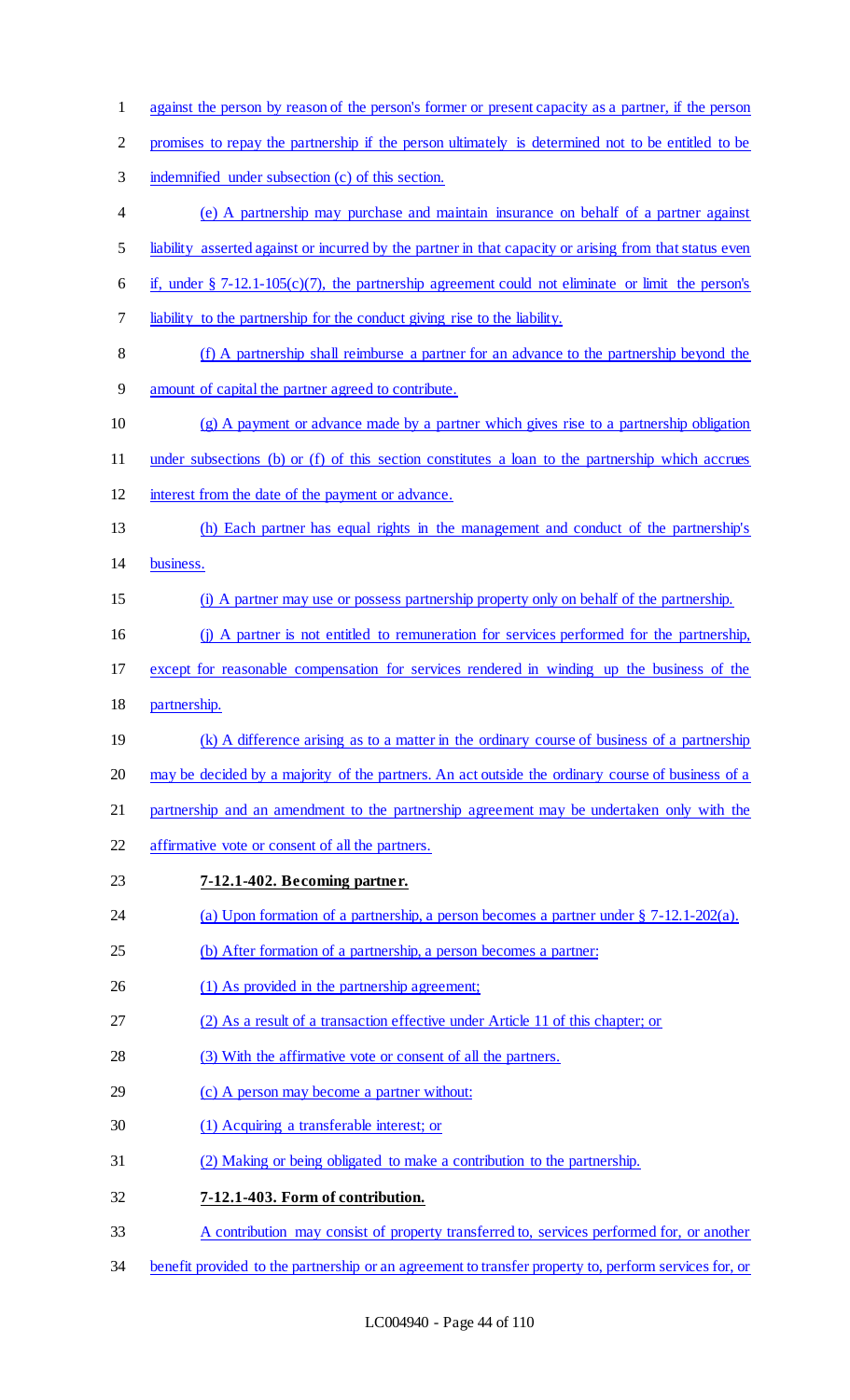1 provide another benefit to the partnership.

| $\overline{2}$ | 7-12.1-404. Liability for contribution.                                                                   |
|----------------|-----------------------------------------------------------------------------------------------------------|
| 3              | (a) A person's obligation to make a contribution to a partnership is not excused by the                   |
| 4              | person's death, disability, termination, or other inability to perform personally.                        |
| 5              | (b) If a person does not fulfill an obligation to make a contribution other than money, the               |
| 6              | person is obligated at the option of the partnership to contribute money equal to the value of the        |
| 7              | part of the contribution which has not been made.                                                         |
| $8\,$          | (c) The obligation of a person to make a contribution may be compromised only by the                      |
| $\overline{9}$ | affirmative vote or consent of all the partners. If a creditor of a limited-liability partnership extends |
| 10             | credit or otherwise acts in reliance on an obligation described in subsection (a) of this section         |
| 11             | without knowledge or notice of a compromise under this subsection, the creditor may enforce the           |
| 12             | obligation.                                                                                               |
| 13             | 7-12.1-405. Sharing of and right to distributions before dissolution.                                     |
| 14             | (a) Any distribution made by a partnership before its dissolution and winding up must be                  |
| 15             | in equal shares among partners, except to the extent necessary to comply with a transfer effective        |
| 16             | under $\S$ 7-12.1-503 or charging order in effect under $\S$ 7-12.1-504.                                  |
| 17             | (b) Subject to $\S$ 7-12.1-701, a person has a right to a distribution before the dissolution and         |
| 18             | winding up of a partnership only if the partnership decides to make an interim distribution.              |
| 19             | (c) A person does not have a right to demand or receive a distribution from a partnership                 |
| 20             | in any form other than money. Except as otherwise provided in $\S$ 7-12.1-806, a partnership may          |
| 21             | distribute an asset in kind only if each part of the asset is fungible with each other part and each      |
| 22             | person receives a percentage of the asset equal in value to the person's share of distributions.          |
| 23             | (d) If a partner or transferee becomes entitled to receive a distribution, the partner or                 |
| 24             | transferee has the status of, and is entitled to all remedies available to, a creditor of the partnership |
| 25             | with respect to the distribution. However, the partnership's obligation to make a distribution is         |
| 26             | subject to offset for any amount owed to the partnership by the partner or a person dissociated as        |
| 27             | partner on whose account the distribution is made.                                                        |
| 28             | 7-12.1-406. Limitations on distributions by limited-liability partnership.                                |
| 29             | (a) A limited-liability partnership may not make a distribution, including a distribution                 |
| 30             | under $\S$ 7-12.1-806, if after the distribution:                                                         |
| 31             | (1) The partnership would not be able to pay its debts as they become due in the ordinary                 |
| 32             | course of the partnership's business; or                                                                  |
| 33             | (2) The partnership's total assets would be less than the sum of its total liabilities plus the           |
| 34             | amount that would be needed, if the partnership were to be dissolved and wound up at the time of          |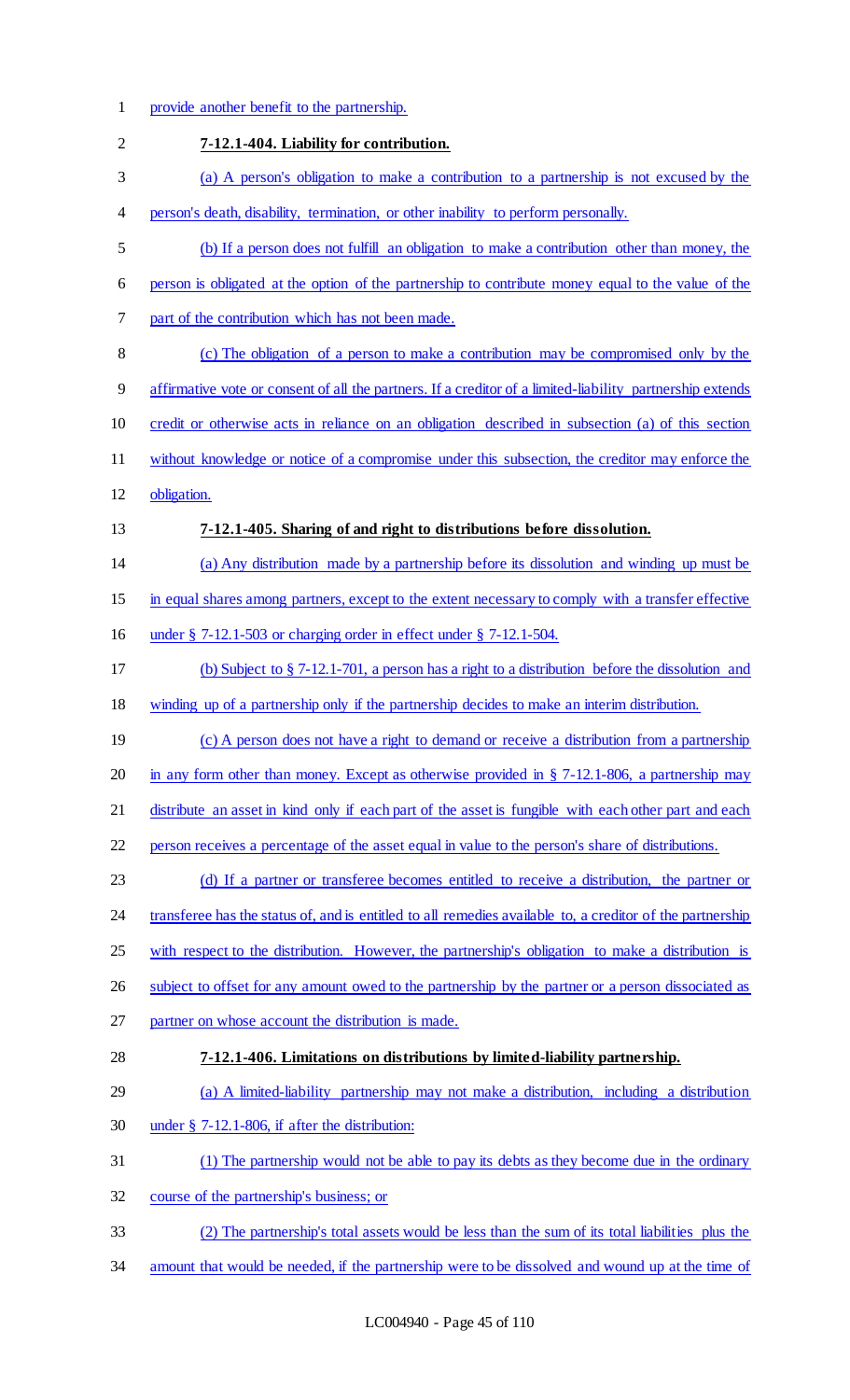the distribution, to satisfy the preferential rights upon dissolution and winding up of partners and transferees whose preferential rights are superior to the rights of persons receiving the distribution. (b) A limited-liability partnership may base a determination that a distribution is not prohibited under subsection (a) of this section on: (1) Financial statements prepared on the basis of accounting practices and principles that are reasonable in the circumstances; or (2) A fair valuation or other method that is reasonable under the circumstances. (c) Except as otherwise provided in subsection (e) of this section, the effect of a distribution under subsection (a) of this section is measured: 10 (1) In the case of a distribution as defined in  $\S$  7-12.1-102(4)(i), as of the earlier of: (i) The date money or other property is transferred or debt is incurred by the limited- liability partnership; or (ii) The date the person entitled to the distribution ceases to own the interest or rights being acquired by the partnership in return for the distribution; (2) In the case of any other distribution of indebtedness, as of the date the indebtedness is distributed; and 17 (3) In all other cases, as of the date: (i) The distribution is authorized, if the payment occurs not later than one hundred twenty (120) days after that date; or 20 (ii) The payment is made, if the payment occurs more than one hundred twenty (120) days after the distribution is authorized. 22 (d) A limited-liability partnership's indebtedness to a partner or transferee incurred by 23 reason of a distribution made in accordance with this section is at parity with the partnership's 24 indebtedness to its general, unsecured creditors, except to the extent subordinated by agreement. (e) A limited-liability partnership's indebtedness, including indebtedness issued as a distribution, is not a liability for purposes of subsection (a) of this section if the terms of the indebtedness provide that payment of principal and interest is made only if and to the extent that a payment of a distribution could then be made under this section. If the indebtedness is issued as a distribution, each payment of principal or interest is treated as a distribution, the effect of which is measured on the date the payment is made. (f) In measuring the effect of a distribution under § 7-12.1-806, the liabilities of a dissolved limited-liability partnership do not include any claim that has been disposed of under §§ 7-12.1- 807, 7-12.1-808, or 7-12.1-809. **7-12.1-407. Liability for improper distributions by limited-liability partnership.**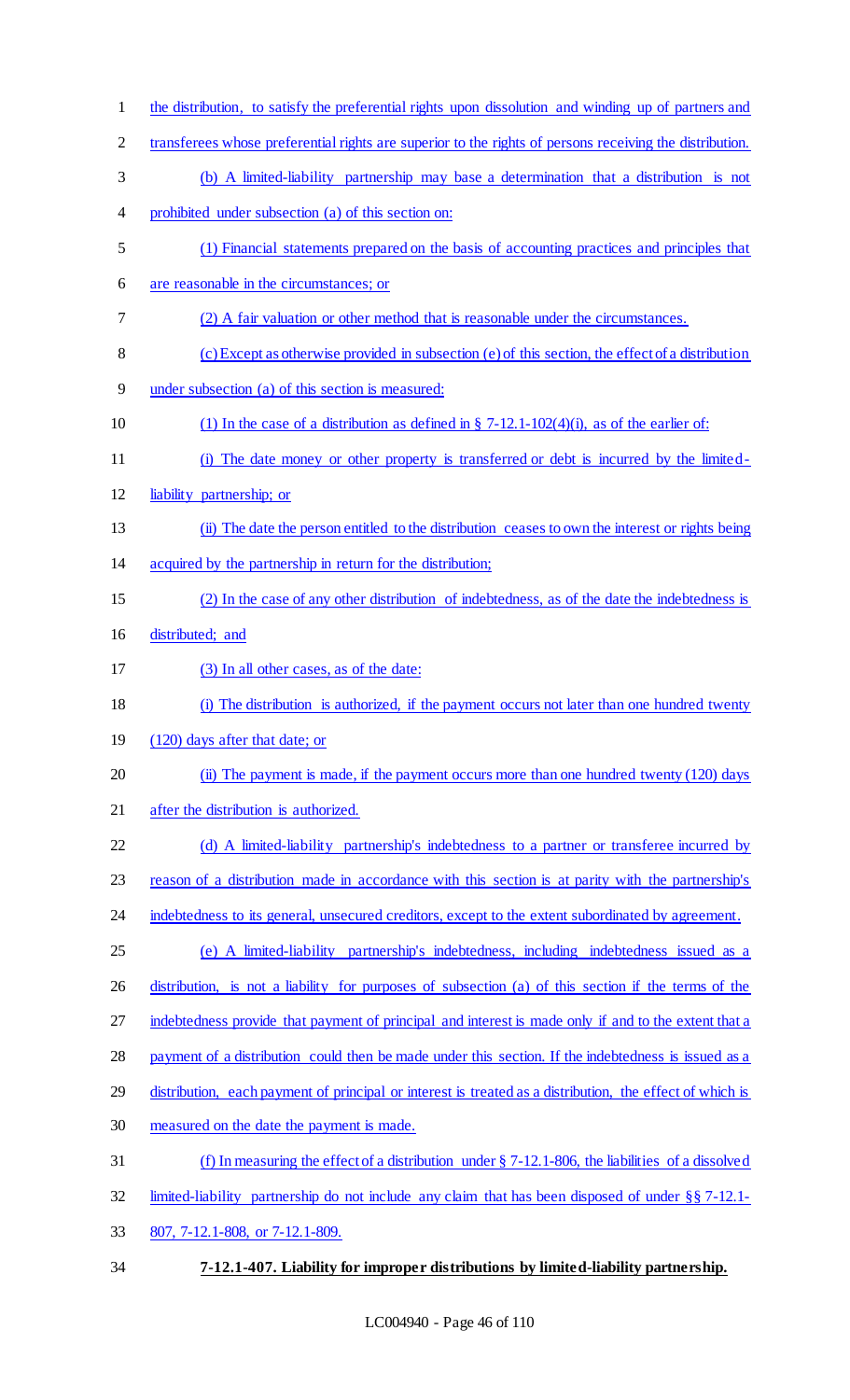| $\mathbf{1}$   | (a) Except as otherwise provided in subsection (b) of this section, if a partner of a limited-             |
|----------------|------------------------------------------------------------------------------------------------------------|
| $\overline{c}$ | liability partnership consents to a distribution made in violation of $\S$ 7-12.1-406 and in consenting    |
| 3              | to the distribution fails to comply with $\S$ 7-12.1-409, the partner is personally liable to the          |
| 4              | partnership for the amount of the distribution which exceeds the amount that could have been               |
| 5              | distributed without the violation of $\S$ 7-12.1-406.                                                      |
| 6              | (b) To the extent the partnership agreement of a limited-liability partnership expressly                   |
| 7              | relieves a partner of the authority and responsibility to consent to distributions and imposes that        |
| 8              | authority and responsibility on one or more other partners, the liability stated in subsection (a) of      |
| 9              | this section applies to the other partners and not to the partner that the partnership agreement           |
| 10             | relieves of the authority and responsibility.                                                              |
| 11             | (c) A person that receives a distribution knowing that the distribution violated $\S$ 7-12.1-              |
| 12             | 406 is personally liable to the limited-liability partnership but only to the extent that the distribution |
| 13             | received by the person exceeded the amount that could have been properly paid under $\S$ 7-12.1-           |
| 14             | 406.                                                                                                       |
| 15             | (d) A person against which an action is commenced because the person is liable under                       |
| 16             | subsection (a) of this section may:                                                                        |
| 17             | (1) Implead any other person that is liable under subsection (a) of this section and seek to               |
| 18             | enforce a right of contribution from the person; and                                                       |
| 19             | (2) Implead any person that received a distribution in violation of subsection (c) of this                 |
| 20             | section and seek to enforce a right of contribution from the person in the amount the person received      |
| 21             | in violation of subsection (c) of this section.                                                            |
| 22             | (e) An action under this section is barred unless commenced not later than two (2) years                   |
| 23             | after the distribution.                                                                                    |
| 24             | 7-12.1-408. Rights to information of partners and persons dissociated as partner.                          |
| 25             | (a) A partnership shall keep its books and records, if any, at its principal office.                       |
| 26             | (b) On reasonable notice, a partner may inspect and copy during regular business hours, at                 |
| 27             | a reasonable location specified by the partnership, any record maintained by the partnership               |
| 28             | regarding the partnership's business, financial condition, and other circumstances, to the extent the      |
| 29             | information is material to the partner's rights and duties under the partnership agreement or this         |
| 30             | chapter.                                                                                                   |
| 31             | (c) The partnership shall furnish to each partner:                                                         |
| 32             | (1) Without demand, any information concerning the partnership's business, financial                       |
| 33             | condition, and other circumstances which the partnership knows and is material to the proper               |
| 34             | exercise of the partner's rights and duties under the partnership agreement or this chapter, except to     |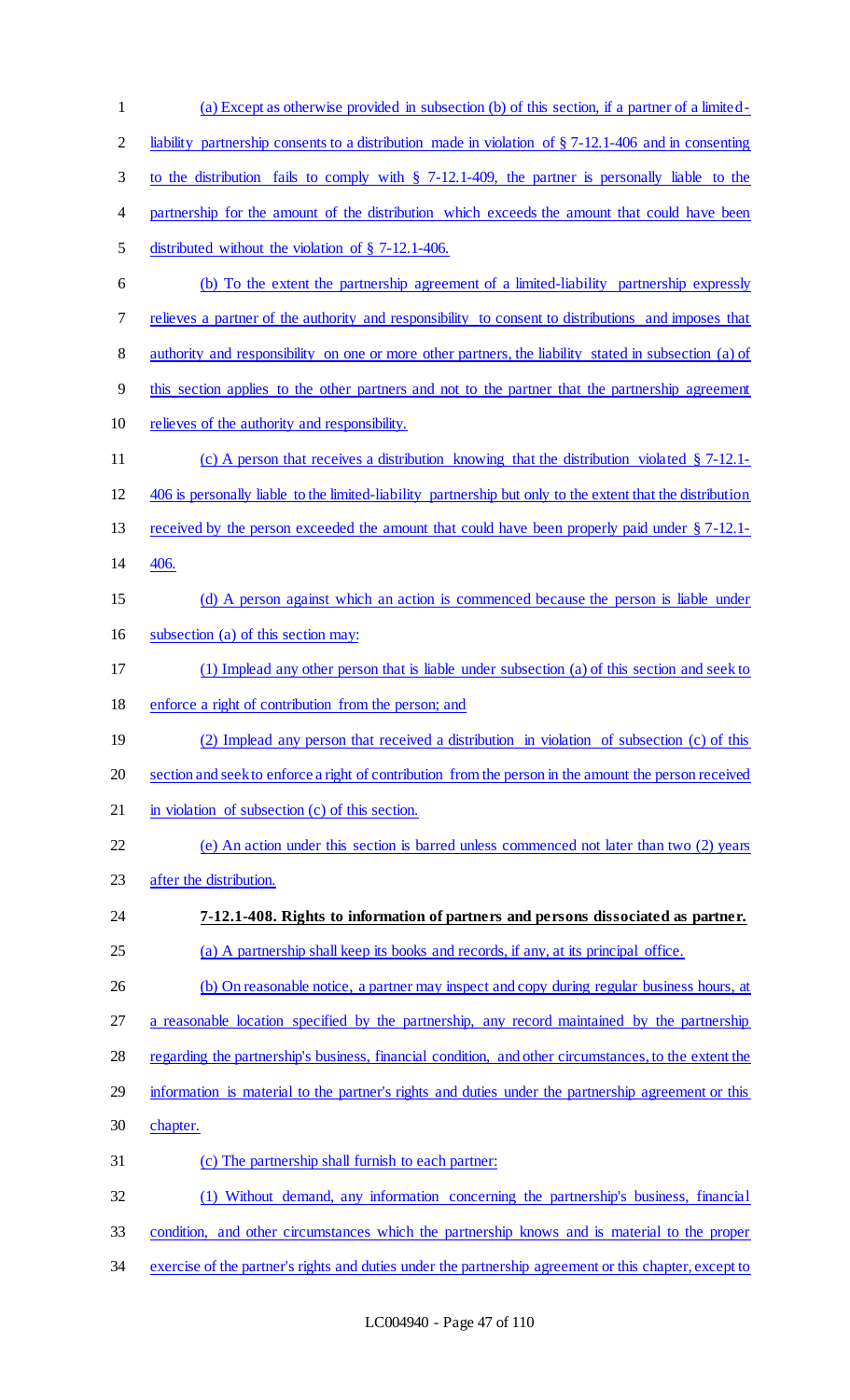the extent the partnership can establish that it reasonably believes the partner already knows the information; and (2) On demand, any other information concerning the partnership's business, financial condition, and other circumstances, except to the extent the demand or the information demanded is unreasonable or otherwise improper under the circumstances. (d) The duty to furnish information under subsection (c) of this section also applies to each partner to the extent the partner knows any of the information described in subsection (c) of this section. (e) Subject to subsection (j) of this section, on ten (10) days' demand made in a record received by a partnership, a person dissociated as a partner may have access to information to which 11 the person was entitled while a partner if: (1) The information pertains to the period during which the person was a partner; (2) The person seeks the information in good faith; and (3) The person satisfies the requirements imposed on a partner by subsection (b) of this section. (f) Not later than ten (10) days after receiving a demand under subsection (e) of this section, 17 the partnership in a record shall inform the person that made the demand of: (1) The information that the partnership will provide in response to the demand and when 19 and where the partnership will provide the information; and (2) The partnership's reasons for declining, if the partnership declines to provide any demanded information. (g) A partnership may charge a person that makes a demand under this section the 23 reasonable costs of copying, limited to the costs of labor and material. 24 (h) A partner or person dissociated as a partner may exercise the rights under this section 25 through an agent or, in the case of an individual under legal disability, a legal representative. Any 26 restriction or condition imposed by the partnership agreement or under subsection (j) of this section applies both to the agent or legal representative and to the partner or person dissociated as a partner. (i) Subject to § 7-12.1-505, the rights under this section do not extend to a person as transferee. (j) In addition to any restriction or condition stated in its partnership agreement, a partnership, as a matter within the ordinary course of its business, may impose reasonable restrictions and conditions on access to and use of information to be furnished under this section, including designating information confidential and imposing nondisclosure and safeguarding obligations on the recipient. In a dispute concerning the reasonableness of a restriction under this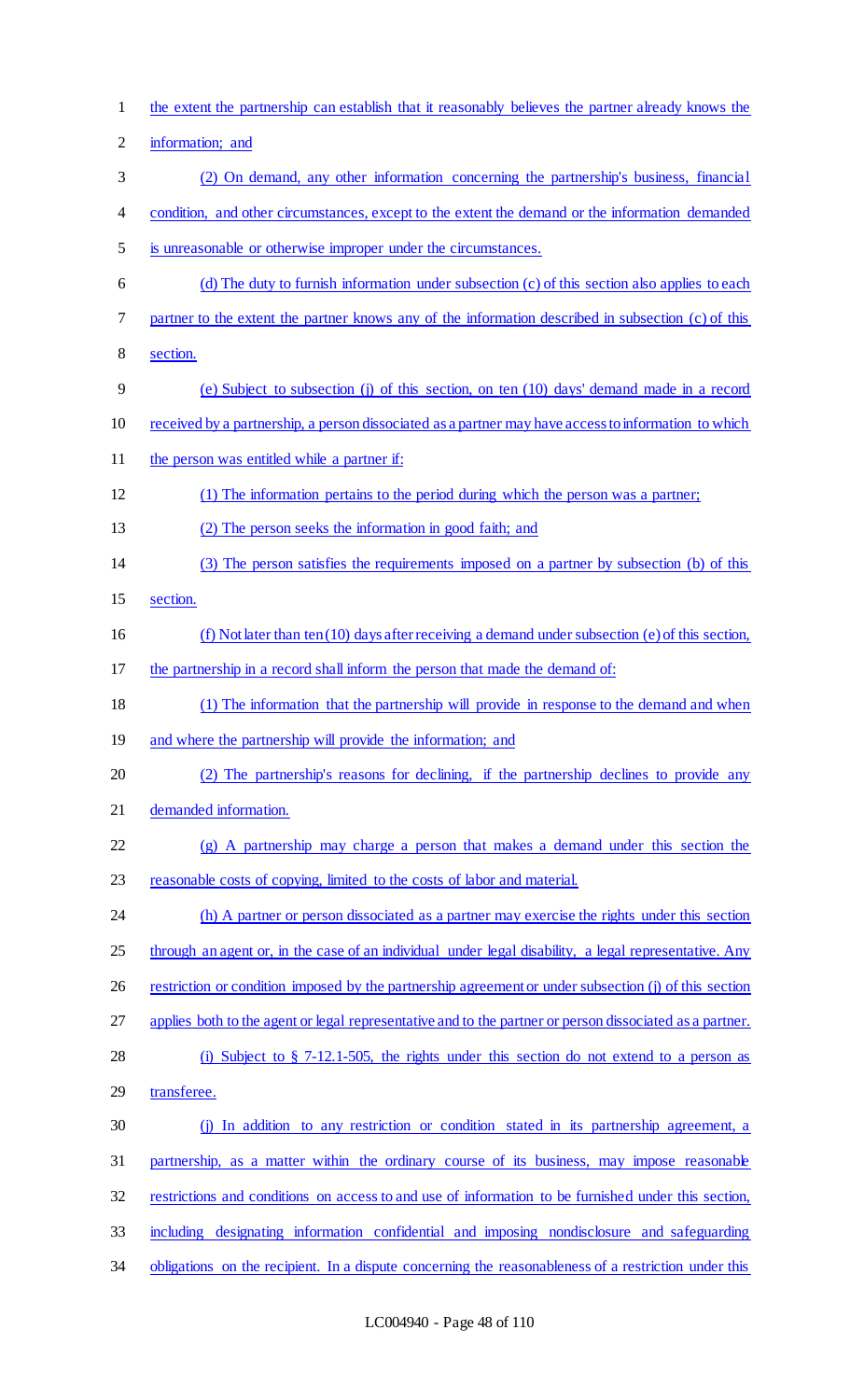| $\mathbf{1}$   | subsection, the partnership has the burden of proving reasonableness.                                  |
|----------------|--------------------------------------------------------------------------------------------------------|
| $\overline{2}$ | 7-12.1-409. Standards of conduct for partners.                                                         |
| 3              | (a) A partner owes to the partnership and the other partners the duties of loyalty and care            |
| 4              | stated in subsections (b) and (c) of this section.                                                     |
| 5              | (b) The fiduciary duty of loyalty of a partner includes the duties:                                    |
| 6              | (1) To account to the partnership and hold as trustee for it any property, profit, or benefit          |
| 7              | derived by the partner:                                                                                |
| 8              | (i) In the conduct or winding up of the partnership's business;                                        |
| 9              | (ii) From a use by the partner of the partnership's property; or                                       |
| 10             | (iii) From the appropriation of a partnership opportunity;                                             |
| 11             | (2) To refrain from dealing with the partnership in the conduct or winding up of the                   |
| 12             | partnership business as or on behalf of a person having an interest adverse to the partnership; and    |
| 13             | (3) To refrain from competing with the partnership in the conduct of the partnership's                 |
| 14             | business before the dissolution of the partnership.                                                    |
| 15             | (c) The duty of care of a partner in the conduct or winding up of the partnership business             |
| 16             | is to refrain from engaging in grossly negligent or reckless conduct, willful or intentional           |
| 17             | misconduct, or a knowing violation of law.                                                             |
| 18             | (d) A partner shall discharge the duties and obligations under this chapter or under the               |
| 19             | partnership agreement and exercise any rights consistently with the contractual obligation of good     |
| 20             | faith and fair dealing.                                                                                |
| 21             | (e) A partner does not violate a duty or obligation under this chapter or under the                    |
| 22             | partnership agreement solely because the partner's conduct furthers the partner's own interest.        |
| 23             | (f) All the partners may authorize or ratify, after full disclosure of all material facts, a           |
| 24             | specific act or transaction by a partner that otherwise would violate the duty of loyalty.             |
| 25             | $(g)$ It is a defense to a claim under subsection (b)(2) of this section and any comparable            |
| 26             | claim in equity or at common law that the transaction was fair to the partnership.                     |
| 27             | (h) If, as permitted by subsection (f) of this section or the partnership agreement, a partner         |
| 28             | enters into a transaction with the partnership which otherwise would be prohibited by subsection       |
| 29             | (b)(2) of this section, the partner's rights and obligations arising from the transaction are the same |
| 30             | as those of a person that is not a partner.                                                            |
| 31             | 7-12.1-410. Actions by partnership and partners.                                                       |
| 32             | (a) A partnership may maintain an action against a partner for a breach of the partnership             |
| 33             | agreement, or for the violation of a duty to the partnership, causing harm to the partnership.         |
| 34             | (b) A partner may maintain an action against the partnership or another partner, with or               |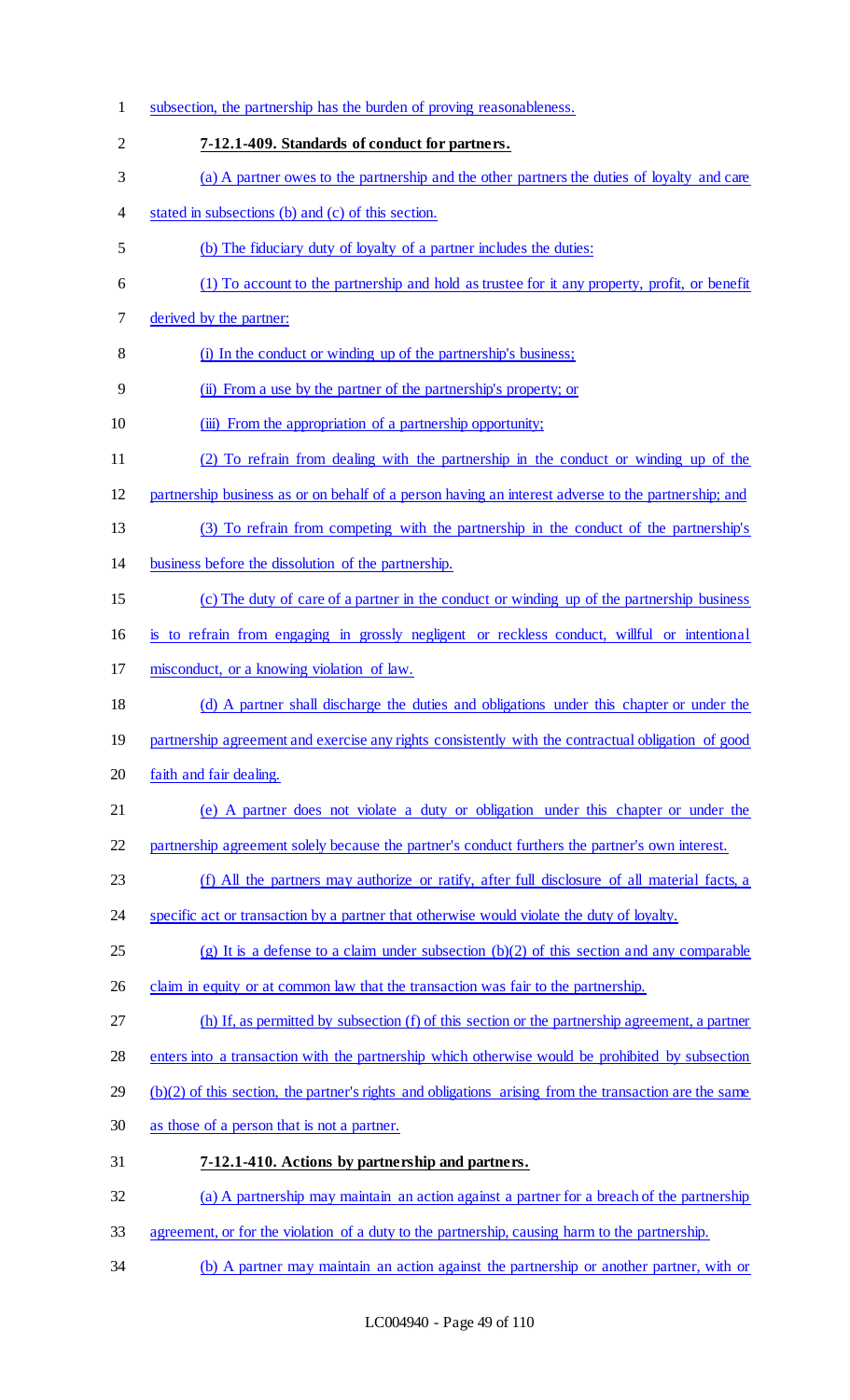| $\mathbf{1}$   | without an accounting as to partnership business, to enforce the partner's rights and protect the      |
|----------------|--------------------------------------------------------------------------------------------------------|
| $\overline{c}$ | partner's interests, including rights and interests under the partnership agreement or this chapter or |
| 3              | arising independently of the partnership relationship.                                                 |
| 4              | (c) A right to an accounting on dissolution and winding up does not revive a claim barred              |
| 5              | by law.                                                                                                |
| 6              | 7-12.1-411. Continuation of partnership beyond definite term or particular                             |
| 7              | undertaking.                                                                                           |
| 8              | (a) If a partnership for a definite term or particular undertaking is continued, without an            |
| 9              | express agreement, after the expiration of the term or completion of the undertaking, the rights and   |
| 10             | duties of the partners remain the same as they were at the expiration or completion, so far as is      |
| 11             | consistent with a partnership at will.                                                                 |
| 12             | (b) If the partners, or those of them who habitually acted in the business during the term or          |
| 13             | undertaking, continue the business without any settlement or liquidation of the partnership, they      |
| 14             | are presumed to have agreed that the partnership will continue.                                        |
| 15             | <b>ARTICLE 5</b>                                                                                       |
| 16             | TRANSFERABLE INTERESTS AND RIGHTS OF TRANSFEREES AND                                                   |
| 17             | <b>CREDITORS</b>                                                                                       |
|                |                                                                                                        |
| 18             | 7-12.1-501. Partner not co-owner of partnership property.                                              |
| 19             | A partner is not a co-owner of partnership property and has no interest in partnership                 |
| 20             | property which can be transferred, either voluntarily or involuntarily.                                |
| 21             | 7-12.1-502. Nature of transferable interest.                                                           |
| 22             | A transferable interest is personal property.                                                          |
| 23             | 7-12.1-503. Transfer of transferable interest.                                                         |
| 24             | (a) A transfer, in whole or in part, of a transferable interest:                                       |
| 25             | $(1)$ Is permissible;                                                                                  |
| 26             | (2) Does not by itself cause a person's dissociation as a partner or a dissolution and winding         |
| 27             | up of the partnership business; and                                                                    |
| 28             | (3) Subject to $\S$ 7-12.1-505, does not entitle the transferee to:                                    |
| 29             | (i) Participate in the management or conduct of the partnership's business; or                         |
| 30             | (ii) Except as otherwise provided in subsection (c) of this section, have access to records            |
| 31             | or other information concerning the partnership's business.                                            |
| 32             | (b) A transferee has the right to:                                                                     |
| 33             | (1) Receive, in accordance with the transfer, distributions to which the transferor would              |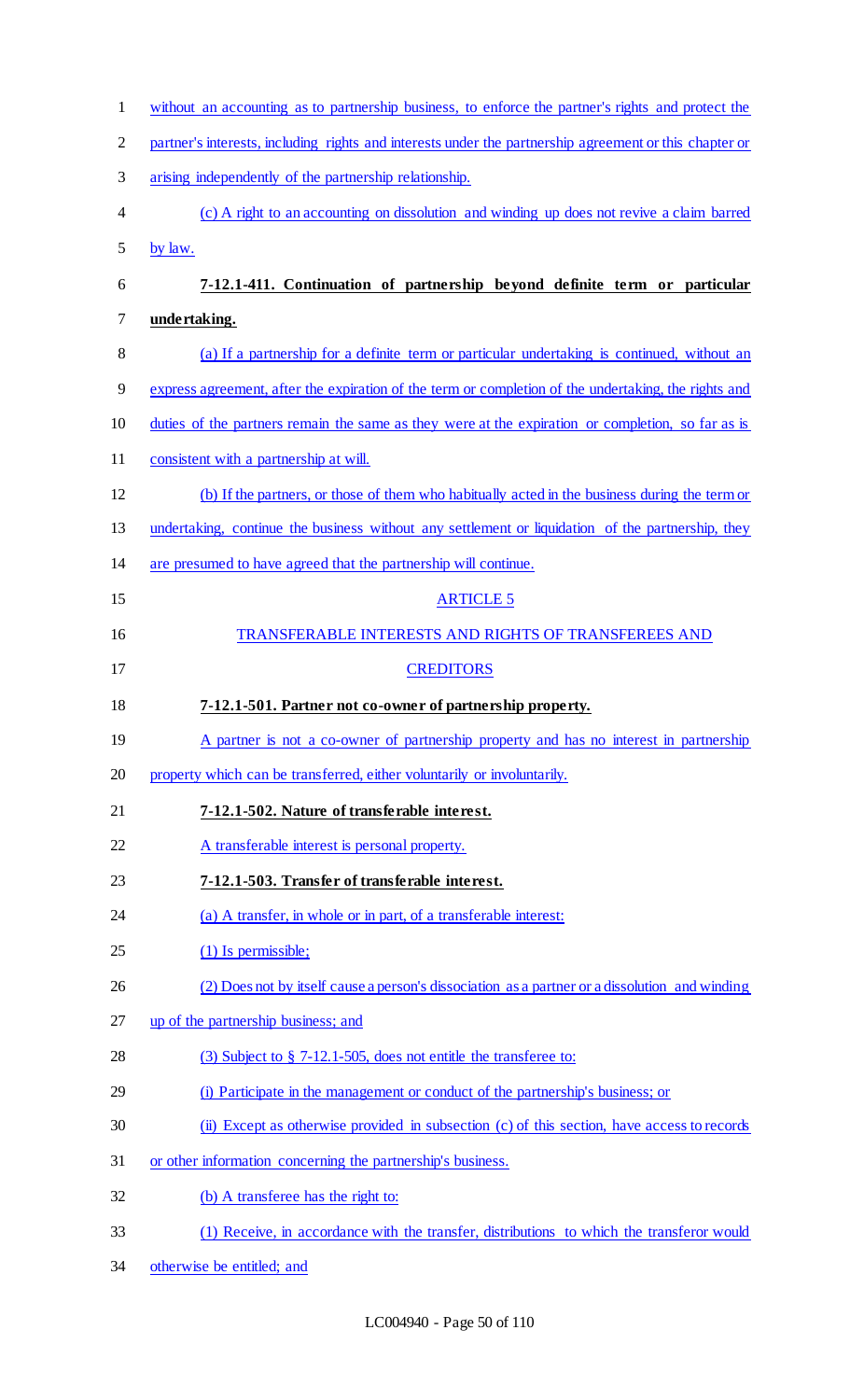- (2) Seek under § 7-12.1-801(5) a judicial determination that it is equitable to wind up the
- partnership business.
- (c) In a dissolution and winding up of a partnership, a transferee is entitled to an account
- of the partnership's transactions only from the date of dissolution.
- (d) A partnership need not give effect to a transferee's rights under this section until the partnership knows or has notice of the transfer.
- (e) A transfer of a transferable interest in violation of a restriction on transfer contained in
- the partnership agreement is ineffective if the intended transferee has knowledge or notice of the
- restriction at the time of transfer.
- (f) Except as otherwise provided in § 7-12.1-601(4)(ii), if a partner transfers a transferable
- 11 interest, the transferor retains the rights of a partner other than the transferable interest transferred
- and retains all the duties and obligations of a partner.
- (g) If a partner transfers a transferable interest to a person that becomes a partner with
- respect to the transferred interest, the transferee is liable for the partner's obligations under §§ 7-
- 12.1-404 and 7-12.1-407 known to the transferee when the transferee becomes a partner.
- **7-12.1-504. Charging order.**
- 17 (a) On application by a judgment creditor of a partner or transferee, a court may enter a
- charging order against the transferable interest of the judgment debtor for the unsatisfied amount
- 19 of the judgment. A charging order constitutes a lien on a judgment debtor's transferable interest and
- requires the partnership to pay over to the person to which the charging order was issued any
- 21 distribution that otherwise would be paid to the judgment debtor.
- (b) To the extent necessary to effectuate the collection of distributions pursuant to a
- 23 charging order in effect under subsection (a) of this section, the court may:
- 24 (1) Appoint a receiver of the distributions subject to the charging order, with the power to
- 25 make all inquiries the judgment debtor might have made; and
- (2) Make all other orders necessary to give effect to the charging order.
- (c) Upon a showing that distributions under a charging order will not pay the judgment
- 28 debt within a reasonable time, the court may foreclose the lien and order the sale of the transferable
- interest. The purchaser at the foreclosure sale obtains only the transferable interest, does not thereby
- become a partner, and is subject to § 7-12.1-503.
- (d) At any time before foreclosure under subsection (c) of this section, the partner or
- transferee whose transferable interest is subject to a charging order under subsection (a) of this
- section may extinguish the charging order by satisfying the judgment and filing a certified copy of
- 34 the satisfaction with the court that issued the charging order.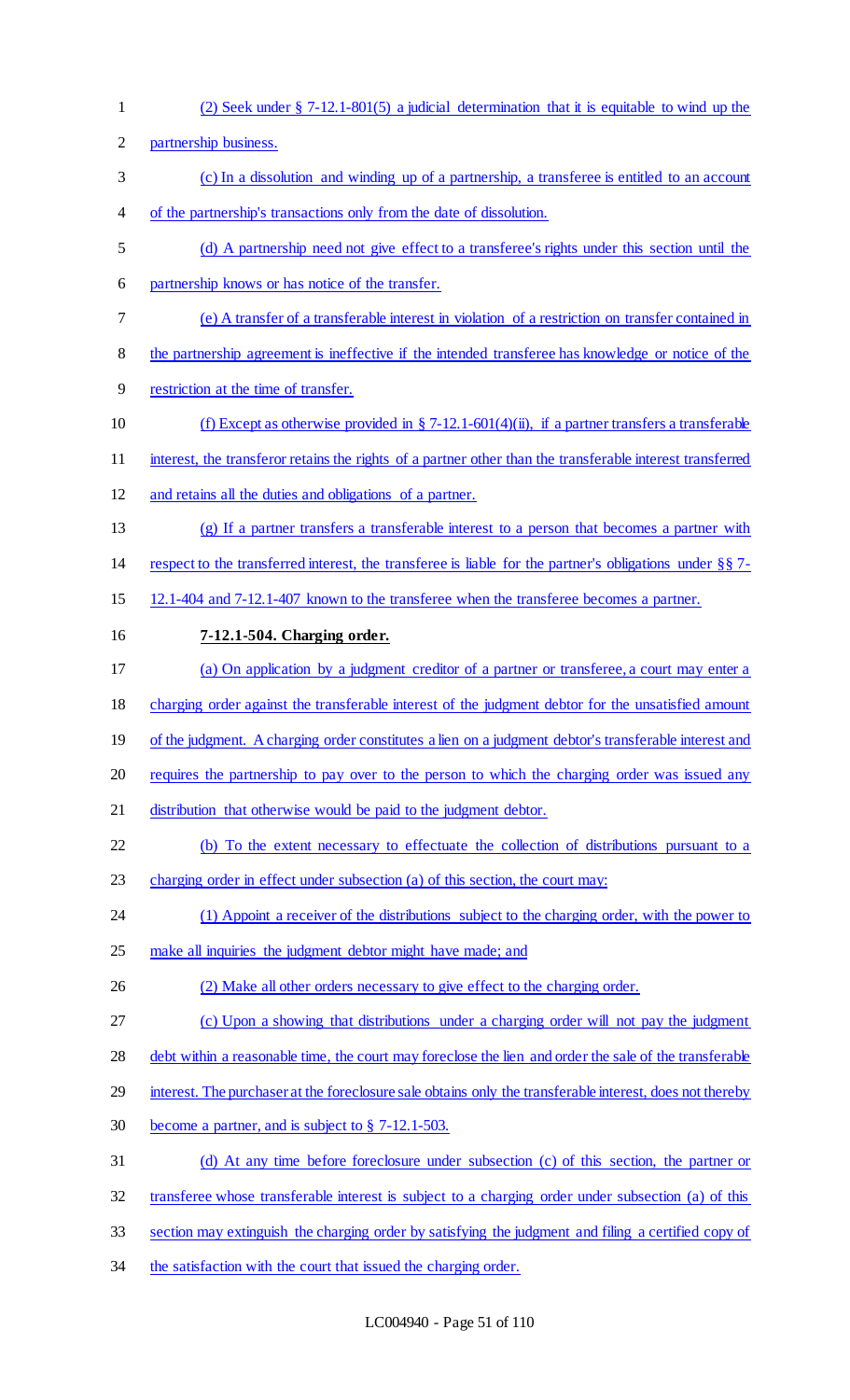| $\mathbf{1}$   | (e) At any time before foreclosure under subsection (c) of this section, a partnership or one        |
|----------------|------------------------------------------------------------------------------------------------------|
| $\overline{c}$ | or more partners whose transferable interests are not subject to the charging order may pay to the   |
| 3              | judgment creditor the full amount due under the judgment and thereby succeed to the rights of the    |
| 4              | judgment creditor, including the charging order.                                                     |
| 5              | (f) This chapter does not deprive any partner or transferee of the benefit of any exemption          |
| 6              | law applicable to the transferable interest of the partner or transferee.                            |
| 7              | (g) This section provides the exclusive remedy by which a person seeking in the capacity             |
| 8              | of a judgment creditor to enforce a judgment against a partner or transferee may satisfy the         |
| 9              | judgment from the judgment debtor's transferable interest.                                           |
| 10             | 7-12.1-505. Power of legal representative of deceased partner.                                       |
| 11             | If a partner dies, the deceased partner's legal representative may exercise:                         |
| 12             | (1) The rights of a transferee provided in § 7-12.1-503(c); and                                      |
| 13             | (2) For purposes of settling the estate, the rights the deceased partner had under $\S$ 7-12.1-      |
| 14             | 408.                                                                                                 |
| 15             | <b>ARTICLE 6</b>                                                                                     |
| 16             | <b>DISSOCIATION</b>                                                                                  |
| 17             | 7-12.1-601. Events causing dissociation.                                                             |
| 18             | A person is dissociated as a partner when:                                                           |
| 19             | (1) The partnership knows or has notice of the person's express will to withdraw as a                |
| 20             | partner, but, if the person has specified a withdrawal date later than the date the partnership knew |
| 21             | or had notice, on that later date;                                                                   |
| 22             | (2) An event stated in the partnership agreement as causing the person's dissociation occurs;        |
| 23             | (3) The person is expelled as a partner pursuant to the partnership agreement;                       |
| 24             | (4) The person is expelled as a partner by the affirmative vote or consent of all the other          |
| 25             | partners if:                                                                                         |
| 26             | (i) It is unlawful to carry on the partnership business with the person as a partner;                |
| 27             | (ii) There has been a transfer of all of the person's transferable interest in the partnership,      |
| 28             | other than:                                                                                          |
| 29             | (A) A transfer for security purposes; or                                                             |
| 30             | (B) A charging order in effect under § 7-12.1-504 which has not been foreclosed;                     |
| 31             | (iii) The person is an entity and:                                                                   |
| 32             | (A) The partnership notifies the person that it will be expelled as a partner because the            |
| 33             | person has filed a statement of dissolution or the equivalent, the person has been administratively  |
| 34             | dissolved, the person's charter or the equivalent has been revoked, or the person's right to conduct |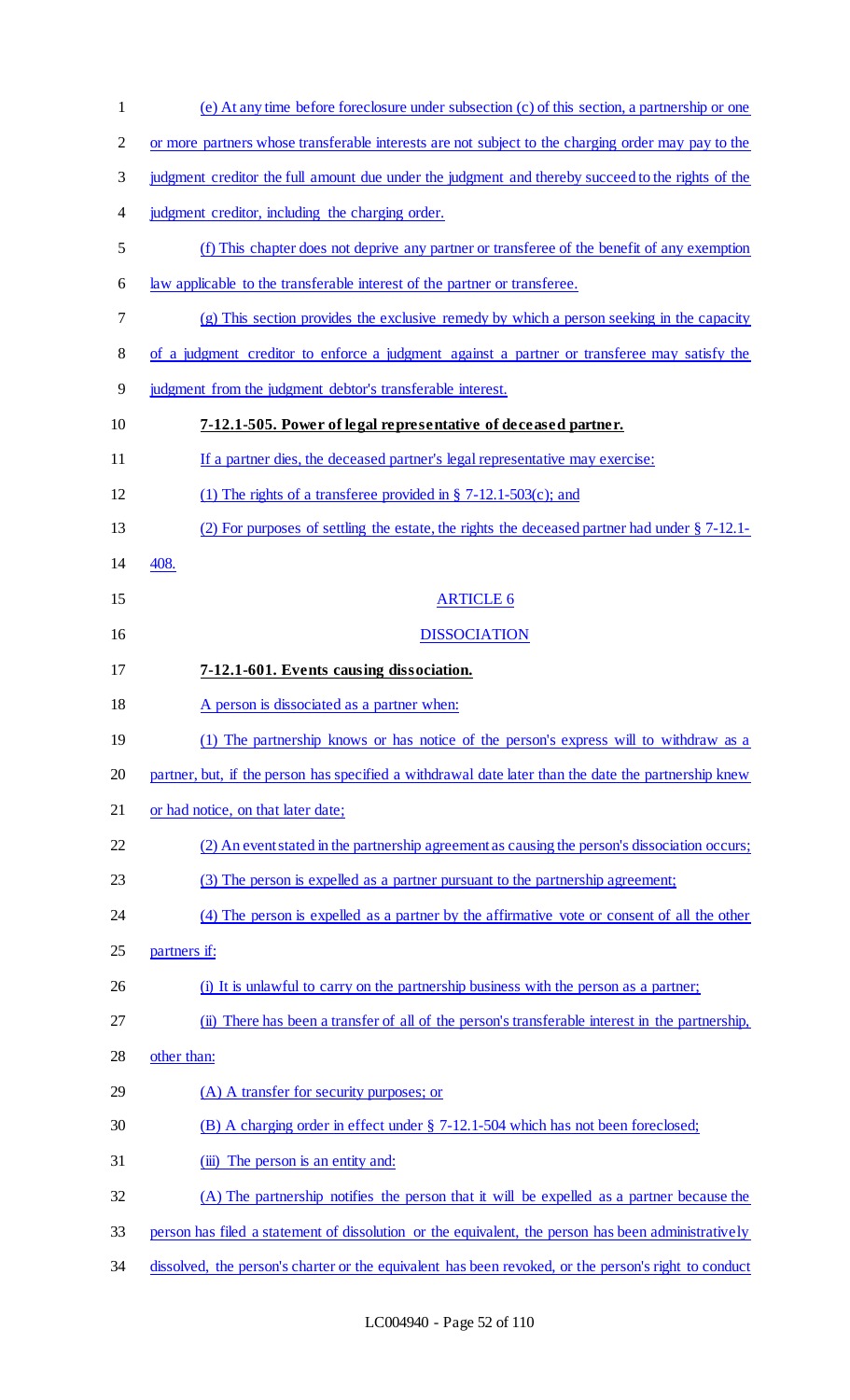| $\mathbf{1}$   | business has been suspended by the person's jurisdiction of formation; and                                |
|----------------|-----------------------------------------------------------------------------------------------------------|
| $\overline{2}$ | (B) Not later than ninety (90) days after the notification, the statement of dissolution or the           |
| 3              | equivalent has not been withdrawn, rescinded, or revoked, or the person's charter or the equivalent       |
| 4              | or right to conduct business has not been reinstated; or                                                  |
| 5              | (iv) The person is an unincorporated entity that has been dissolved and whose activities                  |
| 6              | and affairs are being wound up;                                                                           |
| 7              | (5) On application by the partnership or another partner, the person is expelled as a partner             |
| 8              | by judicial order because the person:                                                                     |
| 9              | (i) Has engaged or is engaging in wrongful conduct that has affected adversely and                        |
| 10             | materially, or will affect adversely and materially, the partnership's business;                          |
| 11             | (ii) Has committed willfully or persistently, or is committing willfully or persistently, a               |
| 12             | material breach of the partnership agreement or a duty or obligation under $\S$ 7-12.1-409; or            |
| 13             | (iii) Has engaged or is engaging in conduct relating to the partnership's business which                  |
| 14             | makes it not reasonably practicable to carry on the business with the person as a partner;                |
| 15             | (6) The person:                                                                                           |
| 16             | (i) Becomes a debtor in bankruptcy;                                                                       |
| 17             | (ii) Signs an assignment for the benefit of creditors; or                                                 |
| 18             | (iii) Seeks, consents to, or acquiesces in the appointment of a trustee, receiver, or liquidator          |
| 19             | of the person or of all or substantially all the person's property;                                       |
| 20             | (7) In the case of an individual:                                                                         |
| 21             | (i) The individual dies;                                                                                  |
| 22             | (ii) A guardian or general conservator for the individual is appointed; or                                |
| 23             | (iii) A court orders that the individual has otherwise become incapable of performing the                 |
| 24             | individual's duties as a partner under this chapter or the partnership agreement;                         |
| 25             | (8) In the case of a person that is a testamentary or intervivos trust or is acting as a partner          |
| 26             | by virtue of being a trustee of such a trust, the trust's entire transferable interest in the partnership |
| 27             | is distributed;                                                                                           |
| 28             | (9) In the case of a person that is an estate or is acting as a partner by virtue of being a              |
| 29             | personal representative of an estate, the estate's entire transferable interest in the partnership is     |
| 30             | distributed;                                                                                              |
| 31             | (10) In the case of a person that is not an individual, the existence of the person terminates;           |
| 32             | (11) The partnership participates in a merger under Article 11 of this chapter and:                       |
| 33             | (i) The partnership is not the surviving entity; or                                                       |

34 (ii) Otherwise as a result of the merger, the person ceases to be a partner;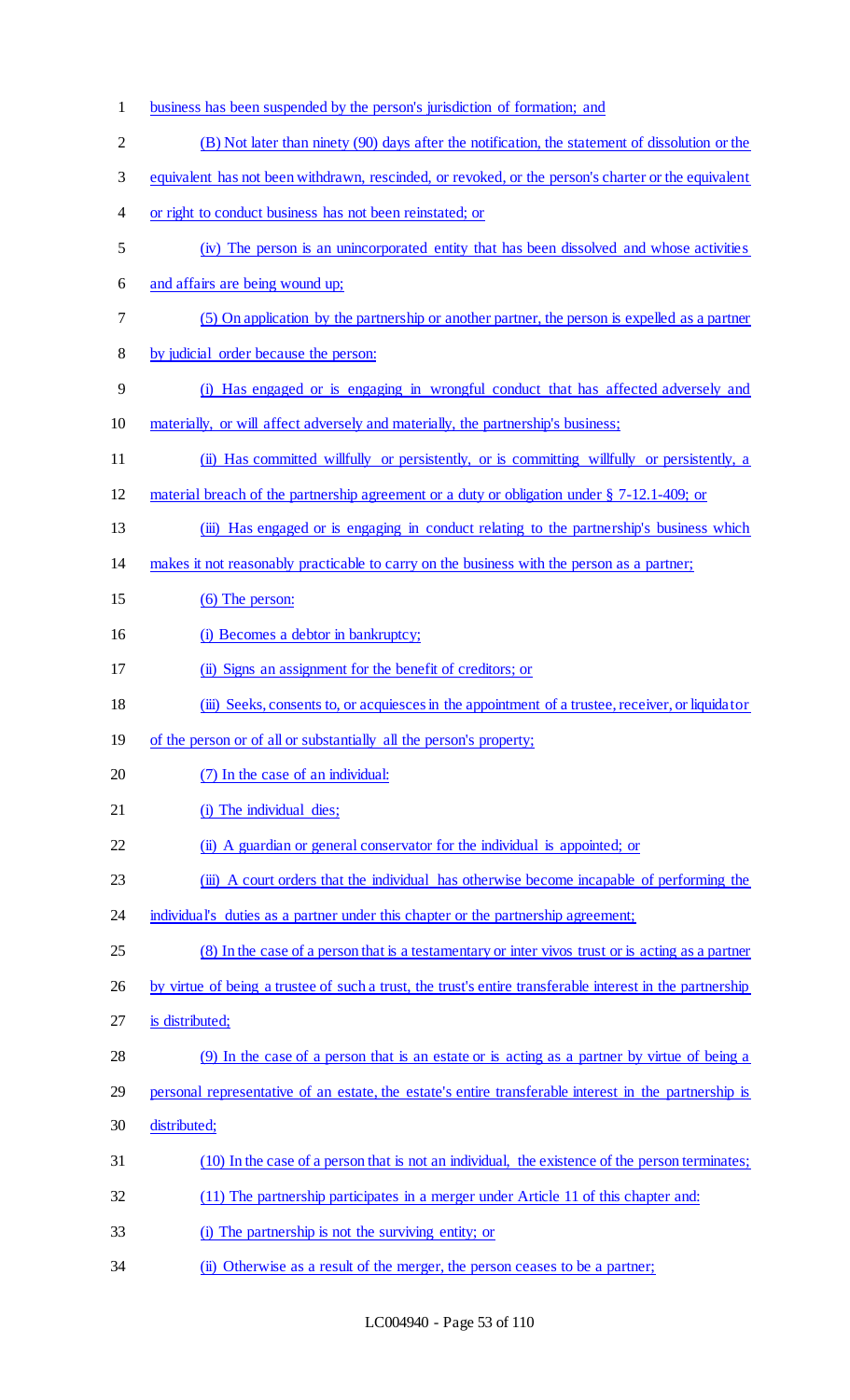| $\mathbf{1}$   | (12) The partnership participates in an interest exchange under Article 11 of this chapter          |
|----------------|-----------------------------------------------------------------------------------------------------|
| $\overline{2}$ | and, as a result of the interest exchange, the person ceases to be a partner;                       |
| 3              | (13) The partnership participates in a conversion under Article 11 of this chapter;                 |
| 4              | (14) The partnership participates in a domestication under Article 11 of this chapter and,          |
| 5              | as a result of the domestication, the person ceases to be a partner; or                             |
| 6              | (15) The partnership dissolves and completes winding up.                                            |
| $\tau$         | 7-12.1-602. Power to dissociate as partner -- Wrongful dissociation.                                |
| 8              | (a) A person has the power to dissociate as a partner at any time, rightfully or wrongfully,        |
| 9              | by withdrawing as a partner by express will under $\S$ 7-12.1-601(1).                               |
| 10             | (b) A person's dissociation as a partner is wrongful only if the dissociation:                      |
| 11             | (1) Is in breach of an express provision of the partnership agreement; or                           |
| 12             | (2) In the case of a partnership for a definite term or particular undertaking, occurs before       |
| 13             | the expiration of the term or the completion of the undertaking and:                                |
| 14             | (i) The person withdraws as a partner by express will, unless the withdrawal follows not            |
| 15             | later than ninety (90) days after another person's dissociation by death or otherwise under $\S$ 7- |
| 16             | $12.1 - 601(6)$ through 7-12.1-601(10) or wrongful dissociation under this subsection;              |
| 17             | (ii) The person is expelled as a partner by judicial order under $\S$ 7-12.1-601(5);                |
| 18             | (iii) The person is dissociated under $\S$ 7-12.1-601(6); or                                        |
| 19             | (iv) In the case of a person that is not a trust other than a business trust, an estate, or an      |
| 20             | individual, the person is expelled or otherwise dissociated because it willfully dissolved or       |
| 21             | terminated.                                                                                         |
| 22             | (c) A person that wrongfully dissociates as a partner is liable to the partnership and to the       |
| 23             | other partners for damages caused by the dissociation. The liability is in addition to any debt,    |
| 24             | obligation, or other liability of the partner to the partnership or the other partners.             |
| 25             | 7-12.1-603. Effect of dissociation.                                                                 |
| 26             | (a) If a person's dissociation results in a dissolution and winding up of the partnership           |
| 27             | business, Article 8 of this chapter applies; otherwise, Article 7 of this chapter applies.          |
| 28             | (b) If a person is dissociated as a partner:                                                        |
| 29             | (1) The person's right to participate in the management and conduct of the partnership's            |
| 30             | business terminates, except as otherwise provided in $\S$ 7-12.1-802(c); and                        |
| 31             | The person's duties and obligations under $\S$ 7-12.1-409 end with regard to matters                |
| 32             | arising and events occurring after the person's dissociation, except to the extent the partner      |
| 33             | participates in winding up the partnership's business pursuant to $\S$ 7-12.1-802.                  |
| 34             | (c) A person's dissociation does not of itself discharge the person from any debt, obligation,      |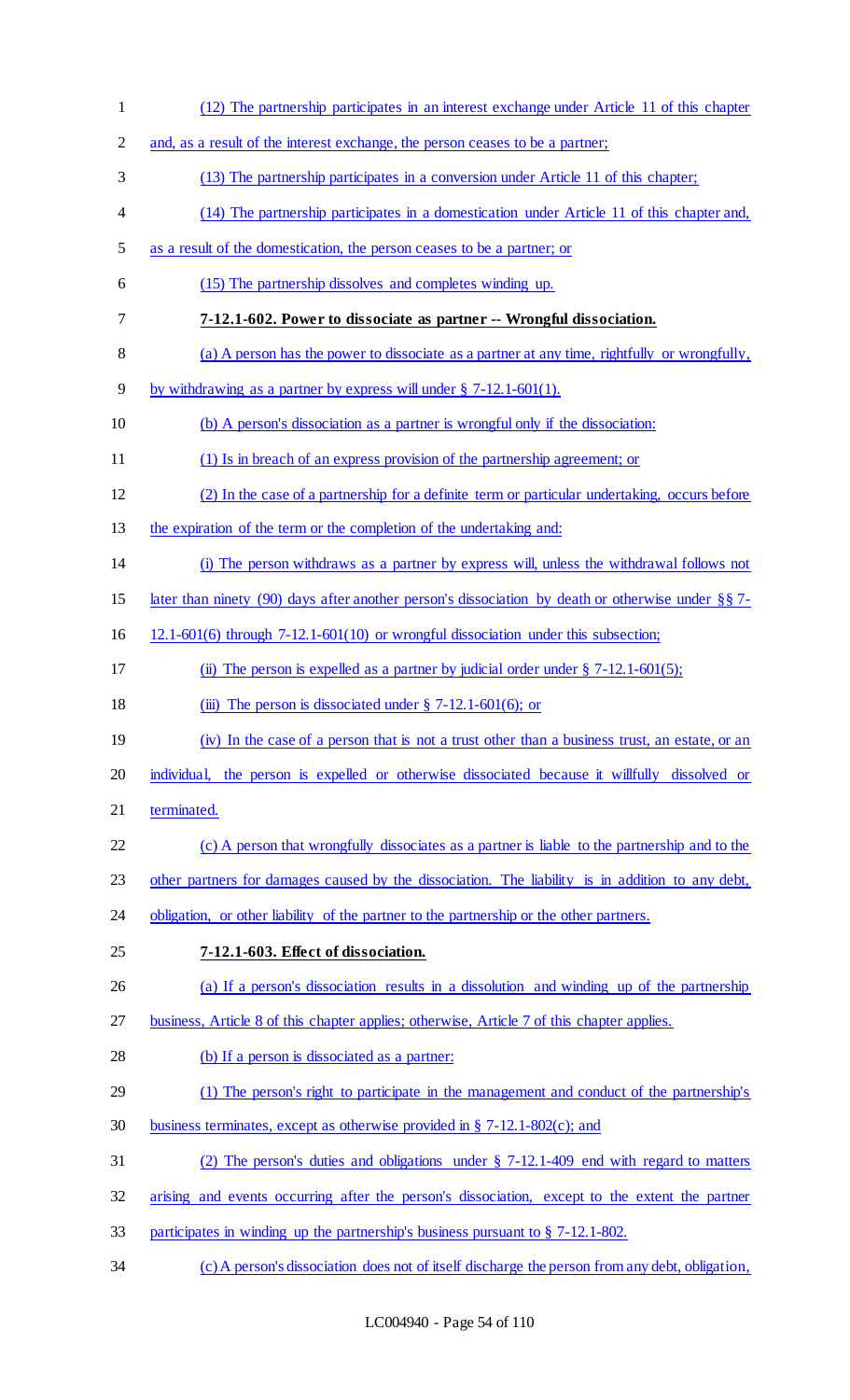| $\mathbf{1}$   | or other liability to the partnership or the other partners which the person incurred while a partner. |
|----------------|--------------------------------------------------------------------------------------------------------|
| $\overline{2}$ | <b>ARTICLE 7</b>                                                                                       |
| 3              | PERSON'S DISSOCIATION AS A PARTNER WHEN BUSINESS NOT WOUND UP                                          |
| 4              | 7-12.1-701. Purchase of interest of person dissociated as partner.                                     |
| 5              | (a) If a person is dissociated as a partner without the dissociation resulting in a dissolution        |
| 6              | and winding up of the partnership business under $\S$ 7-12.1-801, the partnership shall cause the      |
| 7              | person's interest in the partnership to be purchased for a buyout price determined pursuant to         |
| 8              | subsection (b) of this section.                                                                        |
| 9              | (b) The buyout price of the interest of a person dissociated as a partner is the amount that           |
| 10             | would have been distributable to the person under $\S$ 7-12.1-806(b) if, on the date of dissociation,  |
| 11             | the assets of the partnership were sold and the partnership were wound up, with the sale price equal   |
| 12             | to the greater of:                                                                                     |
| 13             | (1) The liquidation value; or                                                                          |
| 14             | (2) The value based on a sale of the entire business as a going concern without the person.            |
| 15             | (c) Interest accrues on the buyout price from the date of dissociation to the date of payment,         |
| 16             | but damages for wrongful dissociation under $\S$ 7-12.1-602(b), and all other amounts owing,           |
| 17             | whether or not presently due, from the person dissociated as a partner to the partnership, must be     |
| 18             | offset against the buyout price.                                                                       |
| 19             | (d) A partnership shall defend, indemnify, and hold harmless a person dissociated as a                 |
| 20             | partner whose interest is being purchased against all partnership liabilities, whether incurred before |
| 21             | or after the dissociation, except liabilities incurred by an act of the person under $\S$ 7-12.1-702.  |
| 22             | (e) If no agreement for the purchase of the interest of a person dissociated as a partner is           |
| 23             | reached not later than one hundred twenty (120) days after a written demand for payment, the           |
| 24             | partnership shall pay, or cause to be paid, in money to the person the amount the partnership          |
| 25             | estimates to be the buyout price and accrued interest, reduced by any offsets and accrued interest     |
| 26             | under subsection (c) of this section.                                                                  |
| 27             | (f) If a deferred payment is authorized under subsection (h) of this section, the partnership          |
| 28             | may tender a written offer to pay the amount it estimates to be the buyout price and accrued interest, |
| 29             | reduced by any offsets under subsection (c) of this section, stating the time of payment, the amount   |
| 30             | and type of security for payment, and the other terms and conditions of the obligation.                |
| 31             | (g) The payment or tender required by subsections (e) or (f) of this section must be                   |
| 32             | accompanied by the following:                                                                          |
| 33             | (1) A statement of partnership assets and liabilities as of the date of dissociation;                  |
| 34             | (2) The latest available partnership balance sheet and income statement, if any;                       |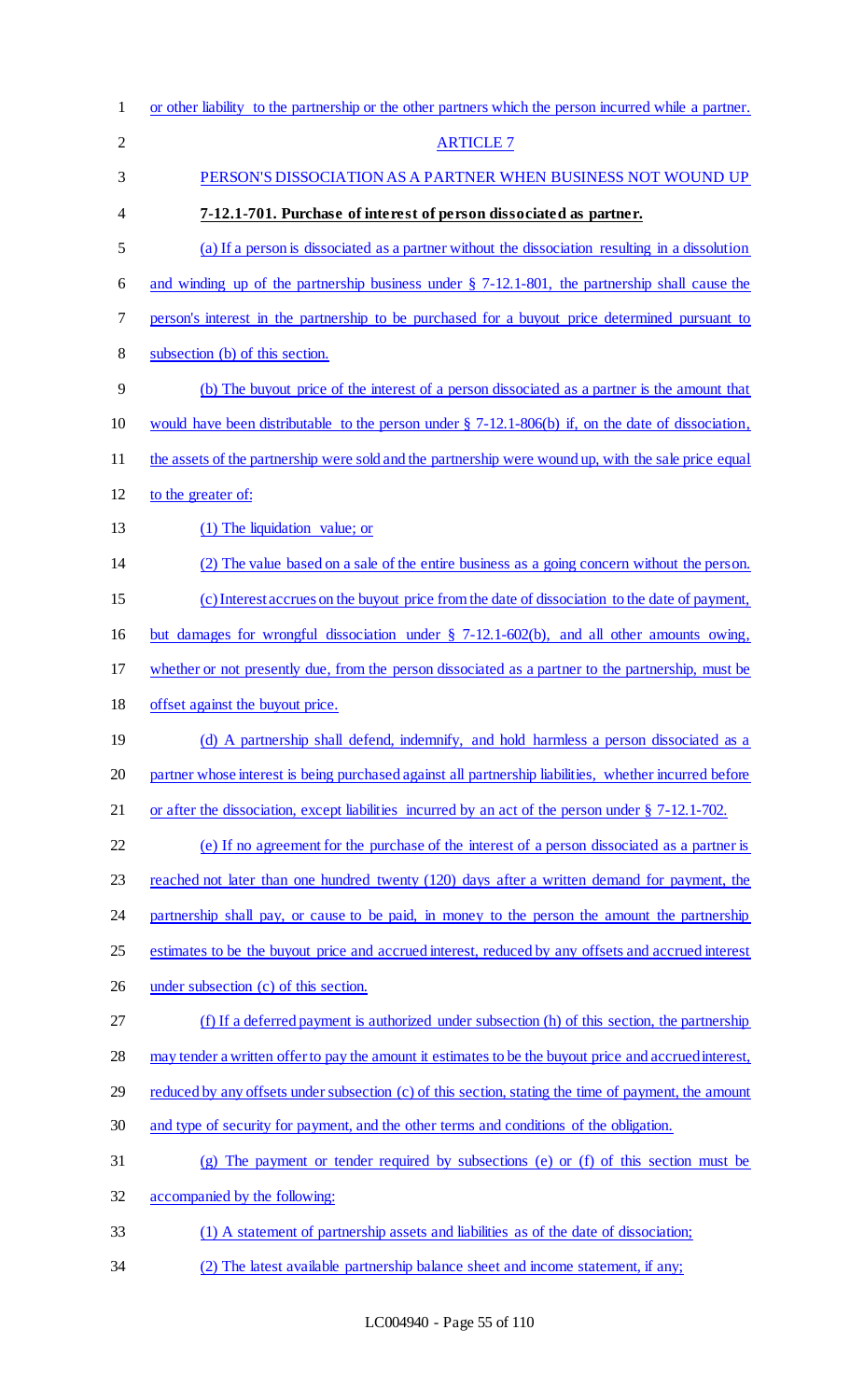- (3) An explanation of how the estimated amount of the payment was calculated; and (4) Written notice that the payment is in full satisfaction of the obligation to purchase unless, not later than one hundred twenty (120) days after the written notice, the person dissociated 4 as a partner commences an action to determine the buyout price, any offsets under subsection (c) of this section, or other terms of the obligation to purchase. (h) A person that wrongfully dissociates as a partner before the expiration of a definite term or the completion of a particular undertaking is not entitled to payment of any part of the buyout price until the expiration of the term or completion of the undertaking, unless the person establishes to the satisfaction of the court that earlier payment will not cause undue hardship to the business of the partnership. A deferred payment must be adequately secured and bear interest. (i) A person dissociated as a partner may maintain an action against the partnership, pursuant to § 7-12.1-410(b)(2), to determine the buyout price of that person's interest, any offsets 13 under subsection (c) of this section, or other terms of the obligation to purchase. The action must be commenced not later than one hundred twenty (120) days after the partnership has tendered payment or an offer to pay or within one year after written demand for payment if no payment or offer to pay is tendered. The court shall determine the buyout price of the person's interest, any 17 offset due under subsection (c) of this section, and accrued interest, and enter judgment for any 18 additional payment or refund. If deferred payment is authorized under subsection (h) of this section, 19 the court shall also determine the security for payment and other terms of the obligation to purchase. The court may assess reasonable attorneys' fees and the fees and expenses of appraisers or other 21 experts for a party to the action, in amounts the court finds equitable, against a party that the court finds acted arbitrarily, vexatiously, or not in good faith. The finding may be based on the 23 partnership's failure to tender payment or an offer to pay or to comply with subsection (g) of this 24 section. **7-12.1-702. Power to bind and liability of person dissociated as partner.**  (a) After a person is dissociated as a partner without the dissociation resulting in a dissolution and winding up of the partnership business and before the partnership is merged out of 28 existence, converted, or domesticated under Article 11, or dissolved, the partnership is bound by an act of the person only if: (1) The act would have bound the partnership under § 7-12.1-301 before dissociation; and (2) At the time the other party enters into the transaction: (i) Less than two (2) years has passed since the dissociation; and (ii) The other party does not know or have notice of the dissociation and reasonably
- 34 believes that the person is a partner.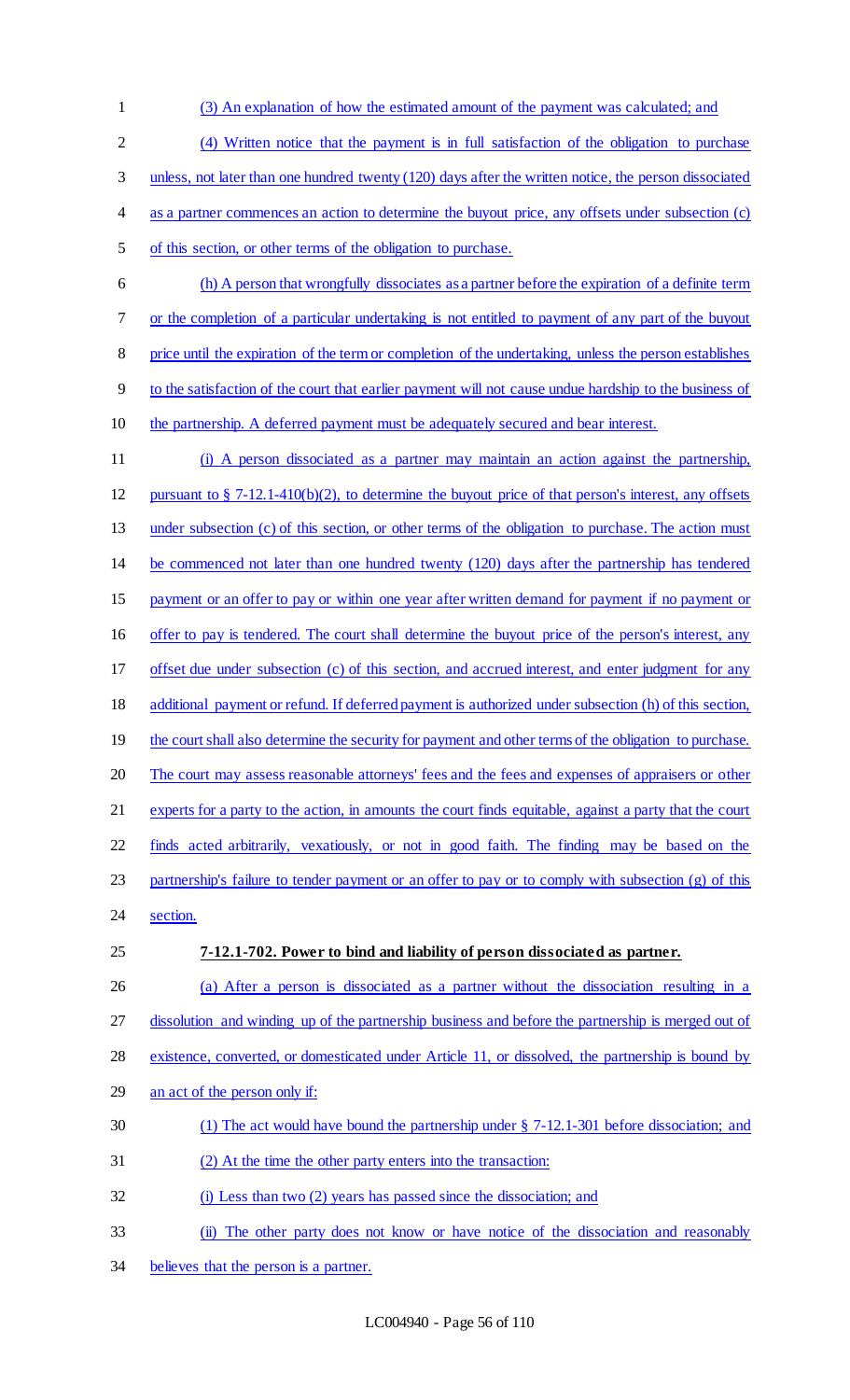(b) If a partnership is bound under subsection (a) of this section, the person dissociated as a partner which caused the partnership to be bound is liable: (1) To the partnership for any damage caused to the partnership arising from the obligation incurred under subsection (a) of this section; and (2) If a partner or another person dissociated as a partner is liable for the obligation, to the partner or other person for any damage caused to the partner or other person arising from the liability. **7-12.1-703. Liability of person dissociated as partner to other persons.**  (a) Except as otherwise provided in subsection (b) of this section, a person dissociated as a partner is not liable for a partnership obligation incurred after dissociation. (b) A person that is dissociated as a partner is liable on a transaction entered into by the partnership after the dissociation only if: (1) A partner would be liable on the transaction; and (2) At the time the other party enters into the transaction: (i) Less than two (2) years has passed since the dissociation; and (ii) The other party does not have knowledge or notice of the dissociation and reasonably believes that the person is a partner. (c) By agreement with a creditor of a partnership and the partnership, a person dissociated as a partner may be released from liability for a debt, obligation, or other liability of the partnership. 20 (d) A person dissociated as a partner is released from liability for a debt, obligation, or other liability of the partnership if the partnership's creditor, with knowledge or notice of the person's dissociation but without the person's consent, agrees to a material alteration in the nature or time of payment of the debt, obligation, or other liability. **7-12.1-704. Statement of dissociation.**  (a) A person dissociated as a partner or the partnership may deliver to the secretary of state 26 for filing a statement of dissociation stating the name of the partnership and that the person has dissociated from the partnership. (b) A statement of dissociation is a limitation on the authority of a person dissociated as a partner for the purposes of § 7-12.1-303. **7-12.1-705. Continued use of partnership name.**  Continued use of a partnership name, or the name of a person dissociated as a partner as part of the partnership name, by partners continuing the business does not of itself make the person dissociated as a partner liable for an obligation of the partners or the partnership continuing the business.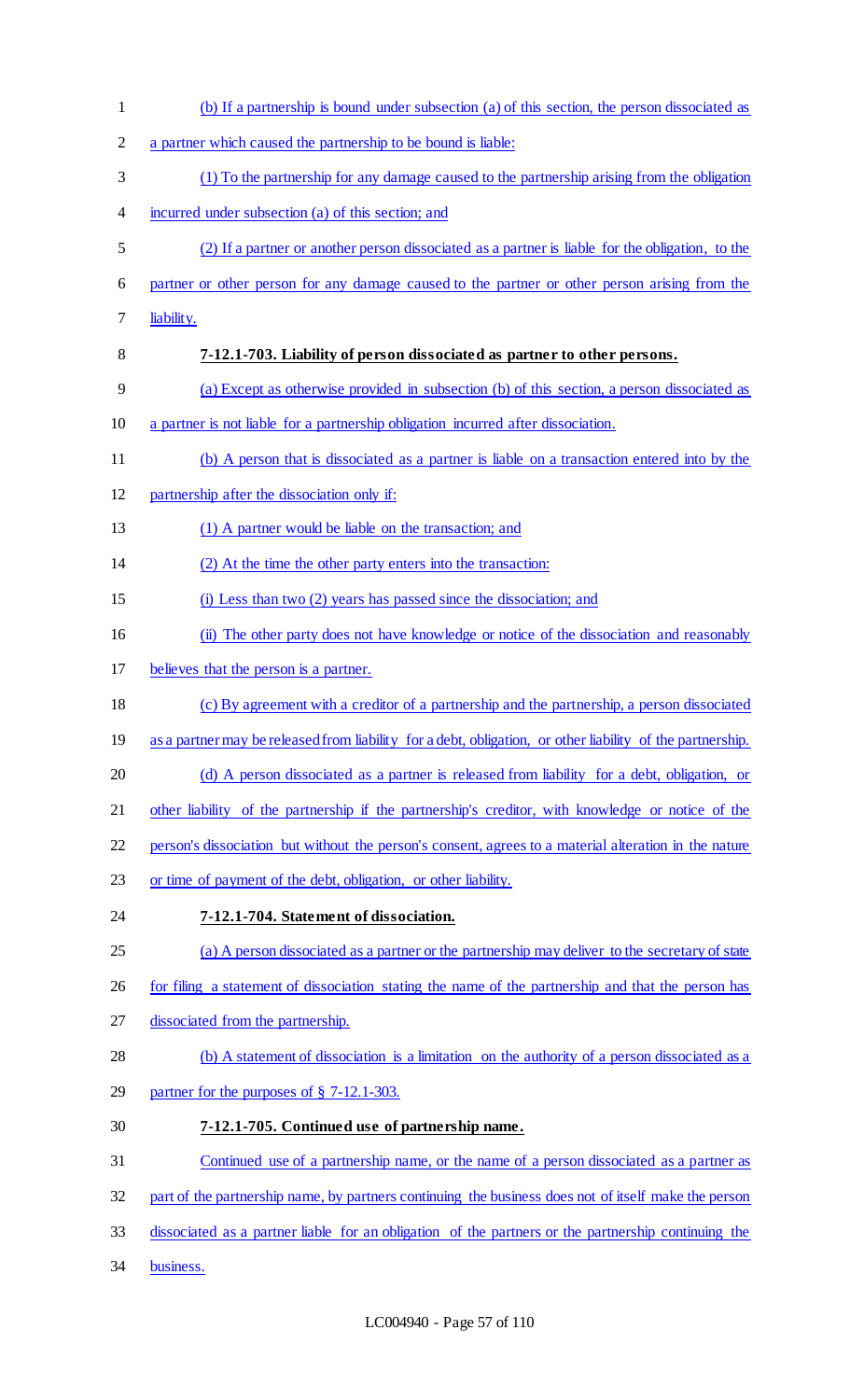| $\mathbf{1}$   | <b>ARTICLE 8</b>                                                                                          |
|----------------|-----------------------------------------------------------------------------------------------------------|
| $\overline{c}$ | <b>DISSOLUTION AND WINDING UP</b>                                                                         |
| 3              | 7-12.1-801. Events causing dissolution.                                                                   |
| 4              | A partnership is dissolved, and its business must be wound up, upon the occurrence of any                 |
| 5              | of the following:                                                                                         |
| 6              | (1) In a partnership at will, the partnership knows or has notice of a person's express will              |
| 7              | to withdraw as a partner, other than a partner that has dissociated under §§ 7-12.1-601(2) through        |
| $8\,$          | $7-12.1-601(10)$ , but, if the person has specified a withdrawal date later than the date the partnership |
| 9              | knew or had notice, on the later date;                                                                    |
| 10             | (2) In a partnership for a definite term or particular undertaking:                                       |
| 11             | (i) Within ninety (90) days after a person's dissociation by death or otherwise under $\S$ 7-             |
| 12             | through $7-12.1-601(10)$ or wrongful dissociation under § $7-12.1-602(b)$ , the<br>$12.1 - 601(6)$        |
| 13             | affirmative vote or consent of at least half of the remaining partners to wind up the partnership         |
| 14             | business, for which purpose a person's rightful dissociation pursuant to $\S$ 7-12.1-602(b)(2)(i)         |
| 15             | constitutes that partner's consent to wind up the partnership business;                                   |
| 16             | (ii) The affirmative vote or consent of all the partners to wind up the partnership business;             |
| 17             | or                                                                                                        |
| 18             | (iii) The expiration of the term or the completion of the undertaking;                                    |
| 19             | (3) An event or circumstance that the partnership agreement states causes dissolution;                    |
| 20             | (4) On application by a partner, the entry by the superior court of an order dissolving the               |
| 21             | partnership on the grounds that:                                                                          |
| 22             | (i) The conduct of all or substantially all the partnership's business is unlawful;                       |
| 23             | (ii) The economic purpose of the partnership is likely to be unreasonably frustrated;                     |
| 24             | (iii) Another partner has engaged in conduct relating to the partnership business which                   |
| 25             | makes it not reasonably practicable to carry on the business in partnership with that partner; or         |
| 26             | (iv) It is otherwise not reasonably practicable to carry on the partnership business in                   |
| 27             | conformity with the partnership agreement;                                                                |
| 28             | (5) On application by a transferee, the entry by the superior court of an order dissolving                |
| 29             | the partnership on the ground that it is equitable to wind up the partnership business:                   |
| 30             | (i) After the expiration of the term or completion of the undertaking, if the partnership was             |
| 31             | for a definite term or particular undertaking at the time of the transfer or entry of the charging order  |
| 32             | that gave rise to the transfer; or                                                                        |
| 33             | (ii) At any time, if the partnership was a partnership at will at the time of the transfer or             |
| 34             | entry of the charging order that gave rise to the transfer; or                                            |

LC004940 - Page 58 of 110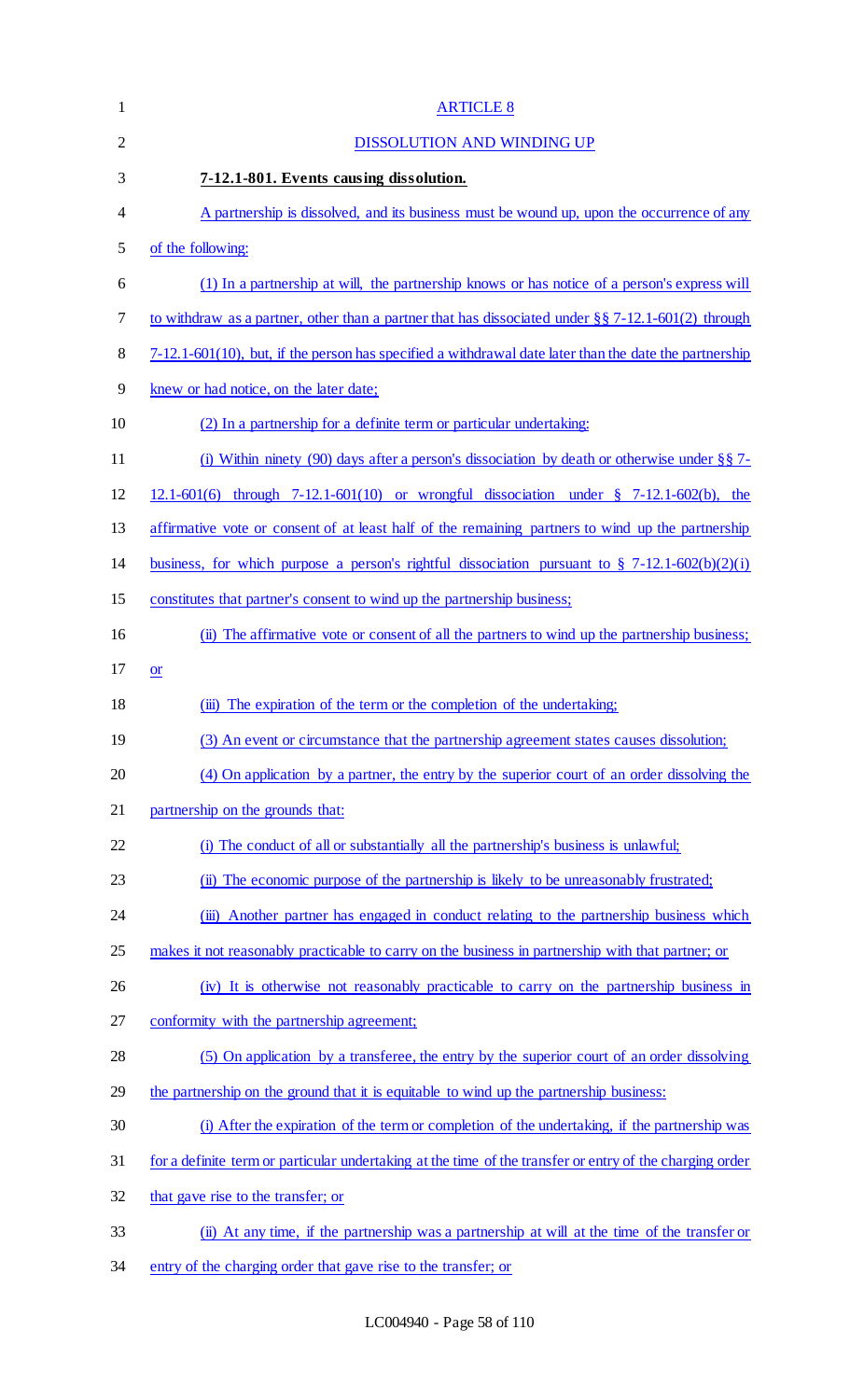| $\mathbf{1}$   | (6) The passage of ninety (90) consecutive days during which the partnership does not have             |
|----------------|--------------------------------------------------------------------------------------------------------|
| $\mathbf{2}$   | at least two $(2)$ partners.                                                                           |
| 3              | 7-12.1-802. Winding up.                                                                                |
| $\overline{4}$ | (a) A dissolved partnership shall wind up its business and, except as otherwise provided in            |
| 5              | § 7-12.1-803, the partnership continues after dissolution only for the purpose of winding up.          |
| 6              | (b) In winding up its business, the partnership:                                                       |
| 7              | (1) Shall discharge the partnership's debts, obligations, and other liabilities, settle and close      |
| $8\,$          | the partnership's business, and marshal and distribute the assets of the partnership; and              |
| 9              | $(2)$ May:                                                                                             |
| 10             | (i) Deliver to the secretary of state for filing a statement of dissolution stating the name of        |
| 11             | the partnership and that the partnership is dissolved;                                                 |
| 12             | (ii) Preserve the partnership business and property as a going concern for a reasonable time;          |
| 13             | (iii)<br>Prosecute and defend actions and proceedings, whether civil,<br>criminal,<br><b>or</b>        |
| 14             | administrative;                                                                                        |
| 15             | (iv) Transfer the partnership's property;                                                              |
| 16             | (v) Settle disputes by mediation or arbitration;                                                       |
| 17             | (vi) Deliver to the secretary of state for filing a statement of termination stating the name          |
| 18             | of the partnership and that the partnership is terminated; and                                         |
| 19             | (vii) Perform other acts necessary or appropriate to the winding up.                                   |
| 20             | (c) A person whose dissociation as a partner resulted in dissolution may participate in                |
| 21             | winding up as if still a partner, unless the dissociation was wrongful.                                |
| 22             | (d) If a dissolved partnership does not have a partner and no person has the right to                  |
| 23             | participate in winding up under subsection (c) of this section, the personal or legal representative   |
| 24             | of the last person to have been a partner may wind up the partnership's business. If the               |
| 25             | representative does not exercise that right, a person to wind up the partnership's business may be     |
| 26             | appointed by the affirmative vote or consent of transferees owning a majority of the rights to receive |
| 27             | distributions at the time the consent is to be effective. A person appointed under this subsection has |
| 28             | the powers of a partner under $\S$ 7-12.1-804 but is not liable for the debts, obligations, and other  |
| 29             | liabilities of the partnership solely by reason of having or exercising those powers or otherwise      |
| 30             | acting to wind up the partnership's business.                                                          |
| 31             | (e) On the application of any partner or person entitled under subsection (c) of this section          |
| 32             | to participate in winding up, the superior court may order judicial supervision of the winding up of   |
| 33             | a dissolved partnership, including the appointment of a person to wind up the partnership's business,  |
| 34             | <u>if:</u>                                                                                             |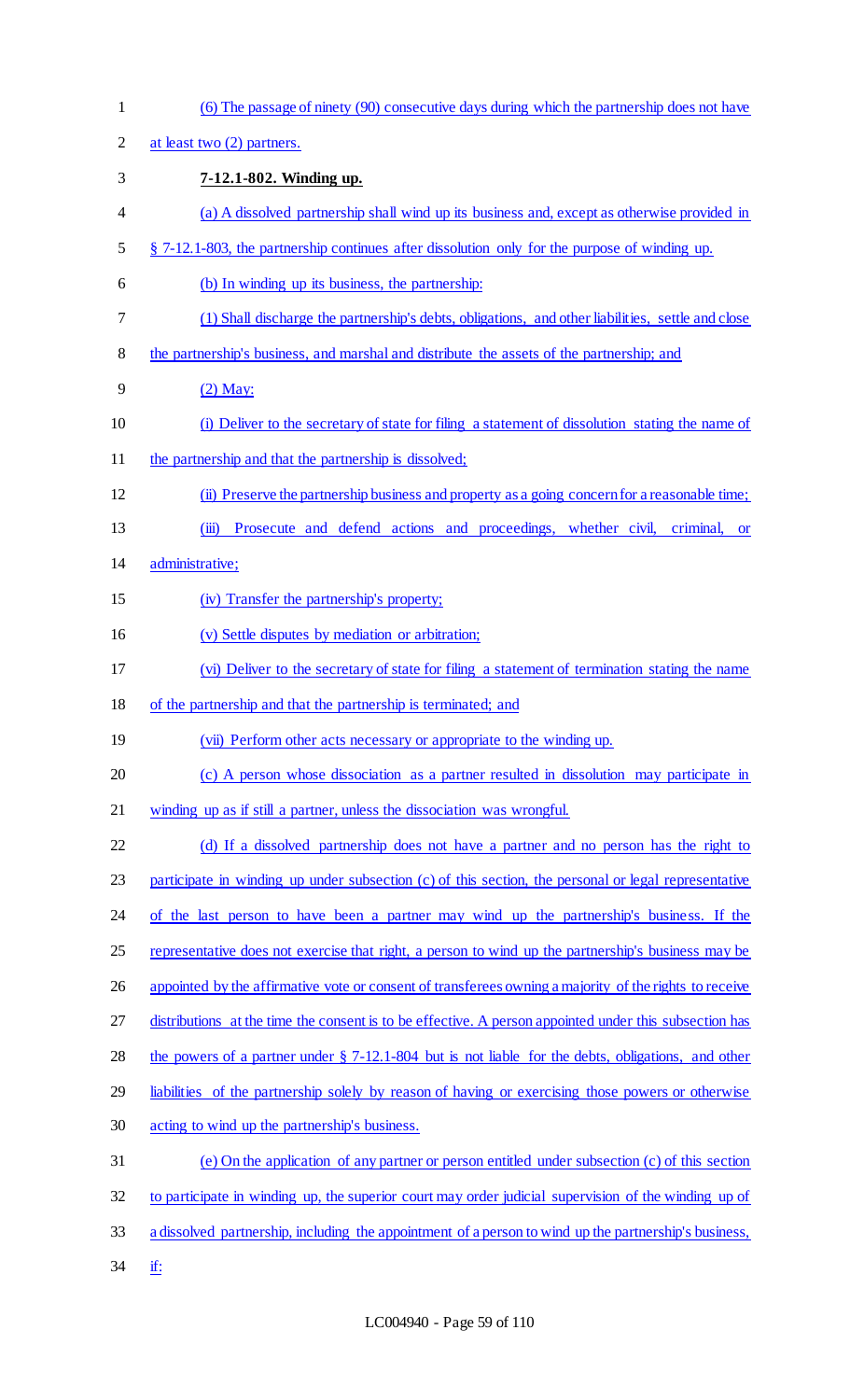| $\mathbf{1}$   | (1) The partnership does not have a partner and within a reasonable time following the                |
|----------------|-------------------------------------------------------------------------------------------------------|
| $\overline{2}$ | dissolution no person has been appointed under subsection (d) of this section; or                     |
| 3              | (2) The applicant establishes other good cause.                                                       |
| 4              | 7-12.1-803. Rescinding dissolution.                                                                   |
| 5              | (a) A partnership may rescind its dissolution, unless a statement of termination applicable           |
| 6              | to the partnership has become effective or the superior court has entered an order under $\S$ 7-12.1- |
| 7              | $801(4)$ or $7-12.1-801(5)$ dissolving the partnership.                                               |
| 8              | (b) Rescinding dissolution under this section requires:                                               |
| 9              | (1) The affirmative vote or consent of each partner; and                                              |
| 10             | (2) If the partnership has filed with the secretary of state a statement of dissolution and:          |
| 11             | (i) The statement has not become effective, delivery to the secretary of state for filing of a        |
| 12             | statement of withdrawal under $\S$ 7-12.1-115 applicable to the statement of dissolution; or          |
| 13             | (ii) The statement of dissolution has become effective, delivery to the secretary of state for        |
| 14             | filing of a statement of rescission stating the name of the partnership and that dissolution has been |
| 15             | rescinded under this section.                                                                         |
| 16             | (c) If a partnership rescinds its dissolution:                                                        |
| 17             | (1) The partnership resumes carrying on its business as if dissolution had never occurred;            |
| 18             | (2) Subject to subsection $(c)(3)$ of this section, any liability incurred by the partnership         |
| 19             | after the dissolution and before the rescission has become effective is determined as if dissolution  |
| 20             | had never occurred; and                                                                               |
| 21             | (3) The rights of a third party arising out of conduct in reliance on the dissolution before          |
| 22             | the third party knew or had notice of the rescission may not be adversely affected.                   |
| 23             | 7-12.1-804. Power to bind partnership after dissolution.                                              |
| 24             | (a) A partnership is bound by a partner's act after dissolution which:                                |
| 25             | (1) Is appropriate for winding up the partnership business; or                                        |
| 26             | (2) Would have bound the partnership under $\S$ 7-12.1-301 before dissolution if, at the time         |
| 27             | the other party enters into the transaction, the other party does not know or have notice of the      |
| 28             | dissolution.                                                                                          |
| 29             | (b) A person dissociated as a partner binds a partnership through an act occurring after              |
| 30             | dissolution if:                                                                                       |
| 31             | (1) At the time the other party enters into the transaction:                                          |
| 32             | (i) Less than two (2) years has passed since the dissociation; and                                    |
| 33             | (ii) The other party does not know or have notice of the dissociation and reasonably                  |
|                |                                                                                                       |

believes that the person is a partner; and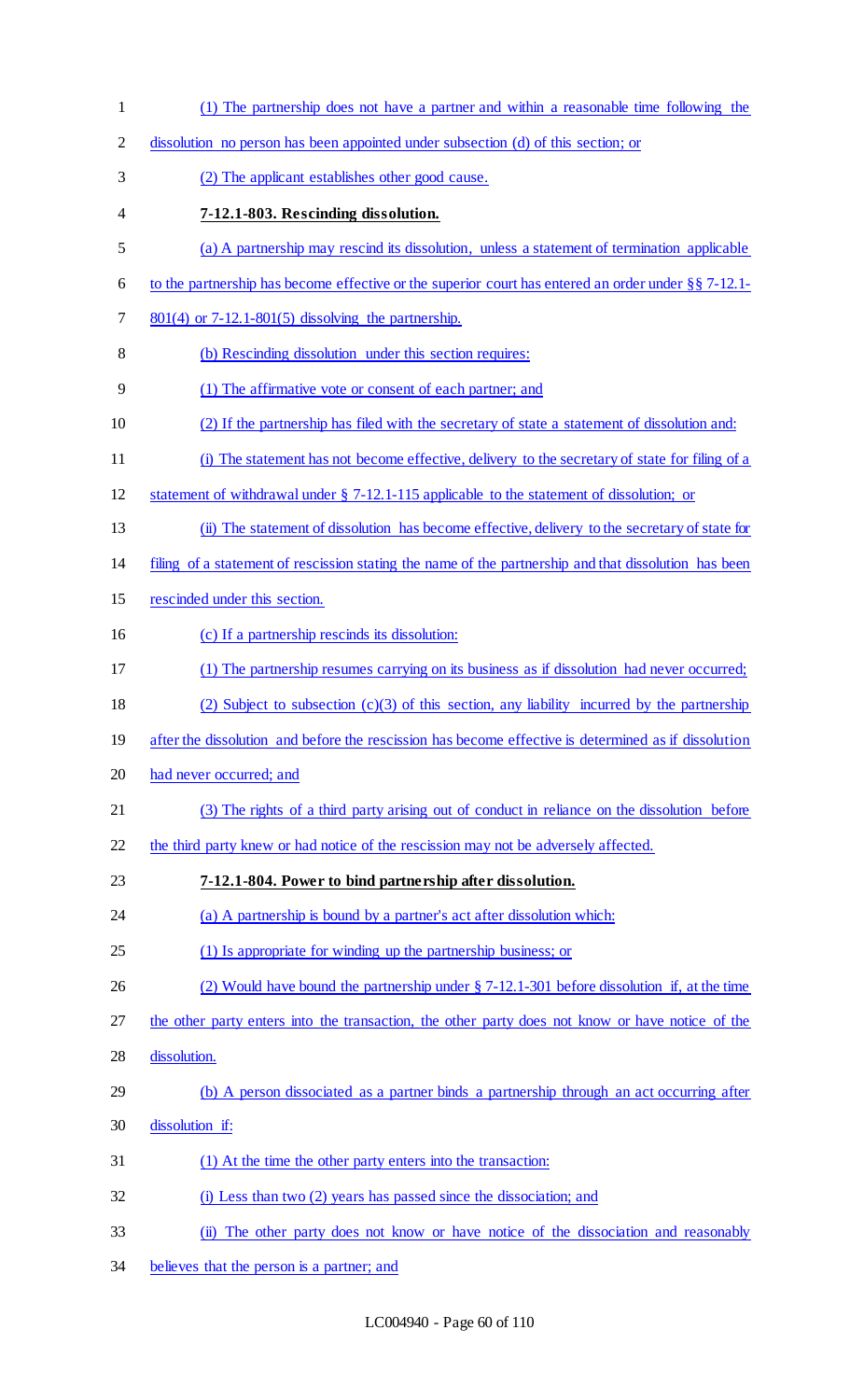| 1              | $(2)$ The act:                                                                                           |
|----------------|----------------------------------------------------------------------------------------------------------|
| $\overline{c}$ | (i) Is appropriate for winding up the partnership's business; or                                         |
| 3              | (ii) Would have bound the partnership under $\S$ 7-12.1-301 before dissolution and at the                |
| 4              | time the other party enters into the transaction the other party does not know or have notice of the     |
| 5              | dissolution.                                                                                             |
| 6              | 7-12.1-805. Liability after dissolution of partner and person dissociated as partner.                    |
| 7              | (a) If a partner having knowledge of the dissolution causes a partnership to incur an                    |
| 8              | obligation under $\S$ 7-12.1-804(a) by an act that is not appropriate for winding up the partnership     |
| 9              | business, the partner is liable:                                                                         |
| 10             | (1) To the partnership for any damage caused to the partnership arising from the obligation;             |
| 11             | and                                                                                                      |
| 12             | (2) If another partner or person dissociated as a partner is liable for the obligation, to that          |
| 13             | other partner or person for any damage caused to that other partner or person arising from the           |
| 14             | liability.                                                                                               |
| 15             | (b) Except as otherwise provided in subsection (c) of this section, if a person dissociated              |
| 16             | as a partner causes a partnership to incur an obligation under $\S$ 7-12.1-804(b), the person is liable: |
| 17             | (1) To the partnership for any damage caused to the partnership arising from the obligation;             |
| 18             | and                                                                                                      |
| 19             | (2) If a partner or another person dissociated as a partner is liable for the obligation, to the         |
| 20             | partner or other person for any damage caused to the partner or other person arising from the            |
| 21             | obligation.                                                                                              |
| 22             | (c) A person dissociated as a partner is not liable under subsection (b) of this section if:             |
| 23             | (1) Section 7-12.1-802(c) permits the person to participate in winding up; and                           |
| 24             | (2) The act that causes the partnership to be bound under $\S$ 7-12.1-804(b) is appropriate for          |
| 25             | winding up the partnership's business.                                                                   |
| 26             | 7-12.1-806. Disposition of assets in winding up -- When contributions required.                          |
| 27             | (a) In winding up its business, a partnership shall apply its assets, including the                      |
| 28             | contributions required by this section, to discharge the partnership's obligations to creditors,         |
| 29             | including partners that are creditors.                                                                   |
| 30             | (b) After a partnership complies with subsection (a) of this section, any surplus must be                |
| 31             | distributed in the following order, subject to any charging order in effect under § 7-12.1-504:          |
| 32             | (1) To each person owning a transferable interest that reflects contributions made and not               |
| 33             | previously returned, an amount equal to the value of the unreturned contributions; and                   |
| 34             | (2) Among persons owning transferable interests in proportion to their respective rights to              |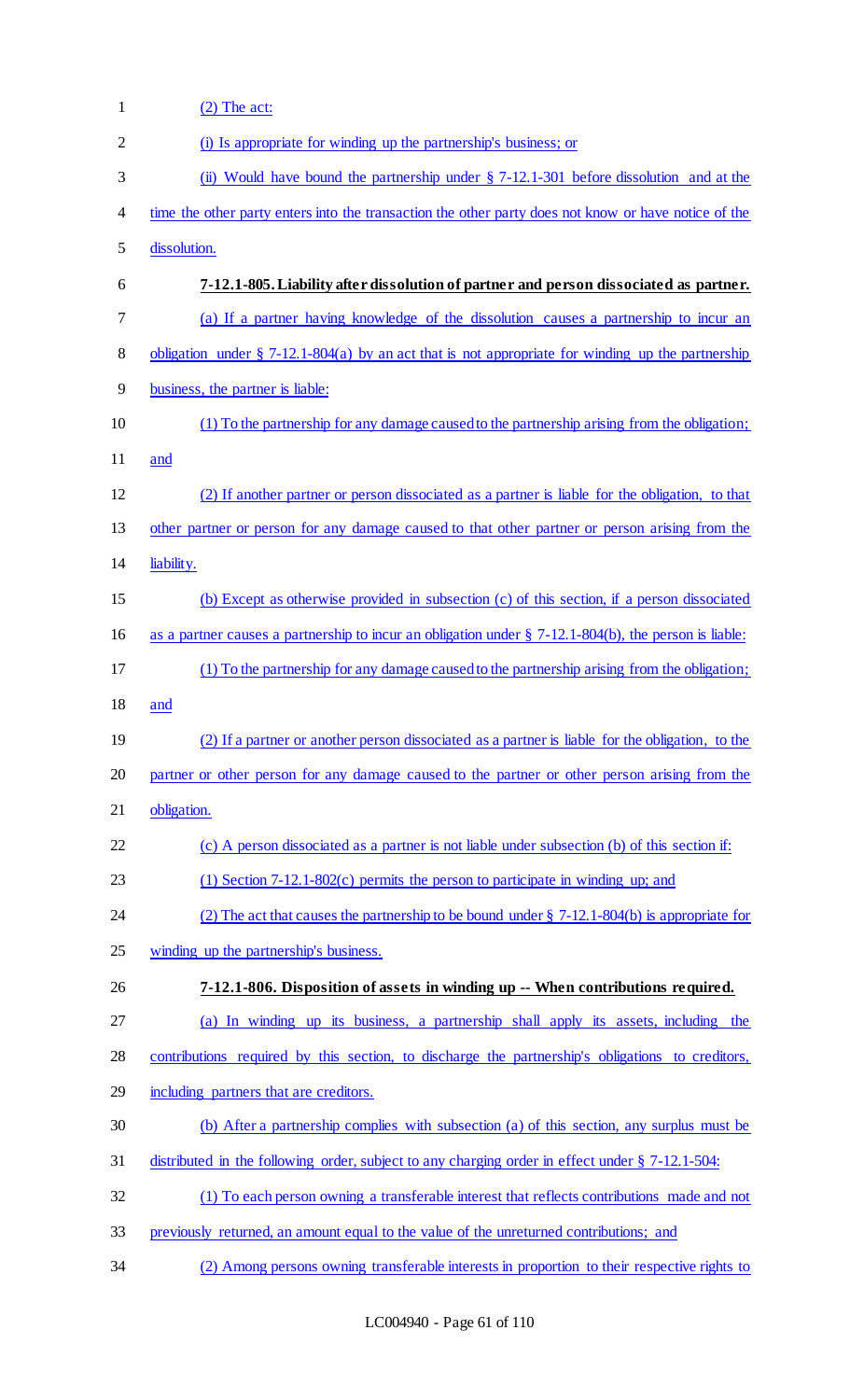- share in distributions immediately before the dissolution of the partnership. 2 (c) If a partnership's assets are insufficient to satisfy all its obligations under subsection (a) of this section, with respect to each unsatisfied obligation incurred when the partnership was not a limited-liability partnership, the following rules apply: (1) Each person that was a partner when the obligation was incurred and that has not been released from the obligation under §§ 7-12.1-703(c) and 7-12.1-703(d) shall contribute to the partnership for the purpose of enabling the partnership to satisfy the obligation. The contribution due from each of those persons is in proportion to the right to receive distributions in the capacity of a partner in effect for each of those persons when the obligation was incurred. 10 (2) If a person does not contribute the full amount required under subsection  $(c)(1)$  of this section with respect to an unsatisfied obligation of the partnership, the other persons required to contribute by subsection (c)(1) of this section on account of the obligation shall contribute the 13 additional amount necessary to discharge the obligation. The additional contribution due from each of those other persons is in proportion to the right to receive distributions in the capacity of a partner in effect for each of those other persons when the obligation was incurred. (3) If a person does not make the additional contribution required by subsection (c)(2) of this section, further additional contributions are determined and due in the same manner as provided in that subsection. 19 (d) A person that makes an additional contribution under subsection  $(c)(2)$  or  $(c)(3)$  of this 20 section may recover from any person whose failure to contribute under subsection  $(c)(1)$  or  $(c)(2)$ 21 of this section necessitated the additional contribution. A person may not recover under this subsection more than the amount additionally contributed. A person's liability under this subsection 23 may not exceed the amount the person failed to contribute. (e) If a partnership does not have sufficient surplus to comply with subsection (b)(1) of this section, any surplus must be distributed among the owners of transferable interests in proportion to 26 the value of the respective unreturned contributions. (f) All distributions made under subsections (b) and (c) of this section must be paid in money. **7-12.1-807. Known claims against dissolved limited-liability partnership.**
- (a) Except as otherwise provided in subsection (d) of this section, a dissolved limited-
- 31 liability partnership may give notice of a known claim under subsection (b) of this section, which
- has the effect provided in subsection (c) of this section.
- (b) A dissolved limited-liability partnership may in a record notify its known claimants of
- the dissolution. The notice must: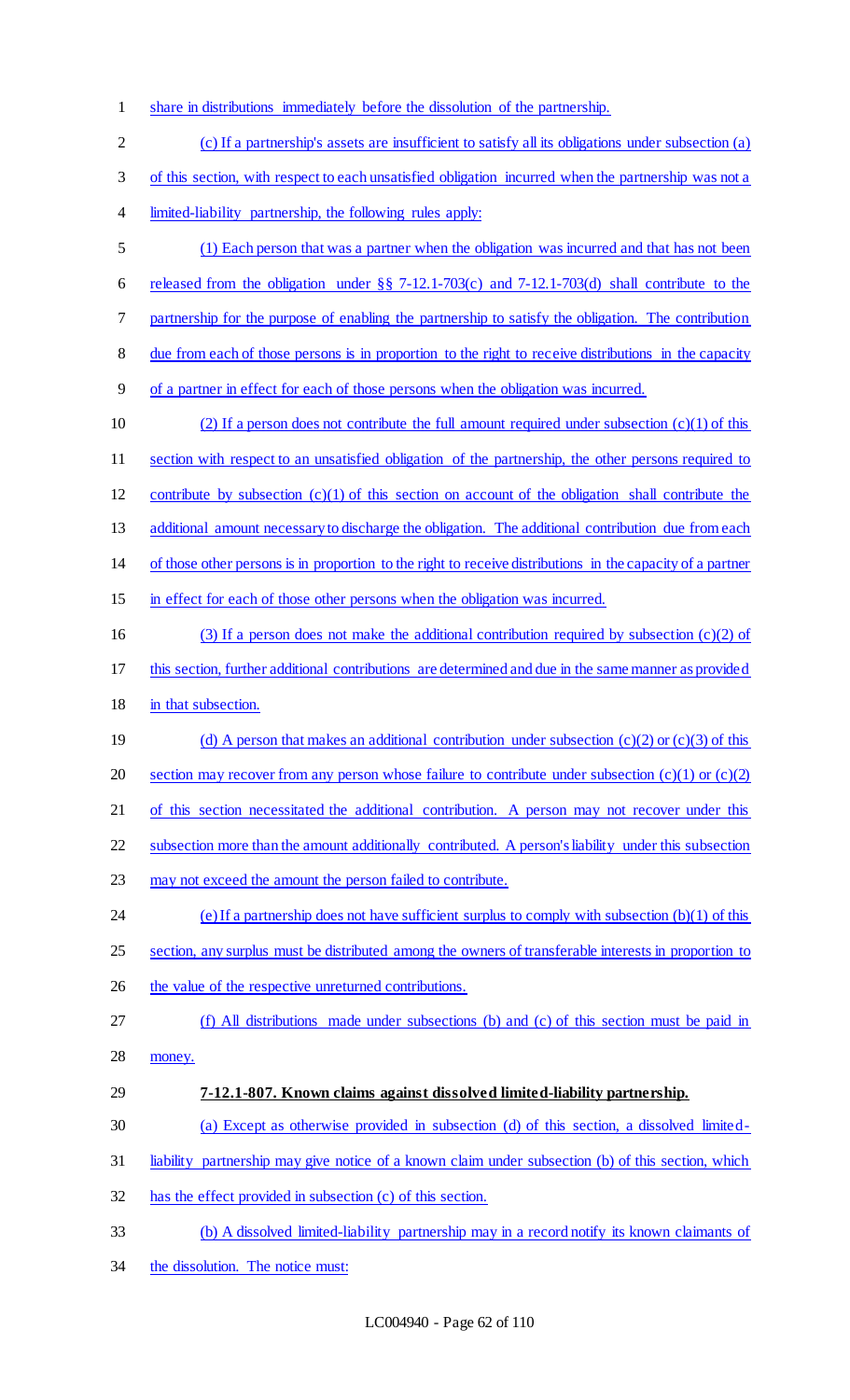- (1) Specify the information required to be included in a claim; (2) State that a claim must be in writing and provide a mailing address to which the claim is to be sent; (3) State the deadline for receipt of a claim, which may not be less than one hundred twenty (120) days after the date the notice is received by the claimant; (4) State that the claim will be barred if not received by the deadline; and (5) Unless the partnership has been throughout its existence a limited-liability partnership, state that the barring of a claim against the partnership will also bar any corresponding claim against any partner or person dissociated as a partner which is based on § 7-12.1-306. (c) A claim against a dissolved limited-liability partnership is barred if the requirements of subsection (b) of this section are met and: 12 (1) The claim is not received by the specified deadline; or (2) If the claim is timely received but rejected by the limited-liability partnership: (i) The partnership causes the claimant to receive a notice in a record stating that the claim is rejected and will be barred unless the claimant commences an action against the partnership to enforce the claim not later than ninety (90) days after the claimant receives the notice; and (ii) The claimant does not commence the required action not later than ninety (90) days after the claimant receives the notice. 19 (d) This section does not apply to a claim based on an event occurring after the date of dissolution or a liability that on that date is contingent. **7-12.1-808. Other claims against dissolved limited-liability partnership.**  (a) A dissolved limited-liability partnership may publish notice of its dissolution and 23 request persons having claims against the partnership to present them in accordance with the notice. 24 (b) A notice under subsection (a) of this section must: (1) Be published at least once in a newspaper of general circulation; 26 (2) Describe the information required to be contained in a claim, state that the claim must be in writing, and provide a mailing address to which the claim is to be sent; (3) State that a claim against the partnership is barred unless an action to enforce the claim is commenced not later than three (3) years after publication of the notice; and (4) Unless the partnership has been throughout its existence a limited-liability partnership, state that the barring of a claim against the partnership will also bar any corresponding claim against any partner or person dissociated as a partner which is based on § 7-12.1-306. (c) If a dissolved limited-liability partnership publishes a notice in accordance with
- subsection (b) of this section, the claim of each of the following claimants is barred unless the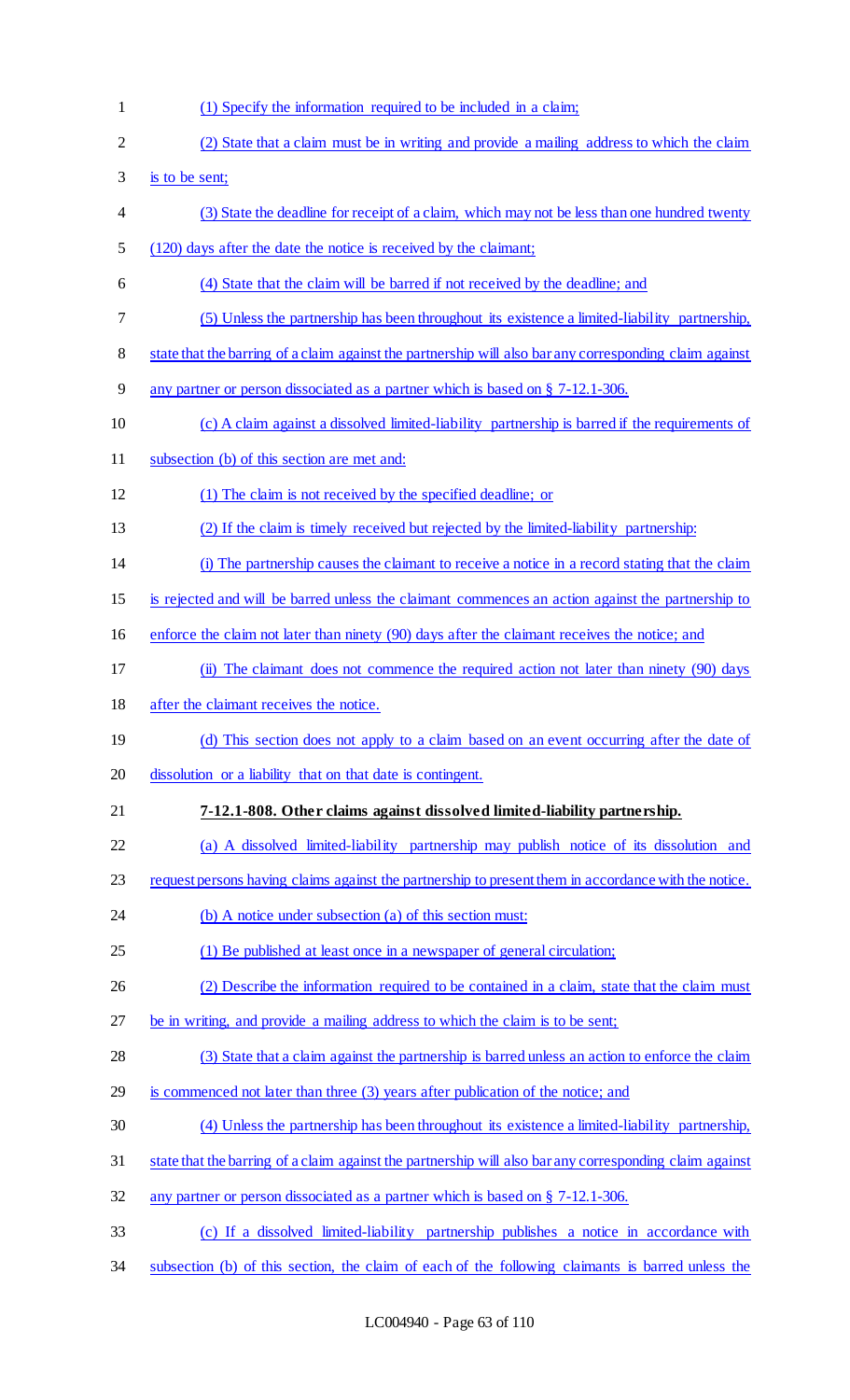| $\mathbf{1}$   | claimant commences an action to enforce the claim against the partnership not later than three (3)        |
|----------------|-----------------------------------------------------------------------------------------------------------|
| $\overline{2}$ | years after the publication date of the notice:                                                           |
| 3              | (1) A claimant that did not receive notice in a record under $\S$ 7-12.1-807;                             |
| $\overline{4}$ | (2) A claimant whose claim was timely sent to the partnership but not acted on; and                       |
| 5              | (3) A claimant whose claim is contingent at, or based on an event occurring after, the date               |
| 6              | of dissolution.                                                                                           |
| 7              | (d) A claim not barred under this section or $\S$ 7-12.1-807 may be enforced:                             |
| 8              | (1) Against a dissolved limited-liability partnership, to the extent of its undistributed assets;         |
| 9              | (2) Except as otherwise provided in $\S$ 7-12.1-809, if assets of the partnership have been               |
| 10             | distributed after dissolution, against a partner or transferee to the extent of that person's             |
| 11             | proportionate share of the claim or of the partnership's assets distributed to the partner or transferee  |
| 12             | after dissolution, whichever is less, but a person's total liability for all claims under this subsection |
| 13             | may not exceed the total amount of assets distributed to the person after dissolution; and                |
| 14             | (3) Against any person liable on the claim under $\S$ § 7-12.1-306, 7-12.1-703, and 7-12.1-               |
| 15             | 805.                                                                                                      |
| 16             | 7-12.1-809. Court proceedings.                                                                            |
| 17             | (a) A dissolved limited-liability partnership that has published a notice under § 7-12.1-808              |
| 18             | may file an application with the Providence County superior court for a determination of the amount       |
| 19             | and form of security to be provided for payment of claims that are reasonably expected to arise           |
| 20             | after the date of dissolution based on facts known to the partnership and:                                |
| 21             | $(1)$ At the time of the application:                                                                     |
| 22             | (i) Are contingent; or                                                                                    |
| 23             | (ii) Have not been made known to the partnership; or                                                      |
| 24             | (2) Are based on an event occurring after the date of dissolution.                                        |
| 25             | (b) Security is not required for any claim that is or is reasonably anticipated to be barred              |
| 26             | under $\frac{8}{9}$ 7-12.1-807.                                                                           |
| 27             | (c) Not later than ten (10) days after the filing of an application under subsection (a) of this          |
| 28             | section, the dissolved limited-liability partnership shall give notice of the proceeding to each          |
| 29             | claimant holding a contingent claim known to the partnership.                                             |
| 30             | (d) In any proceeding under this section, the court may appoint a guardian ad litem to                    |
| 31             | represent all claimants whose identities are unknown. The reasonable fees and expenses of the             |
| 32             | guardian, including all reasonable expert witness fees, must be paid by the dissolved limited-            |
| 33             | liability partnership.                                                                                    |
| 34             | (e) A dissolved limited-liability partnership that provides security in the amount and form               |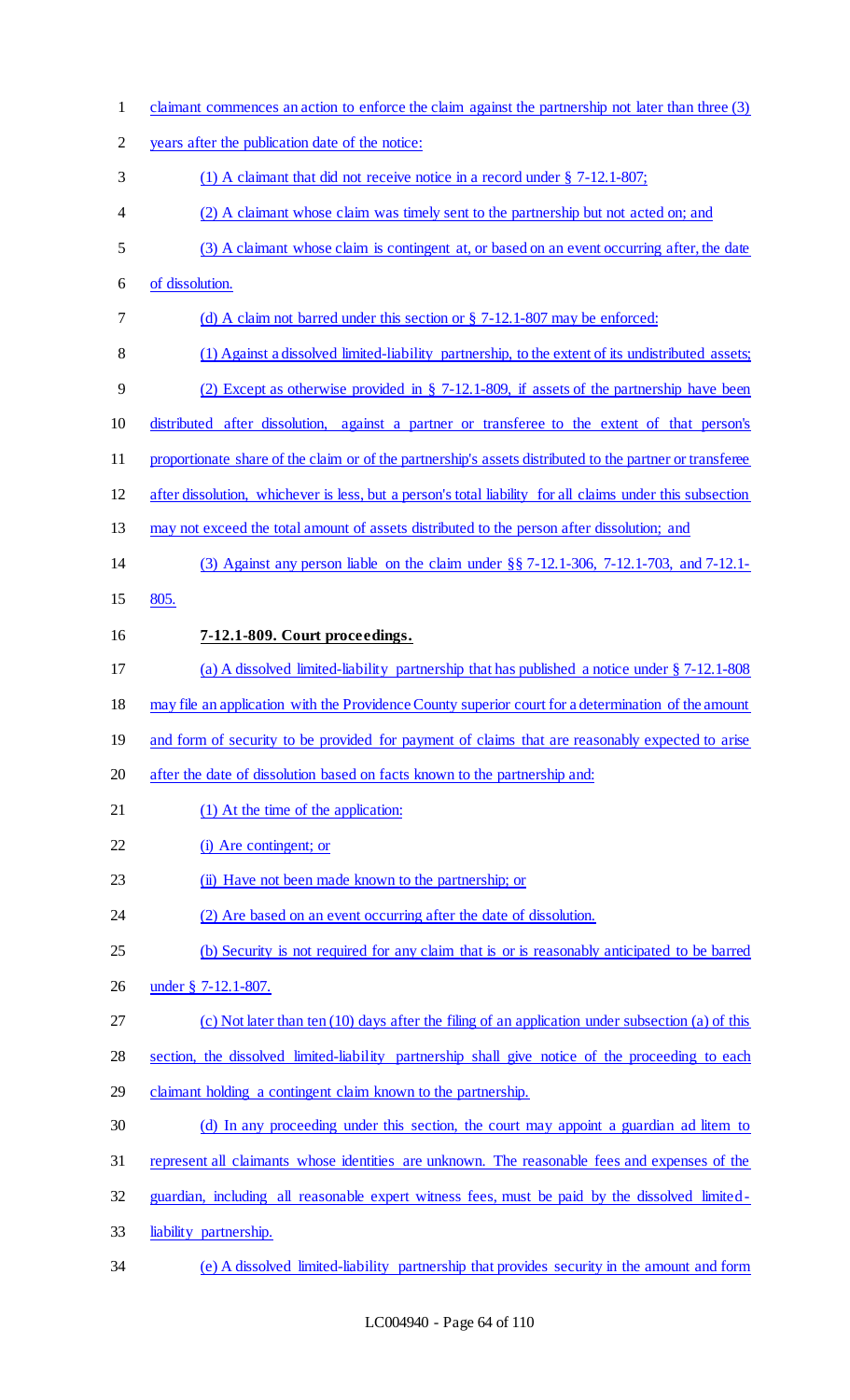| $\mathbf{1}$   | ordered by the court under subsection (a) of this section satisfies the partnership's obligations with      |
|----------------|-------------------------------------------------------------------------------------------------------------|
| $\mathbf{2}$   | respect to claims that are contingent, have not been made known to the partnership, or are based on         |
| 3              | an event occurring after the date of dissolution, and such claims may not be enforced against a             |
| $\overline{4}$ | partner or transferee on account of assets received in liquidation.                                         |
| 5              | 7-12.1-810. Liability of partner and person dissociated as partner when claim against                       |
| 6              | partnership barred.                                                                                         |
| 7              | If a claim against a dissolved partnership is barred under $\S$ $\frac{8}{3}$ 7-12.1-807, 7-12.1-808, or 7- |
| 8              | 12.1-809, any corresponding claim under §§ 7-12.1-306, 7-12.1-703, or 7-12.1-805 is also barred.            |
| 9              | <b>ARTICLE 9</b>                                                                                            |
| 10             | LIMITED-LIABILITY PARTNERSHIP                                                                               |
| 11             | 7-12.1-901. Statement of qualification.                                                                     |
| 12             | (a) A partnership may become a limited-liability partnership pursuant to this section.                      |
| 13             | (b) The terms and conditions on which a partnership becomes a limited-liability partnership                 |
| 14             | must be approved by the affirmative vote or consent necessary to amend the partnership agreement            |
| 15             | except, in the case of a partnership agreement that expressly addresses obligations to contribute to        |
| 16             | the partnership, the affirmative vote or consent necessary to amend those provisions.                       |
| 17             | (c) After the approval required by subsection (b) of this section, a partnership may become                 |
| 18             | a limited-liability partnership by delivering to the secretary of state for filing a statement of           |
| 19             | qualification. The statement must contain:                                                                  |
| 20             | (1) The name of the partnership which must comply with $\S$ 7-12.1-902;                                     |
| 21             | (2) The street and mailing addresses of the partnership's principal office and, if different,               |
| 22             | the street address of an office in this state, if any;                                                      |
| 23             | (3) The name and street and mailing addresses in this state of the partnership's registered                 |
| 24             | agent; and                                                                                                  |
| 25             | (4) A statement that the partnership elects to become a limited-liability partnership.                      |
| 26             | (d) A partnership's status as a limited-liability partnership remains effective, regardless of              |
| 27             | changes in the partnership, until it is canceled pursuant to subsection (f) of this section or              |
| 28             | administratively revoked pursuant to $\S$ 7-12.1-903.                                                       |
| 29             | (e) The status of a partnership as a limited-liability partnership and the protection against               |
| 30             | liability of its partners for the debts, obligations, or other liabilities of the partnership while it is a |
| 31             | limited-liability partnership is not affected by errors or later changes in the information required to     |
| 32             | be contained in the statement of qualification.                                                             |
| 33             | (f) A limited-liability partnership may amend or cancel its statement of qualification by                   |
| 34             | delivering to the secretary of state for filing a statement of amendment or cancellation. The               |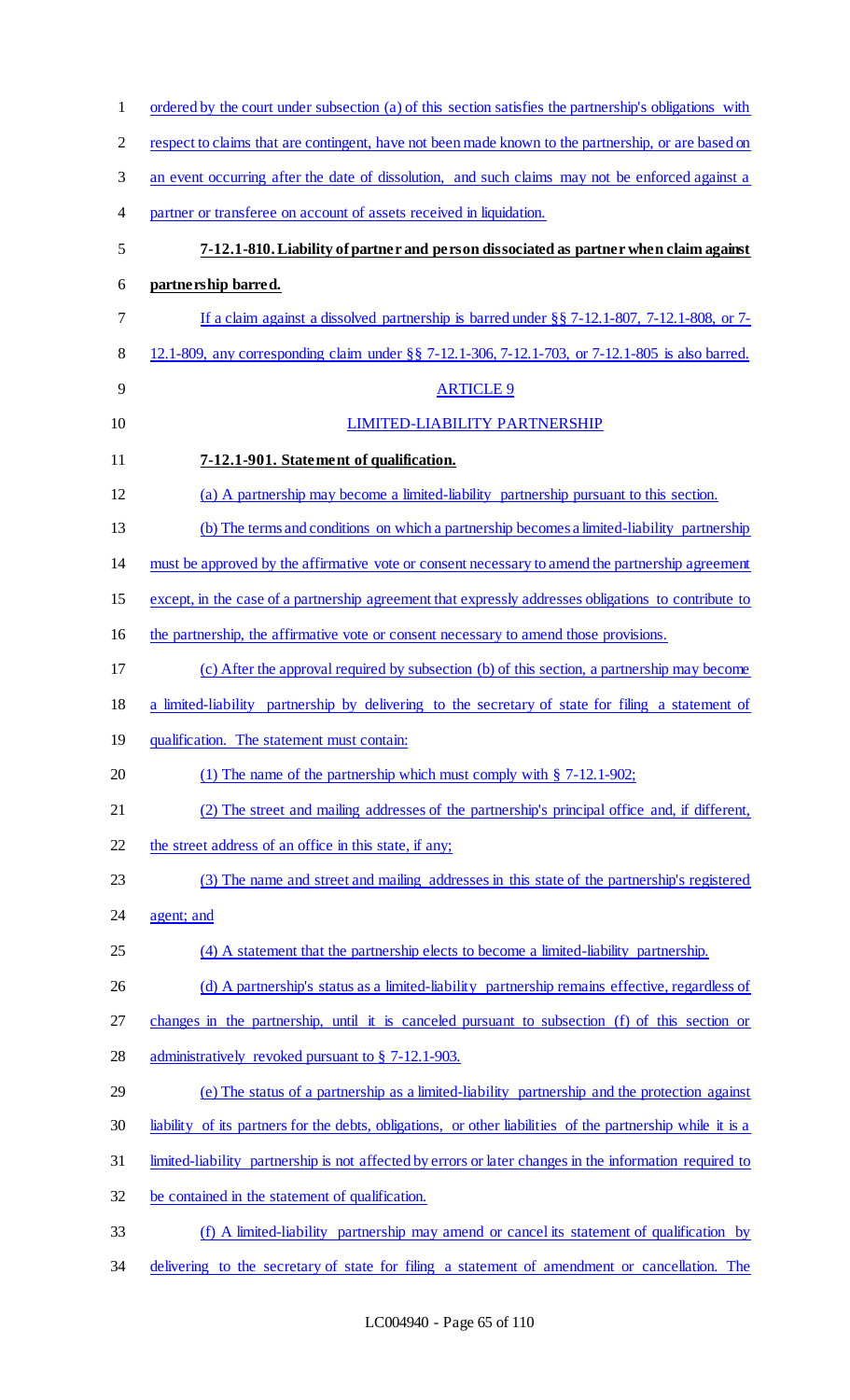statement must be approved by the affirmative vote or consent of all the partners and state the name of the limited-liability partnership and in the case of: (1) An amendment, state the text of the amendment; and (2) A cancellation, state that the statement of qualification is canceled. **7-12.1-902. Permitted names.**  (a) The name of a partnership that is not a limited-liability partnership may not contain the phrase "Registered Limited-liability Partnership" or "Limited-liability Partnership" or the abbreviation "R.L.L.P.", "L.L.P.", "RLLP" , or "LLP". (b) The name of a limited-liability partnership must contain the phrase "Registered Limited-liability Partnership" or "Limited-liability Partnership" or the abbreviation "R.L.L.P.", "L.L.P.", "RLLP", or "LLP". (c) The name of a limited-liability partnership, and the name under which a foreign limited- liability partnership may register to do business in this state, must be distinguishable on the records of the secretary of state from any: (1) Name of an existing person whose formation or qualifications required the filing of a record by the secretary of state or any name that is filed, reserved or registered under this title or as permitted by the laws of this state, subject to the following: (i) This provision does not apply if the applicant files with the secretary of state a certified copy of a final decree of a court of competent jurisdiction establishing the prior right of the applicant to the use of the name in this state; and (ii) The name may be the same as the name of an existing person the certificate of incorporation or organization of which has been revoked by the secretary of state as permitted by 23 law, and the revocation has not been withdrawn within one year from the date of the revocation. 24 (iii) Words and/or abbreviations that are required by statute to identify the particular type of business entity shall be disregarded when determining if a name is distinguishable upon the records of the secretary of state. (iv) The secretary of state shall promulgate rules and regulations defining the term "distinguishable upon the record" for the administration of this chapter. **7-12.1-902.1. Fictitious business name.**  (a) Any domestic or foreign limited-liability partnership formed under the laws of, or registered to do business in this state may transact business in this state under a fictitious name provided that it files a fictitious business name statement in accordance with this section prior to the time it commences to conduct business under the fictitious name. (b) A fictitious business name statement shall be filed with the secretary of state, and shall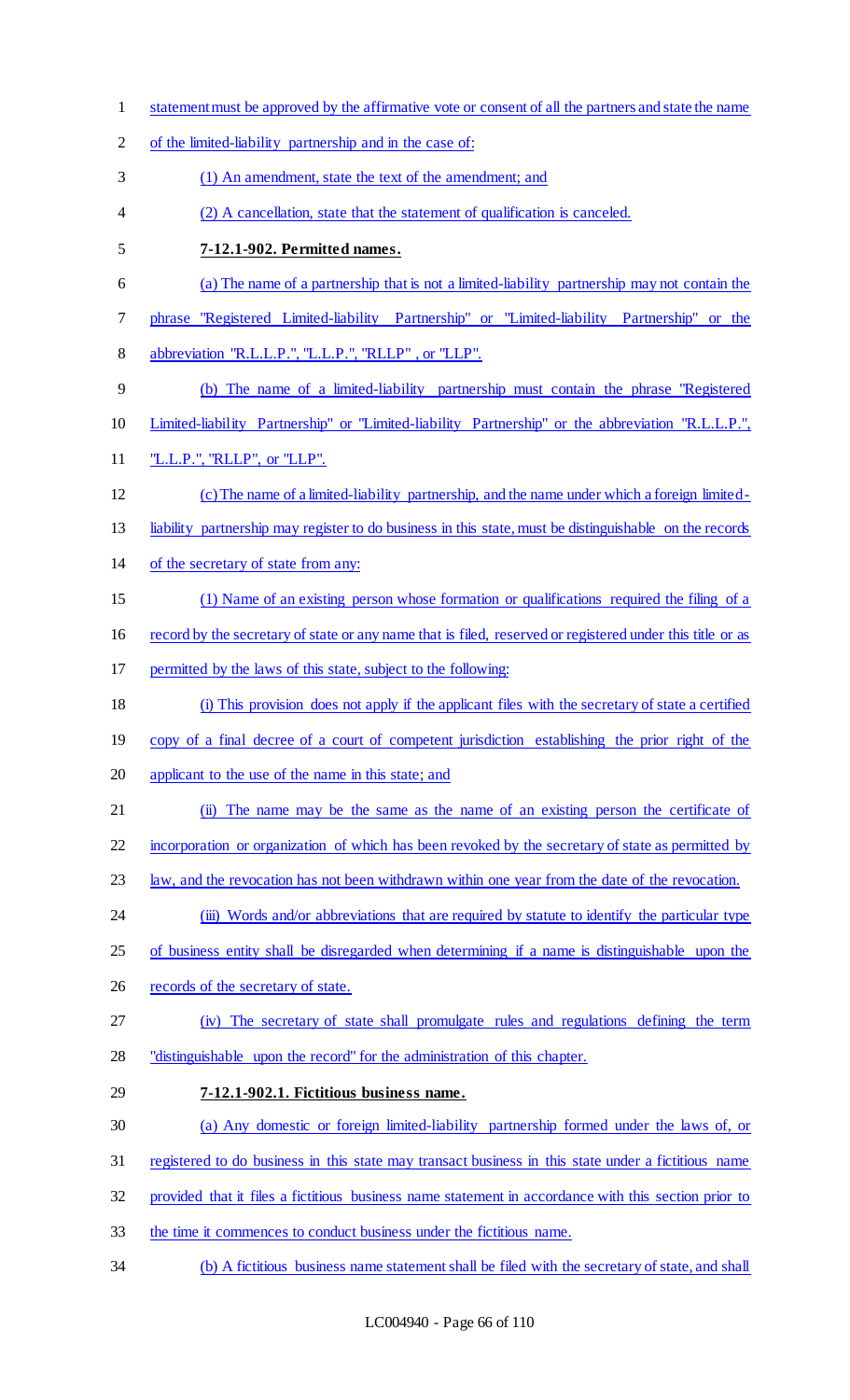1 be signed by a person authorized or required under this chapter to sign a record, and shall state: (1) The fictitious business name to be used; and (2) The name of the applicant limited-liability partnership or foreign limited-liability partnership, and the state and date of its formation. (c) The fictitious business name statement expires upon the filing of a statement of abandonment of use of a fictitious business name registered in accordance with this section or upon the cancellation of the domestic limited-liability partnership or the withdrawal of registration of the foreign limited-liability partnership. (d) The statement of abandonment of use of a fictitious business name under this section shall be filed with the secretary of state, shall be executed in the same manner provided in 11 subsection (2) of this section and shall state: (1) The fictitious business name being abandoned; (2) The date on which the original fictitious business name statement being abandoned was filed; and (3) The information presented in subsection (b) of this section. (e) No domestic or foreign limited-liability partnership transacting business under a fictitious business name contrary to the provisions of this section, or its assignee, may maintain any action upon or on account of any contract made, or transaction had, in the fictitious business name 19 in any court of the state until a fictitious business name statement has been filed in accordance with this section. (f) No domestic or foreign limited-liability partnership may be permitted to transact business under a fictitious business name pursuant to this section that is the same as the name of an existing person whose registration or qualification required the filing of a record by the secretary 24 of state or any name that is filed, reserved, or registered under this title or as permitted by the laws of this state, subject to the following: 26 (1) This provision does not apply if the applicant files with the secretary of state a certified copy of a final decree of a court of competent jurisdiction establishing the prior right of the applicant to the use of the name in this state; and (2) The name may be the same as the name of an existing person the certificate of incorporation or organization of which has been revoked by the secretary of state as permitted by law, and the revocation has not been withdrawn within one year from the date of the revocation. (3) Words and/or abbreviations that are required by statute to identify the particular type of business entity shall be disregarded when determining if a name is distinguishable upon the 34 records of the secretary of state.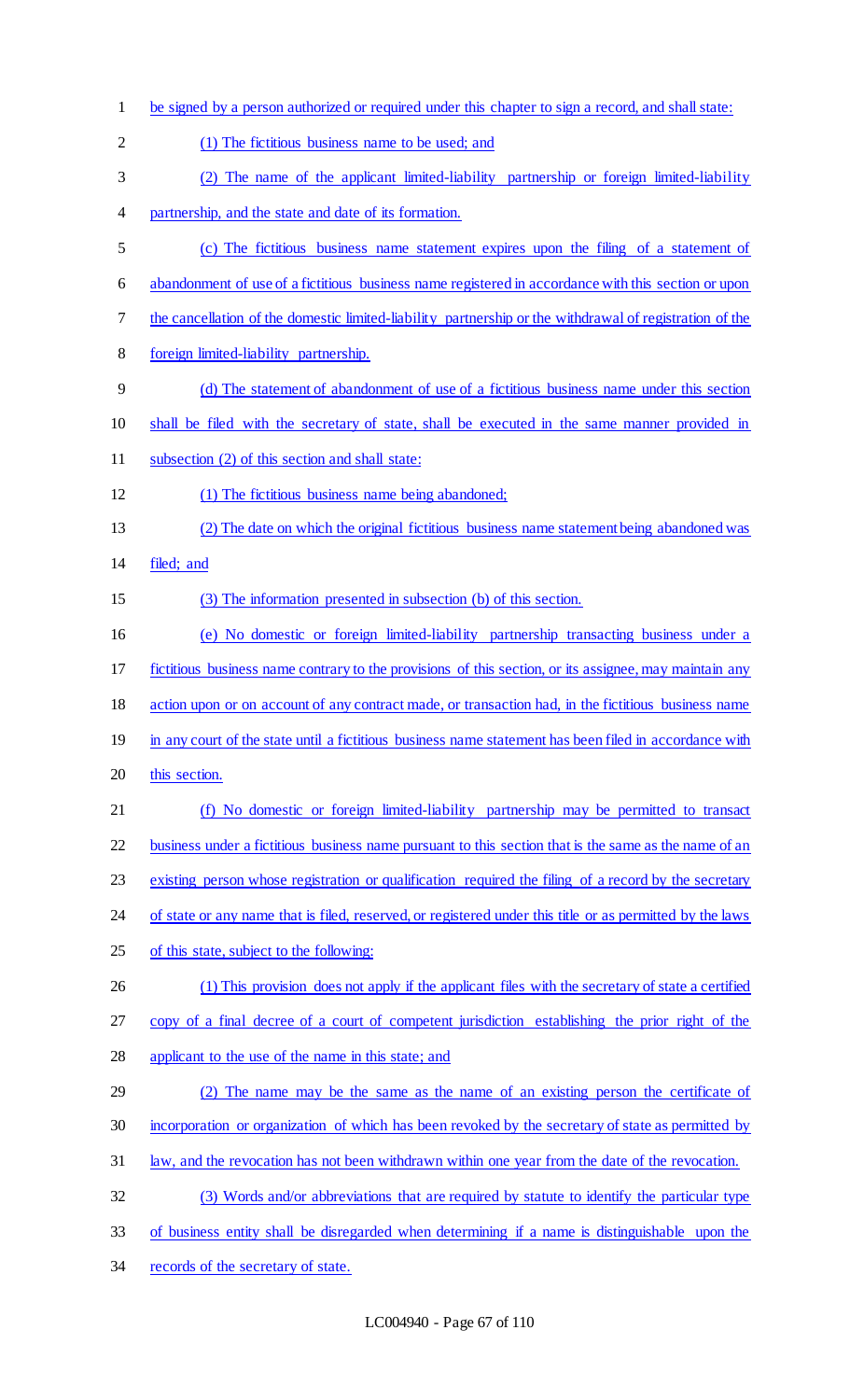| $\mathbf{1}$   | (4) The secretary of state shall promulgate rules and regulations defining the term                        |
|----------------|------------------------------------------------------------------------------------------------------------|
| $\overline{2}$ | "distinguishable upon the record" for the administration of this chapter.                                  |
| 3              | 7-12.1-903. Administrative revocation of statement of qualification.                                       |
| 4              | (a) The statement of qualification of a limited-liability partnership may be revoked by the                |
| 5              | secretary of state under the conditions prescribed in this section when it is established that:            |
| 6              | (1) The limited-liability partnership procured its statement of qualification through fraud;               |
| 7              | The limited-liability partnership has continued to exceed or abuse the authority<br>(2)                    |
| 8              | conferred upon it by law;                                                                                  |
| 9              | (3) The limited-liability partnership has failed to file its annual report within the time                 |
| 10             | required by this chapter;                                                                                  |
| 11             | (4) The limited-liability partnership has failed to pay any required fees to the secretary of              |
| 12             | state when they have become due and payable;                                                               |
| 13             | (5) The secretary of state has received notice from the division of taxation, in accordance                |
| 14             | with $\S$ 7-12.1-915, that the limited-liability partnership has failed to pay any fees or taxes due this  |
| 15             | state;                                                                                                     |
| 16             | (6) The limited-liability partnership has failed for thirty (30) days to appoint and maintain              |
| 17             | a registered agent in this state as required by this chapter;                                              |
| 18             | (7) The limited-liability partnership has failed, after change of its registered agent, to file            |
| 19             | in the office of the secretary of state a statement of the change as required by this chapter;             |
| 20             | (8) The limited-liability partnership has failed to file in the office of the secretary of state           |
| 21             | any amendment to its statement of qualification or any articles of dissolution, cancellation               |
| 22             | statement, merger, or consolidation as prescribed by this chapter; or                                      |
| 23             | (9) A misrepresentation has been made of any material matter in any application, report,                   |
| 24             | affidavit, or other document submitted by the limited-liability partnership pursuant to this chapter.      |
| 25             | (b) No certificate of a limited-liability partnership shall be revoked by the secretary of state           |
| 26             | unless:                                                                                                    |
| 27             | (1) The secretary of state shall have given the limited-liability partnership notice thereof               |
| 28             | not less than sixty (60) days prior to such revocation by regular mail addressed to the registered         |
| 29             | agent in this state on file with the secretary of state's office, which notice shall specify the basis for |
| 30             | the revocation; provided, however, that if a prior mailing addressed to the address of the registered      |
| 31             | agent of the limited-liability partnership in this state currently on file with the secretary of state's   |
| 32             | office has been returned as undeliverable by the United States Postal Service for any reason, or if        |
| 33             | the revocation notice is returned as undeliverable by the United States Postal Service for any reason,     |
| 34             | the secretary of state shall give notice as follows:                                                       |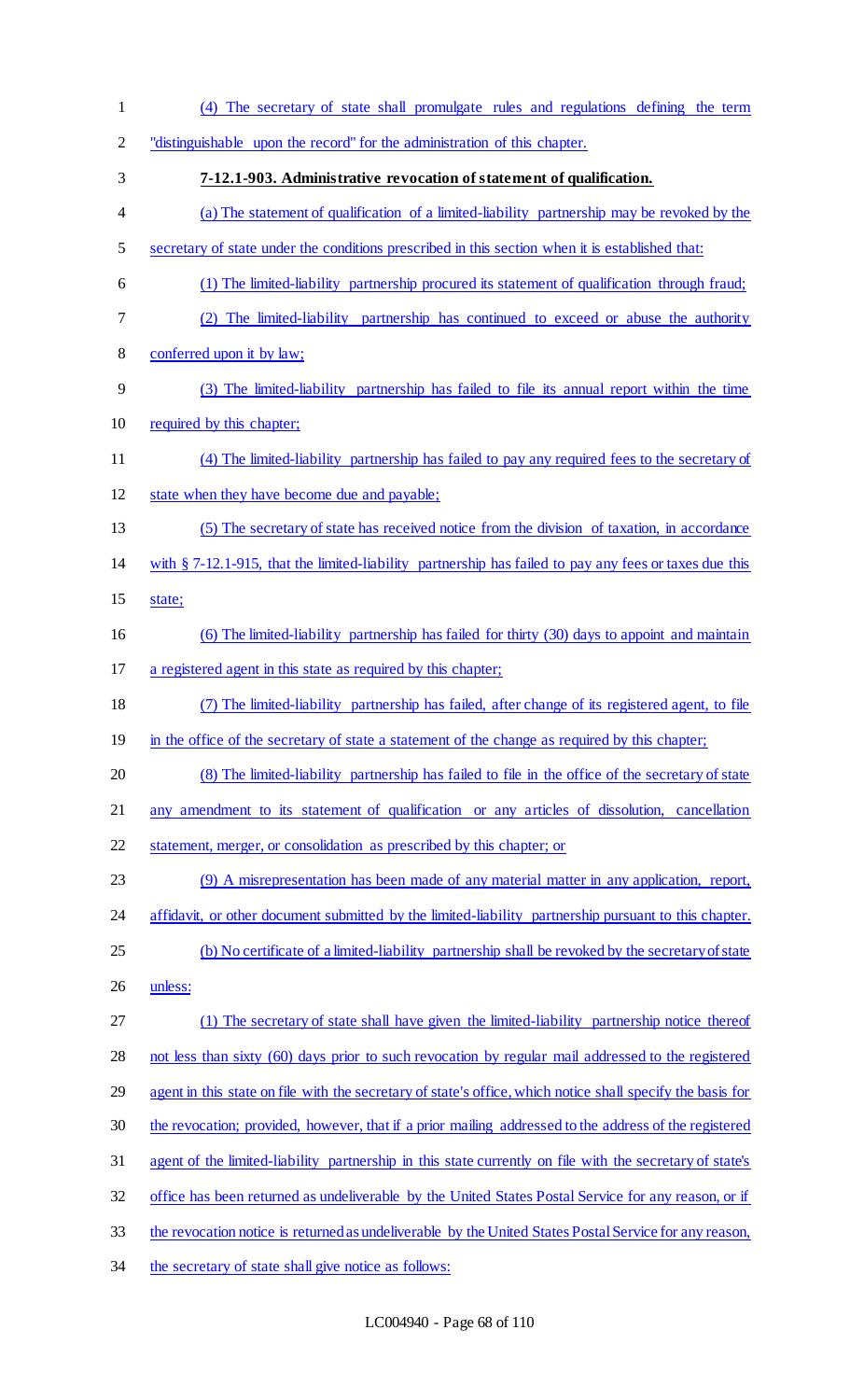(i) To the limited-liability partnership at its principal office of record as shown in its most recent annual report, and no further notice shall be required; or (ii) In the case of a limited-liability partnership that has not yet filed an annual report, then to the limited-liability partnership at the principal office in the statement of qualification of limited- liability partnership and no further notice shall be required; and (2) The limited-liability partnership fails prior to revocation to file the annual report, pay the fees or taxes, file the required statement of change of registered agent, file any amendments to its statement of qualification or articles of dissolution, cancellation statement, merger, or consolidation, or correct the misrepresentation. **7-12.1-903.1. Issuance of certificates of revocation.**  (a) Upon revoking any such certificate of a limited-liability partnership, the secretary of state shall: (1) Issue a certificate of revocation in duplicate; (2) File one of the certificates in the secretary of state's office; (3) Send to the limited-liability partnership by regular mail a certificate of revocation, addressed to the registered agent of the limited-liability partnership in this state on file with the secretary of state's office; provided, however, that if a prior mailing addressed to the address of the registered agent of the limited-liability partnership in this state currently on file with the secretary 19 of state's office has been returned to the secretary of state as undeliverable by the United States Postal Service for any reason, or if the revocation certificate is returned as undeliverable to the secretary of state's office by the United States Postal Service for any reason, the secretary of state shall give notice as follows: (i) To the limited-liability partnership at its principal office of record as shown in its most 24 recent annual report, and no further notice shall be required; or (ii) In the case of a limited-liability partnership that has not yet filed an annual report, then 26 to the domestic limited-liability company at the principal office in the articles of organization or to the authorized person listed on the articles of organization, and no further notice shall be required. (b) An administrative revocation under this section affects only the partnership's status as a limited-liability partnership and is not an event causing dissolution of the partnership. (c) The revocation of a limited-liability partnership does not terminate the authority of its registered agent. **7-12.1-904. Reinstatement.**  (a) A partnership whose statement of qualification has been revoked administratively under § 7-12.1-903 may apply to the secretary of state for reinstatement of the statement of qualification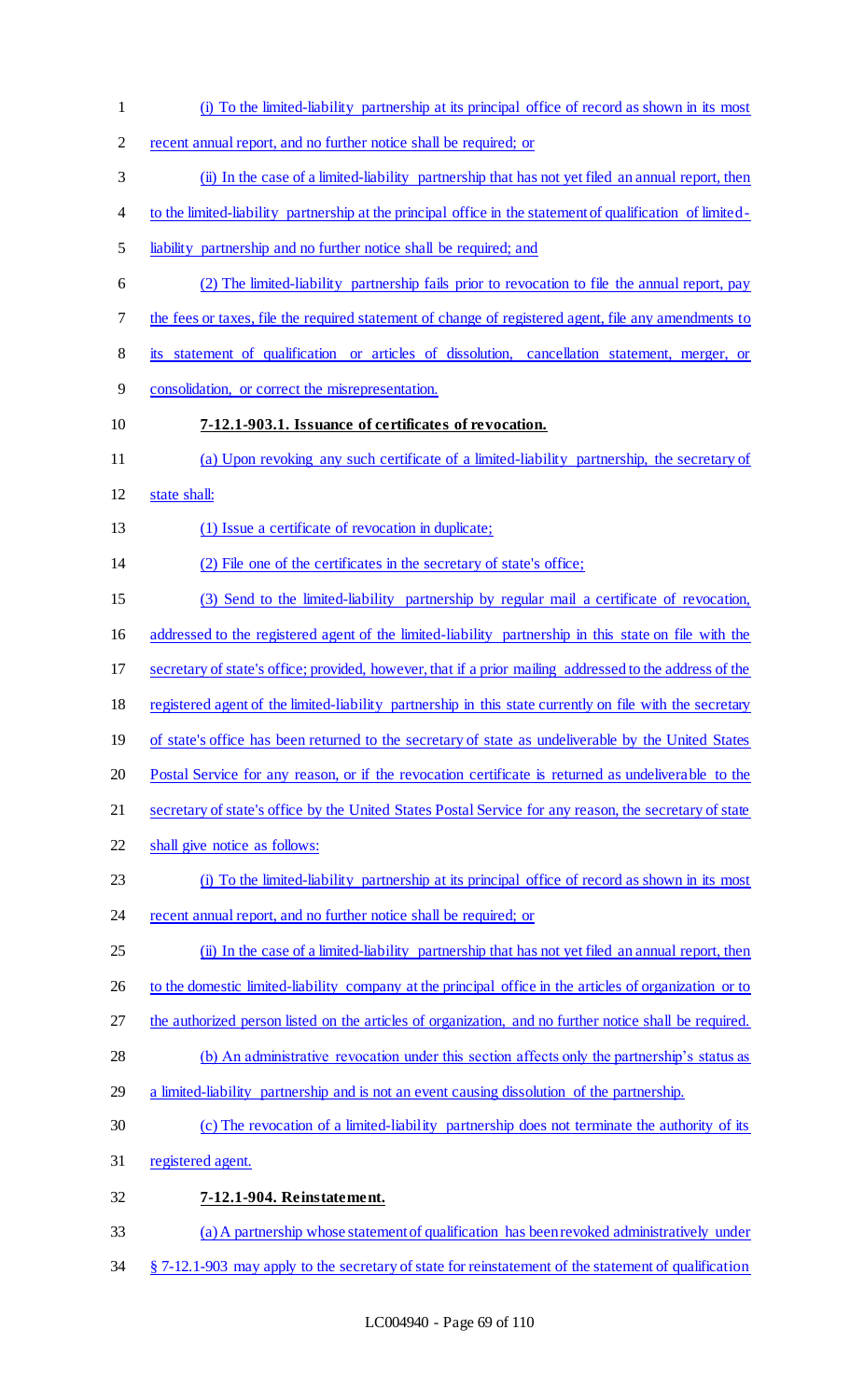| 1  | not later than two (2) years after the effective date of the revocation. The application must be        |
|----|---------------------------------------------------------------------------------------------------------|
| 2  | accompanied by a certificate of good standing from the Rhode Island division of taxation and state:     |
| 3  | (1) The name of the partnership at the time of the administrative revocation of its statement           |
| 4  | of qualification and, if needed, a different name that satisfies $\S$ 7-12.1-902;                       |
| 5  | (2) The address of the principal office of the partnership and the name and street and                  |
| 6  | mailing addresses of its registered agent;                                                              |
| 7  | (3) The effective date of administrative revocation of the partnership's statement of                   |
| 8  | qualification;                                                                                          |
| 9  | (4) On the payment by the limited-liability partnership of a penalty in the amount of fifty             |
| 10 | dollars (\$50.00) for each year or part of year that has elapsed since the issuance of the certificate  |
| 11 | of revocation; and                                                                                      |
| 12 | (5) That the grounds for revocation did not exist or have been cured.                                   |
| 13 | (b) To have its statement of qualification reinstated, a partnership must pay all fees, taxes,          |
| 14 | interest, and penalties that were due to the secretary of state or tax administrator at the time of the |
| 15 | administrative revocation and all fees, taxes, interest, and penalties that would have been due to the  |
| 16 | secretary of state or tax administrator while the partnership's statement of qualification was revoked  |
| 17 | administratively.                                                                                       |
| 18 | (c) If the secretary of state determines that an application under subsection (a) of this               |
| 19 | section contains the required information, is satisfied that the information is correct, and determines |
| 20 | that all payments required to be made to the secretary of state by subsection (b) of this section have  |
| 21 | been made, the secretary of state shall:                                                                |
| 22 | (1) Cancel the statement of revocation and prepare a statement of reinstatement that states             |
| 23 | the secretary of state's determination and the effective date of reinstatement; and                     |
| 24 | (2) File the statement of reinstatement and serve a copy on the partnership.                            |
| 25 | (d) When reinstatement under this section has become effective, the following rules apply:              |
| 26 | The reinstatement relates back to and takes effect as of the effective date of the                      |
| 27 | administrative revocation.                                                                              |
| 28 | (2) The partnership's status as a limited-liability partnership continues as if the revocation          |
| 29 | had not occurred.                                                                                       |
| 30 | (3) The rights of a person arising out of an act or omission in reliance on the revocation              |
| 31 | before the person knew or had notice of the reinstatement are not affected.                             |
| 32 | 7-12.1-905. Judicial review of denial of reinstatement.                                                 |
| 33 | (a) If the secretary of state denies a partnership's application for reinstatement following            |

34 administrative revocation of the partnership's statement of qualification, the secretary of state shall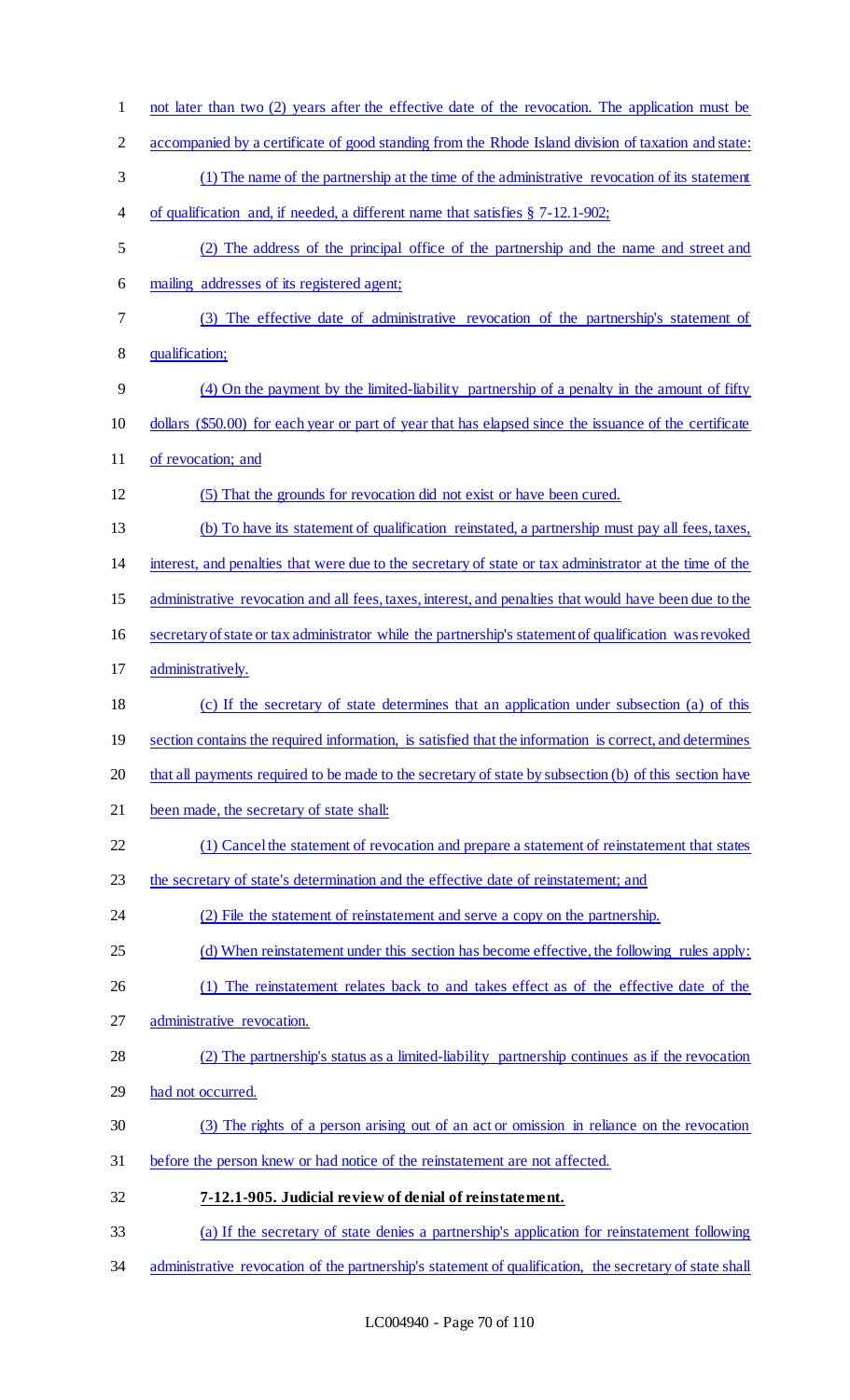- serve the partnership with a notice in a record that explains the reasons for the denial. (b) A partnership may seek judicial review of denial of reinstatement in the Providence County superior court not later than thirty (30) days after service of the notice of denial. **7-12.1-906. Reservation of name.**  (a) A person may reserve the exclusive use of a name that complies with § 7-12.1-902 by delivering an application to the secretary of state for filing. The application must state the name and address of the applicant and the name to be reserved. If the secretary of state finds that the name is available, the secretary of state shall reserve the name for the applicant's exclusive use for one hundred twenty (120) days. (b) The owner of a reserved name may transfer the reservation to another person by 11 delivering to the secretary of state a signed notice in a record of the transfer which states the name and address of the person to which the reservation is being transferred. **7-12.1-907. Registration of name.**  (a) A foreign limited-liability partnership not registered to do business in this state under Article 10 of this chapter may register its name, or an alternate name adopted pursuant to § 7-12.1- 902, if the name is distinguishable on the records of the secretary of state from the names that are not available under § 7-12.1-902. (b) To register its name or an alternate name adopted pursuant to § 7-12.1-902, a foreign 19 limited-liability partnership must deliver to the secretary of state for filing an application stating the partnership's name, the jurisdiction and date of its formation, and any alternate name adopted pursuant to § 7-12.1-902. If the secretary of state finds that the name applied for is available, the secretary of state shall register the name for the applicant's exclusive use. (c) The registration of a name under this section is effective for one year after the date of 24 registration. 25 (d) A foreign limited-liability partnership whose name registration is effective may renew 26 the registration for successive one-year periods by delivering, not earlier than three (3) months before the expiration of the registration, to the secretary of state for filing a renewal application that complies with this section. When filed, the renewal application renews the registration for a succeeding one-year period. (e) A foreign limited-liability partnership whose name registration is effective may register as a foreign limited-liability partnership under the registered name or consent in a signed record to
- the use of that name by another person that is not an individual.
- **7-12.1-908. Registered agent.**
- (a) Each limited-liability partnership and each registered foreign limited-liability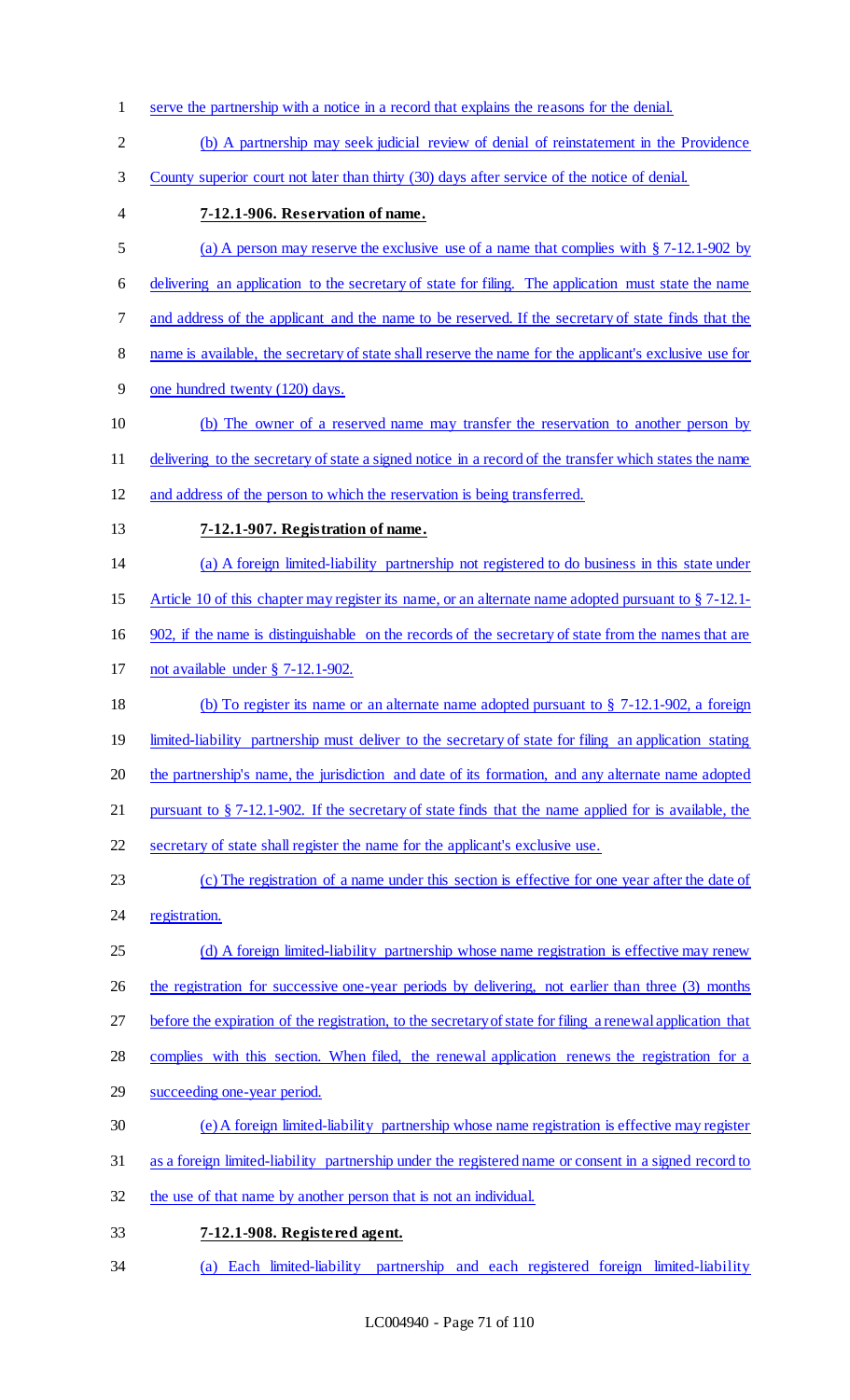partnership shall designate and maintain a registered agent in this state. The designation of a registered agent is an affirmation of fact by the partnership or foreign partnership that the agent has consented to serve. (b) A registered agent for a limited-liability partnership or registered foreign limited- liability partnership must be an existing person and have a place of business in this state. (c) The only duties under this chapter of a registered agent that has complied with this chapter are: (1) To forward to the limited-liability partnership or registered foreign limited-liability partnership at the address most recently supplied to the agent by the partnership or foreign partnership any process, notice, or demand pertaining to the partnership or foreign partnership which is served on or received by the agent; (2) If the registered agent resigns, to provide the notice required by § 7-12.1-907(c) to the partnership or foreign partnership at the address most recently supplied to the agent by the partnership or foreign partnership; and (3) To keep current the information with respect to the agent in the statement of qualification or foreign registration statement. **7-12.1-909. Change of registered agent or address for registered agent by limited- liability partnership.**  (a) A limited-liability partnership or registered foreign limited-liability partnership may change its registered agent or the address of its registered agent by delivering to the secretary of 21 state for filing a statement of change that states: 22 (1) The name of the partnership or foreign partnership; and (2) The information that is to be in effect as a result of the filing of the statement of change. (b) The partners of a limited-liability partnership need not approve the delivery to the 25 secretary of state for filing of: 26 (1) A statement of change under this section; or (2) A similar filing changing the registered agent or registered office, if any, of the partnership in any other jurisdiction. (c) A statement of change under this section designating a new registered agent is an affirmation of fact by the limited-liability partnership or registered foreign limited-liability partnership that the agent has consented to serve. **7-12.1-910. Resignation of registered agent.**  (a) A registered agent may resign as an agent for a limited-liability partnership or registered foreign limited-liability partnership by delivering to the secretary of state for filing a statement of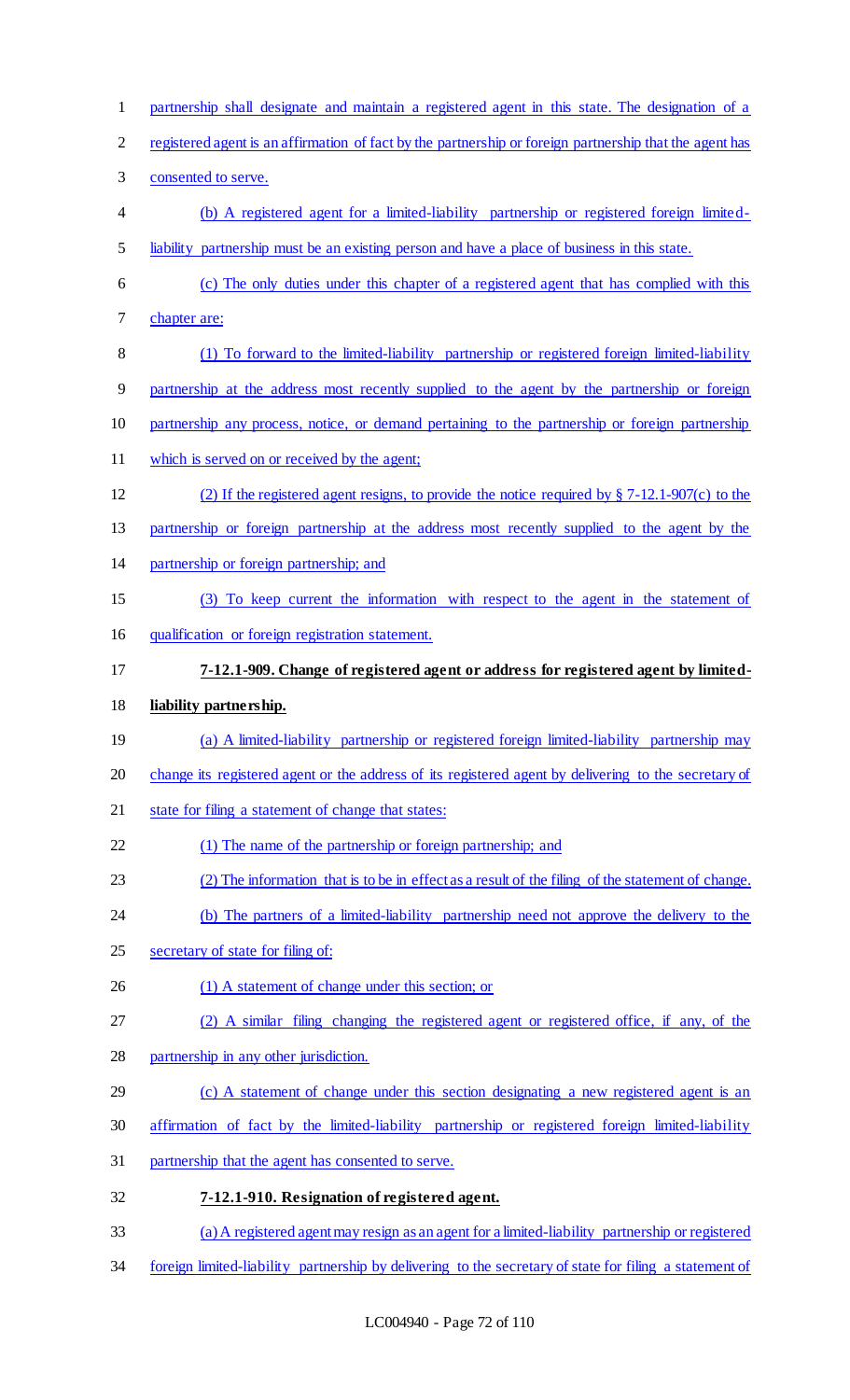| $\mathbf{1}$   | resignation that states:                                                                                |
|----------------|---------------------------------------------------------------------------------------------------------|
| $\overline{2}$ | (1) The name of the partnership or foreign partnership;                                                 |
| 3              | (2) The name of the agent;                                                                              |
| 4              | (3) That the agent resigns from serving as registered agent for the partnership or foreign              |
| 5              | partnership; and                                                                                        |
| 6              | (4) The address of the partnership or foreign partnership to which the agent will send the              |
| 7              | notice required by subsection (c) of this section.                                                      |
| 8              | (b) A statement of resignation takes effect on the earlier of:                                          |
| 9              | (1) The thirty-first day after the day on which it is filed by the secretary of state; or               |
| 10             | (2) The designation of a new registered agent for the limited-liability partnership or                  |
| 11             | registered foreign limited-liability partnership.                                                       |
| 12             | (c) A registered agent promptly shall furnish to the limited-liability partnership or                   |
| 13             | registered foreign limited-liability partnership notice in a record of the date on which a statement    |
| 14             | of resignation was filed.                                                                               |
| 15             | (d) When a statement of resignation takes effect, the registered agent ceases to have                   |
| 16             | responsibility under this chapter for any matter thereafter tendered to it as agent for the limited-    |
| 17             | liability partnership or registered foreign limited-liability partnership. The resignation does not     |
| 18             | affect any contractual rights the partnership or foreign partnership has against the agent or that the  |
| 19             | agent has against the partnership or foreign partnership.                                               |
| 20             | (e) A registered agent may resign with respect to a limited-liability partnership or registered         |
| 21             | foreign limited-liability partnership whether or not the partnership or foreign partnership is in good  |
| 22             | standing.                                                                                               |
| 23             | 7-12.1-911. Change of name or address by registered agent.                                              |
| 24             | (a) If a registered agent changes its name or address, the agent may deliver to the secretary           |
| 25             | of state for filing a statement of change that states:                                                  |
| 26             | (1) The name of the limited-liability partnership or registered foreign limited-liability               |
| 27             | partnership represented by the registered agent;                                                        |
| 28             | (2) The name of the agent as currently shown in the records of the secretary of state for the           |
| 29             | partnership or foreign partnership;                                                                     |
| 30             | (3) If the name of the agent has changed, its new name; and                                             |
| 31             | (4) If the address of the agent has changed, its new address.                                           |
| 32             | (b) A registered agent promptly shall furnish notice to the represented limited-liability               |
| 33             | partnership or registered foreign limited-liability partnership of the filing by the secretary of state |
| 34             | of the statement of change and the changes made by the statement.                                       |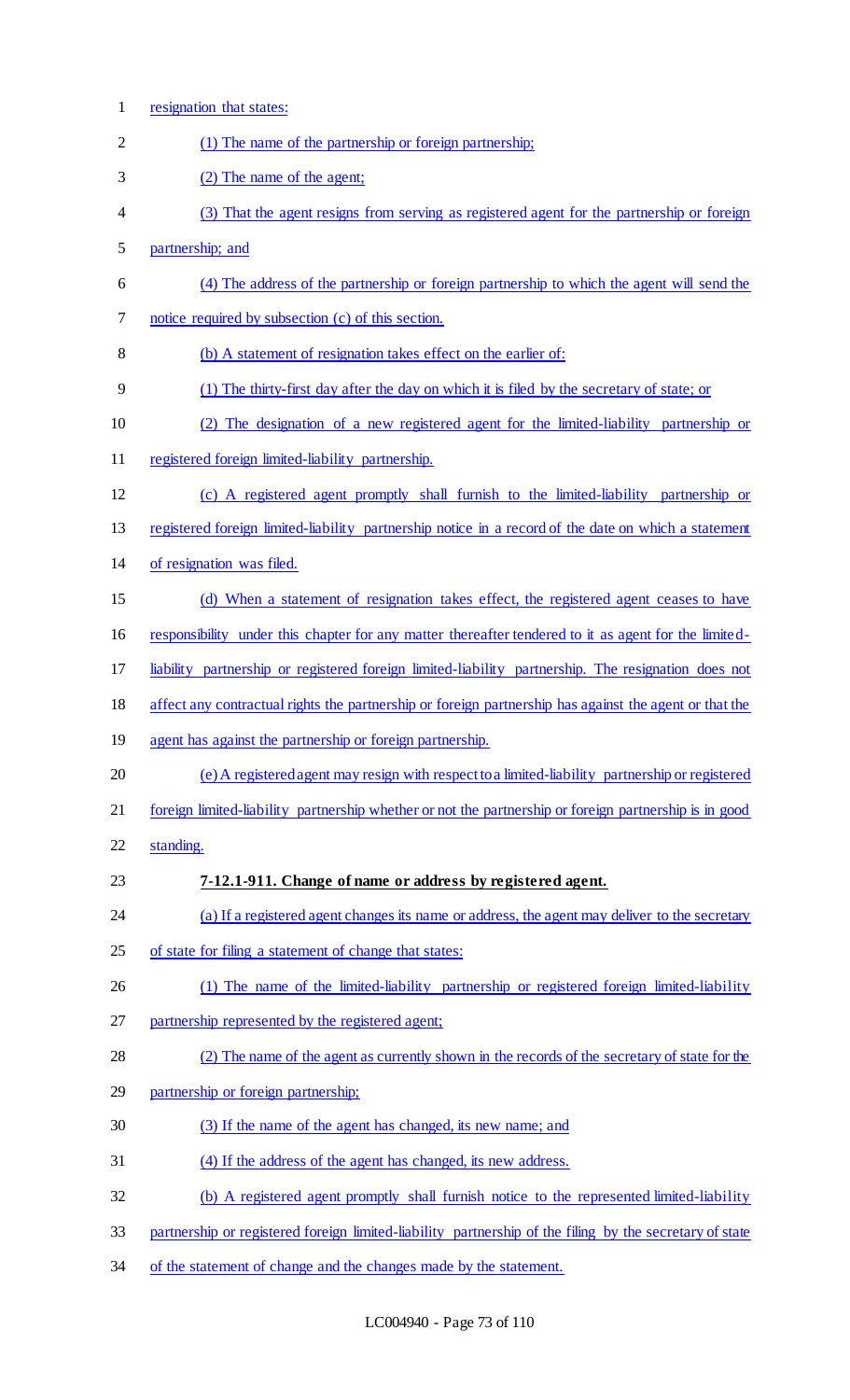## **7-12.1-912. Service of process, notice, or demand.**

| $\mathbf{2}$   | (a) A limited-liability partnership or registered foreign limited-liability partnership may be         |
|----------------|--------------------------------------------------------------------------------------------------------|
| 3              | served with any process, notice, or demand required or permitted by law by serving its registered      |
| $\overline{4}$ | agent.                                                                                                 |
| 5              | (b) If a limited-liability partnership or registered foreign limited-liability partnership fails       |
| 6              | to appoint or maintain a registered agent in this state, or whenever its registered agent cannot with  |
| 7              | reasonable diligence be found at the registered office, then the secretary of state is an agent of the |
| $8\,$          | corporation upon whom any process, notice, or demand may be served. Service on the secretary of        |
| 9              | state of any process, notice, or demand is made by delivering to and leaving with him or her or with   |
| 10             | any clerk having charge of the corporation department of his or her office, duplicate copies of the    |
| 11             | process, notice, or demand. In the event any process, notice, or demand is served on the secretary     |
| 12             | of state, the secretary of state shall immediately forward one of the copies by certified mail,        |
| 13             | addressed to the corporation at its registered office. Any service upon the secretary of state is      |
| 14             | returnable in not less than thirty (30) days.                                                          |
| 15             | (c) The secretary of state shall maintain a record of any such service setting forth the name          |
| 16             | of the plaintiff and defendant, the title, docket number and nature of the proceeding in which         |
| 17             | process has been served upon the secretary of state, the fact that service has been effected pursuant  |
| 18             | to this subsection, the return date thereof, and the day and hour when the service was made. The       |
| 19             | secretary of state shall not be required to retain such information for a period longer than five (5)  |
| 20             | years from receipt of the service of process.                                                          |
| 21             | (d) Service of process, notice, or demand on a registered agent must be in a written record.           |
| 22             | (e) Service of process, notice, or demand may be made by other means under law other                   |
| 23             | than this chapter.                                                                                     |
| 24             | 7-12.1-913. Annual report for secretary of state.                                                      |
| 25             | (a) A limited-liability partnership or registered foreign limited-liability partnership shall          |
| 26             | deliver to the secretary of state for filing an annual report that states:                             |
| 27             | (1) The name of the partnership or registered foreign partnership;                                     |
| 28             | (2) The street and mailing addresses of its principal office;                                          |
| 29             | (3) The name of at least one partner;                                                                  |
| 30             | (4) In the case of a foreign partnership, its jurisdiction of formation and any alternate name         |
| 31             | adopted under § 7-12.1-1006;                                                                           |
| 32             | (5) A brief statement of the character of the business in which the limited-liability                  |
| 33             | partnership is actually engaged in this state; and                                                     |
| 34             | (6) Any additional information that is required by the secretary of state.                             |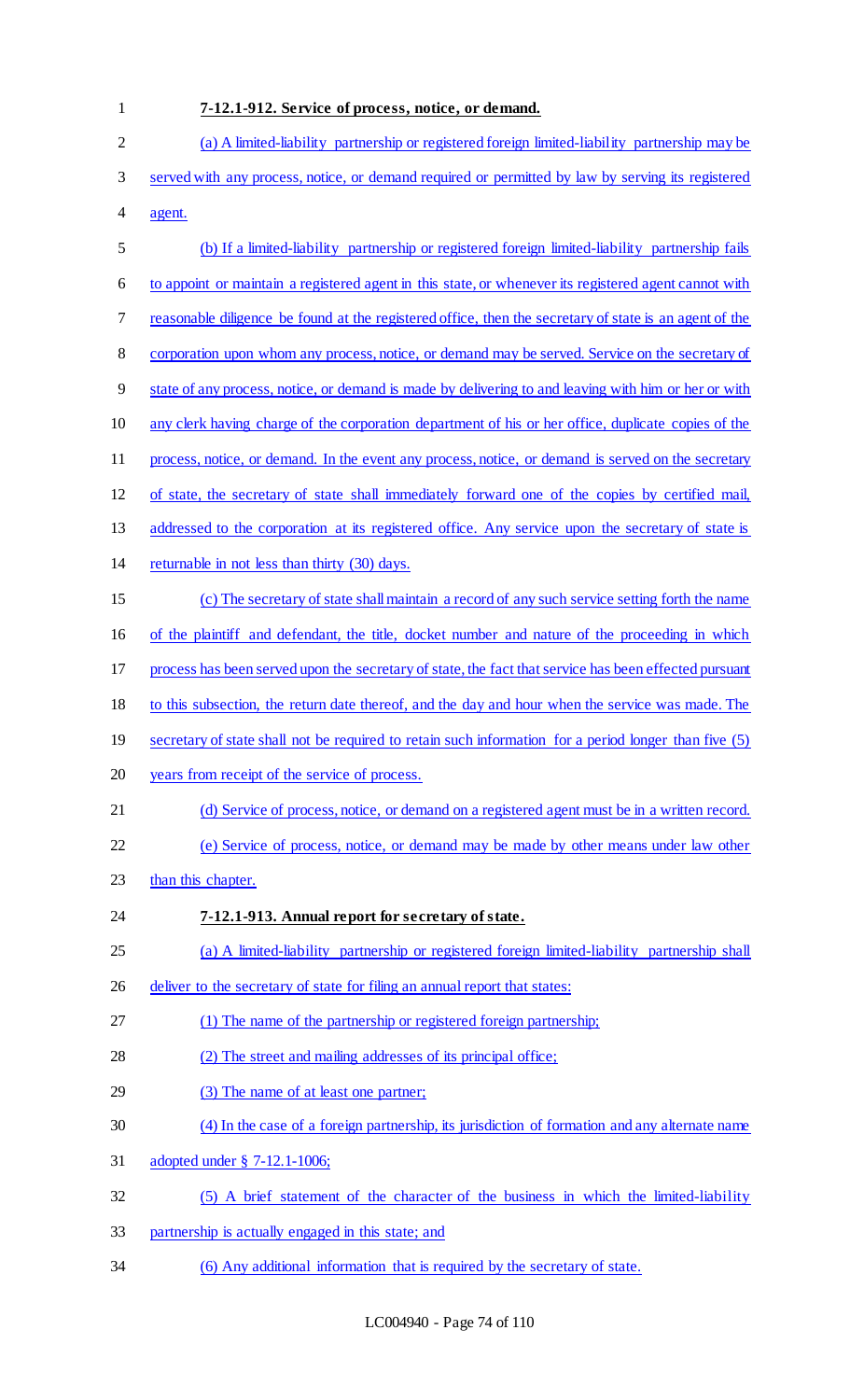(b) The annual report must be made on forms prescribed and furnished by the secretary of state, and the information in the annual report must be current as of the date the report is signed by the limited-liability partnership or registered foreign limited-liability partnership. (c) The first annual report must be filed with the secretary of state after February 1, and before May 1, of the year following the calendar year in which the limited-liability partnership's statement of qualification became effective or the registered foreign limited-liability partnership registered to do business in this state. Subsequent annual reports must be filed with the secretary of state after February 1, and before May 1, of each calendar year thereafter. Proof to the satisfaction of the secretary of state that prior to May 1 the report was deposited in the United States mail in a sealed envelope, properly addressed, with postage prepaid, is deemed to be a compliance with this 11 requirement. (d) If the secretary of state finds that the annual report conforms to the requirements of this chapter, the secretary of state shall file the report. If an annual report does not contain the information required by this section, the secretary of state promptly shall notify the reporting limited-liability partnership or registered foreign limited-liability partnership in a record and return the report for correction, in which event the penalties subsequently prescribed for failure to file the report within the time previously provided do not apply if the report is corrected to conform to the requirements of this chapter and returned to the secretary of state within thirty (30) days from the 19 date on which it was mailed to the corporation by the secretary of state. (e) Each limited-liability partnership, domestic or foreign, that fails or refuses to file its 21 annual report for any year within thirty (30) days after the time prescribed by this chapter is subject 22 to a penalty of twenty-five dollars (\$25.00) per year. **7-12.1-914. Filing of returns with the tax administrator -- annual charge.**  (a) For tax years beginning on or after January 1, 2012, a limited-liability partnership registered under § 7-12-56, shall file a return in the form and containing the information as prescribed by the tax administrator as follows: (1) If the fiscal year of the limited-liability partnership is the calendar year, on or before 28 the fifteenth day of April in the year following the close of the fiscal year; and (2) If the fiscal year of the limited-liability partnership is not a calendar year, on or before the fifteenth day of the fourth month following the close of the fiscal year. (b) For tax years beginning after December 31, 2015, a limited-liability partnership registered under § 7-12-56 or this chapter, shall file a return, in the form and containing the information as prescribed by the tax administrator, and shall be filed on or before the date a federal 34 tax return is due to be filed, without regard to extension.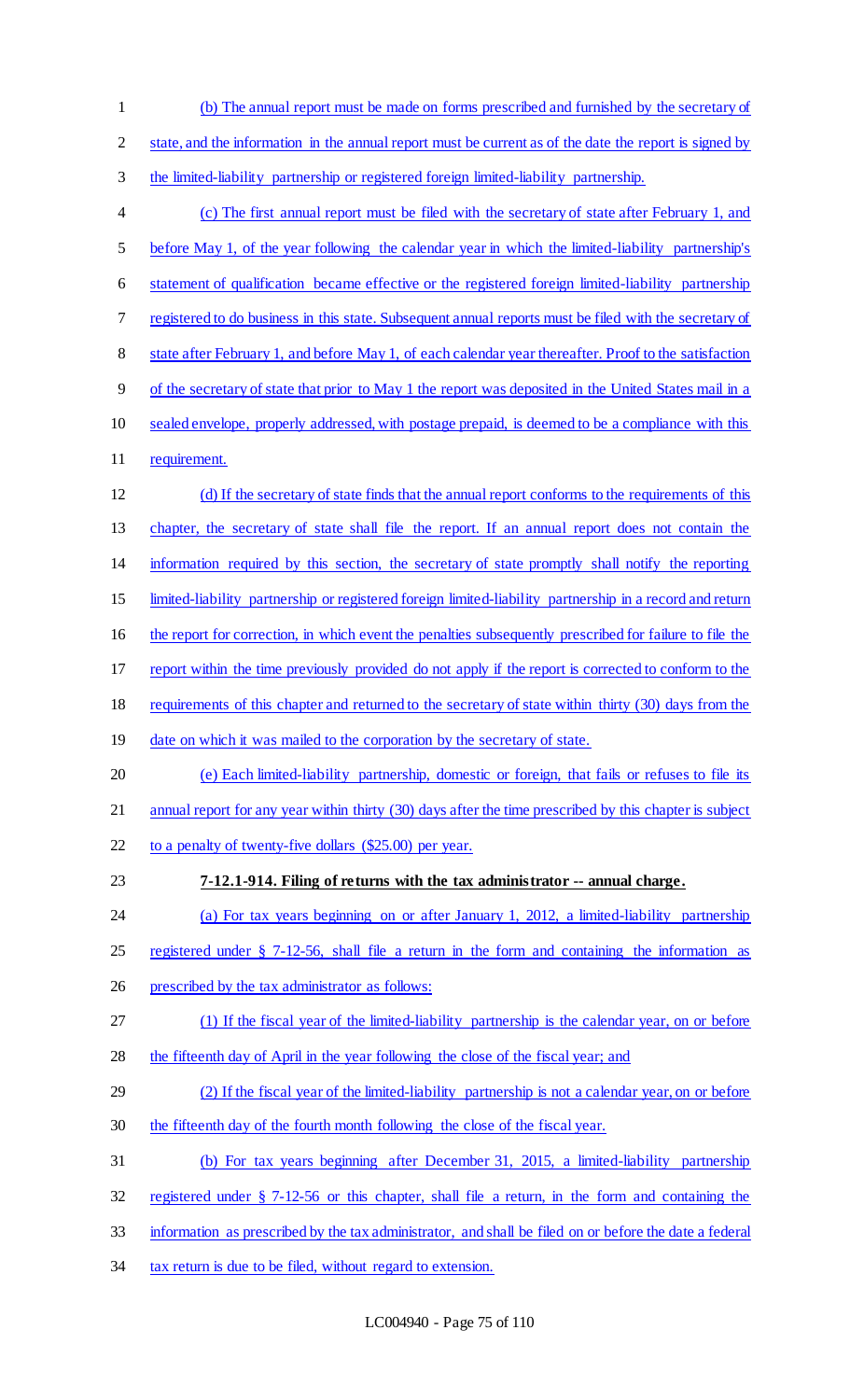11-2(e), shall be due on the filing of the limited-liability partnership's return filed with the tax administrator and shall be paid to the division of taxation. (d) The annual charge is delinquent if not paid by the due date for the filing of the return and an addition of one hundred dollars (\$100) to the charge is then due. **7-12.1-915. Confirmation of state fees and taxes.**  (a) Notwithstanding any other provisions of the Rhode Island general laws, when any section of this chapter refers to state fees and/or taxes paid, the division of taxation is authorized to respond and share tax information with the secretary of state's office in response to a request from 10 that office regarding an entity's tax status as compliant or noncompliant. (b) If the secretary of state's office receives notice from the division of taxation that the limited-liability partnership has failed to pay any fees or taxes due this state, the secretary of state shall begin revocation proceedings in accordance with the provisions of § 7-12.1-903. (c) The notice of revocation may state as the basis for revocation that the taxpayer failed to pay state fees and/or taxes to the division of taxation. However, the secretary of state's office must otherwise protect all state and federal tax information in its custody as required by § 7-12.1- 915 and refrain from disclosing any other specific tax information. **7-12.1-916. Revocation of certificate of limited-liability partnership or certificate of registration for nonpayment of fee.**  (a) The tax administrator may, after July 15 of each year, compile a list of all limited-21 liability partnerships that have failed to pay any state fees and/or taxes for one year after the fees 22 and/or taxes became due and payable, and the failure is not the subject of a pending appeal. The 23 tax administrator shall certify to the correctness of the list. Upon receipt of the certified list, the secretary of state may initiate revocation proceedings as defined in § 7-12.1-903. (b) With respect to any information provided by the division of taxation to the secretary of 26 state's office pursuant to this chapter, the secretary of state, together with the employees or agents thereof, shall be subject to all state and federal tax confidentiality laws applying to the division of 28 taxation and the officers, agents, and employees thereof, and which restrict the acquisition, use, storage, dissemination, or publication of confidential taxpayer data. (c) Notwithstanding the foregoing, the notice of revocation may state as the basis for revocation that the taxpayer has failed to pay state fees and/or taxes to the division of taxation. However, the secretary of state's office must otherwise protect all state and federal tax information in its custody as required by subsection (b) of this section and refrain from disclosing any other

(c) An annual charge, equal to the minimum tax imposed upon a corporation under § 44-

specific tax information.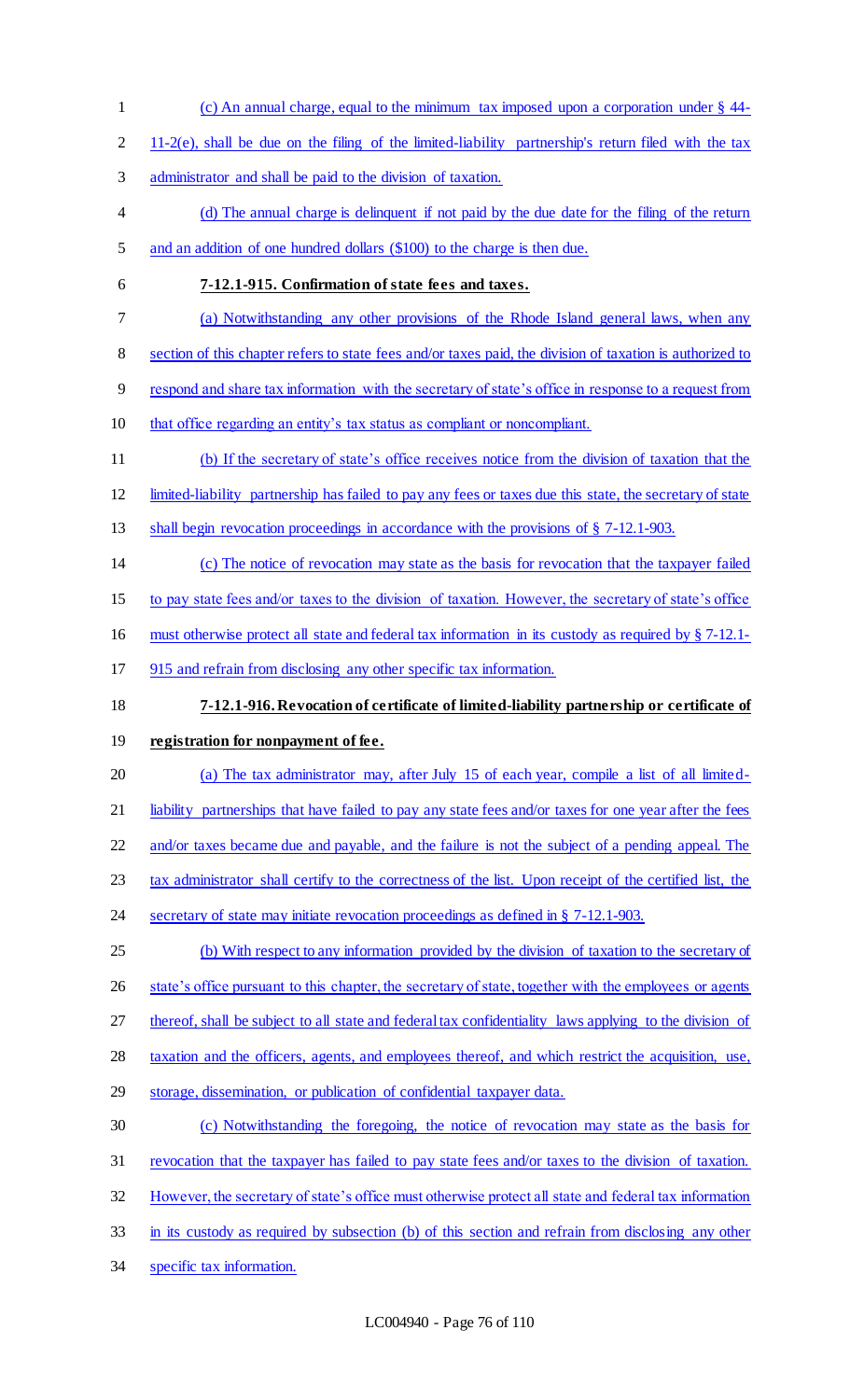| $\mathbf{1}$   | <b>ARTICLE 10</b>                                                                                      |
|----------------|--------------------------------------------------------------------------------------------------------|
| $\overline{2}$ | FOREIGN LIMITED-LIABILITY PARTNERSHIP                                                                  |
| 3              | 7-12.1-1001. Governing law.                                                                            |
| 4              | (a) The law of the jurisdiction of formation of a foreign limited-liability partnership                |
| 5              | governs:                                                                                               |
| 6              | (1) The internal affairs of the partnership; and                                                       |
| 7              | (2) The liability of a partner as partner for a debt, obligation, or other liability of the foreign    |
| $8\,$          | partnership.                                                                                           |
| 9              | (b) A foreign limited-liability partnership is not precluded from registering to do business           |
| 10             | in this state because of any difference between the law of its jurisdiction of formation and the law   |
| 11             | of this state.                                                                                         |
| 12             | (c) Registration of a foreign limited-liability partnership to do business in this state does          |
| 13             | not authorize the foreign partnership to engage in any business or exercise any power that a limited-  |
| 14             | liability partnership may not engage in or exercise in this state.                                     |
| 15             | 7-12.1-1002. Registration to do business in this state.                                                |
| 16             | (a) A foreign limited-liability partnership may not do business in this state until it registers       |
| 17             | with the secretary of state under this article.                                                        |
| 18             | (b) A foreign limited-liability partnership doing business in this state may not maintain an           |
| 19             | action or proceeding in this state unless it has registered to do business in this state.              |
| 20             | (c) The failure of a foreign limited-liability partnership to register to do business in this          |
| 21             | state does not impair the validity of a contract or act of the foreign partnership or preclude it from |
| 22             | defending an action or proceeding in this state.                                                       |
| 23             | (d) A limitation on the liability of a partner of a foreign limited-liability partnership is not       |
| 24             | waived solely because the foreign partnership does business in this state without registering to do    |
| 25             | business in this state.                                                                                |
| 26             | (e) Sections $7-12.1-1001(a)$ and $7-12.1-1001(b)$ applies even if a foreign limited-liability         |
| 27             | partnership fails to register under this article.                                                      |
| 28             | 7-12.1-1003. Foreign registration statement.                                                           |
| 29             | To register to do business in this state, a foreign limited-liability partnership must deliver         |
| 30             | a foreign registration statement to the secretary of state for filing. The statement must state:       |
| 31             | (1) The name of the partnership and, if the name does not comply with $\S$ 7-12.1-902, an              |
| 32             | alternate name adopted pursuant to $\S$ 7-12.1-1006(a);                                                |
| 33             | (2) That the partnership is a foreign limited-liability partnership;                                   |
| 34             | (3) The partnership's jurisdiction of formation;                                                       |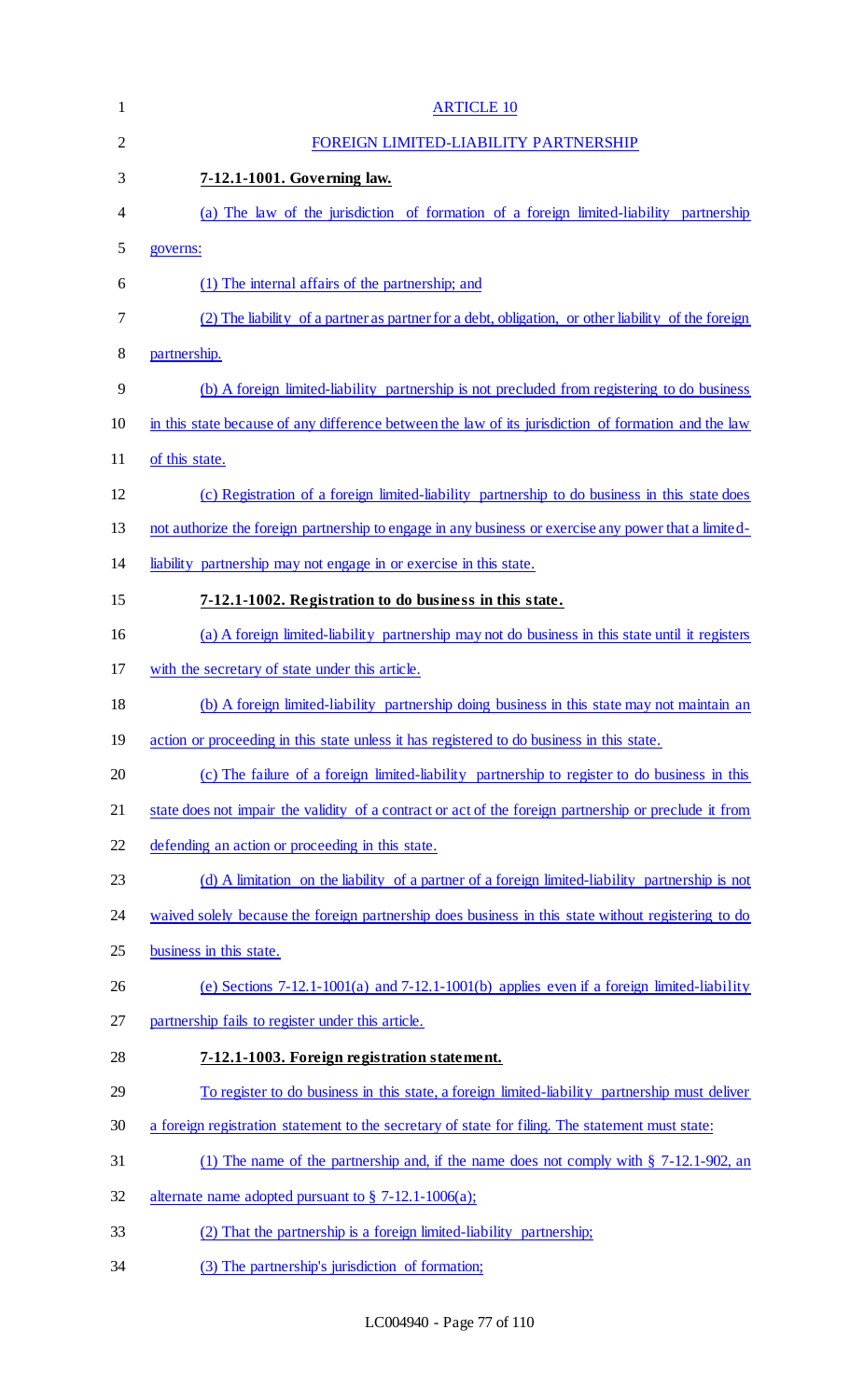| $\mathbf{1}$   | (4) The general character of the business it proposes to transact in this state;                     |
|----------------|------------------------------------------------------------------------------------------------------|
| $\overline{2}$ | (5) The name and business address of at least one partner;                                           |
| 3              | (6) The street and mailing addresses of the partnership's principal office and, if the law of        |
| 4              | the partnership's jurisdiction of formation requires the partnership to maintain an office in that   |
| 5              | jurisdiction, the street and mailing addresses of the required office;                               |
| 6              | (7) The name and street and mailing addresses of the partnership's registered agent in this          |
| 7              | state;                                                                                               |
| 8              | (8) A statement that the secretary of state is appointed the agent of a foreign limited-liability    |
| 9              | partnership for service of process if no agent has been appointed, or, if appointed, the agent's     |
| 10             | authority has been revoked or if the agent cannot be found or served with the exercise of reasonable |
| 11             | diligence; and                                                                                       |
| 12             | (9) Additional information as may be necessary or appropriate in order to enable the                 |
| 13             | secretary of state to determine whether the foreign limited-liability partnership is entitled to a   |
| 14             | certificate of authority to transact business in this state.                                         |
| 15             | 7-12.1-1004. Amendment of foreign registration statement.                                            |
| 16             | A registered foreign limited-liability partnership shall deliver to the secretary of state for       |
| 17             | filing an amendment to its foreign registration statement if there is a change in:                   |
| 18             | (1) The name of the partnership;                                                                     |
| 19             | (2) The alternate name adopted pursuant to $\S$ 7-12.1-1006(a);                                      |
| 20             | (3) The address required by $\S$ 7-12.1-1003(6).                                                     |
| 21             | 7-12.1-1005. Activities not constituting doing business.                                             |
| 22             | (a) Activities of a foreign limited-liability partnership which do not constitute doing              |
| 23             | business in this state under this article include:                                                   |
| 24             | (1) Maintaining, defending, mediating, arbitrating, or settling an action or proceeding;             |
| 25             | (2) Carrying on any activity concerning its internal affairs, including holding meetings of          |
| 26             | its partners;                                                                                        |
| 27             | (3) Maintaining accounts in financial institutions;                                                  |
| 28             | (4) Maintaining offices or agencies for the transfer, exchange, and registration of securities       |
| 29             | of the partnership or maintaining trustees or depositories with respect to those securities;         |
| 30             | (5) Selling through independent contractors;                                                         |
| 31             | (6) Soliciting or obtaining orders by any means if the orders require acceptance outside this        |
| 32             | state before they become contracts;                                                                  |
| 33             | (7) Creating or acquiring indebtedness, mortgages, or security interests in property;                |
| 34             | (8) Securing or collecting debts or enforcing mortgages or security interests in property            |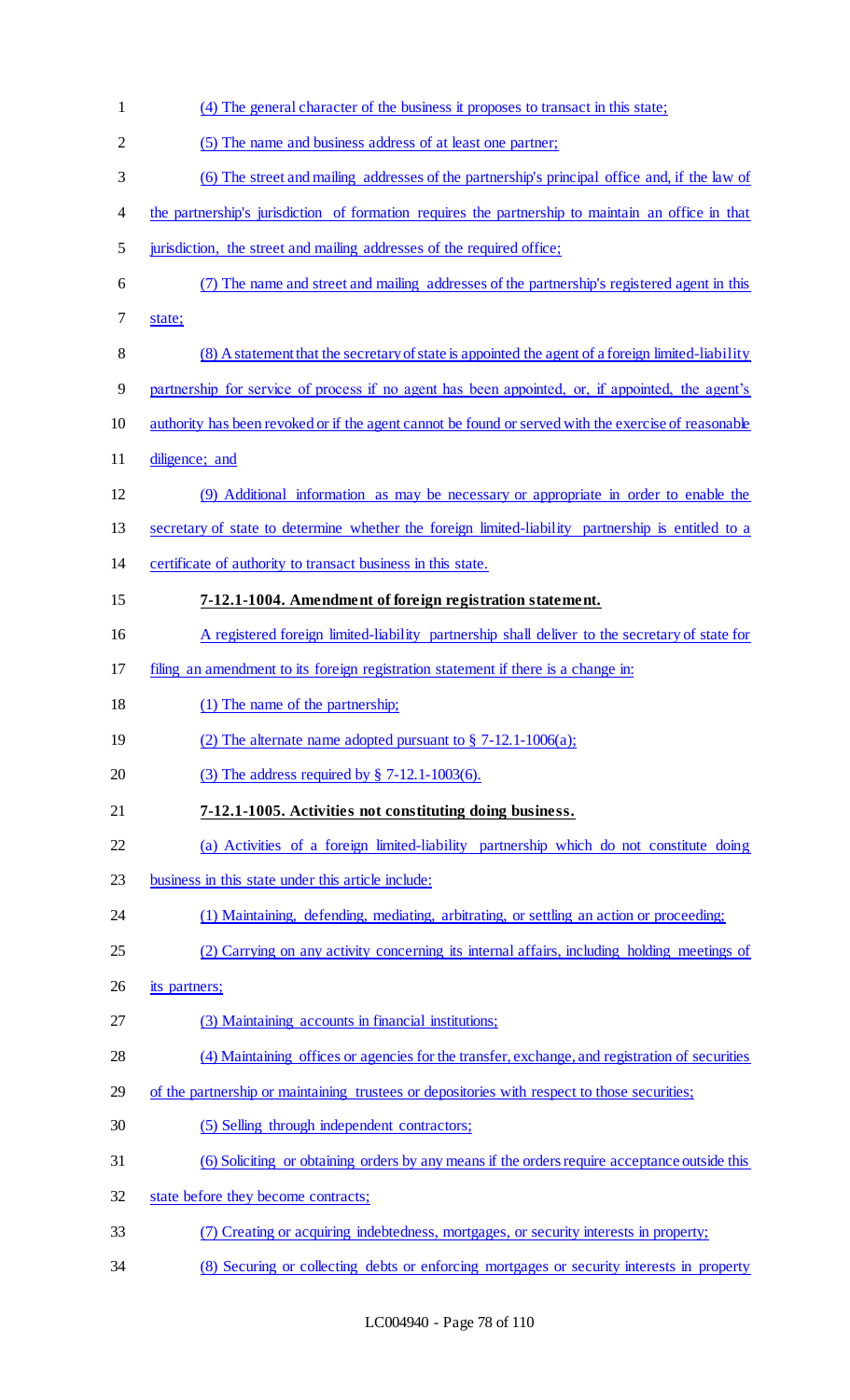securing the debts and holding, protecting, or maintaining property; (9) Conducting an isolated transaction that is not in the course of similar transactions; (10) Owning, without more, property; and 4 (11) Doing business in interstate commerce. (b) A person does not do business in this state solely by being a partner of a foreign limited- liability partnership that does business in this state. (c) This section does not apply in determining the contacts or activities that may subject a foreign limited-liability partnership to service of process, taxation, or regulation under law of this state other than this chapter. **7-12.1-1006. Noncomplying name of foreign limited-liability partnership.**  (a) A foreign limited-liability partnership whose name does not comply with § 7-12.1-902 may not register to do business in this state until it adopts, for the purpose of doing business in this state, an alternate name that complies with § 7-12.1-902. A partnership that registers under an 14 alternate name under this subsection need not comply with §§ 7-16-902 or 7-1.2-402. A partnership that registers under an alternate name under this subsection need not comply with this state's fictitious name statute. After registering to do business in the state with an alternate name, a partnership shall do business in this state under: 18 (1) The alternate name; (2) The partnership's name, with the addition of its jurisdiction of formation; or (3) A name the partnership is authorized to use under the state's fictitious name statute to 21 include, but not be limited to, §§ 7-16-902.1 or 7-1.2-402. (b) If a registered foreign limited-liability partnership changes its name to one that does 23 not comply with § 7-12.1-902, it may not do business in this state until it complies with subsection 24 (a) of this section by amending its registration to adopt an alternate name that complies with § 7- 12.1-902. **7-12.1-1007. Withdrawal deemed on conversion to domestic filing entity or domestic limited-liability partnership.**  28 A registered foreign limited-liability partnership that converts to a domestic limited- liability partnership or to a domestic entity whose formation requires the delivery of a record to the secretary of state for filing is deemed to have withdrawn its registration on the effective date of the conversion. **7-12.1-1008. Withdrawal on dissolution or conversion to nonfiling entity other than limited-liability partnership.**  (a) A registered foreign limited-liability partnership that has dissolved and completed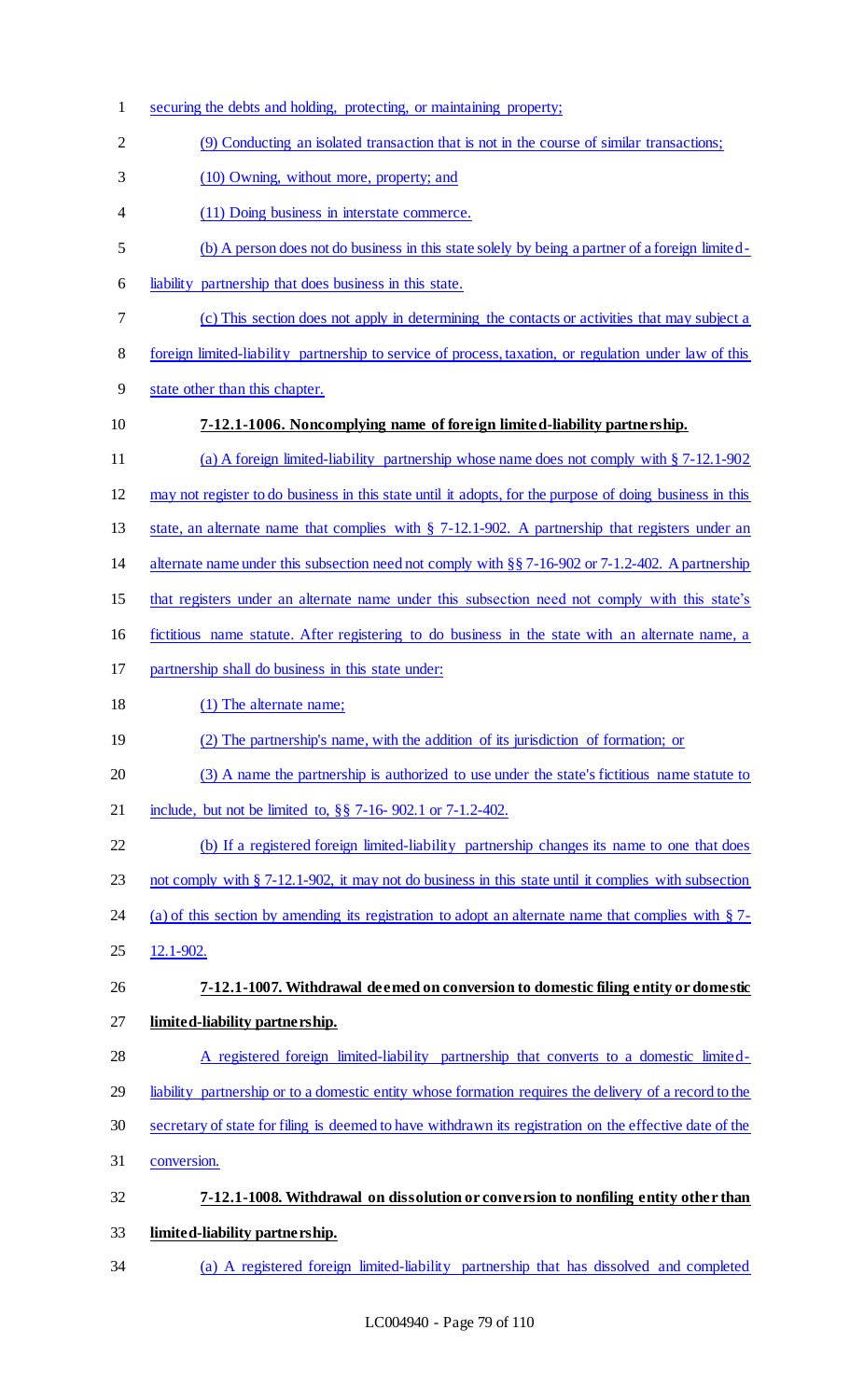| $\mathbf{1}$ | winding up or has converted to a domestic or foreign entity whose formation does not require the           |
|--------------|------------------------------------------------------------------------------------------------------------|
| 2            | public filing of a record, other than a limited-liability partnership, shall deliver a statement of        |
| 3            | withdrawal to the secretary of state for filing. The statement must state:                                 |
| 4            | (1) In the case of a partnership that has completed winding up:                                            |
| 5            | (i) Its name and jurisdiction of formation;                                                                |
| 6            | (ii) That the partnership surrenders its registration to do business in this state;                        |
| 7            | (iii) That the limited-liability partnership revokes the authority of its registered agent in              |
| 8            | this state to accept service of process and consents that service of process in any action, suit, or       |
| 9            | proceeding based upon any cause of action arising in this state during the time the limited-liability      |
| 10           | partnership was authorized to transact business in this state may subsequently be made on the              |
| 11           | limited-liability partnership by service on the secretary of state in accordance with subsection (b)       |
| 12           | of this section; and                                                                                       |
| 13           | (iv) The post office address to which the secretary of state may mail a copy of any process                |
| 14           | against the limited-liability partnerships that is served on the secretary of state.                       |
| 15           | (2) In the case of a partnership that has converted:                                                       |
| 16           | (i) The name of the converting partnership and its jurisdiction of formation;                              |
| 17           | The type of entity to which the partnership has converted and its jurisdiction of<br>$\ddot{\mathbf{u}}$   |
| 18           | formation;                                                                                                 |
| 19           | (iii) That the converted entity surrenders the converting partnership's registration to do                 |
| 20           | business in this state and revokes the authority of the converting partnership's registered agent to       |
| 21           | act as registered agent in this state on behalf of the partnership or the converted entity; and            |
| 22           | (iv) A mailing address to which service of process may be made under subsection (b) of                     |
| 23           | this section.                                                                                              |
| 24           | (b) After a withdrawal under this section becomes effective, service of process in any action              |
| 25           | or proceeding based on a cause of action arising during the time the foreign limited-liability             |
| 26           | partnership was registered to do business in this state may be made pursuant to $\S$ 7-12.1-912.           |
| 27           | 7-12.1-1009. Transfer of registration.                                                                     |
| 28           | (a) When a registered foreign limited-liability partnership has merged into a foreign entity               |
| 29           | that is not registered to do business in this state or has converted to a foreign entity required to       |
| 30           | register with the secretary of state to do business in this state, the foreign entity shall deliver to the |
| 31           | secretary of state for filing an application for transfer of registration. The application must state:     |
| 32           | (1) The name of the registered foreign limited-liability partnership before the merger or                  |
| 33           | conversion;                                                                                                |
| 34           | (2) That before the merger or conversion the registration pertained to a foreign limited-                  |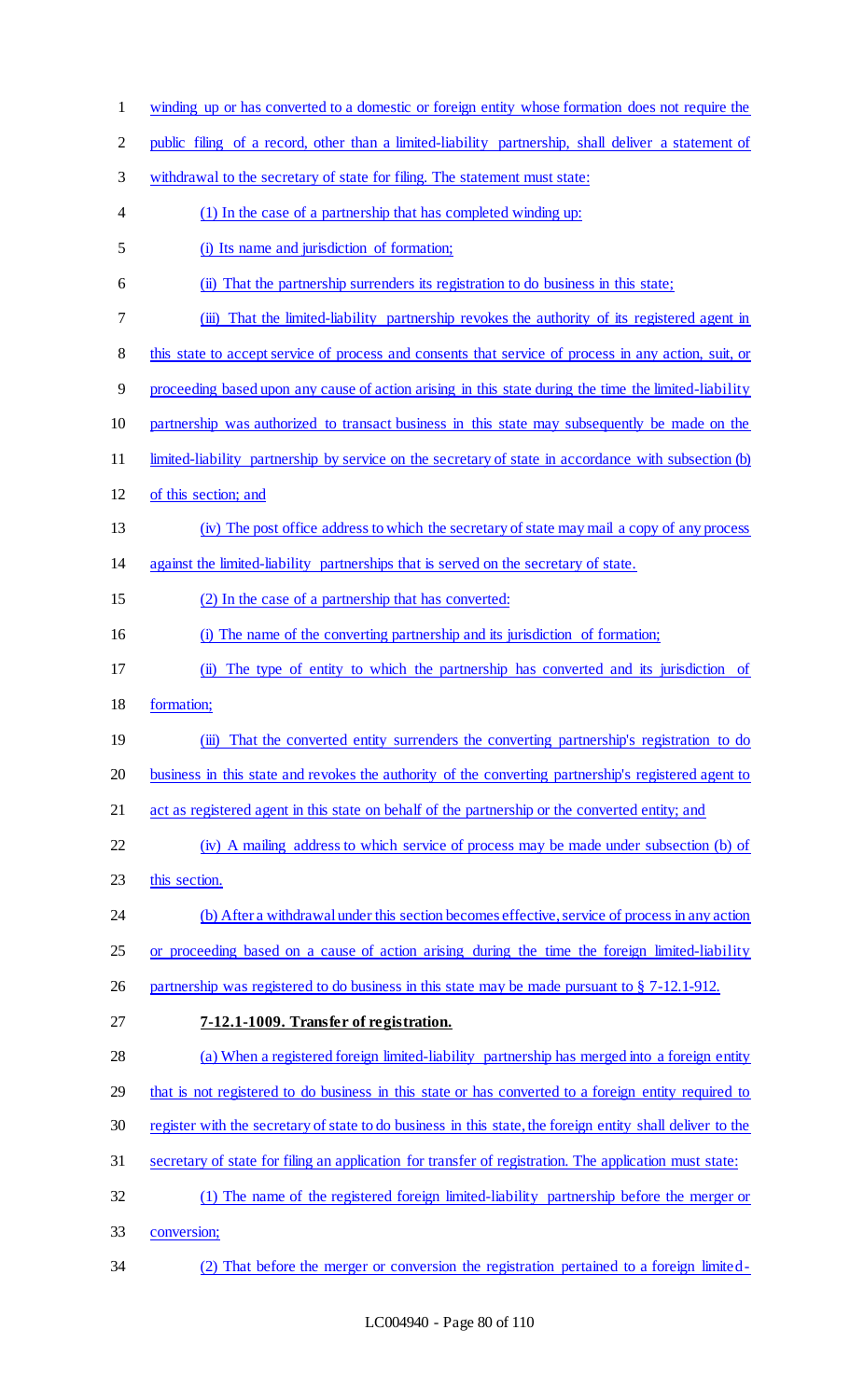1 liability partnership;

| $\mathbf{2}$   | (3) The name of the applicant foreign entity into which the foreign limited-liability                    |
|----------------|----------------------------------------------------------------------------------------------------------|
| 3              | partnership has merged or to which it has been converted and, if the name does not comply with §         |
| $\overline{4}$ | 7-12.1-902, an alternate name adopted pursuant to $\S$ 7-12.1-1006(a);                                   |
| 5              | (4) The type of entity of the applicant foreign entity and its jurisdiction of formation;                |
| 6              | (b) An application for authority to transact business in the state of Rhode Island for the               |
| 7              | resulting entity type and a certificate of legal existence or good standing issued by the proper officer |
| $8\,$          | of the state or country under the laws of which the resulting entity has been formed.                    |
| 9              | (c) When an application for transfer of registration takes effect, the registration of the               |
| 10             | foreign limited-liability limited partnership to do business in this state is transferred without        |
| 11             | interruption to the foreign entity into which the partnership has merged or to which it has been         |
| 12             | converted.                                                                                               |
| 13             | 7-12.1-1010. Revocation of registration.                                                                 |
| 14             | (a) The registration of a foreign limited-liability partnership may be revoked by the                    |
| 15             | secretary of state under the conditions prescribed in this section when it is established that:          |
| 16             | (1) The limited-liability partnership procured its certificate of registration through fraud;            |
| 17             | The limited-liability partnership has continued to exceed or abuse the authority<br>(2)                  |
| 18             | conferred upon it by law;                                                                                |
| 19             | (3) The limited-liability partnership has failed to file its annual report within the time               |
| 20             | required by this chapter;                                                                                |
| 21             | (4) The limited-liability partnership has failed to pay any required fees to the secretary of            |
| 22             | state when they have become due and payable;                                                             |
| 23             | (5) The limited-liability partnership has failed for thirty (30) days to appoint and maintain            |
| 24             | a registered agent in this state as required by this chapter;                                            |
| 25             | (6) The limited-liability partnership has failed, after change of its registered agent, to file          |
| 26             | in the office of the secretary of state a statement of the change as required by this chapter;           |
| 27             | (7) The limited-liability partnership has failed to file in the office of the secretary of state         |
| 28             | any amendment to its certificate of registration or any articles of dissolution, merger, or              |
| 29             | consolidation as prescribed by this chapter; or                                                          |
| 30             | (8) A misrepresentation has been made of any material matter in any application, report,                 |
| 31             | affidavit, or other document submitted by the limited-liability partnership pursuant to this chapter.    |
| 32             | (b) No certificate of registration of a limited-liability partnership shall be revoked by the            |
| 33             | secretary of state unless:                                                                               |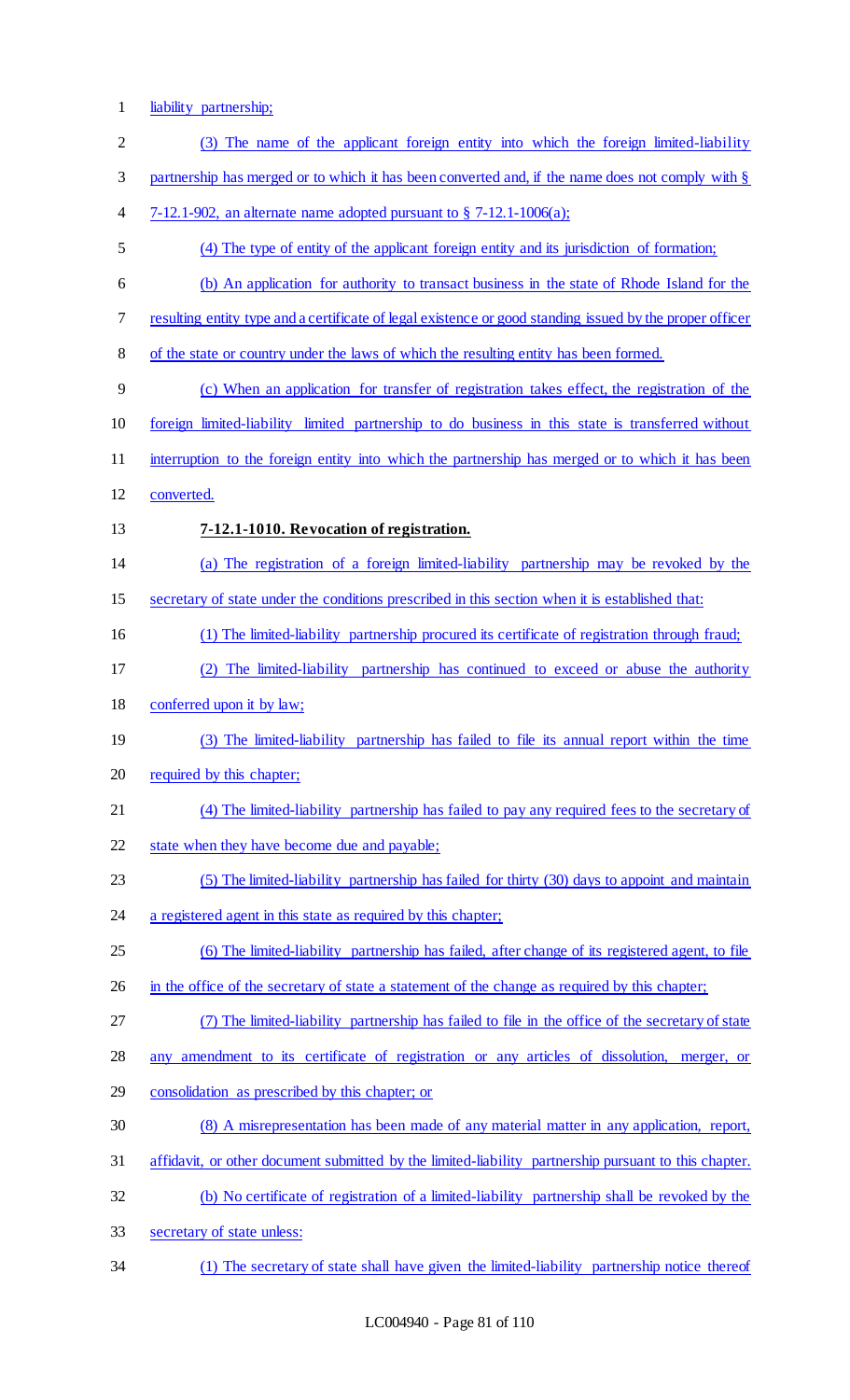not less than sixty (60) days prior to such revocation by regular mail addressed to the registered agent in this state on file with the secretary of state's office, which notice shall specify the basis for the revocation; provided, however, that if a prior mailing addressed to the address of the registered 4 agent of the limited-liability partnership in this state currently on file with the secretary of state's office has been returned as undeliverable by the United States Postal Service for any reason, or if 6 the revocation notice is returned as undeliverable by the United States Postal Service for any reason, the secretary of state shall give notice as follows: (i) To the limited-liability partnership at its principal office of record as shown in its most recent annual report, and no further notice shall be required; or (ii) In the case of a limited-liability partnership that has not yet filed an annual report, then to the limited-liability partnership at the principal office in the certificate of registration of limited- liability partnership and no further notice shall be required; and (2) The limited-liability partnership fails prior to revocation to file the annual report, pay the fees or taxes, file the required statement of change of registered agent, file the amendment to its registration or certificate of withdrawal of registration, merger, or consolidation, or correct the misrepresentation. **7-12.1-1011. Issuance of certificates of revocation.**  (a) Upon revoking any such certificate of registration of limited-liability partnership, the secretary of state shall: (1) Issue a certificate of revocation in duplicate; 21 (2) File one of the certificates in the secretary of state's office; (3) Send to the limited-liability partnership by regular mail a certificate of revocation, 23 addressed to the registered agent of the limited-liability partnership in this state on file with the 24 secretary of state's office; provided, however, that if a prior mailing addressed to the address of the 25 registered agent of the limited-liability partnership in this state currently on file with the secretary of state's office has been returned to the secretary of state as undeliverable by the United States Postal Service for any reason, or if the revocation certificate is returned as undeliverable to the 28 secretary of state's office by the United States Postal Service for any reason, the secretary of state shall give notice as follows: (i) To the limited-liability partnership at its principal office of record as shown in its most recent annual report, and no further notice shall be required; or (ii) In the case of a limited-liability partnership that has not yet filed an annual report, then to the principal office listed in the certificate of registration, and no further notice shall be required. (b The authority of the registered foreign limited-liability partnership to do business in this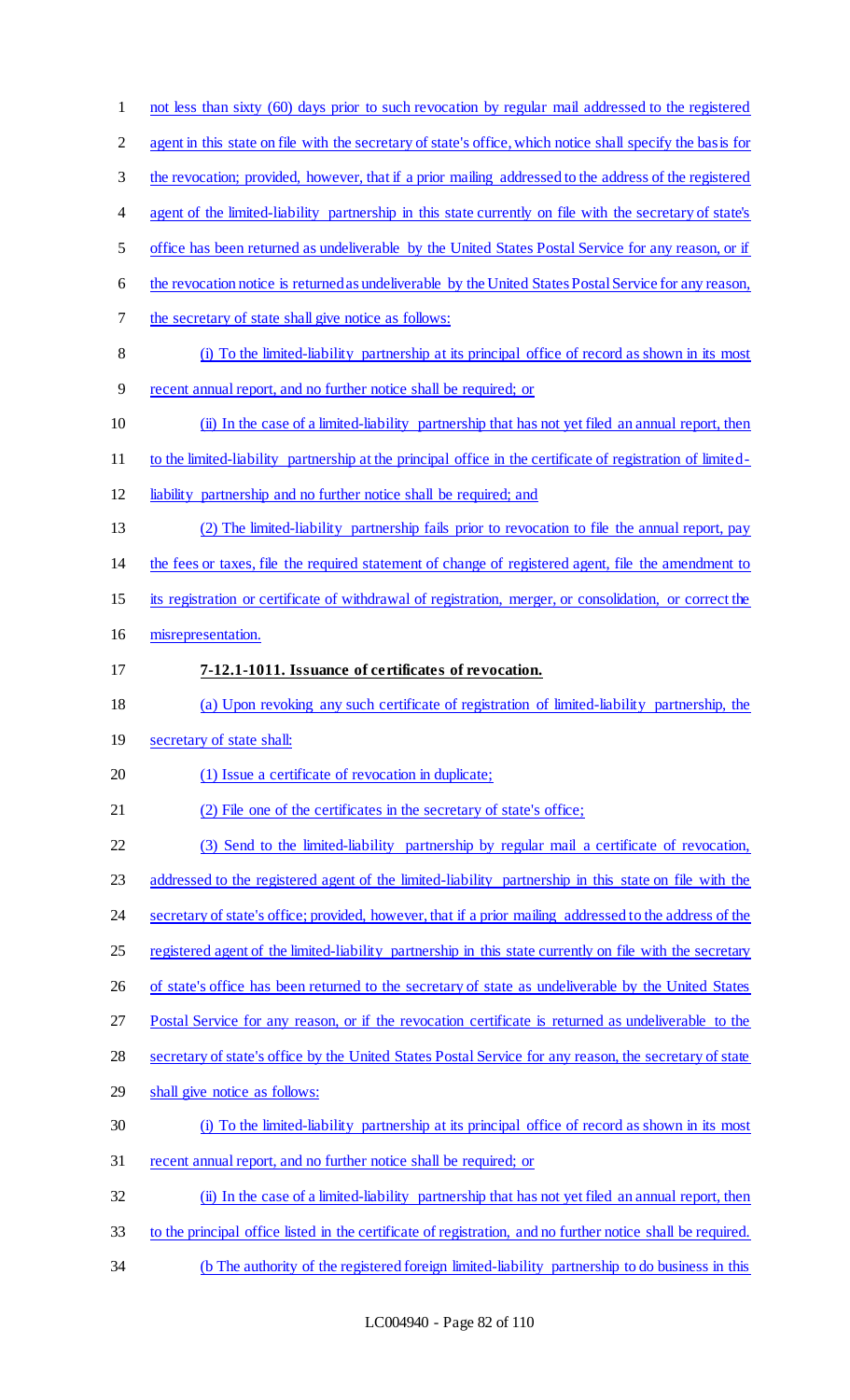- state ceases on the effective date of the certificate of revocation, or to apply for reinstatement under
- § 7-12.1-1012.
- (c) The revocation of a limited-liability partnership does not terminate the authority of its registered agent.
- 

## **7-12.1-1012. Reinstatement.**

- (a) Within two (2) years after issuing a certificate of revocation as provided in § 7-12.1-
- 1011, the secretary of state may withdraw the certificate of revocation and retroactively reinstate
- the limited-liability partnership in good standing as if its certificate of registration of limited-
- liability partnership had not been revoked except as subsequently provided:
- 10 (1) On the filing by the limited-liability partnership of the documents it had previously failed to file as set forth in §§ 7-12.1-1006(a)(3) through 7-12.1-1006(a)(7);
- (2) On the payment by the limited-liability partnership of a penalty in the amount of fifty dollars (\$50.00) for each year or part of year that has elapsed since the issuance of the certificate
- of revocation; and
- (b) If, as permitted by the provisions of this chapter or chapters 1.2, 6, 12, or 13.1 of this title, another limited-liability company, business or nonprofit corporation, registered limited- liability partnership or a limited-liability partnership, or in each case domestic or foreign, authorized and qualified to transact business in this state, bears or has filed a fictitious business
- 19 name statement as to or reserved or registered a name that is the same as, the name of the limited-
- liability partnership with respect to which the certificate of revocation is proposed to be withdrawn,
- 21 then the secretary of state shall condition the withdrawal of the certificate of revocation on the
- reinstated limited-liability partnership amending its certificate of registration so as to designate a
- 23 name that meets the requirements of § 7-12.1-902 by adopting an alternate name pursuant to § 7-
- 24 12.1-1006(a).
- 25 (d) When reinstatement under this section has become effective, the following rules apply:
- 26 (1) The reinstatement relates back to and takes effect as of the effective date of the
- certificate of revocation.
- (2) The limited-liability partnership resumes carrying on its activities and affairs as if the
- revocation had not occurred.
- (3) The rights of a person arising out of an act or omission in reliance on the revocation
- before the person knew or had notice of the reinstatement are not affected.
- **7-12.1-1013. Withdrawal of registration of registered foreign limited-liability**
- **partnership.**
- (a) A registered foreign limited-liability partnership may withdraw its registration by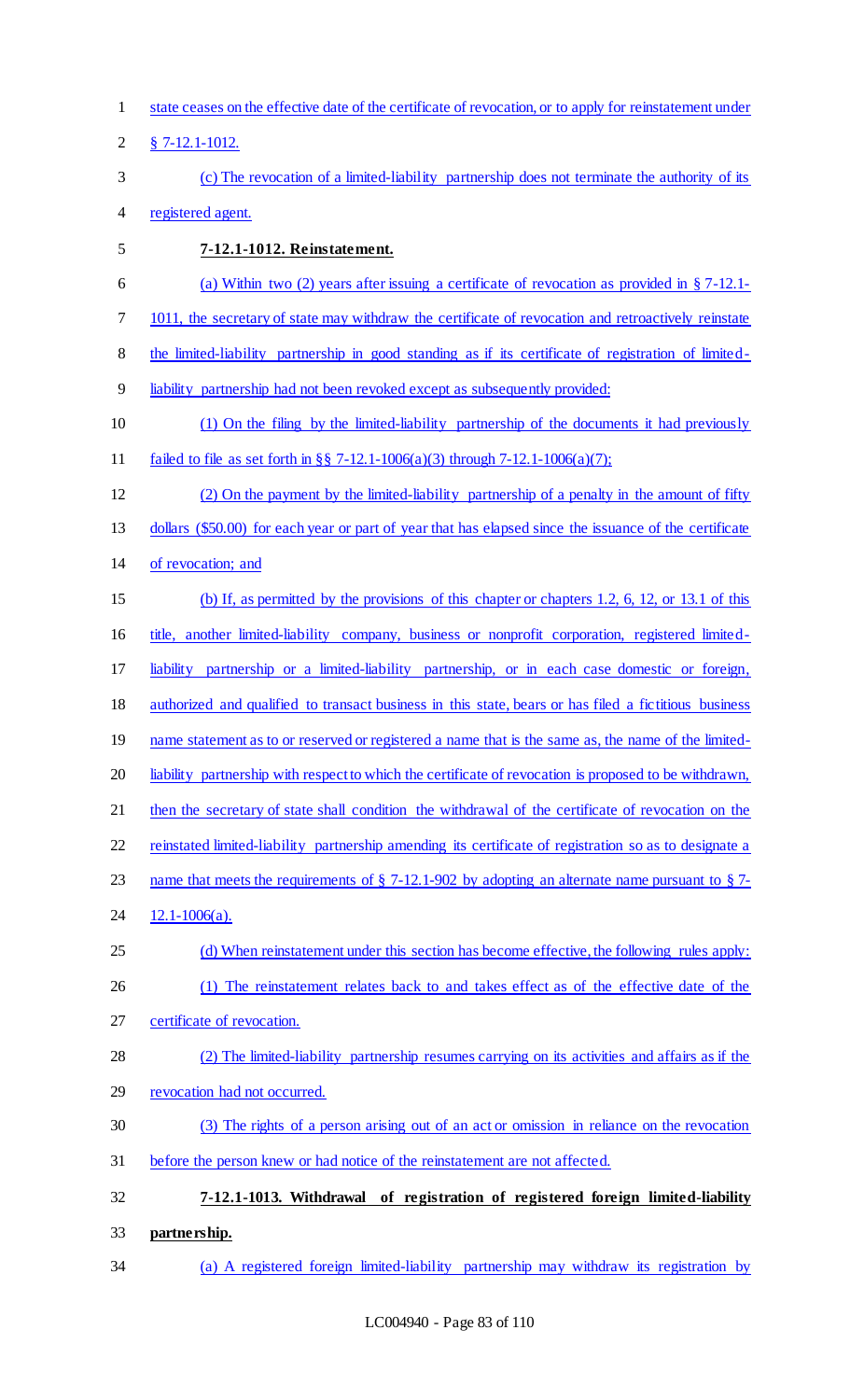- delivering a statement of withdrawal to the secretary of state for filing. The statement of withdrawal must state: (1) The name of the partnership and its jurisdiction of formation; (2) That the partnership is not doing business in this state and that it withdraws its registration to do business in this state; (3) That the limited-liability partnership revokes the authority of its registered agent in this state to accept service of process and consents that service of process in any action, suit, or proceeding based upon any cause of action arising in this state during the time the limited-liability partnership was authorized to transact business in this state may subsequently be made on the limited partnership by service on the secretary of state in accordance with subsection (b) of this 11 section; and (4) The post office address to which the secretary of state may mail a copy of any process 13 against the limited-liability partnership that is served on the secretary of state. (b) After the withdrawal of the registration of a foreign limited-liability partnership, service of process in any action or proceeding based on a cause of action arising during the time the partnership was registered to do business in this state may be made pursuant to § 7-12.1-912. **7-12.1-1014. Action by attorney general.**  The attorney general may maintain an action to enjoin a foreign limited-liability 19 partnership from doing business in this state in violation of this article of this chapter. ARTICLE 11 MERGER, INTEREST EXCHANGE, CONVERSION, AND DOMESTICATION PART 1 GENERAL PROVISIONS **7-12.1-11.11. Definitions.**  As used in this chapter: (1) "Acquired entity" means the entity, all of one or more classes or series of interests of which are acquired in an interest exchange. (2) "Acquiring entity" means the entity that acquires all of one or more classes or series of interests of the acquired entity in an interest exchange. (3) "Conversion" means a transaction authorized by §§ 7-12.1-11.41 through 7-12.1-11.46. (4) "Converted entity" means the converting entity as it continues in existence after a conversion. (5) "Converting entity" means the domestic entity that approves a plan of conversion
- pursuant to § 7-12.1-11.43 or the foreign entity that approves a conversion pursuant to the law of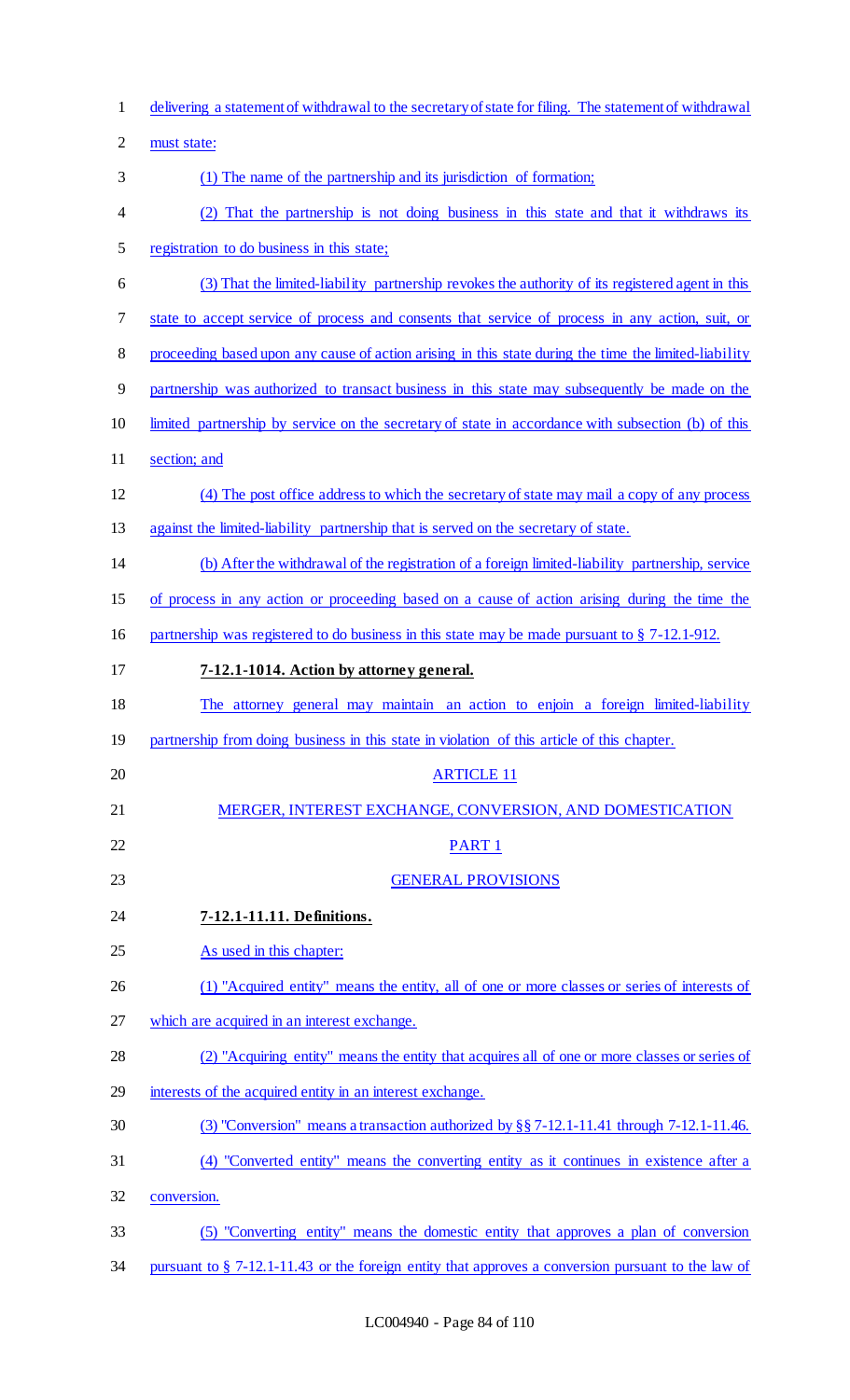| $\mathbf{1}$   | its jurisdiction of formation.                                                                          |
|----------------|---------------------------------------------------------------------------------------------------------|
| $\overline{c}$ | (6) "Distributional interest" means the right under an unincorporated entity's organic law              |
| 3              | and organic rules to receive distributions from the entity.                                             |
| 4              | (7) "Domestic", with respect to an entity, means governed as to its internal affairs by the             |
| 5              | law of this state.                                                                                      |
| 6              | (8) "Domesticated limited-liability partnership" means a domesticating limited-liability                |
| 7              | partnership as it continues in existence after a domestication.                                         |
| 8              | (9) "Domesticating limited-liability partnership" means the domestic limited-liability                  |
| 9              | partnership that approves a plan of domestication pursuant to $\S$ 7-12.1-11.53 or the foreign limited- |
| 10             | liability partnership that approves a domestication pursuant to the law of its jurisdiction of          |
| 11             | formation.                                                                                              |
| 12             | (10) "Domestication" means a transaction authorized by $\S$ $\frac{8}{3}$ 7-12.1-11.51 through 7-12.1-  |
| 13             | 11.56.                                                                                                  |
| 14             | $(11)$ "Entity":                                                                                        |
| 15             | (i) Means:                                                                                              |
| 16             | (A) A business corporation;                                                                             |
| 17             | (B) A nonprofit corporation;                                                                            |
| 18             | (C) A general partnership, including a limited-liability partnership;                                   |
| 19             | (D) A limited partnership, including a limited-liability limited partnership;                           |
| 20             | (E) A limited-liability company;                                                                        |
| 21             | (F) A general cooperative association;                                                                  |
| 22             | (G) A limited cooperative association;                                                                  |
| 23             | (H) An unincorporated nonprofit association;                                                            |
| 24             | (I) A statutory trust, business trust, or common-law business trust; or                                 |
| 25             | (J) Any other person that has:                                                                          |
| 26             | (I) A legal existence separate from any interest holder of that person; or                              |
| 27             | (II) The power to acquire an interest in real property in its own name; and                             |
| 28             | (ii) Does not include:                                                                                  |
| 29             | (A) An individual;                                                                                      |
| 30             | (B) A trust with a predominantly donative purpose or a charitable trust;                                |
| 31             | $(C)$ An association or relationship that is not an entity listed in subsection $(11)(i)$ of this       |
| 32             | section and is not a partnership under the rules stated in § 7-12.1-202(c) or a similar provision of    |
| 33             | the law of another jurisdiction;                                                                        |
| 34             | (D) A decedent's estate; or                                                                             |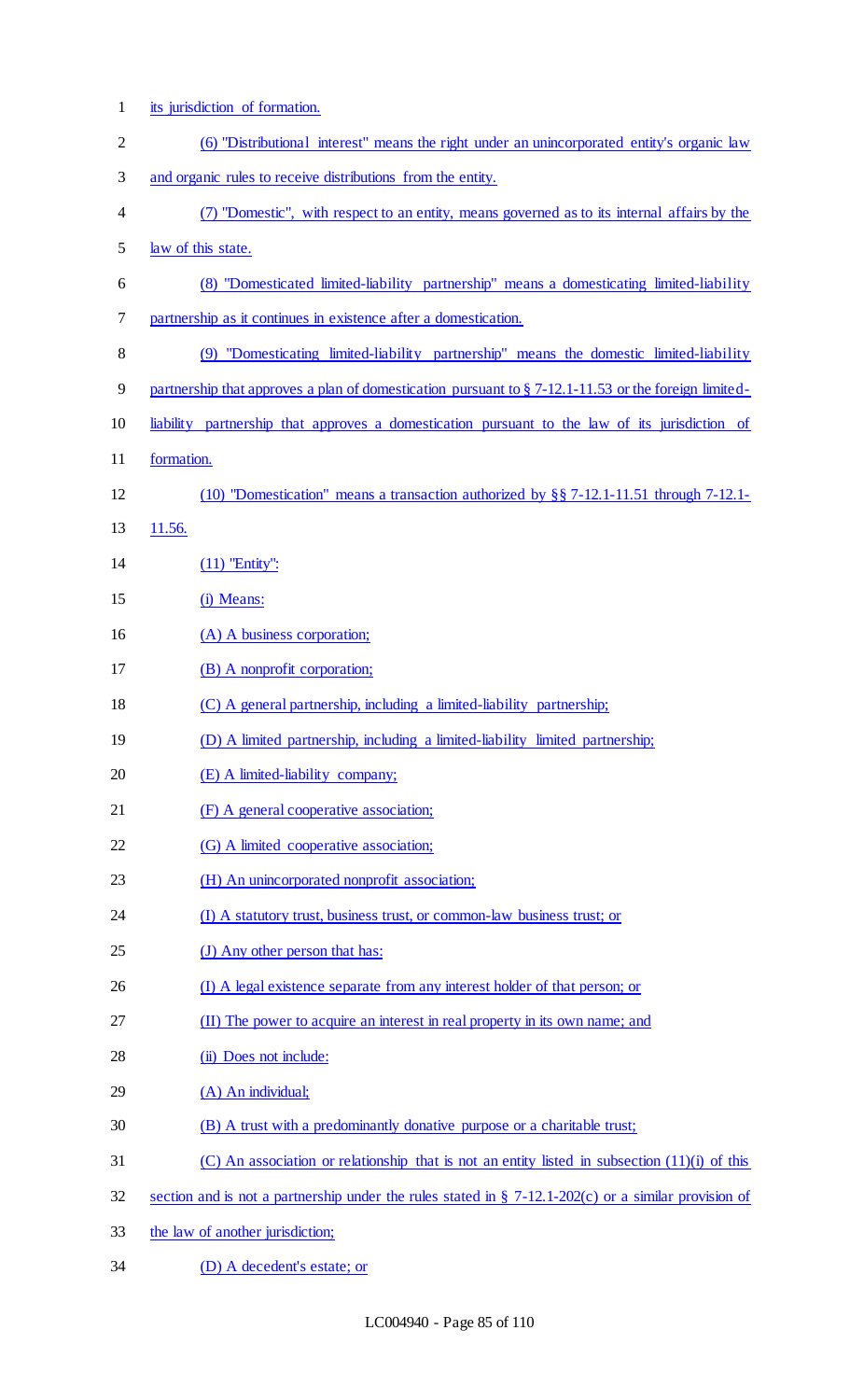| $\mathbf{1}$   | (E) A government or a governmental subdivision, agency, or instrumentality.                        |
|----------------|----------------------------------------------------------------------------------------------------|
| $\overline{c}$ | (12) "Filing entity" means an entity whose formation requires the filing of a public organic       |
| 3              | record. The term does not include a limited-liability partnership.                                 |
| 4              | (13) "Foreign", with respect to an entity, means an entity governed as to its internal affairs     |
| 5              | by the law of a jurisdiction other than this state.                                                |
| 6              | (14) "Governance interest" means a right under the organic law or organic rules of an              |
| 7              | unincorporated entity, other than as a governor, agent, assignee, or proxy, to:                    |
| 8              | (i) Receive or demand access to information concerning, or the books and records of, the           |
| 9              | entity;                                                                                            |
| 10             | (ii) Vote for or consent to the election of the governors of the entity; or                        |
| 11             | (iii) Receive notice of or vote on or consent to an issue involving the internal affairs of the    |
| 12             | entity.                                                                                            |
| 13             | (15) "Governor" means:                                                                             |
| 14             | (i) A director of a business corporation;                                                          |
| 15             | (ii) A director or trustee of a nonprofit corporation;                                             |
| 16             | (iii) A general partner of a general partnership;                                                  |
| 17             | (iv) A general partner of a limited partnership;                                                   |
| 18             | (v) A manager of a manager-managed limited-liability company;                                      |
| 19             | (vi) A member of a member-managed limited-liability company;                                       |
| 20             | (vii) A director of a general cooperative association;                                             |
| 21             | (viii) A director of a limited cooperative association;                                            |
| 22             | (ix) A manager of an unincorporated nonprofit association;                                         |
| 23             | (x) A trustee of a statutory trust, business trust, or common-law business trust; or               |
| 24             | (xi) Any other person under whose authority the powers of an entity are exercised and              |
| 25             | under whose direction the activities and affairs of the entity are managed pursuant to the organic |
| 26             | law and organic rules of the entity.                                                               |
| 27             | (16) "Interest" means:                                                                             |
| 28             | (i) A share in a business corporation;                                                             |
| 29             | (ii) A membership in a nonprofit corporation;                                                      |
| 30             | (iii) A partnership interest in a general partnership;                                             |
| 31             | (iv) A partnership interest in a limited partnership;                                              |
| 32             | (v) A membership interest in a limited-liability company;                                          |
| 33             | (vi) A share in a general cooperative association;                                                 |
| 34             | (vii) A member's interest in a limited cooperative association;                                    |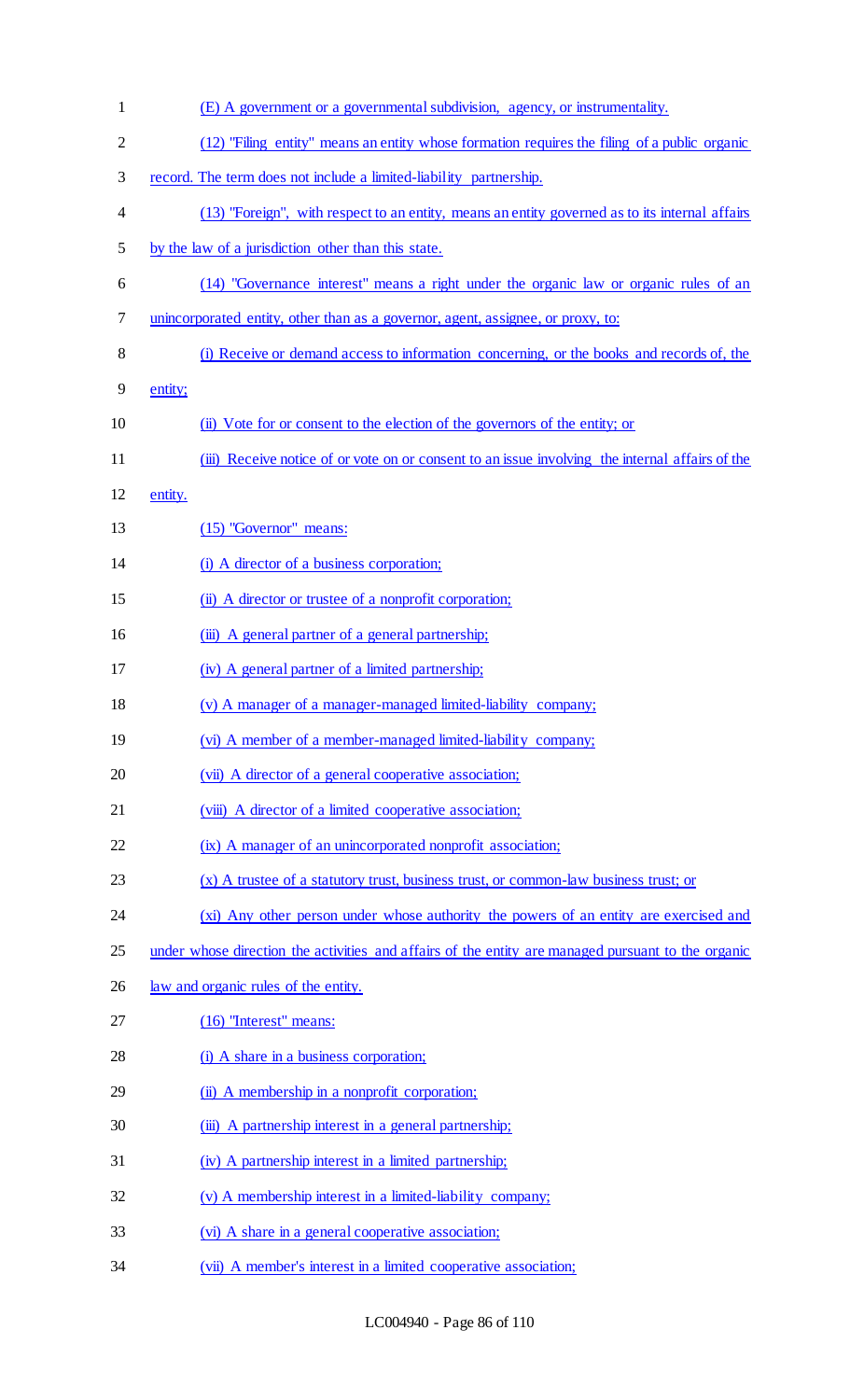| $\mathbf{1}$   |             | (viii) A membership in an unincorporated nonprofit association;                                              |
|----------------|-------------|--------------------------------------------------------------------------------------------------------------|
| $\overline{2}$ |             | (ix) A beneficial interest in a statutory trust, business trust, or common-law business trust;               |
| 3              | or          |                                                                                                              |
| 4              |             | $(x)$ A governance interest or distributional interest in any other type of unincorporated                   |
| 5              | entity.     |                                                                                                              |
| 6              |             | (17) "Interest exchange" means a transaction authorized by §§ 7-12.1-11.31 through 7-                        |
| 7              | 12.1-11.36. |                                                                                                              |
| 8              |             | (18) "Interest holder" means:                                                                                |
| 9              |             | (i) A shareholder of a business corporation;                                                                 |
| 10             |             | (ii) A member of a nonprofit corporation;                                                                    |
| 11             |             | (iii) A general partner of a general partnership;                                                            |
| 12             |             | (iv) A general partner of a limited partnership;                                                             |
| 13             |             | (v) A limited partner of a limited partnership;                                                              |
| 14             |             | (vi) A member of a limited-liability company;                                                                |
| 15             |             | (vii) A shareholder of a general cooperative association;                                                    |
| 16             |             | (viii) A member of a limited cooperative association;                                                        |
| 17             |             | (ix) A member of an unincorporated nonprofit association;                                                    |
| 18             |             | (x) A beneficiary or beneficial owner of a statutory trust, business trust, or common-law                    |
| 19             |             | business trust; or                                                                                           |
| 20             |             | (xi) Any other direct holder of an interest.                                                                 |
| 21             |             | (19) "Interest holder liability" means:                                                                      |
| 22             |             | (i) Personal liability for a liability of an entity which is imposed on a person:                            |
| 23             |             | (A) Solely by reason of the status of the person as an interest holder; or                                   |
| 24             |             | (B) By the organic rules of the entity which make one or more specified interest holders or                  |
| 25             |             | categories of interest holders liable in their capacity as interest holders for all or specified liabilities |
| 26             |             | of the entity; or                                                                                            |
| 27             |             | (ii) An obligation of an interest holder under the organic rules of an entity to contribute to               |
| 28             | the entity. |                                                                                                              |
| 29             |             | (20) "Merger" means a transaction authorized by $\S$ $\S$ $7$ -12.1-11.21 through $7$ -12.1-11.26.           |
| 30             |             | (21) "Merging entity" means an entity that is a party to a merger and exists immediately                     |
| 31             |             | before the merger becomes effective.                                                                         |
| 32             |             | (22) "Organic law" means the law of an entity's jurisdiction of formation governing the                      |
| 33             |             | internal affairs of the entity.                                                                              |
| 34             |             | (23) "Organic rules" means the public organic record and private organic rules of an entity.                 |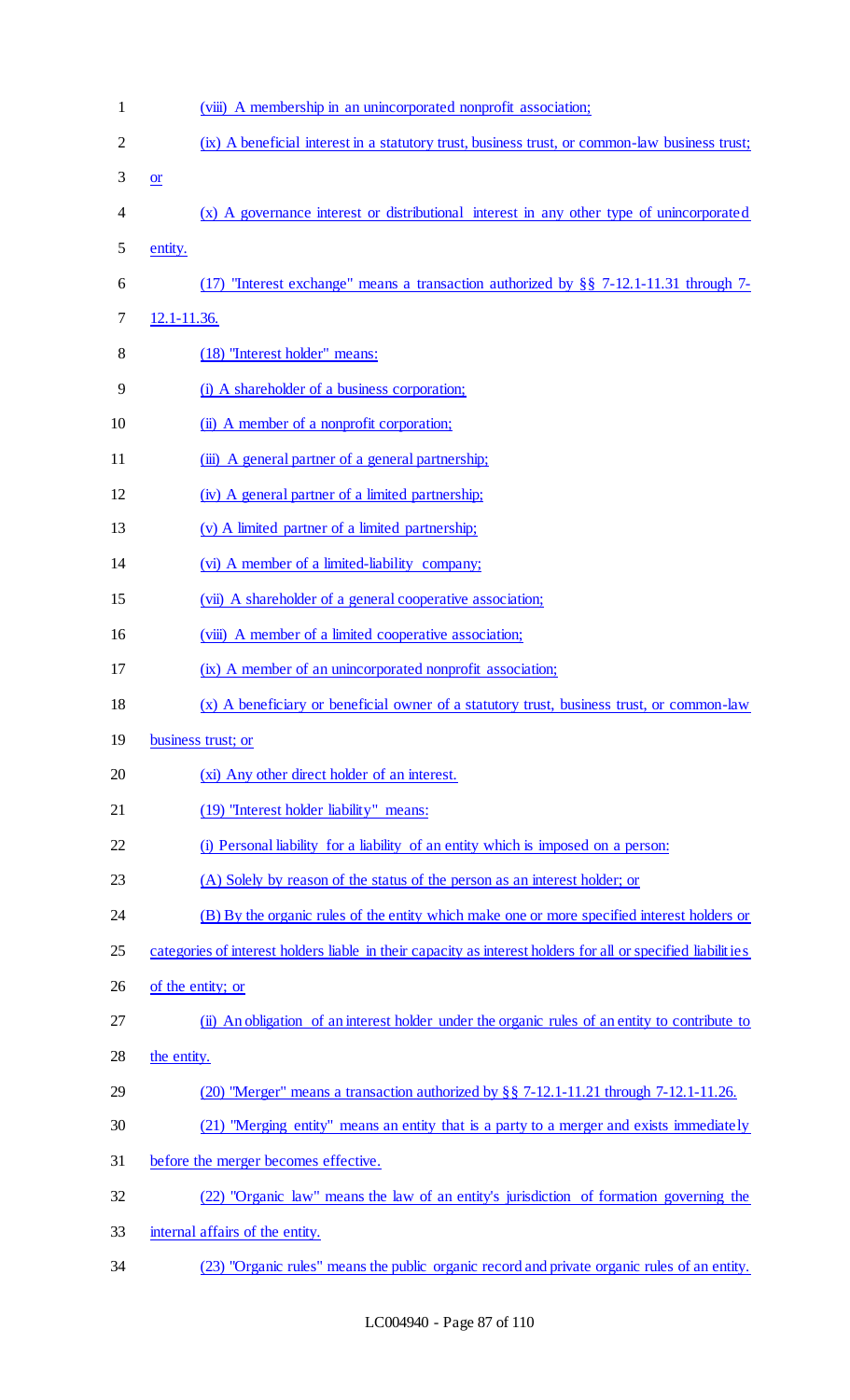| $\mathbf{1}$ | (24) "Plan" means a plan of merger, plan of interest exchange, plan of conversion, or plan             |
|--------------|--------------------------------------------------------------------------------------------------------|
| 2            | of domestication.                                                                                      |
| 3            | $(25)$ "Plan of conversion" means a plan under § 7-12.1-11.42.                                         |
| 4            | (26) "Plan of domestication" means a plan under § 7-12.1-11.52.                                        |
| 5            | (27) "Plan of interest exchange" means a plan under § 7-12.1-11.32.                                    |
| 6            | $(28)$ "Plan of merger" means a plan under § 7-12.1-11.22.                                             |
| 7            | (29) "Private organic rules" means the rules, whether or not in a record, that govern the              |
| 8            | internal affairs of an entity, are binding on all its interest holders, and are not part of its public |
| 9            | organic record, if any. The term includes:                                                             |
| 10           | (i) The bylaws of a business corporation;                                                              |
| 11           | (ii) The bylaws of a nonprofit corporation;                                                            |
| 12           | (iii) The partnership agreement of a general partnership;                                              |
| 13           | (iv) The partnership agreement of a limited partnership;                                               |
| 14           | (v) The operating agreement of a limited-liability company;                                            |
| 15           | (vi) The bylaws of a general cooperative association;                                                  |
| 16           | (vii) The bylaws of a limited cooperative association;                                                 |
| 17           | (viii) The governing principles of an unincorporated nonprofit association; and                        |
| 18           | (ix) The trust instrument of a statutory trust or similar rules of a business trust or common-         |
| 19           | law business trust.                                                                                    |
| 20           | (30) "Protected agreement" means:                                                                      |
| 21           | (i) A record evidencing indebtedness and any related agreement in effect on the effective              |
| 22           | date of this chapter;                                                                                  |
| 23           | (ii) An agreement that is binding on an entity on the effective date of this chapter;                  |
| 24           | (iii) The organic rules of an entity in effect on the effective date of this chapter; or               |
| 25           | (iv) An agreement that is binding on any of the governors or interest holders of an entity             |
| 26           | on the effective date of this chapter.                                                                 |
| 27           | (31) "Public organic record" means the record the filing of which by the secretary of state            |
| 28           | is required to form an entity and any amendment to or restatement of that record. The term includes:   |
| 29           | (i) The articles of incorporation of a business corporation;                                           |
| 30           | (ii) The articles of incorporation of a nonprofit corporation;                                         |
| 31           | (iii) The certificate of limited partnership of a limited partnership;                                 |
| 32           | (iv) The certificate of organization of a limited-liability company;                                   |
| 33           | (v) The articles of incorporation of a general cooperative association;                                |
| 34           | (vi) The articles of organization of a limited cooperative association; and                            |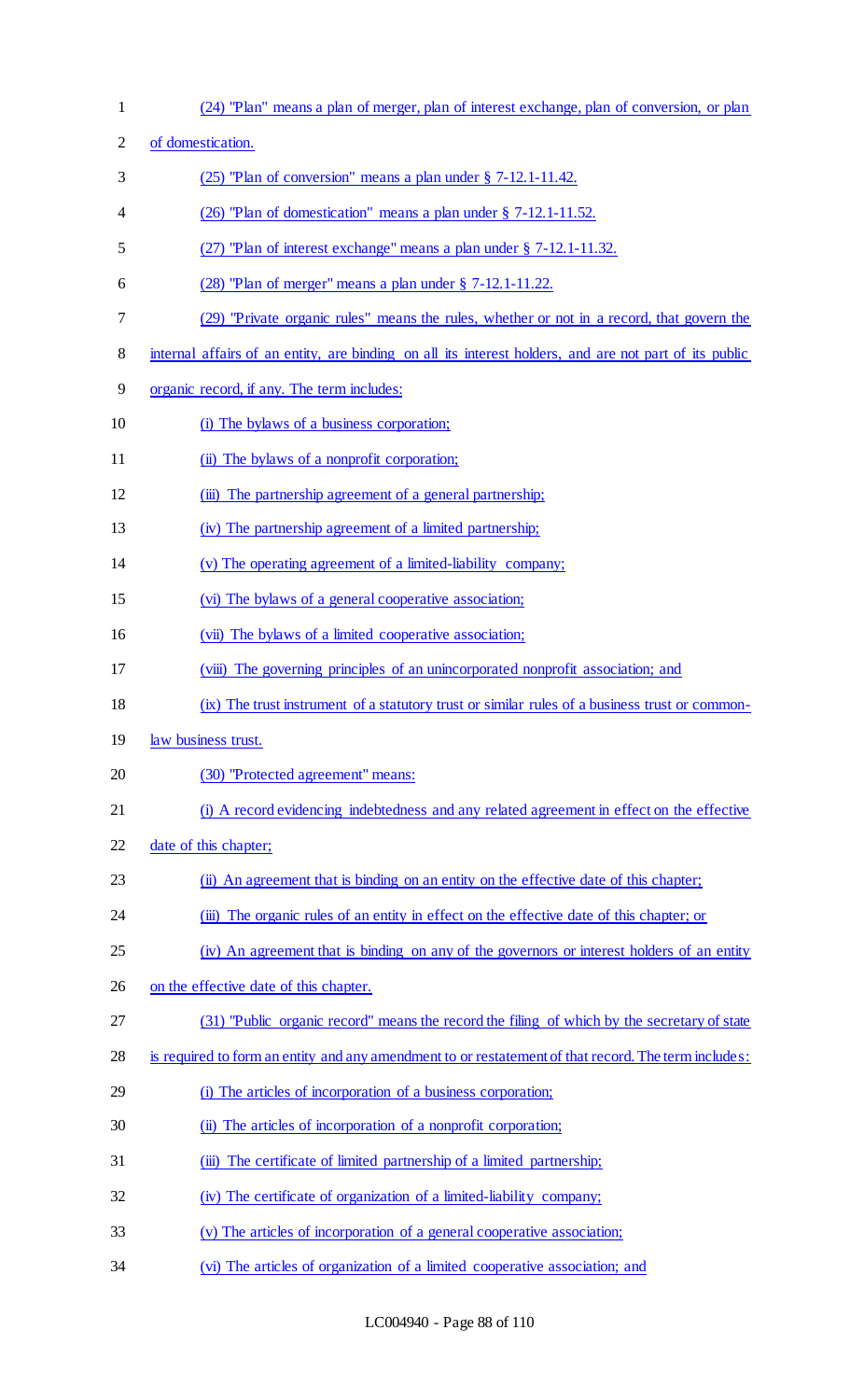(vii) The certificate of trust of a statutory trust or similar record of a business trust. (32) "Registered foreign entity" means a foreign entity that is registered to do business in this state pursuant to a record filed by the secretary of state. (33) "Statement of conversion" means a statement under § 7-12.1-11.45. (34) "Statement of domestication" means a statement under § 7-12.1-11.55. (35) "Statement of interest exchange" means a statement under § 7-12.1-11.35. (36) "Statement of merger" means a statement under § 7-12.1-11.25. (37) "Surviving entity" means the entity that continues in existence after or is created by a merger. (38) "Type of entity" means a generic form of entity: (i) Recognized at common law; or (ii) Formed under an organic law, whether or not some entities formed under that organic law are subject to provisions of that law that create different categories of the form of entity. **7-12.1-11.21. Relationship of article to other laws.**  (a) This article does not authorize an act prohibited by, and does not affect the application or requirements of, any law other than this article. (b) A transaction effected under this chapter may not create or impair a right, duty, or obligation of a person under the statutory law of this state relating to a change in control, takeover, business combination, control-share acquisition, or similar transaction involving a domestic merging, acquired, converting, or domesticating business corporation unless: (1) If the corporation does not survive the transaction, the transaction satisfies any requirements of the law; or (2) If the corporation survives the transaction, the approval of the plan is by a vote of the 24 shareholders or directors which would be sufficient to create or impair the right, duty, or obligation directly under the law. **7-12.1-11.31. Required notice or approval.**  (a) A domestic or foreign entity that is required to give notice to, or obtain the approval of, 28 a governmental agency or officer of this state to be a party to a merger must give the notice or obtain the approval to be a party to an interest exchange, conversion, or domestication. (b) Property held for a charitable purpose under the law of this state by a domestic or foreign entity immediately before a transaction under this article becomes effective may not, as a result of the transaction, be diverted from the objects for which it was donated, granted, devised, or otherwise transferred unless, to the extent required by or pursuant to the law of this state concerning cy pres or other law dealing with nondiversion of charitable assets, the entity obtains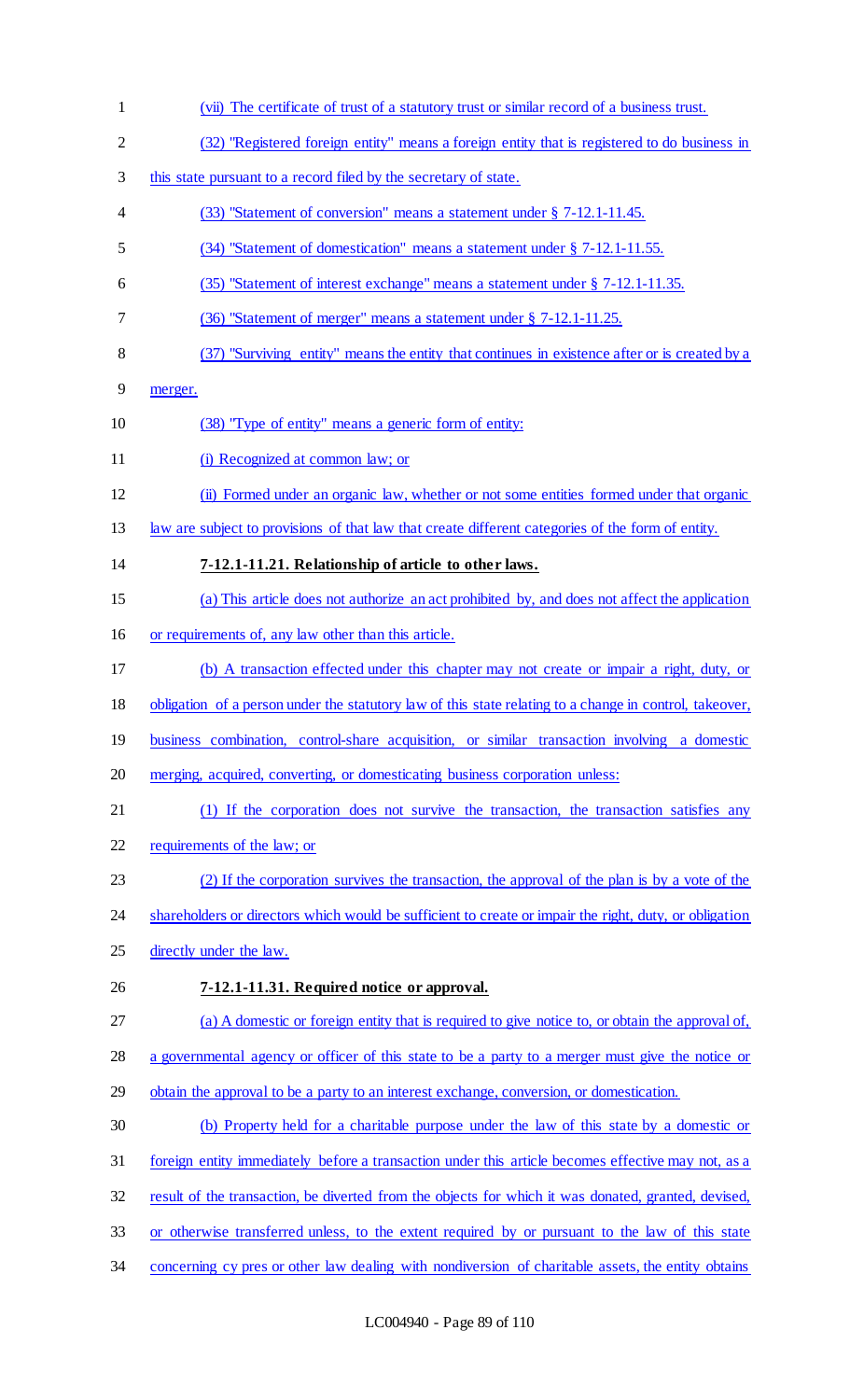| $\mathbf{1}$   | an appropriate order of the superior court specifying the disposition of the property.                 |
|----------------|--------------------------------------------------------------------------------------------------------|
| $\overline{2}$ | (c) A bequest, devise, gift, grant, or promise contained in a will or other instrument of              |
| 3              | donation, subscription, or conveyance which is made to a merging entity that is not the surviving      |
| $\overline{4}$ | entity and which takes effect or remains payable after the merger inures to the surviving entity.      |
| 5              | (d) A trust obligation that would govern property if transferred to a nonsurviving entity              |
| 6              | applies to property that is transferred to the surviving entity under this section.                    |
| 7              | 7-12.1-11.41. Nonexclusivity.                                                                          |
| 8              | The fact that a transaction under this article produces a certain result does not preclude the         |
| 9              | same result from being accomplished in any other manner permitted by law other than this article.      |
| 10             | 7-12.1-11.51. Reference to external facts.                                                             |
| 11             | A plan may refer to facts ascertainable outside the plan if the manner in which the facts              |
| 12             | will operate upon the plan is specified in the plan. The facts may include the occurrence of an event  |
| 13             | or a determination or action by a person, whether or not the event, determination, or action is within |
| 14             | the control of a party to the transaction.                                                             |
| 15             | 7-12.1-11.61. Appraisal rights.                                                                        |
| 16             | An interest holder of a domestic merging, acquired, converting, or domesticating                       |
| 17             | partnership is entitled to contractual appraisal rights in connection with a transaction under this    |
| 18             | article to the extent provided in:                                                                     |
| 19             | (1) The partnership's organic rules; or                                                                |
| 20             | $(2)$ The plan.                                                                                        |
| 21             | 7-12.1-11.71. Excluded entities and transactions; Other applicable law.                                |
| 22             | (a) This Part may not be used to effect a transaction that is prohibited by law of this state          |
| 23             | other than this chapter.                                                                               |
| 24             | (b) If law of this state other than this chapter applies to a transaction that is otherwise within     |
| 25             | the scope of this Part, the transaction is still subject to such other law.                            |
| 26             | PART <sub>2</sub>                                                                                      |
| 27             | <b>MERGER</b>                                                                                          |
| 28             | 7-12.1-11.21. Merger authorized.                                                                       |
| 29             | (a) By complying with this part:                                                                       |
| 30             | (1) One or more domestic partnerships may merge with one or more domestic or foreign                   |
| 31             | entities into a domestic or foreign surviving entity; and                                              |
| 32             | (2) Two (2) or more foreign entities may merge into a domestic partnership.                            |
| 33             | (b) By complying with the provisions of this part applicable to foreign entities, a foreign            |
| 34             | entity may be a party to a merger under this part or may be the surviving entity in such a merger if   |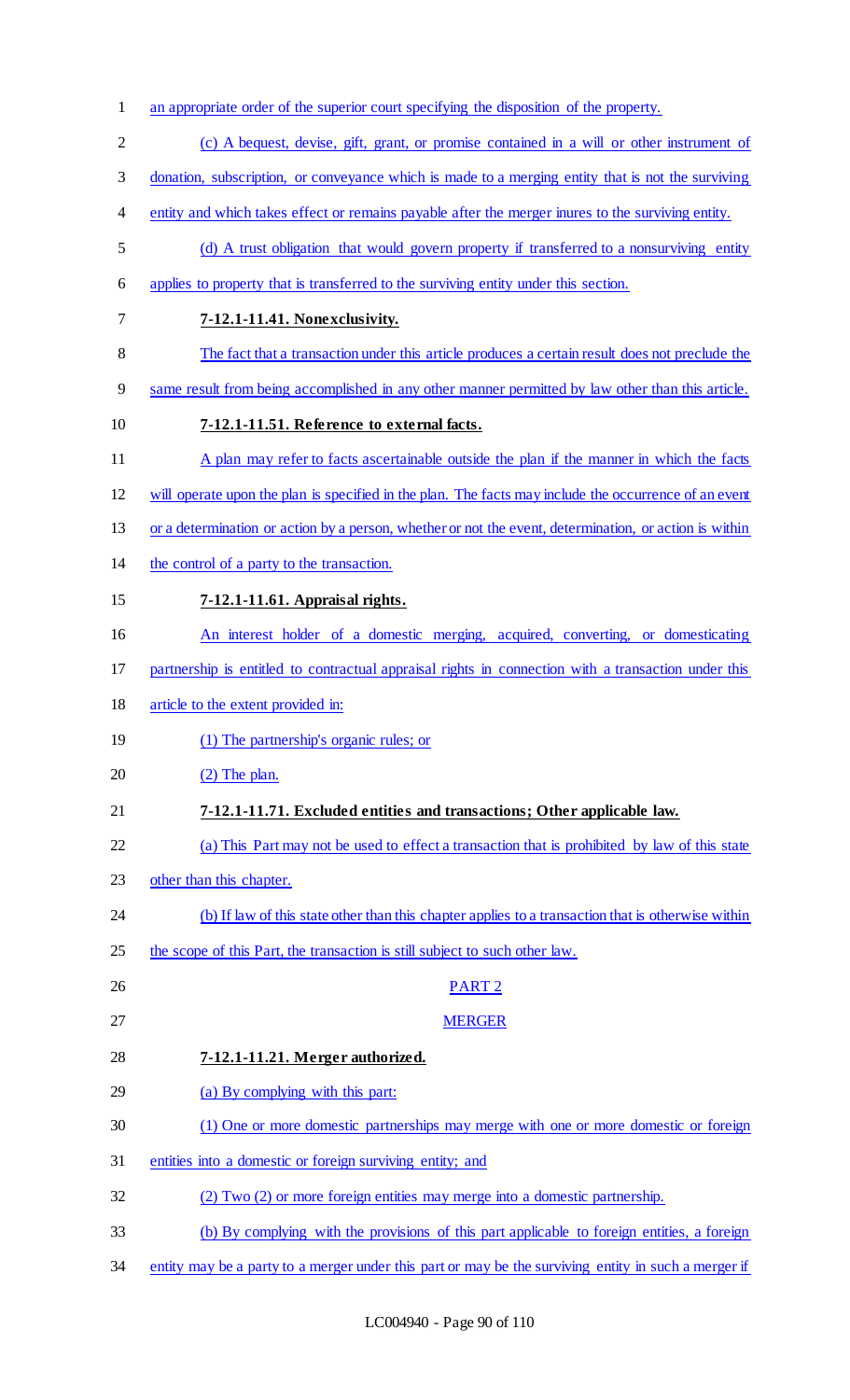| $\mathbf{1}$ | the merger is authorized by the law of the foreign entity's jurisdiction of formation.                    |
|--------------|-----------------------------------------------------------------------------------------------------------|
| 2            | 7-12.1-11.22. Plan of merger.                                                                             |
| 3            | (a) A domestic partnership may become a party to a merger under this part by approving a                  |
| 4            | plan of merger. The plan must be in a record and contain:                                                 |
| 5            | (1) As to each merging entity, its name, jurisdiction of formation, and type of entity;                   |
| 6            | (2) If the surviving entity is to be created in the merger, a statement to that effect and the            |
| 7            | entity's name, jurisdiction of formation, and type of entity;                                             |
| 8            | (3) The manner of converting the interests in each party to the merger into interests,                    |
| 9            | securities, obligations, money, other property, rights to acquire interests or securities, or any         |
| 10           | combination of the foregoing;                                                                             |
| 11           | (4) If the surviving entity exists before the merger, any proposed amendments to:                         |
| 12           | (i) Its public organic record, if any; or                                                                 |
| 13           | (ii) Its private organic rules that are, or are proposed to be, in a record;                              |
| 14           | (5) If the surviving entity is to be created in the merger:                                               |
| 15           | (i) Its proposed public organic record, if any; and                                                       |
| 16           | (ii) The full text of its private organic rules that are proposed to be in a record;                      |
| 17           | (6) The other terms and conditions of the merger; and                                                     |
| 18           | (7) Any other provision required by the law of a merging entity's jurisdiction of formation               |
| 19           | or the organic rules of a merging entity.                                                                 |
| 20           | (b) In addition to the requirements of subsection (a) of this section, a plan of merger may               |
| 21           | contain any other provision not prohibited by law.                                                        |
| 22           | 7-12.1-11.23. Approval of merger.                                                                         |
| 23           | (a) A plan of merger is not effective unless it has been approved:                                        |
| 24           | (1) By a domestic merging partnership, by all the partners of the partnership entitled to                 |
| 25           | vote on or consent to any matter; and                                                                     |
| 26           | (2) In a record, by each partner of a domestic merging partnership which will have interest               |
| 27           | holder liability for debts, obligations, and other liabilities that are incurred after the merger becomes |
| 28           | effective, unless:                                                                                        |
| 29           | (i) The partnership agreement of the partnership provides in a record for the approval of a               |
| 30           | merger in which some or all of its partners become subject to interest holder liability by the            |
| 31           | affirmative vote or consent of fewer than all the partners; and                                           |
| 32           | (ii) The partner consented in a record to or voted for that provision of the partnership                  |
| 33           | agreement or became a partner after the adoption of that provision.                                       |
| 34           | (b) A merger involving a domestic merging entity that is not a partnership is not effective               |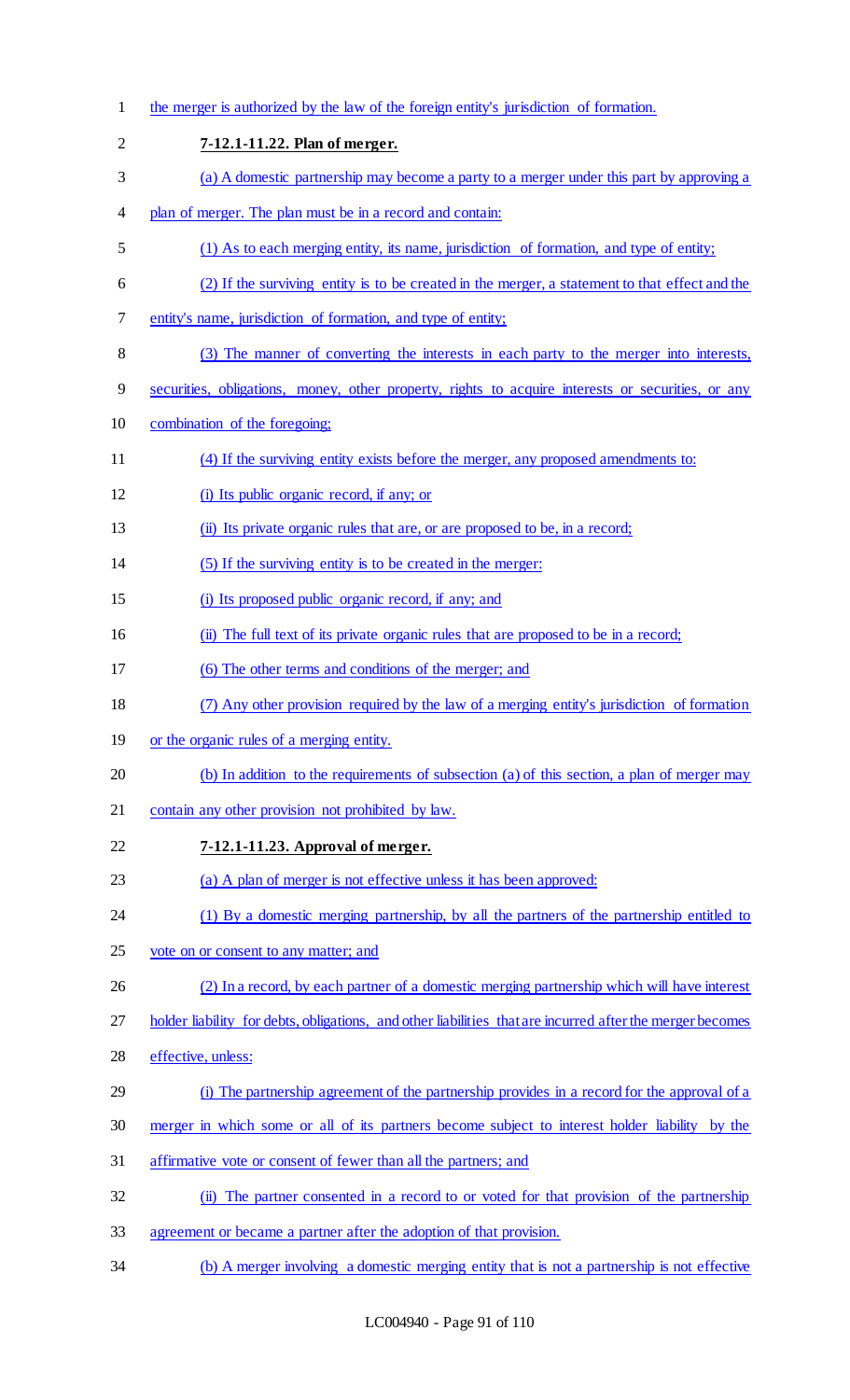unless the merger is approved by that entity in accordance with its organic law. (c) A merger involving a foreign merging entity is not effective unless the merger is approved by the foreign entity in accordance with the law of the foreign entity's jurisdiction of formation. **7-12.1-11.24. Amendment or abandonment of plan of merger.**  (a) A plan of merger may be amended only with the consent of each party to the plan, except as otherwise provided in the plan. (b) A domestic merging partnership may approve an amendment of a plan of merger: (1) In the same manner as the plan was approved, if the plan does not provide for the 10 manner in which it may be amended; or (2) By its partners in the manner provided in the plan, but a partner that was entitled to vote on or consent to approval of the merger is entitled to vote on or consent to any amendment of the 13 plan that will change: (i) The amount or kind of interests, securities, obligations, money, other property, rights to acquire interests or securities, or any combination of the foregoing, to be received by the interest 16 holders of any party to the plan; (ii) The public organic record, if any, or private organic rules of the surviving entity that will be in effect immediately after the merger be effective, except for changes that do not require 19 approval of the interest holders of the surviving entity under its organic law or organic rules; or (iii) Any other terms or conditions of the plan, if the change would adversely affect the partner in any material respect. (c) After a plan of merger has been approved and before a statement of merger becomes 23 effective, the plan may be abandoned as provided in the plan. Unless prohibited by the plan, a 24 domestic merging partnership may abandon the plan in the same manner as the plan was approved. (d) If a plan of merger is abandoned after a statement of merger has been filed with the 26 secretary of state and before the statement becomes effective, a statement of abandonment, signed by a party to the plan, must be filed with the secretary of state before the statement of merger becomes effective. The statement of abandonment takes effect on filing, and the merger is abandoned and does not become effective. The statement of abandonment must contain: (1) The name of each party to the plan of merger; (2) The date on which the statement of merger was filed by the secretary of state; and (3) A statement that the merger has been abandoned in accordance with this section. **7-12.1-11.25. Articles of merger -- Effective date of merger.**  (a) Articles of merger must be signed by each merging entity and filed with the secretary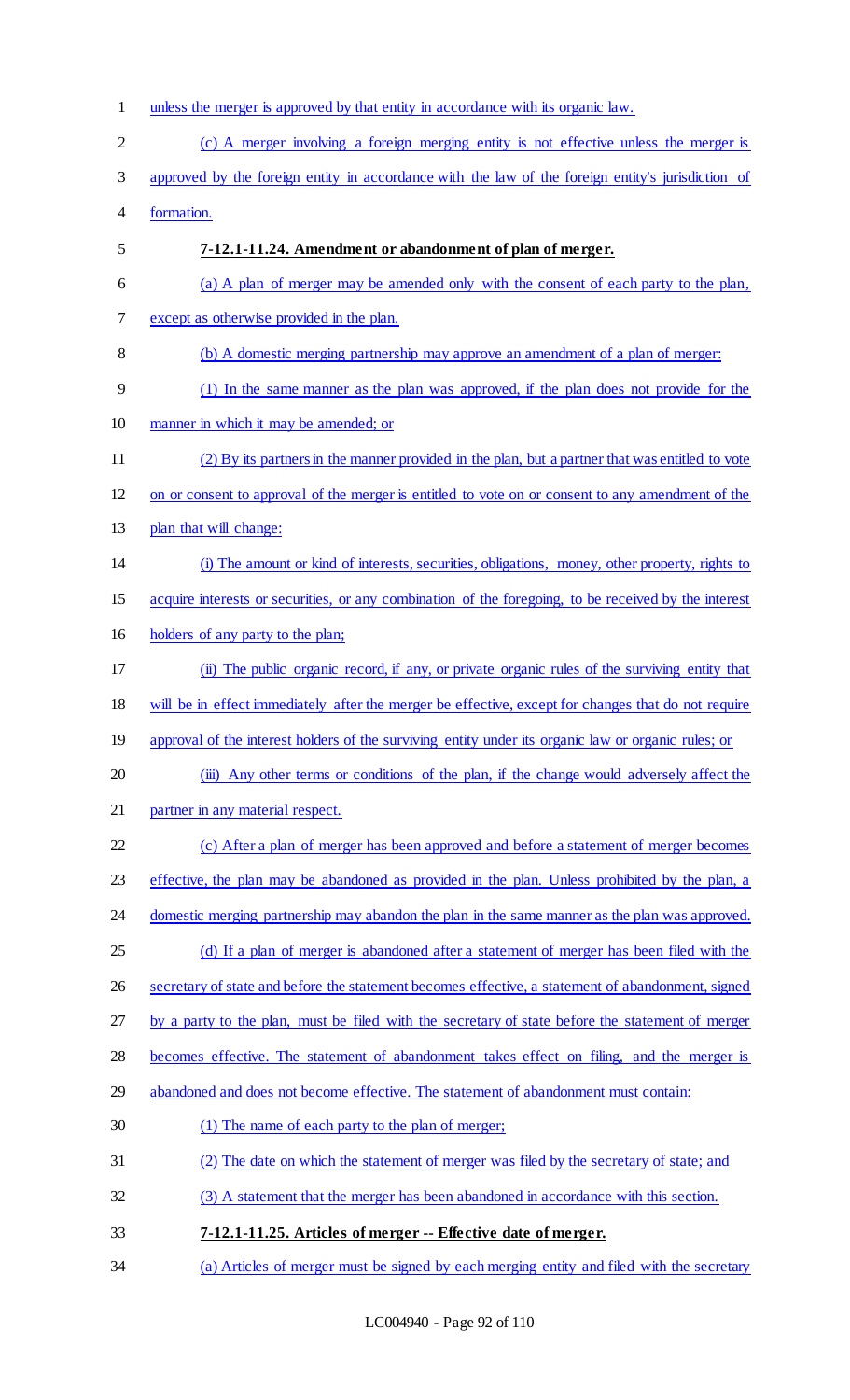of state.

| $\overline{2}$ | (b) Articles of merger must contain:                                                                      |
|----------------|-----------------------------------------------------------------------------------------------------------|
| 3              | (1) The name, jurisdiction of formation, and type of entity of each merging entity that is                |
| 4              | not the surviving entity;                                                                                 |
| 5              | (2) The name, jurisdiction of formation, and type of entity of the surviving entity;                      |
| 6              | (3) A statement that the merger was approved by each domestic merging entity, if any, in                  |
| 7              | accordance with this part and by each foreign merging entity, if any, in accordance with the law of       |
| 8              | its jurisdiction of formation;                                                                            |
| 9              | (4) If the surviving entity exists before the merger and is a domestic filing entity, any                 |
| 10             | amendment to its public organic record approved as part of the plan of merger;                            |
| 11             | (5) If the surviving entity is created by the merger and is a domestic filing entity, its public          |
| 12             | organic record, as an attachment; and                                                                     |
| 13             | (6) If the surviving entity is created by the merger and is a domestic limited-liability                  |
| 14             | partnership, its statement of qualification, as an attachment.                                            |
| 15             | (c) In addition to the requirements of subsection (b) of this section, a statement of merger              |
| 16             | may contain any other provision not prohibited by law.                                                    |
| 17             | (d) If the surviving entity is a domestic entity, its public organic record, if any, must satisfy         |
| 18             | the requirements of the law of this state, except that the public organic record does not need to be      |
| 19             | signed.                                                                                                   |
| 20             | (e) If the surviving or resulting entity is not a domestic limited-liability partnership or               |
| 21             | another filing entity of record in the office of the secretary of state, a statement that the surviving   |
| 22             | or resulting other entity agrees that it may be served with process in Rhode Island in any action,        |
| 23             | suit or proceeding for the enforcement of any obligation of any domestic limited-liability                |
| 24             | partnership that is to merge, irrevocably appointing the secretary of state as its agent to accept        |
| 25             | service of process in the action, suit or proceeding and specifying the address to which a copy of        |
| 26             | the process is to be mailed to it by the secretary of state. In the event of service under this section   |
| 27             | on the secretary of state, the procedures set forth in $\S$ 7-12.1-912 are applicable, except that the    |
| 28             | plaintiff in any action, suit or proceeding shall furnish the secretary of state with the address         |
| 29             | specified in the articles of merger provided for in this section and any other address that the plaintiff |
| 30             | elects to furnish, together with copies of the process as required by the secretary of state, and the     |
| 31             | secretary of state shall notify the surviving or resulting other business entity at all addresses         |
| 32             | furnished by the plaintiff in accordance with the procedures set forth in $\S$ 7-12.1-912.                |
| 33             |                                                                                                           |

article of merger is effective. In all other cases, the merger becomes effective on the later of: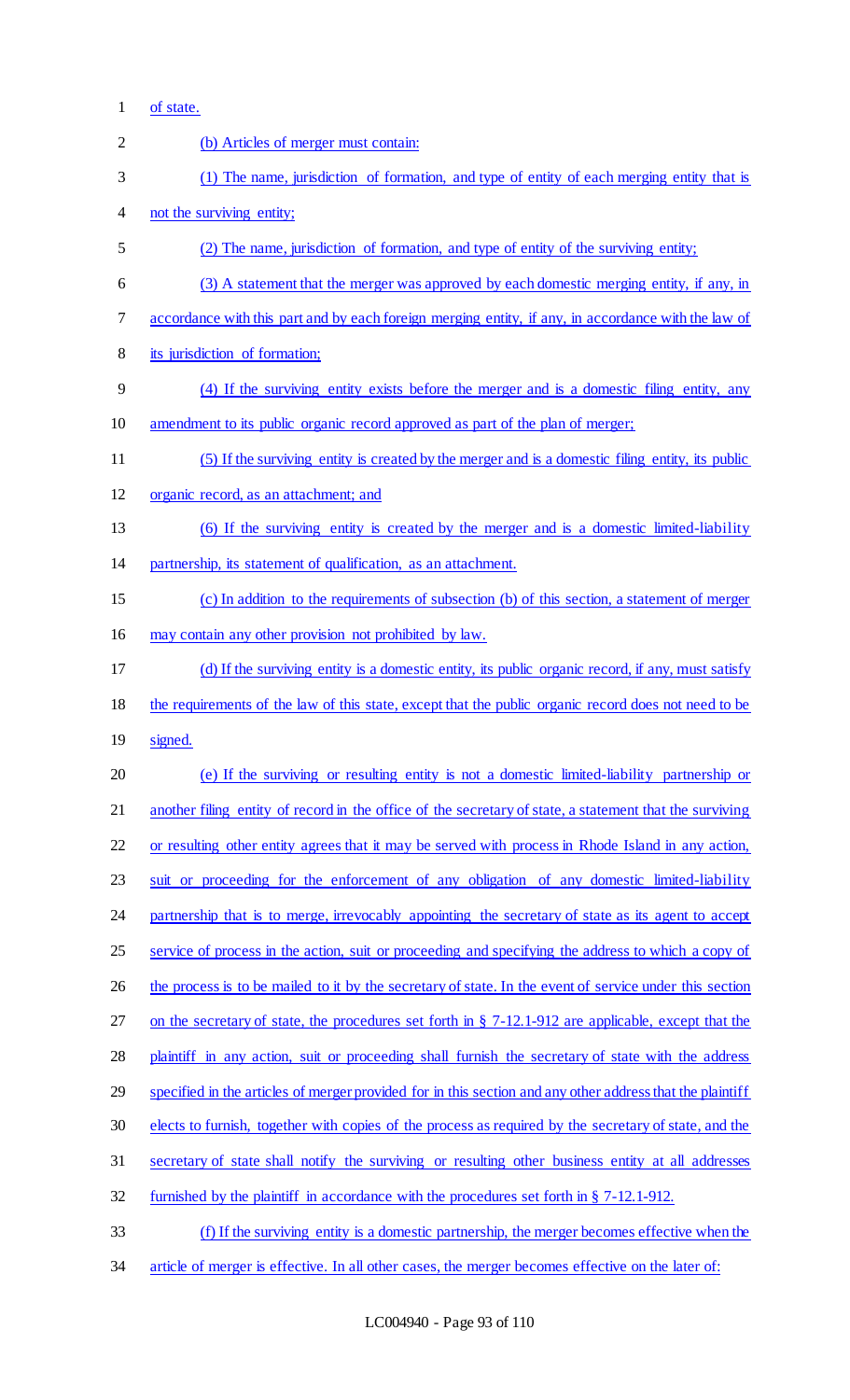| $\mathbf{1}$   | (1) The date and time provided by the organic law of the surviving entity; and                          |
|----------------|---------------------------------------------------------------------------------------------------------|
| $\overline{2}$ | (2) When the article of merger is effective.                                                            |
| 3              | 7-12.1-11.26. Effect of merger.                                                                         |
| 4              | (a) When a merger becomes effective:                                                                    |
| 5              | (1) The surviving entity continues or comes into existence;                                             |
| 6              | (2) Each merging entity that is not the surviving entity ceases to exist;                               |
| 7              | (3) All property of each merging entity vests in the surviving entity without transfer,                 |
| 8              | reversion, or impairment;                                                                               |
| 9              | (4) All debts, obligations, and other liabilities of each merging entity are debts, obligations,        |
| 10             | and other liabilities of the surviving entity;                                                          |
| 11             | (5) Except as otherwise provided by law or the plan of merger, all the rights, privileges,              |
| 12             | immunities, powers, and purposes of each merging entity vest in the surviving entity;                   |
| 13             | (6) If the surviving entity exists before the merger:                                                   |
| 14             | (i) All its property continues to be vested in it without transfer, reversion, or impairment;           |
| 15             | (ii) It remains subject to all its debts, obligations, and other liabilities; and                       |
| 16             | (iii) All its rights, privileges, immunities, powers, and purposes continue to be vested in it;         |
| 17             | (7) The name of the surviving entity may be substituted for the name of any merging entity              |
| 18             | that is a party to any pending action or proceeding;                                                    |
| 19             | (8) If the surviving entity exists before the merger:                                                   |
| 20             | (i) Its public organic record, if any, is amended as provided in the statement of merger; and           |
| 21             | (ii) Its private organic rules that are to be in a record, if any, are amended to the extent            |
| 22             | provided in the plan of merger;                                                                         |
| 23             | (9) If the surviving entity is created by the merger, its private organic rules become                  |
| 24             | effective and:                                                                                          |
| 25             | (i) If it is a filing entity, its public organic record becomes effective; and                          |
| 26             | (ii) If it is a limited-liability partnership, its statement of qualification becomes effective;        |
| 27             | and                                                                                                     |
| 28             | (10) The interests in each merging entity which are to be converted in the merger are                   |
| 29             | converted, and the interest holders of those interests are entitled only to the rights provided to them |
| 30             | under the plan of merger and to any appraisal rights they have under § 7-12.1-11.16 and the merging     |
| 31             | entity's organic law.                                                                                   |
| 32             | (b) Except as otherwise provided in the organic law or organic rules of a merging entity,               |
| 33             | the merger does not give rise to any rights that an interest holder, governor, or third party would     |
| 34             | have upon a dissolution, liquidation, or winding up of the merging entity.                              |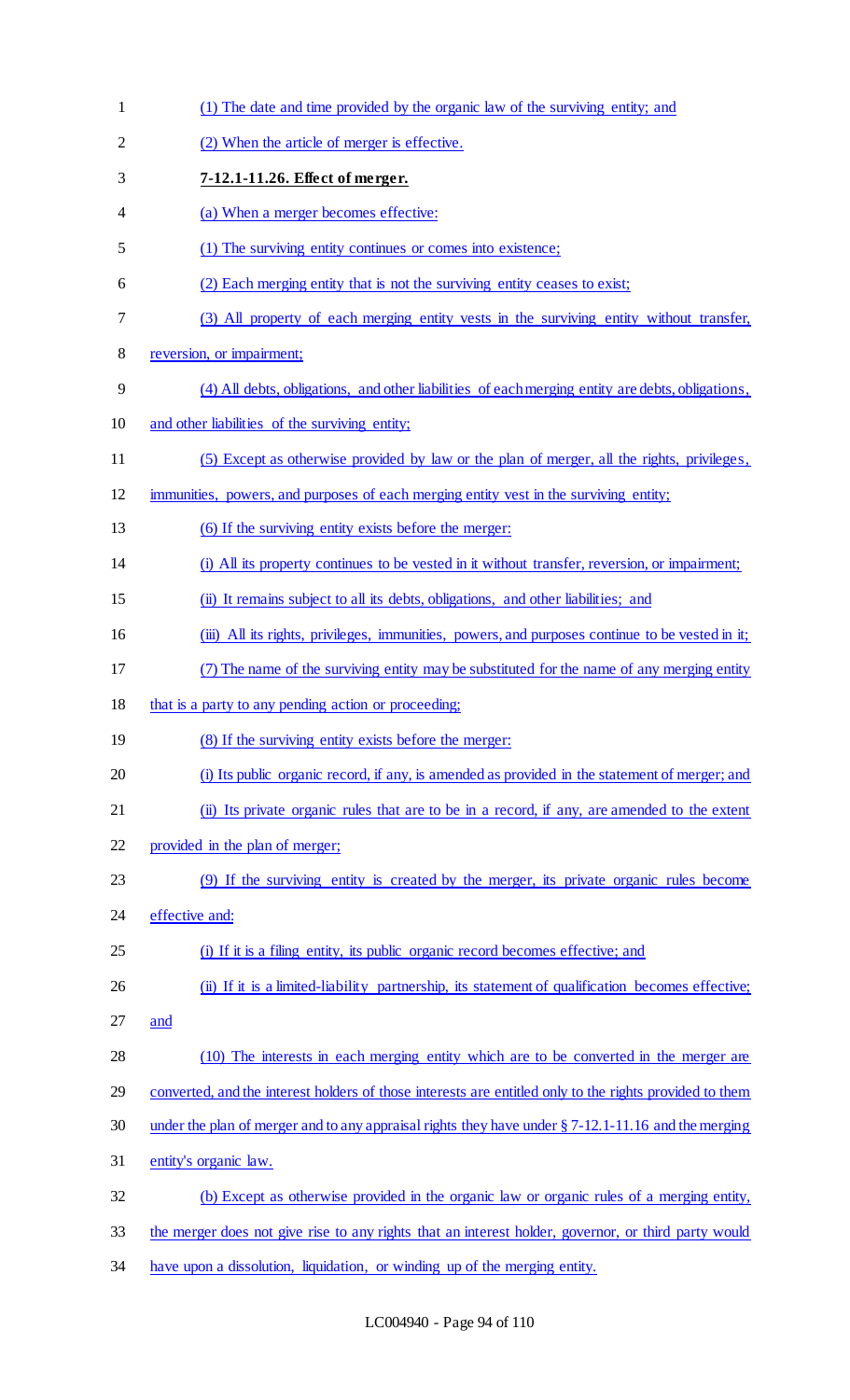| $\mathbf{1}$   | (c) When a merger becomes effective, a person that did not have interest holder liability               |
|----------------|---------------------------------------------------------------------------------------------------------|
| $\overline{2}$ | with respect to any of the merging entities and becomes subject to interest holder liability with       |
| 3              | respect to a domestic entity as a result of the merger has interest holder liability only to the extent |
| 4              | provided by the organic law of that entity and only for those debts, obligations, and other liabilities |
| 5              | that are incurred after the merger becomes effective.                                                   |
| 6              | (d) When a merger becomes effective, the interest holder liability of a person that ceases              |
| 7              | to hold an interest in a domestic merging partnership with respect to which the person had interest     |
| 8              | holder liability is subject to the following rules:                                                     |
| 9              | (1) The merger does not discharge any interest holder liability under this chapter to the               |
| 10             | extent the interest holder liability was incurred before the merger became effective.                   |
| 11             | (2) The person does not have interest holder liability under this chapter for any debt,                 |
| 12             | obligation, or other liability that is incurred after the merger becomes effective.                     |
| 13             | (3) This chapter continues to apply to the release, collection, or discharge of any interest            |
| 14             | holder liability preserved under subsection $(d)(1)$ of this section as if the merger had not occurred  |
| 15             | and the surviving entity were the domestic merging entity.                                              |
| 16             | (4) The person has whatever rights of contribution from any other person as are provided                |
| 17             | by this chapter, law other than this chapter, or the partnership agreement of the domestic merging      |
| 18             | partnership with respect to any interest holder liability preserved under subsection $(d)(1)$ of this   |
| 19             | section as if the merger had not occurred.                                                              |
| 20             | (e) When a merger has become effective, a foreign entity that is the surviving entity may               |
| 21             | be served with process in this state for the collection and enforcement of any debts, obligations, or   |
| 22             | other liabilities of a domestic merging partnership as provided in $\S$ 7-12.1-119.                     |
| 23             | (f) When a merger has become effective, the registration to do business in this state of any            |
| 24             | foreign merging entity that is not the surviving entity is canceled.                                    |
| 25             | PART <sub>3</sub>                                                                                       |
| 26             | <b>INTEREST EXCHANGE</b>                                                                                |
| 27             | 7-12.1-11.31. Interest exchange authorized.                                                             |
| 28             | (a) By complying with this part:                                                                        |
| 29             | (1) A domestic partnership may acquire all of one or more classes or series of interests of             |
| 30             | another domestic entity or a foreign entity in exchange for interests, securities, obligations, money,  |
| 31             | other property, rights to acquire interests or securities, or any combination of the foregoing; or      |
| 32             | (2) All of one or more classes or series of interests of a domestic partnership may be                  |
| 33             | acquired by another domestic entity or a foreign entity in exchange for interests, securities,          |
| 34             | obligations, money, other property, rights to acquire interests or securities, or any combination of    |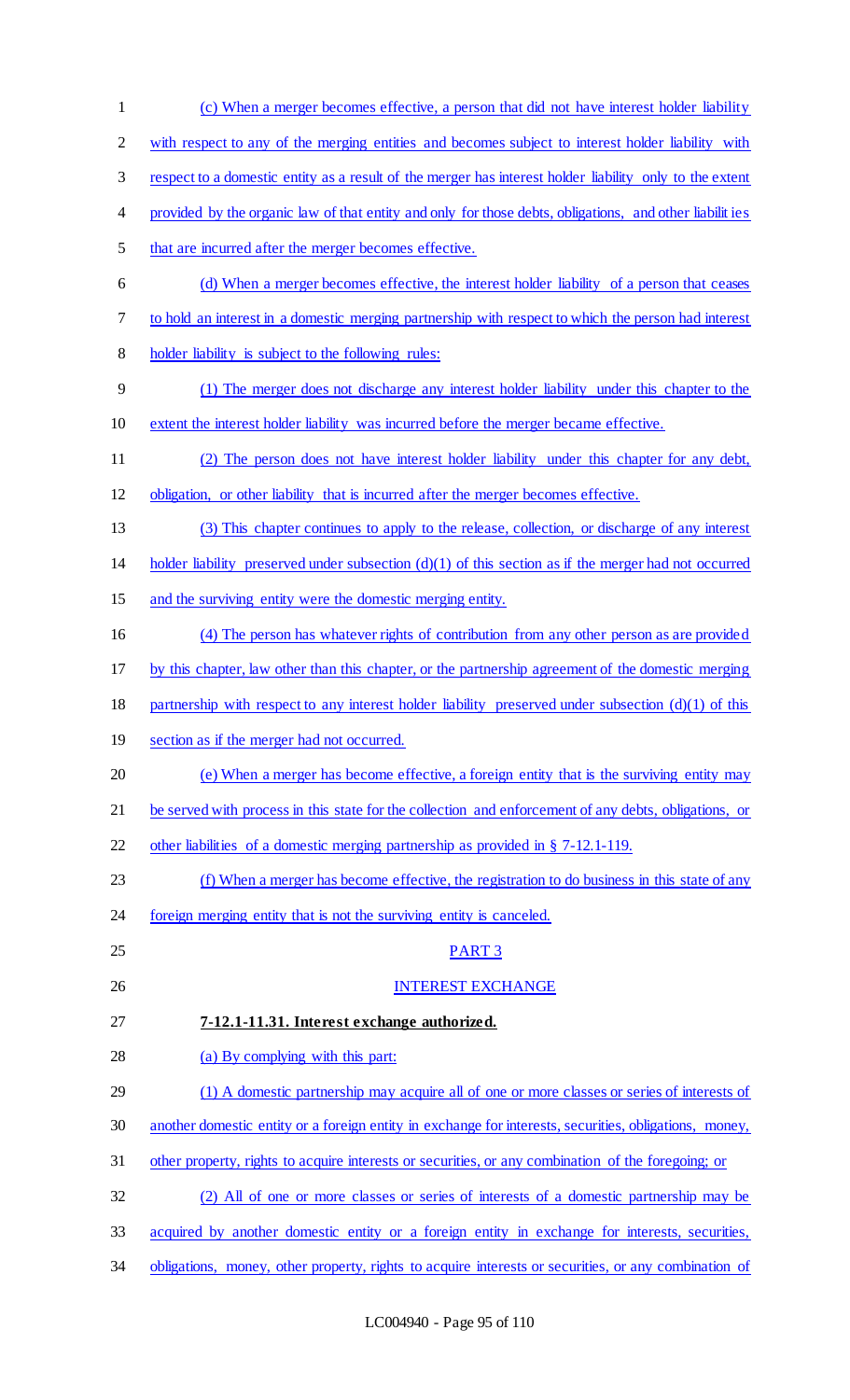1 the foregoing.

| $\overline{2}$ | (b) By complying with the provisions of this part applicable to foreign entities, a foreign            |
|----------------|--------------------------------------------------------------------------------------------------------|
| 3              | entity may be the acquiring or acquired entity in an interest exchange under this part if the interest |
| 4              | exchange is authorized by the law of the foreign entity's jurisdiction of formation.                   |
| 5              | (c) If a protected agreement contains a provision that applies to a merger of a domestic               |
| 6              | partnership but does not refer to an interest exchange, the provision applies to an interest exchange  |
| 7              | in which the domestic partnership is the acquired entity as if the interest exchange were a merger     |
| 8              | until the provision is amended after the effective date of this chapter.                               |
| 9              | 7-12.1-11.32. Plan of interest exchange.                                                               |
| 10             | (a) A domestic partnership may be the acquired entity in an interest exchange under this               |
| 11             | part by approving a plan of interest exchange. The plan must be in a record and contain:               |
| 12             | (1) The name of the acquired entity;                                                                   |
| 13             | (2) The name, jurisdiction of formation, and type of entity of the acquiring entity;                   |
| 14             | (3) The manner of converting the interests in the acquired entity into interests, securities,          |
| 15             | obligations, money, other property, rights to acquire interests or securities, or any combination of   |
| 16             | the foregoing;                                                                                         |
| 17             | (4) Any proposed amendments to the partnership agreement that are, or are proposed to be,              |
| 18             | in a record of the acquired entity;                                                                    |
| 19             | (5) The other terms and conditions of the interest exchange; and                                       |
| 20             | (6) Any other provision required by the law of this state or the partnership agreement of              |
| 21             | the acquired entity.                                                                                   |
| 22             | (b) In addition to the requirements of subsection (a) of this section, a plan of interest              |
| 23             | exchange may contain any other provision not prohibited by law.                                        |
| 24             | 7-12.1-11.33. Approval of interest exchange.                                                           |
| 25             | (a) A plan of interest exchange is not effective unless it has been approved:                          |
| 26             | (1) By all the partners of a domestic acquired partnership entitled to vote on or consent to           |
| 27             | any matter; and                                                                                        |
| 28             | (2) In a record, by each partner of the domestic acquired partnership that will have interest          |
| 29             | holder liability for debts, obligations, and other liabilities that are incurred after the interest    |
| 30             | exchange becomes effective, unless:                                                                    |
| 31             | (i) The partnership agreement of the partnership provides in a record for the approval of an           |
| 32             | interest exchange or a merger in which some or all its partners become subject to interest holder      |
| 33             | liability by the affirmative vote or consent of fewer than all the partners; and                       |

34 (ii) The partner consented in a record to or voted for that provision of the partnership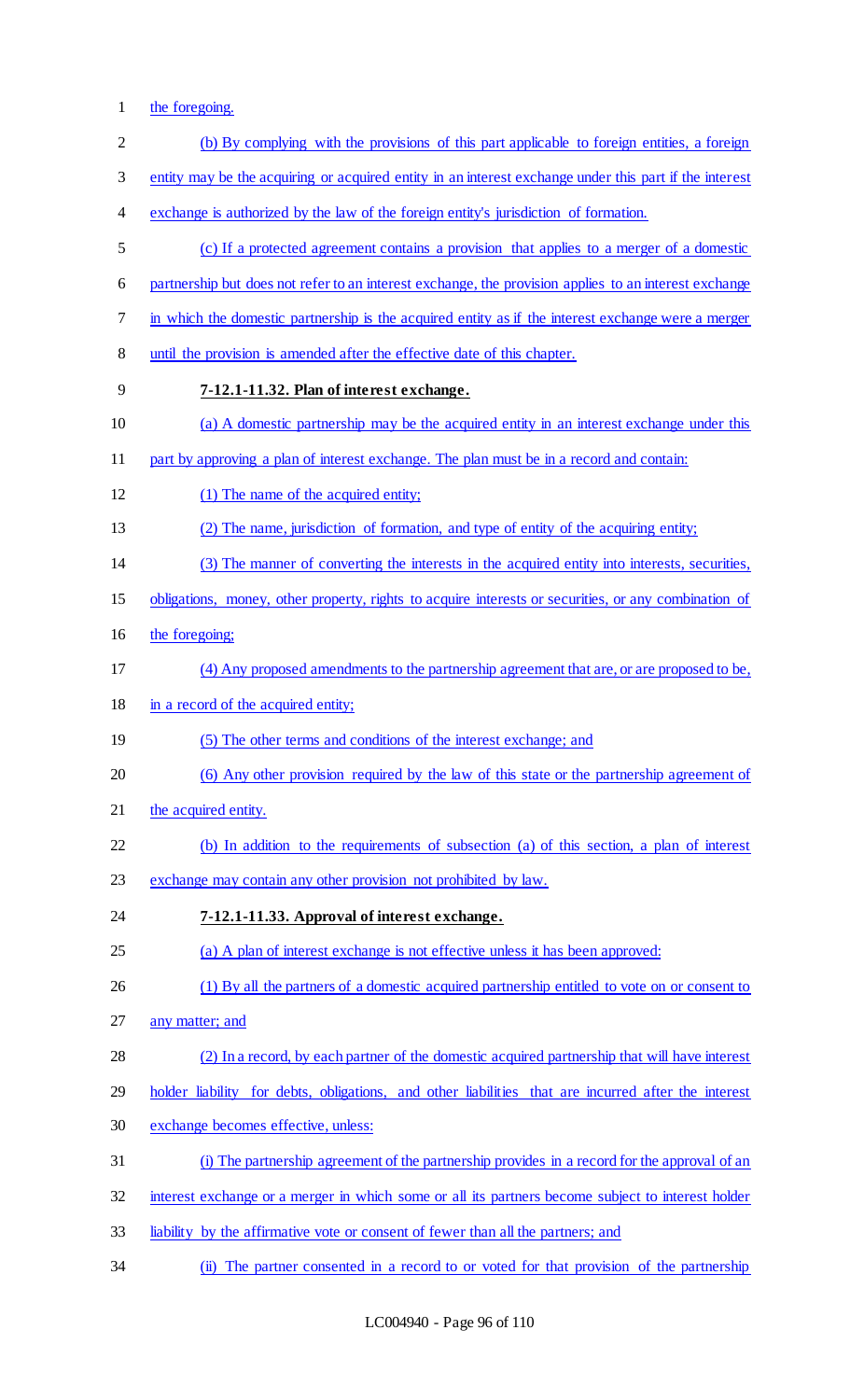agreement or became a partner after the adoption of that provision. 2 (b) An interest exchange involving a domestic acquired entity that is not a partnership is not effective unless it is approved by the domestic entity in accordance with its organic law. (c) An interest exchange involving a foreign acquired entity is not effective unless it is approved by the foreign entity in accordance with the law of the foreign entity's jurisdiction of formation. (d) Except as otherwise provided in its organic law or organic rules, the interest holders of 8 the acquiring entity are not required to approve the interest exchange. **7-12.1-11.34. Amendment or abandonment of plan of interest exchange.**  (a) A plan of interest exchange may be amended only with the consent of each party to the 11 plan, except as otherwise provided in the plan. (b) A domestic acquired partnership may approve an amendment of a plan of interest exchange: (1) In the same manner as the plan was approved, if the plan does not provide for the 15 manner in which it may be amended; or (2) By its partners in the manner provided in the plan, but a partner that was entitled to vote on or consent to approval of the interest exchange is entitled to vote on or consent to any amendment of the plan that will change: (i) The amount or kind of interests, securities, obligations, money, other property, rights to acquire interests or securities, or any combination of the foregoing, to be received by any of the 21 partners of the acquired partnership under the plan; (ii) The partnership agreement of the acquired partnership that will be in effect immediately 23 after the interest exchange becomes effective, except for changes that do not require approval of 24 the partners of the acquired partnership under this chapter or the partnership agreement; or (iii) Any other terms or conditions of the plan, if the change would adversely affect the partner in any material respect. (c) After a plan of interest exchange has been approved and before a statement of interest exchange becomes effective, the plan may be abandoned as provided in the plan. Unless prohibited by the plan, a domestic acquired partnership may abandon the plan in the same manner as the plan was approved. (d) If a plan of interest exchange is abandoned after a statement of interest exchange has been filed with the secretary of state and before the statement becomes effective, a statement of abandonment, signed by the acquired partnership, must be filed with the secretary of state before the statement of interest exchange becomes effective. The statement of abandonment takes effect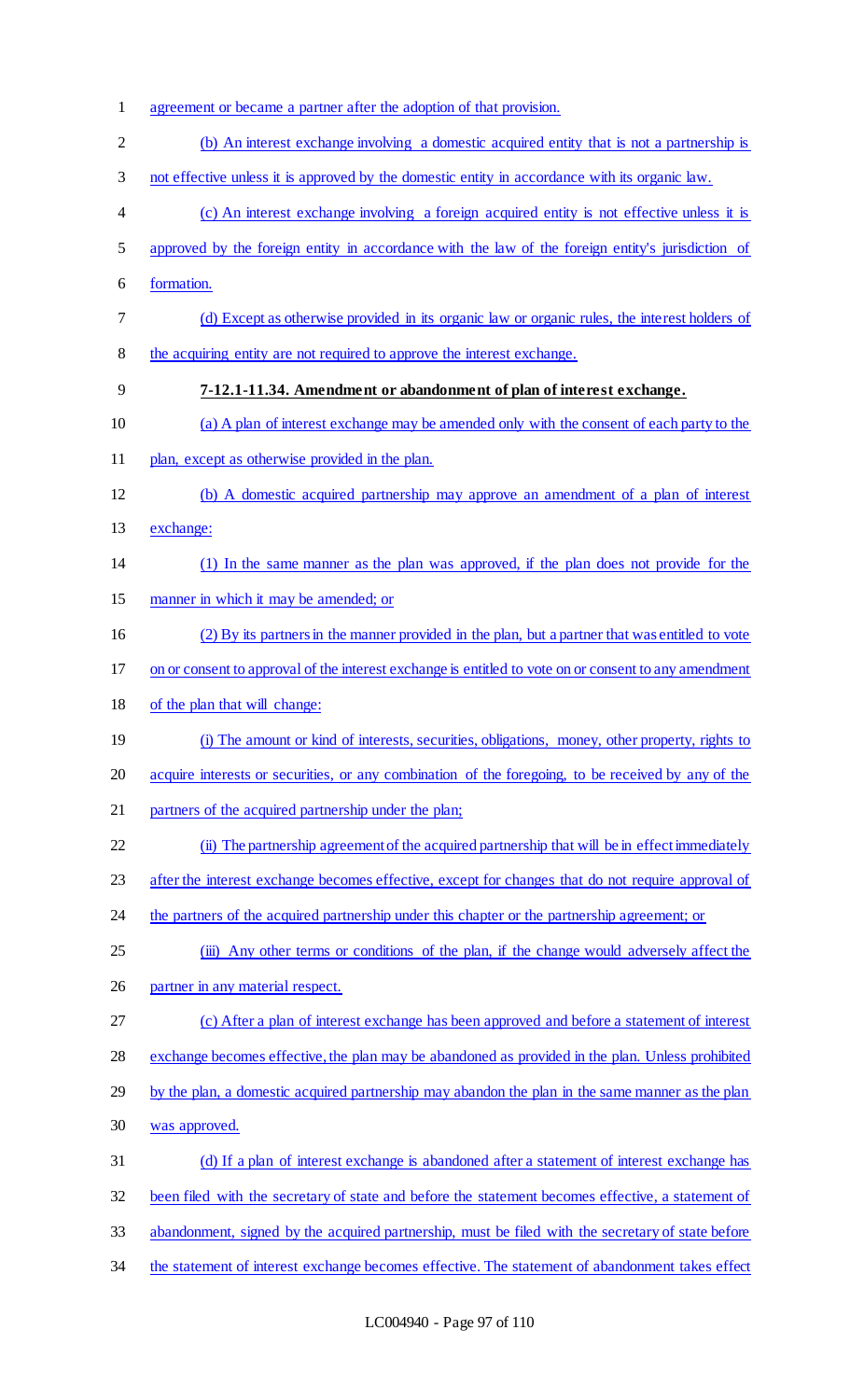| $\mathbf{1}$   | on filing, and the interest exchange is abandoned and does not become effective. The statement of       |
|----------------|---------------------------------------------------------------------------------------------------------|
| $\overline{2}$ | abandonment must contain:                                                                               |
| 3              | (1) The name of the acquired partnership;                                                               |
| 4              | (2) The date on which the statement of interest exchange was filed by the secretary of state;           |
| 5              | and                                                                                                     |
| 6              | (3) A statement that the interest exchange has been abandoned in accordance with this                   |
| 7              | section.                                                                                                |
| 8              | 7-12.1-11.35. Statement of interest exchange -- Effective date of interest exchange.                    |
| 9              | (a) A statement of interest exchange must be signed by a domestic acquired partnership                  |
| 10             | and filed with the secretary of state.                                                                  |
| 11             | (b) A statement of interest exchange must contain:                                                      |
| 12             | (1) The name of the acquired partnership;                                                               |
| 13             | (2) The name, jurisdiction of formation, and type of entity of the acquiring entity; and                |
| 14             | (3) A statement that the plan of interest exchange was approved by the acquired partnership             |
| 15             | in accordance with this part.                                                                           |
| 16             | (c) In addition to the requirements of subsection (b) of this section, a statement of interest          |
| 17             | exchange may contain any other provision not prohibited by law.                                         |
| 18             | (d) An interest exchange becomes effective when the statement of interest exchange is                   |
| 19             | effective.                                                                                              |
| 20             | 7-12.1-11.36. Effect of interest exchange.                                                              |
| 21             | (a) When an interest exchange in which the acquired entity is a domestic partnership                    |
| 22             | becomes effective:                                                                                      |
| 23             | (1) The interests in the acquired partnership which are the subject of the interest exchange            |
| 24             | are converted, and the partners holding those interests are entitled only to the rights provided to     |
| 25             | them under the plan of interest exchange and to any appraisal rights they have under $\S$ 7-12.1-       |
| 26             | 11.16;                                                                                                  |
| 27             | (2) The acquiring entity becomes the interest holder of the interests in the acquired                   |
| 28             | partnership stated in the plan of interest exchange to be acquired by the acquiring entity; and         |
| 29             | (3) The provisions of the partnership agreement of the acquired partnership that are to be              |
| 30             | in a record, if any, are amended to the extent provided in the plan of interest exchange.               |
| 31             | (b) Except as otherwise provided in the partnership agreement of a domestic acquired                    |
| 32             | partnership, the interest exchange does not give rise to any rights that a partner or third party would |
| 33             | have upon a dissolution, liquidation, or winding up of the acquired partnership.                        |
|                |                                                                                                         |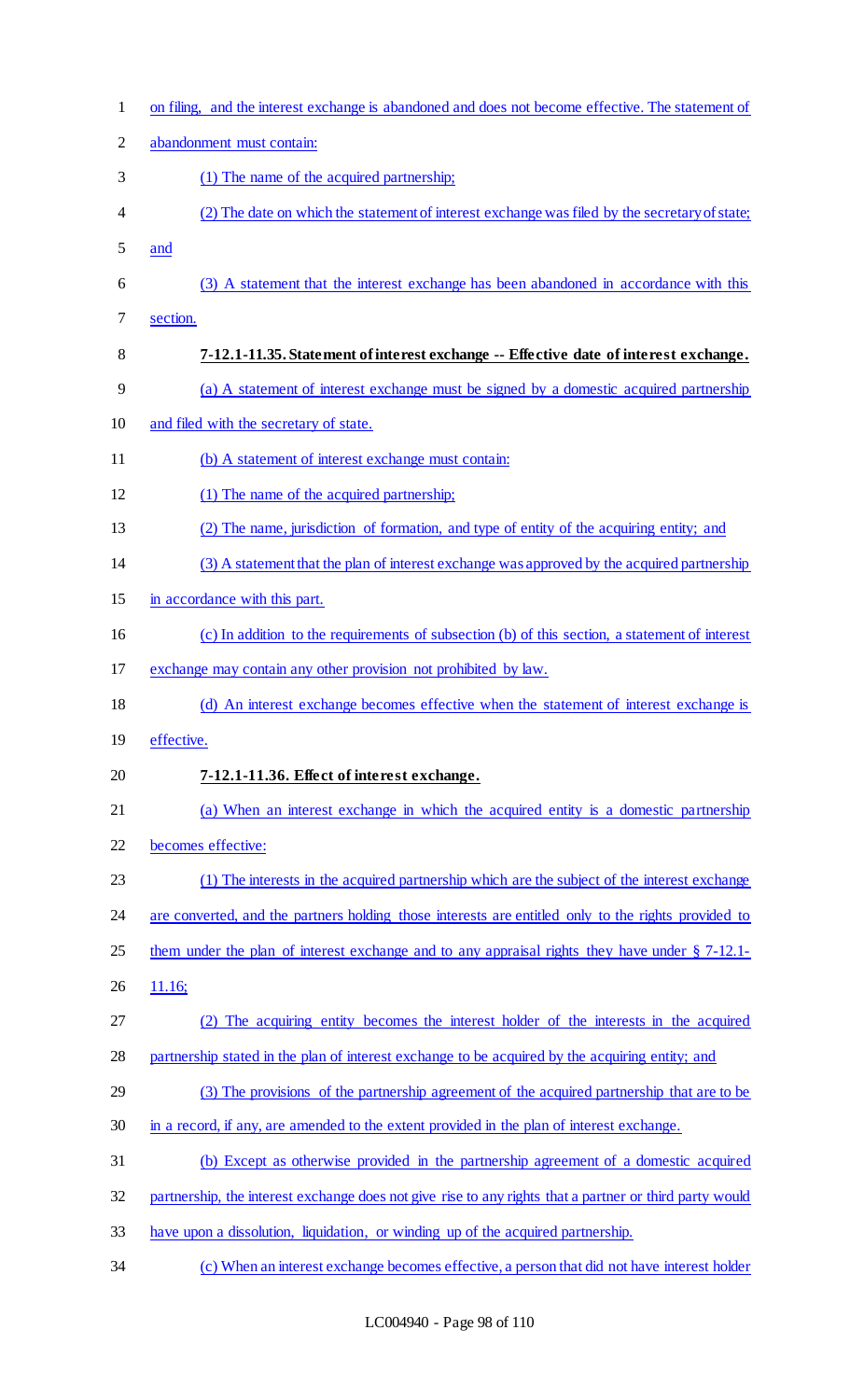| $\mathbf{1}$   | liability with respect to a domestic acquired partnership and becomes subject to interest holder         |
|----------------|----------------------------------------------------------------------------------------------------------|
| $\overline{2}$ | liability with respect to a domestic entity as a result of the interest exchange has interest holder     |
| 3              | liability only to the extent provided by the organic law of the entity and only for those debts,         |
| 4              | obligations, and other liabilities that are incurred after the interest exchange becomes effective.      |
| 5              | (d) When an interest exchange becomes effective, the interest holder liability of a person               |
| 6              | that ceases to hold an interest in a domestic acquired partnership with respect to which the person      |
| 7              | had interest holder liability is subject to the following rules:                                         |
| 8              | (1) The interest exchange does not discharge any interest holder liability under this chapter            |
| 9              | to the extent the interest holder liability was incurred before the interest exchange became effective.  |
| 10             | (2) The person does not have interest holder liability under this chapter for any debt,                  |
| 11             | obligation, or other liability that is incurred after the interest exchange becomes effective.           |
| 12             | (3) This chapter continues to apply to the release, collection, or discharge of any interest             |
| 13             | holder liability preserved under subsection $(d)(1)$ of this section as if the interest exchange had not |
| 14             | occurred.                                                                                                |
| 15             | (4) The person has whatever rights of contribution from any other person as are provided                 |
| 16             | by this chapter, law other than this chapter, or the partnership agreement of the domestic acquired      |
| 17             | partnership with respect to any interest holder liability preserved under subsection $(d)(1)$ of this    |
| 18             | section as if the interest exchange had not occurred.                                                    |
| 19             | PART <sub>4</sub>                                                                                        |
| 20             | <b>CONVERSION</b>                                                                                        |
| 21             | 7-12.1-11.41. Conversion authorized.                                                                     |
| 22             | (a) By complying with this part, a domestic partnership may become:                                      |
| 23             | (1) A domestic entity that is a different type of entity; or                                             |
| 24             | (2) A foreign entity that is a different type of entity, if the conversion is authorized by the          |
| 25             | law of the foreign entity's jurisdiction of formation.                                                   |
| 26             | (b) By complying with the provisions of this part applicable to foreign entities, a foreign              |
| 27             | entity that is not a foreign partnership may become a domestic partnership if the conversion is          |
| 28             | authorized by the law of the foreign entity's jurisdiction of formation.                                 |
| 29             | (c) If a protected agreement contains a provision that applies to a merger of a domestic                 |
| 30             | partnership but does not refer to a conversion, the provision applies to a conversion of the             |
| 31             | partnership as if the conversion were a merger until the provision is amended after the effective        |
| 32             | date of this chapter.                                                                                    |
| 33             | 7-12.1-11.42. Plan of conversion.                                                                        |
| 34             | (a) A domestic partnership may convert to a different type of entity under this part by                  |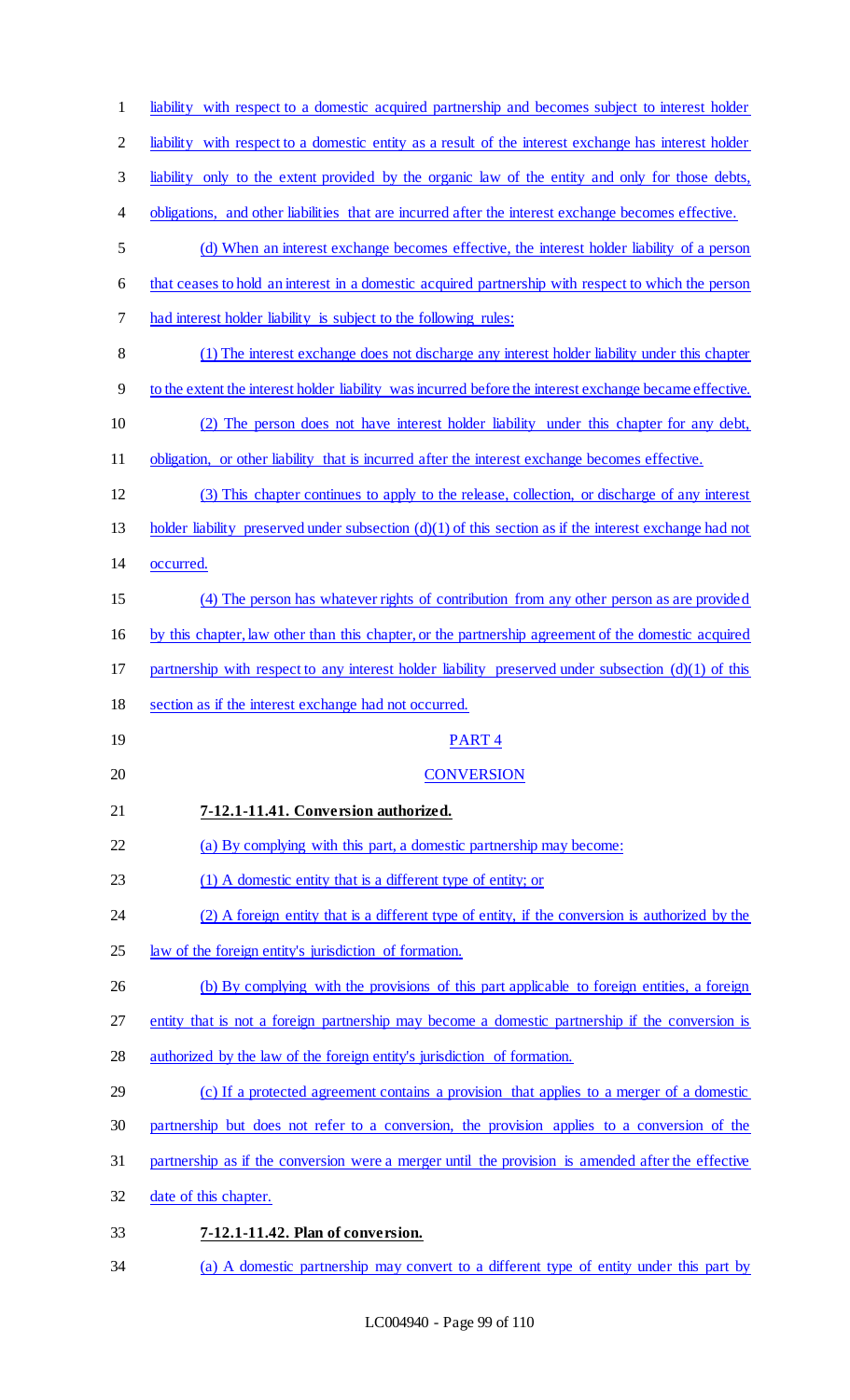| $\mathbf{1}$   | approving a plan of conversion. The plan must be in a record and contain:                               |
|----------------|---------------------------------------------------------------------------------------------------------|
| $\overline{2}$ | (1) The name of the converting partnership;                                                             |
| 3              | (2) The name, jurisdiction of formation, and type of entity of the converted entity;                    |
| 4              | (3) The manner of converting the interests in the converting partnership into interests,                |
| 5              | securities, obligations, money, other property, rights to acquire interests or securities, or any       |
| 6              | combination of the foregoing;                                                                           |
| 7              | (4) The proposed public organic record of the converted entity if it will be a filing entity;           |
| 8              | (5) The full text of the private organic rules of the converted entity which are proposed to            |
| 9              | be in a record;                                                                                         |
| 10             | (6) The other terms and conditions of the conversion; and                                               |
| 11             | (7) Any other provision required by the law of this state or the partnership agreement of               |
| 12             | the converting partnership.                                                                             |
| 13             | (b) In addition to the requirements of subsection (a) of this section, a plan of conversion             |
| 14             | may contain any other provision not prohibited by law.                                                  |
| 15             | 7-12.1-11.43. Approval of conversion.                                                                   |
| 16             | (a) A plan of conversion is not effective unless it has been approved:                                  |
| 17             | (1) By a domestic converting partnership, by all the partners of the partnership entitled to            |
| 18             | vote on or consent to any matter; and                                                                   |
| 19             | (2) In a record, by each partner of a domestic converting partnership which will have                   |
| 20             | interest holder liability for debts, obligations, and other liabilities that are incurred after the     |
| 21             | conversion becomes effective, unless:                                                                   |
| 22             | (i) The partnership agreement of the partnership provides in a record for the approval of a             |
| 23             | conversion or a merger in which some or all of its partners become subject to interest holder liability |
| 24             | by the affirmative vote or consent of fewer than all the partners; and                                  |
| 25             | (ii) The partner voted for or consented in a record to that provision of the partnership                |
| 26             | agreement or became a partner after the adoption of that provision.                                     |
| 27             | (b) A conversion involving a domestic converting entity that is not a partnership is not                |
| 28             | effective unless it is approved by the domestic converting entity in accordance with its organic law.   |
| 29             | (c) A conversion of a foreign converting entity is not effective unless it is approved by the           |
| 30             | foreign entity in accordance with the law of the foreign entity's jurisdiction of formation.            |
| 31             | 7-12.1-11.44. Amendment or abandonment of plan of conversion.                                           |
| 32             | (a) A plan of conversion of a domestic converting partnership may be amended:                           |
| 33             | (1) In the same manner as the plan was approved, if the plan does not provide for the                   |
| 34             | manner in which it may be amended; or                                                                   |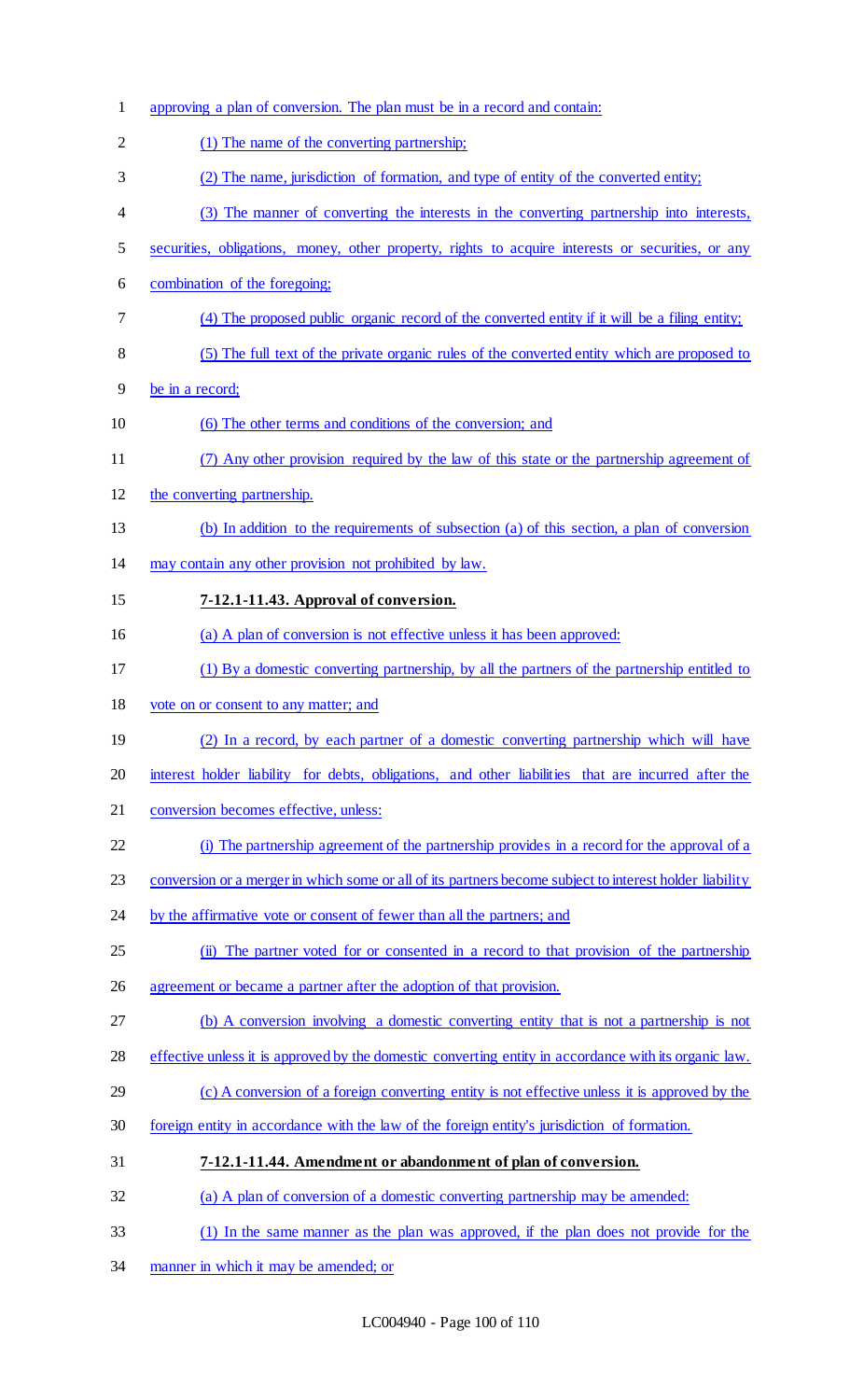| $\mathbf{1}$ | (2) By its partners in the manner provided in the plan, but a partner that was entitled to vote         |
|--------------|---------------------------------------------------------------------------------------------------------|
| 2            | on or consent to approval of the conversion is entitled to vote on or consent to any amendment of       |
| 3            | the plan that will change:                                                                              |
| 4            | (i) The amount or kind of interests, securities, obligations, money, other property, rights to          |
| 5            | acquire interests or securities, or any combination of the foregoing, to be received by any of the      |
| 6            | partners of the converting partnership under the plan;                                                  |
| 7            | (ii) The public organic record, if any, or private organic rules of the converted entity which          |
| 8            | will be in effect immediately after the conversion becomes effective, except for changes that do not    |
| 9            | require approval of the interest holders of the converted entity under its organic law or organic       |
| 10           | rules; or                                                                                               |
| 11           | (iii) Any other terms or conditions of the plan, if the change would adversely affect the               |
| 12           | partner in any material respect.                                                                        |
| 13           | (b) After a plan of conversion has been approved by a domestic converting partnership and               |
| 14           | before a statement of conversion becomes effective, the plan may be abandoned as provided in the        |
| 15           | plan. Unless prohibited by the plan, a domestic converting partnership may abandon the plan in the      |
| 16           | same manner as the plan was approved.                                                                   |
| 17           | (c) If a plan of conversion is abandoned after a statement of conversion has been filed with            |
| 18           | the secretary of state and before the statement becomes effective, a statement of abandonment,          |
| 19           | signed by the converting entity, must be filed with the secretary of state before the statement of      |
| 20           | conversion becomes effective. The statement of abandonment takes effect on filing, and the              |
| 21           | conversion is abandoned and does not become effective. The statement of abandonment must                |
| 22           | contain:                                                                                                |
| 23           | (1) The name of the converting partnership;                                                             |
| 24           | (2) The date on which the statement of conversion was filed by the secretary of state; and              |
| 25           | (3) A statement that the conversion has been abandoned in accordance with this section.                 |
| 26           | 7-12.1-11.45. Statement of conversion -- Effective date of conversion.                                  |
| 27           | (a) A statement of conversion must be signed by the converting entity and filed with the                |
| 28           | secretary of state.                                                                                     |
| 29           | (b) A statement of conversion must contain:                                                             |
| 30           | (1) The name, jurisdiction of formation, and type of entity of the converting entity;                   |
| 31           | (2) The name, jurisdiction of formation, and type of entity of the converted entity;                    |
| 32           | (3) If the converting entity is a domestic partnership, a statement that the plan of conversion         |
| 33           | was approved in accordance with this part or, if the converting entity is a foreign entity, a statement |
| 34           | that the conversion was approved by the foreign entity in accordance with the law of its jurisdiction   |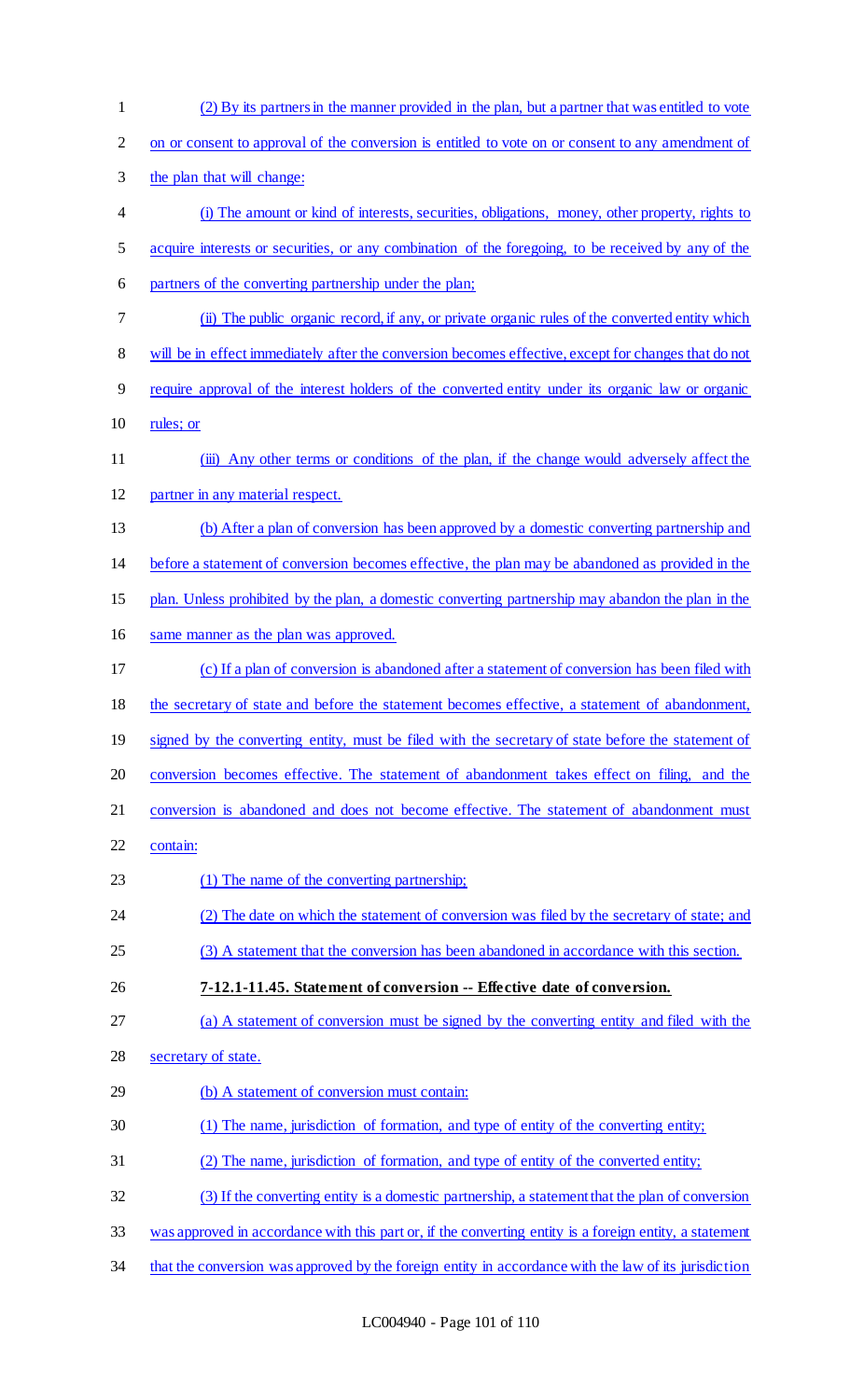of formation; (4) If the converted entity is a domestic filing entity, its public organic record, as an attachment; and (5) If the converted entity is a domestic limited-liability partnership, its statement of qualification, as an attachment. (c) In addition to the requirements of subsection (b) of this section, a statement of conversion may contain any other provision not prohibited by law. 8 (d) If the converted entity is a domestic entity, its public organic record, if any, must satisfy the requirements of the law of this state, except that the public organic record does not need to be signed. (e) If the converted entity is a domestic partnership, the conversion becomes effective when the statement of conversion is effective. In all other cases, the conversion becomes effective on the later of: (1) The date and time provided by the organic law of the converted entity; and 15 (2) When the statement is effective. **7-12.1-11.46. Effect of conversion.**  (a) When a conversion becomes effective: 18 (1) The converted entity is: 19 (i) Organized under and thereafter subject to the organic law of the converted entity; and (ii) The same entity without interruption as the converting entity; (2) All property of the converting entity continues to be vested in the converted entity without transfer, reversion, or impairment; (3) All debts, obligations, and other liabilities of the converting entity continue as debts, 24 obligations, and other liabilities of the converted entity; (4) Except as otherwise provided by law or the plan of conversion, all the rights, privileges, 26 immunities, powers, and purposes of the converting entity remain in the converted entity; (5) The name of the converted entity may be substituted for the name of the converting entity in any pending action or proceeding; (6) If the converted entity is a limited-liability partnership, its statement of qualification becomes effective; (7) The provisions of the partnership agreement of the converted entity which are to be in a record, if any, approved as part of the plan of conversion become effective; and (8) The interests in the converting entity are converted, and the interest holders of the converting entity are entitled only to the rights provided to them under the plan of conversion and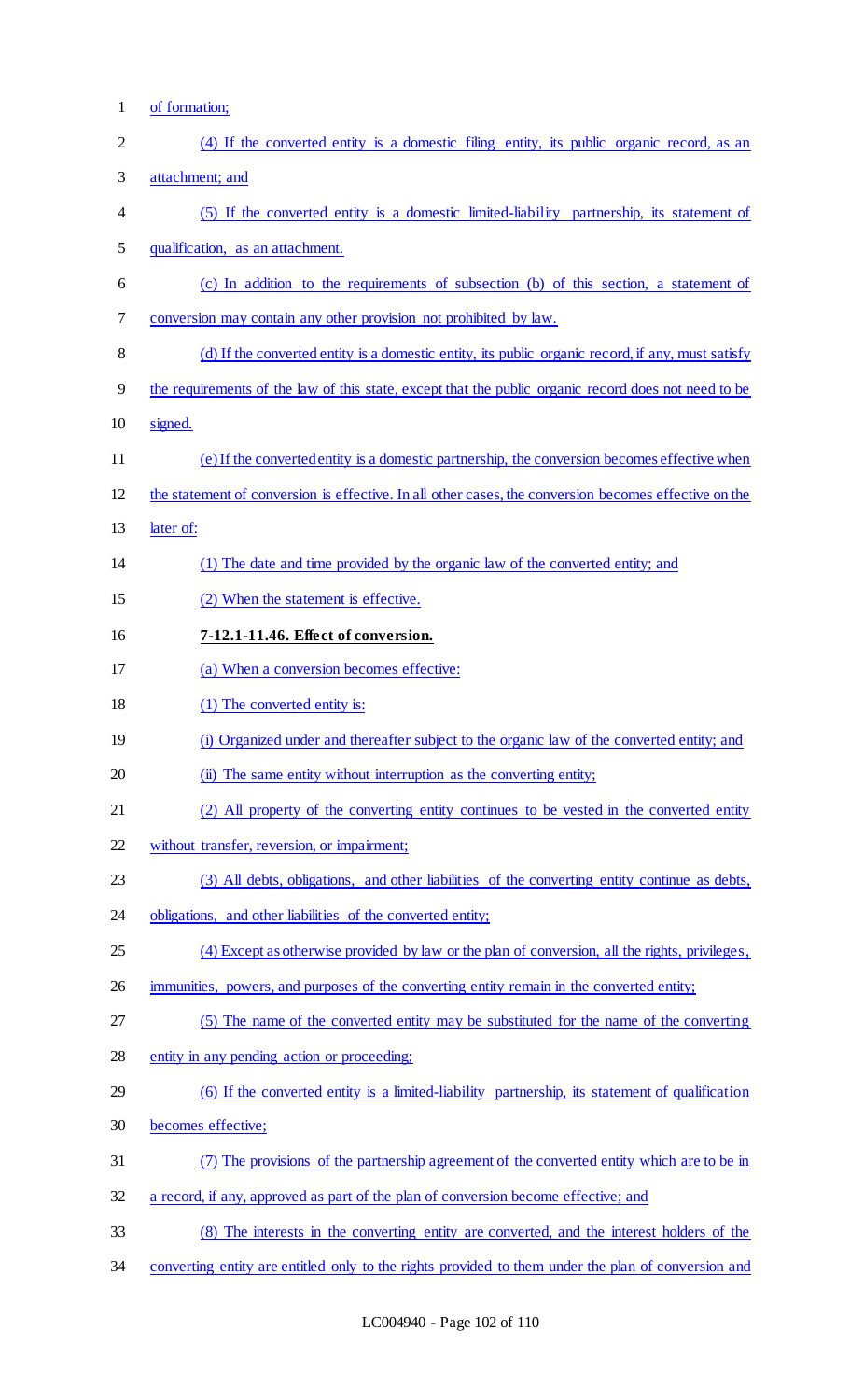- to any appraisal rights they have under § 7-12.1-11.16.
- (b) Except as otherwise provided in the partnership agreement of a domestic converting partnership, the conversion does not give rise to any rights that a partner or third party would have upon a dissolution, liquidation, or winding up of the converting entity. (c) When a conversion becomes effective, a person that did not have interest holder liability with respect to the converting entity and becomes subject to interest holder liability with respect to a domestic entity as a result of the conversion has interest holder liability only to the extent provided by the organic law of the entity and only for those debts, obligations, and other liabilities that are incurred after the conversion becomes effective. (d) When a conversion becomes effective, the interest holder liability of a person that ceases to hold an interest in a domestic converting partnership with respect to which the person had 12 interest holder liability is subject to the following rules: (1) The conversion does not discharge any interest holder liability under this chapter to the extent the interest holder liability was incurred before the conversion became effective. (2) The person does not have interest holder liability under this chapter for any debt, obligation, or other liability that is incurred after the conversion becomes effective. (3) This chapter continues to apply to the release, collection, or discharge of any interest holder liability preserved under subsection (d)(1) of this section as if the conversion had not occurred. (4) The person has whatever rights of contribution from any other person as are provided 21 by this chapter, law other than this chapter, or the organic rules of the converting entity with respect 22 to any interest holder liability preserved under subsection  $(d)(1)$  of this section as if the conversion had not occurred. (e) When a conversion has become effective, a foreign entity that is the converted entity may be served with process in this state for the collection and enforcement of any of its debts, 26 obligations, and other liabilities as provided in § 7-12.1-119. (f) If the converting entity is a registered foreign entity, its registration to do business in 28 this state is canceled when the conversion becomes effective. (g) A conversion does not require the entity to wind up its affairs and does not constitute or cause the dissolution of the entity. PART 5 DOMESTICATION **7-12.1-11.51. Domestication authorized.**  (a) By complying with this part, a domestic limited-liability partnership may become a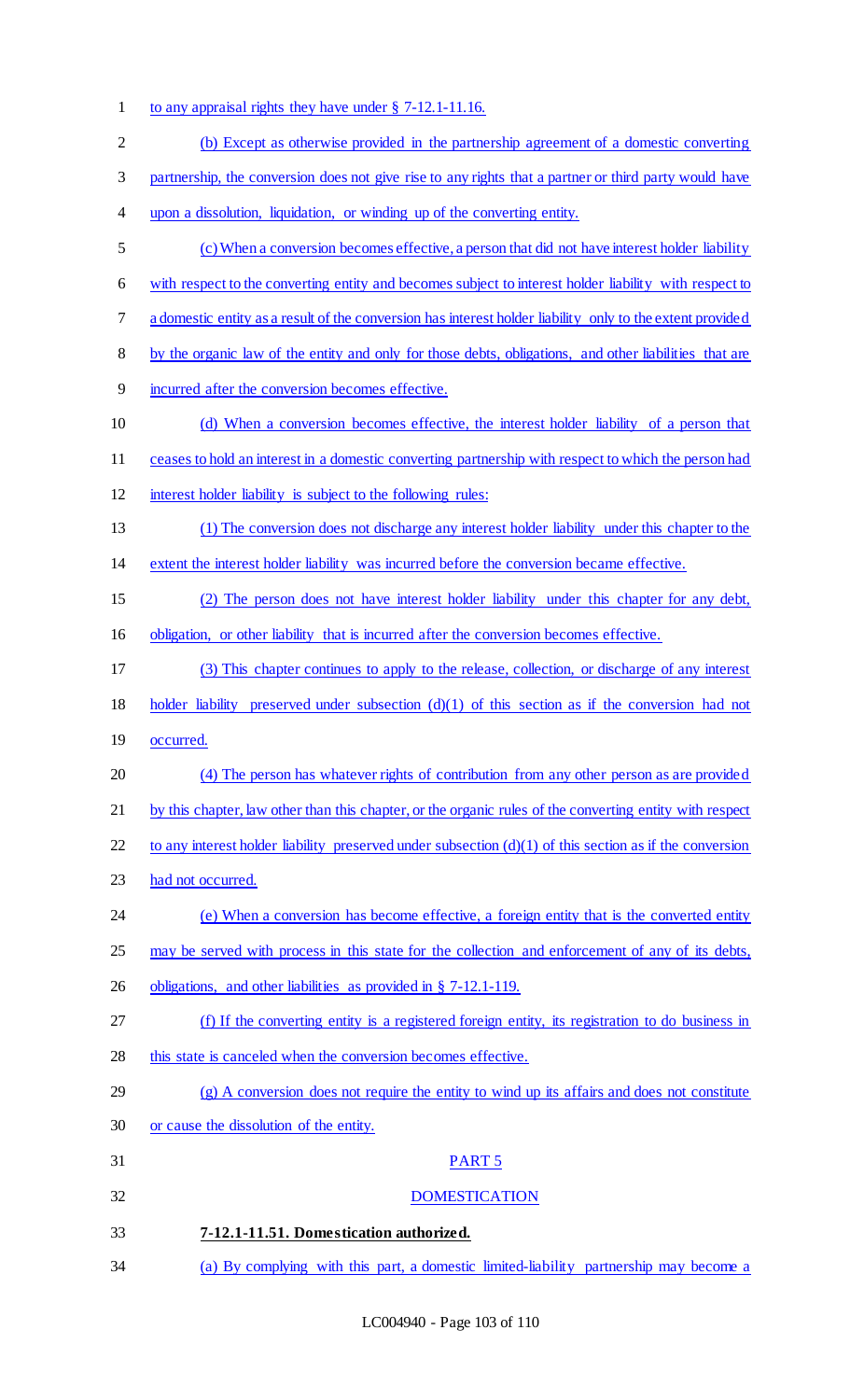foreign limited-liability partnership if the domestication is authorized by the law of the foreign jurisdiction. (b) By complying with the provisions of this part applicable to foreign limited-liability partnerships, a foreign limited-liability partnership may become a domestic limited-liability partnership if the domestication is authorized by the law of the foreign limited-liability partnership's jurisdiction of formation. (c) If a protected agreement contains a provision that applies to a merger of a domestic limited-liability partnership but does not refer to a domestication, the provision applies to a domestication of the limited-liability partnership as if the domestication were a merger until the provision is amended after the effective date of this chapter. **7-12.1-11.52. Plan of domestication.**  (a) A domestic limited-liability partnership may become a foreign limited-liability partnership in a domestication by approving a plan of domestication. The plan must be in a record and contain: (1) The name of the domesticating limited-liability partnership; (2) The name and jurisdiction of formation of the domesticated limited-liability partnership; (3) The manner of converting the interests in the domesticating limited-liability partnership 19 into interests, securities, obligations, money, other property, rights to acquire interests or securities, or any combination of the foregoing; (4) The proposed statement of qualification of the domesticated limited-liability partnership; (5) The full text of the provisions of the partnership agreement of the domesticated limited-24 liability partnership that are proposed to be in a record; (6) The other terms and conditions of the domestication; and (7) Any other provision required by the law of this state or the partnership agreement of the domesticating limited-liability partnership. 28 (b) In addition to the requirements of subsection (a) of this section, a plan of domestication may contain any other provision not prohibited by law. **7-12.1-11.53. Approval of domestication.**  (a) A plan of domestication of a domestic domesticating limited-liability partnership is not effective unless it has been approved: (1) By all the partners entitled to vote on or consent to any matter; and

(2) In a record, by each partner that will have interest holder liability for debts, obligations,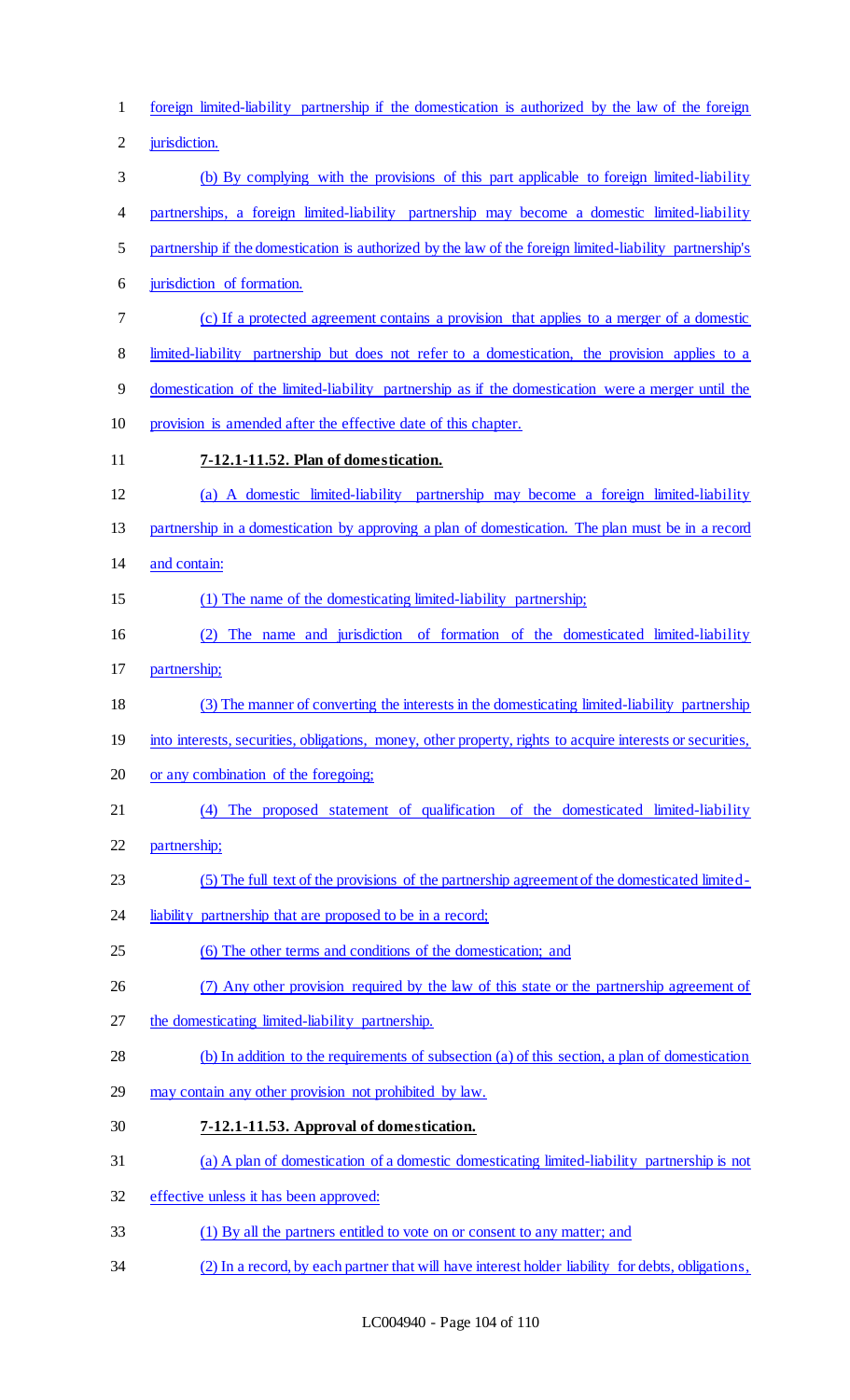and other liabilities that are incurred after the domestication becomes effective, unless: (i) The partnership agreement of the domesticating partnership in a record provides for the approval of a domestication or merger in which some or all of its partners become subject to interest 4 holder liability by the affirmative vote or consent of fewer than all the partners; and (ii) The partner voted for or consented in a record to that provision of the partnership agreement or became a partner after the adoption of that provision. (b) A domestication of a foreign domesticating limited-liability partnership is not effective unless it is approved in accordance with the law of the foreign limited-liability partnership's jurisdiction of formation. **7-12.1-11.54. Amendment or abandonment of plan of domestication.**  (a) A plan of domestication of a domestic domesticating limited-liability partnership may be amended: (1) In the same manner as the plan was approved, if the plan does not provide for the manner in which it may be amended; or (2) By its partners in the manner provided in the plan, but a partner that was entitled to vote on or consent to approval of the domestication is entitled to vote on or consent to any amendment of the plan that will change: (i) The amount or kind of interests, securities, obligations, money, other property, rights to 19 acquire interests or securities, or any combination of the foregoing, to be received by any of the partners of the domesticating limited-liability partnership under the plan; (ii) The partnership agreement of the domesticated limited-liability partnership that will be in effect immediately after the domestication becomes effective, except for changes that do not 23 require approval of the partners of the domesticated limited-liability partnership under its organic **law or partnership agreement; or**  (iii) Any other terms or conditions of the plan, if the change would adversely affect the partner in any material respect. (b) After a plan of domestication has been approved by a domestic domesticating limited-28 liability partnership and before a statement of domestication becomes effective, the plan may be abandoned as provided in the plan. Unless prohibited by the plan, a domestic domesticating limited- liability partnership may abandon the plan in the same manner as the plan was approved. (c) If a plan of domestication is abandoned after a statement of domestication has been filed with the secretary of state and before the statement becomes effective, a statement of abandonment, signed by the domesticating limited-liability partnership, must be filed with the secretary of state before the statement of domestication becomes effective. The statement of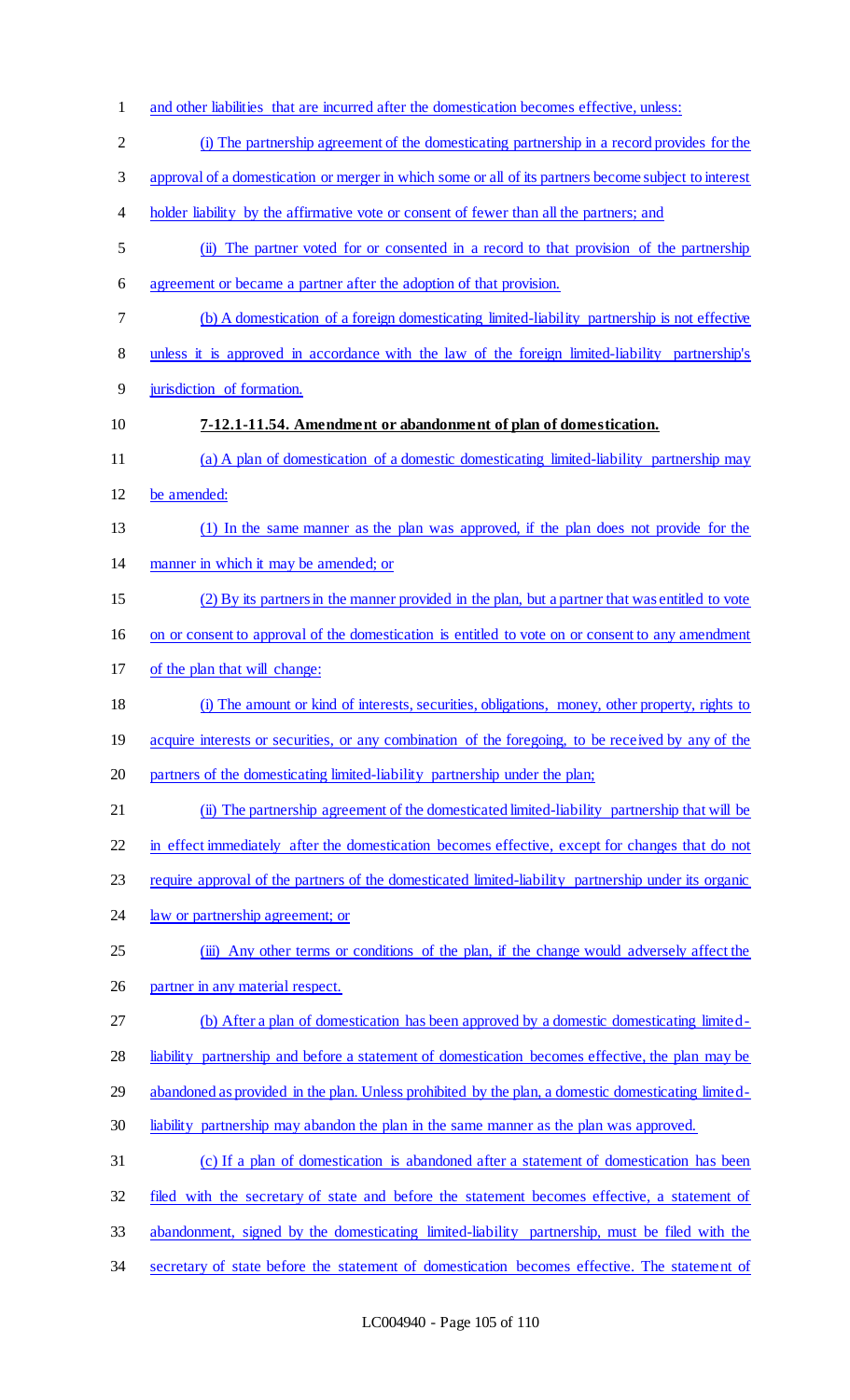| $\mathbf{1}$   | abandonment takes effect on filing, and the domestication is abandoned and does not become           |
|----------------|------------------------------------------------------------------------------------------------------|
| $\overline{2}$ | effective. The statement of abandonment must contain:                                                |
| 3              | (1) The name of the domesticating limited-liability partnership;                                     |
| $\overline{4}$ | (2) The date on which the statement of domestication was filed by the secretary of state;            |
| 5              | and                                                                                                  |
| 6              | (3) A statement that the domestication has been abandoned in accordance with this section.           |
| 7              | 7-12.1-11.55. Statement of domestication -- Effective date of domestication.                         |
| 8              | (a) A statement of domestication must be signed by the domesticating limited partnership             |
| 9              | and filed with the secretary of state.                                                               |
| 10             | (b) A statement of domestication must contain:                                                       |
| 11             | (1) The name and jurisdiction of formation of the domesticating limited-liability                    |
| 12             | partnership;                                                                                         |
| 13             | (2) The name and jurisdiction of formation of the domesticated limited-liability                     |
| 14             | partnership;                                                                                         |
| 15             | (3) If the domesticating limited-liability partnership is a domestic limited-liability               |
| 16             | partnership, a statement that the plan of domestication was approved in accordance with this part    |
| 17             | or, if the domesticating limited-liability partnership is a foreign limited-liability partnership, a |
| 18             | statement that the domestication was approved in accordance with the law of its jurisdiction of      |
| 19             | formation; and                                                                                       |
| 20             | (4) The statement of qualification of the domesticated limited-liability partnership, as an          |
| 21             | attachment.                                                                                          |
| 22             | (c) In addition to the requirements of subsection (b) of this section, a statement of                |
| 23             | domestication may contain any other provision not prohibited by law.                                 |
| 24             | (d) The statement of qualification of a domesticated domestic limited-liability partnership          |
| 25             | must satisfy the requirements of this chapter, but the statement does not need to be signed.         |
| 26             | (e) If the domesticated entity is a domestic partnership, the domestication becomes                  |
| 27             | effective when the statement of domestication is effective. If the domesticated entity is a foreign  |
| 28             | partnership, the domestication becomes effective on the later of:                                    |
| 29             | (1) The date and time provided in the organic law of the domesticated entity; and                    |
| 30             | (2) When the statement is effective.                                                                 |
| 31             | 7-12.1-11.56. Effect of domestication.                                                               |
| 32             | (a) When a domestication becomes effective:                                                          |
| 33             | (1) The domesticated entity is:                                                                      |
| 34             | (i) Organized under and thereafter subject to the organic law of the domesticated entity;            |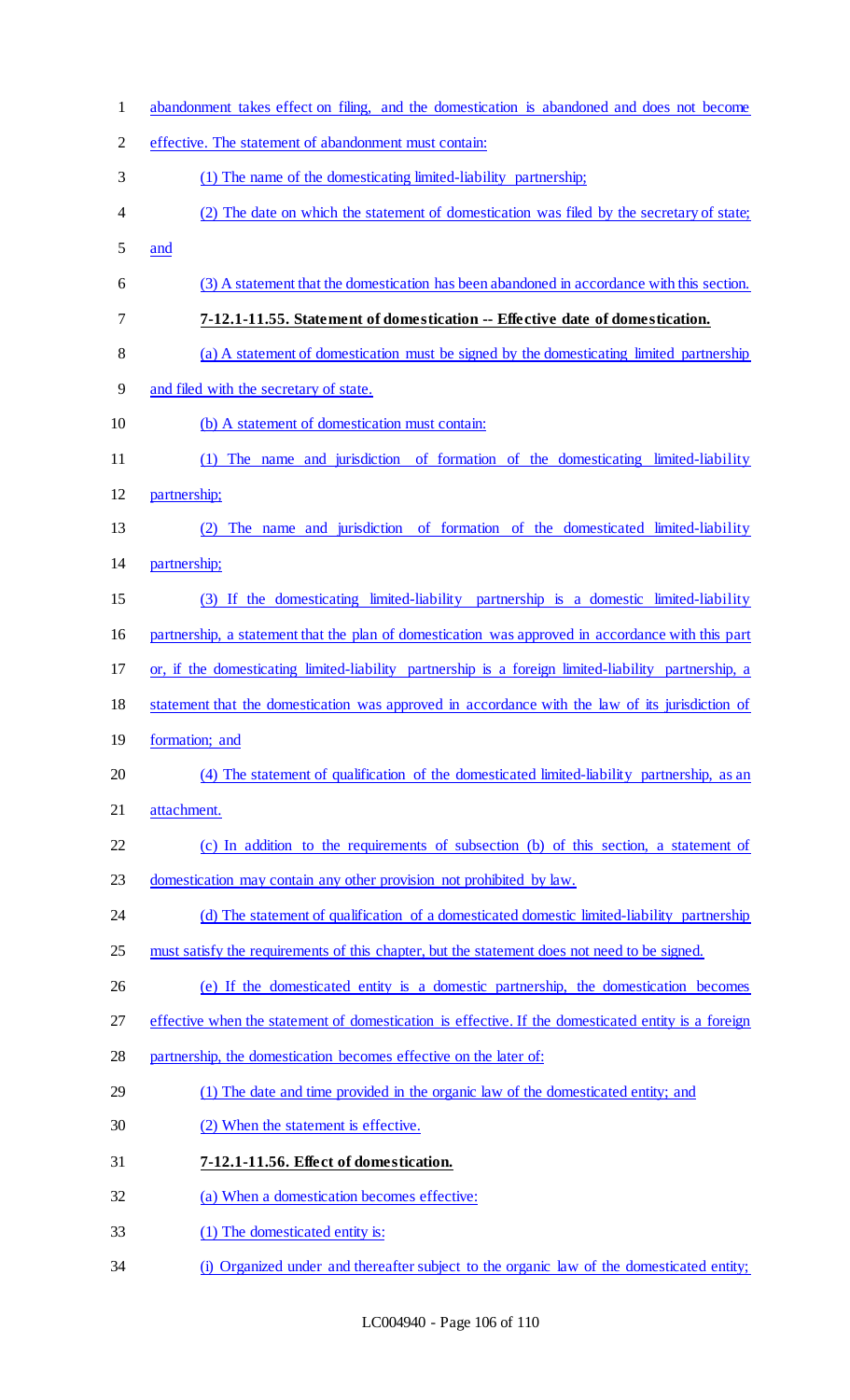and

| $\overline{2}$ | (ii) The same entity without interruption as the domesticating entity;                                 |
|----------------|--------------------------------------------------------------------------------------------------------|
| 3              | (2) All property of the domesticating entity continues to be vested in the domesticated                |
| $\overline{4}$ | entity without transfer, reversion, or impairment;                                                     |
| 5              | (3) All debts, obligations, and other liabilities of the domesticating entity continue as debts,       |
| 6              | obligations, and other liabilities of the domesticated entity;                                         |
| 7              | (4) Except as otherwise provided by law or the plan of domestication, all the rights,                  |
| 8              | privileges, immunities, powers, and purposes of the domesticating entity remain in the                 |
| 9              | domesticated entity;                                                                                   |
| 10             | (5) The name of the domesticated entity may be substituted for the name of the                         |
| 11             | domesticating entity in any pending action or proceeding;                                              |
| 12             | (6) The statement of qualification of the domesticated entity becomes effective;                       |
| 13             | The provisions of the partnership agreement of the domesticated entity that are to be in<br>(7)        |
| 14             | a record, if any, approved as part of the plan of domestication become effective; and                  |
| 15             | (8) The interests in the domesticating entity are converted to the extent and as approved in           |
| 16             | connection with the domestication, and the partners of the domesticating entity are entitled only to   |
| 17             | the rights provided to them under the plan of domestication and to any appraisal rights they have      |
| 18             | under $\S$ 7-12.1-11.16.                                                                               |
| 19             | (b) Except as otherwise provided in the organic law or partnership agreement of the                    |
| 20             | domesticating limited-liability partnership, the domestication does not give rise to any rights that a |
| 21             | partner or third party would otherwise have upon a dissolution, liquidation, or winding up of the      |
| 22             | domesticating partnership.                                                                             |
| 23             | (c) When a domestication becomes effective, a person that did not have interest holder                 |
| 24             | liability with respect to the domesticating limited-liability partnership and becomes subject to       |
| 25             | interest holder liability with respect to a domestic limited-liability partnership as a result of the  |
| 26             | domestication has interest holder liability only to the extent provided by this chapter and only for   |
| 27             | those debts, obligations, and other liabilities that are incurred after the domestication becomes      |
| 28             | effective.                                                                                             |
| 29             | (d) When a domestication becomes effective, the interest holder liability of a person that             |
| 30             | ceases to hold an interest in a domestic domesticating limited-liability partnership with respect to   |
| 31             | which the person had interest holder liability is subject to the following rules:                      |
| 32             | (1) The domestication does not discharge any interest holder liability under this chapter to           |
| 33             | the extent the interest holder liability was incurred before the domestication became effective.       |
| 34             | (2) A person does not have interest holder liability under this chapter for any debt,                  |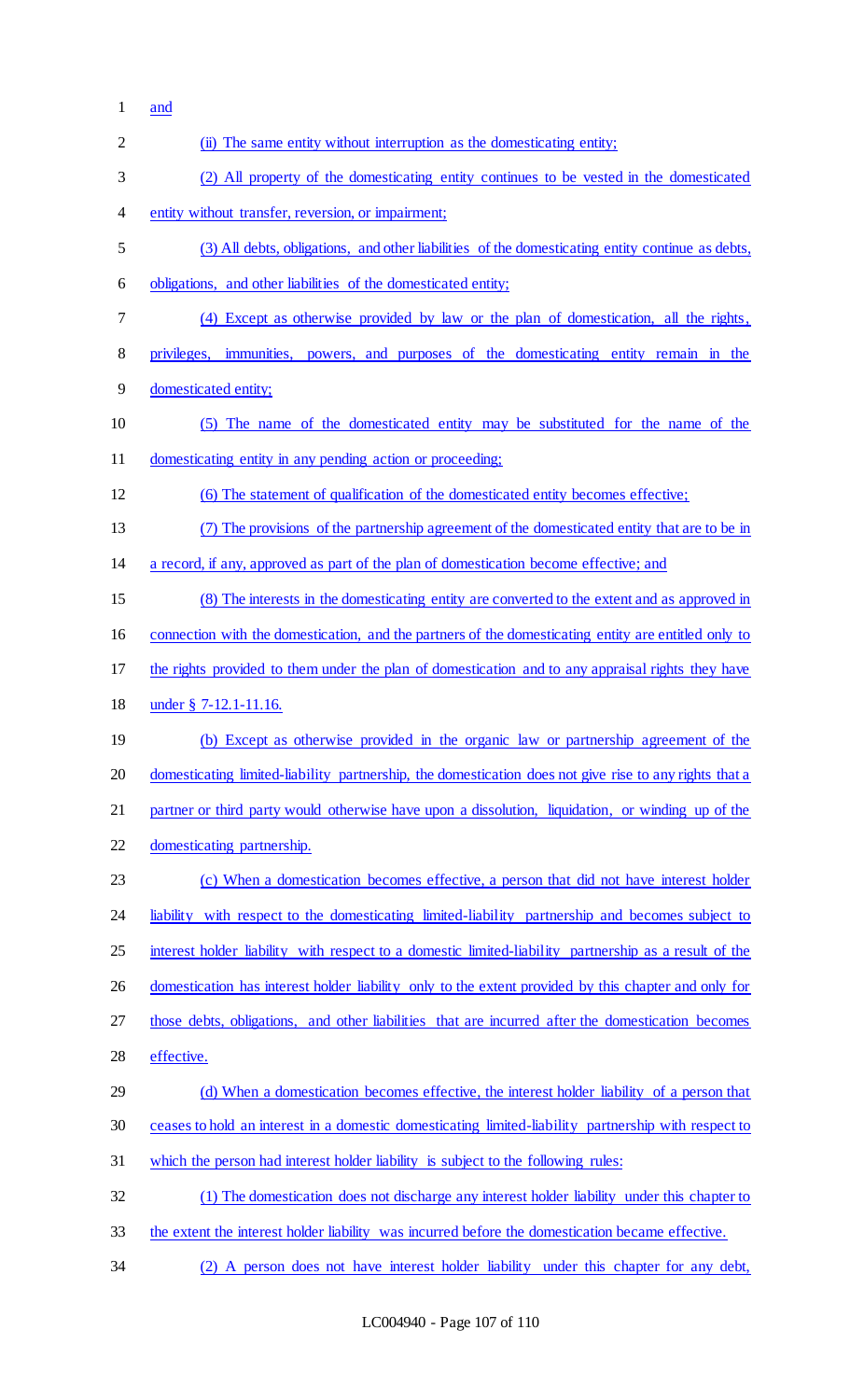| $\mathbf{1}$   | obligation, or other liability that is incurred after the domestication becomes effective.                 |
|----------------|------------------------------------------------------------------------------------------------------------|
| $\overline{c}$ | (3) This chapter continues to apply to the release, collection, or discharge of any interest               |
| 3              | holder liability preserved under subsection $(d)(1)$ of this section as if the domestication had not       |
| 4              | occurred.                                                                                                  |
| 5              | (4) A person has whatever rights of contribution from any other person as are provided by                  |
| 6              | this chapter, law other than this chapter, or the partnership agreement of the domestic domesticating      |
| 7              | limited-liability partnership with respect to any interest holder liability preserved under subsection     |
| 8              | $(d)(1)$ of this section as if the domestication had not occurred.                                         |
| 9              | (e) When a domestication becomes effective, a foreign limited-liability partnership that is                |
| 10             | the domesticated partnership may be served with process in this state for the collection and               |
| 11             | enforcement of any of its debts, obligations, and other liabilities as provided in § 7-12.1-119.           |
| 12             | (f) If the domesticating limited-liability partnership is a registered foreign entity, the                 |
| 13             | registration of the partnership is canceled when the domestication becomes effective.                      |
| 14             | (g) A domestication does not require a domestic domesticating limited-liability partnership                |
| 15             | to wind up its business and does not constitute or cause the dissolution of the partnership.               |
| 16             | <b>ARTICLE 12</b>                                                                                          |
| 17             | <b>MISCELLANEOUS PROVISIONS</b>                                                                            |
|                |                                                                                                            |
| 18             | 7-12.1-1201. Uniformity of application and construction.                                                   |
| 19             | In applying and construing this uniform act, consideration must be given to the need to                    |
| 20             | promote uniformity of the law with respect to its subject matter among states that enact it.               |
| 21             | 7-12.1-1202. Relation to Electronic Signatures in Global and National Commerce Act.                        |
| 22             | This chapter modifies, limits, and supersedes the Electronic Signatures in Global and                      |
|                | National Commerce Act, 15 U.S.C. Section 7001 et seq., but does not modify, limit, or supersede            |
|                | Section $101(c)$ of that act, 15 U.S.C. Section $7001(c)$ , or authorize electronic delivery of any of the |
| 23<br>24<br>25 | notices described in Section 103(b) of that act, 15 U.S.C. Section 7003(b).                                |
| 26             | 7-12.1-1203. Savings clause.                                                                               |
| 27             | This chapter does not affect an action commenced, proceeding brought, or right accrued                     |
| 28             | before the effective date of this chapter.                                                                 |
| 29             | 7-12.1-1204. Severability clause.                                                                          |
| 30             | If any provision of this chapter or its application to any person or circumstance is held                  |
| 31             | invalid, the invalidity does not affect other provisions or applications of this chapter which can be      |
| 32             | given effect without the invalid provision or application, and to this end the provisions of this          |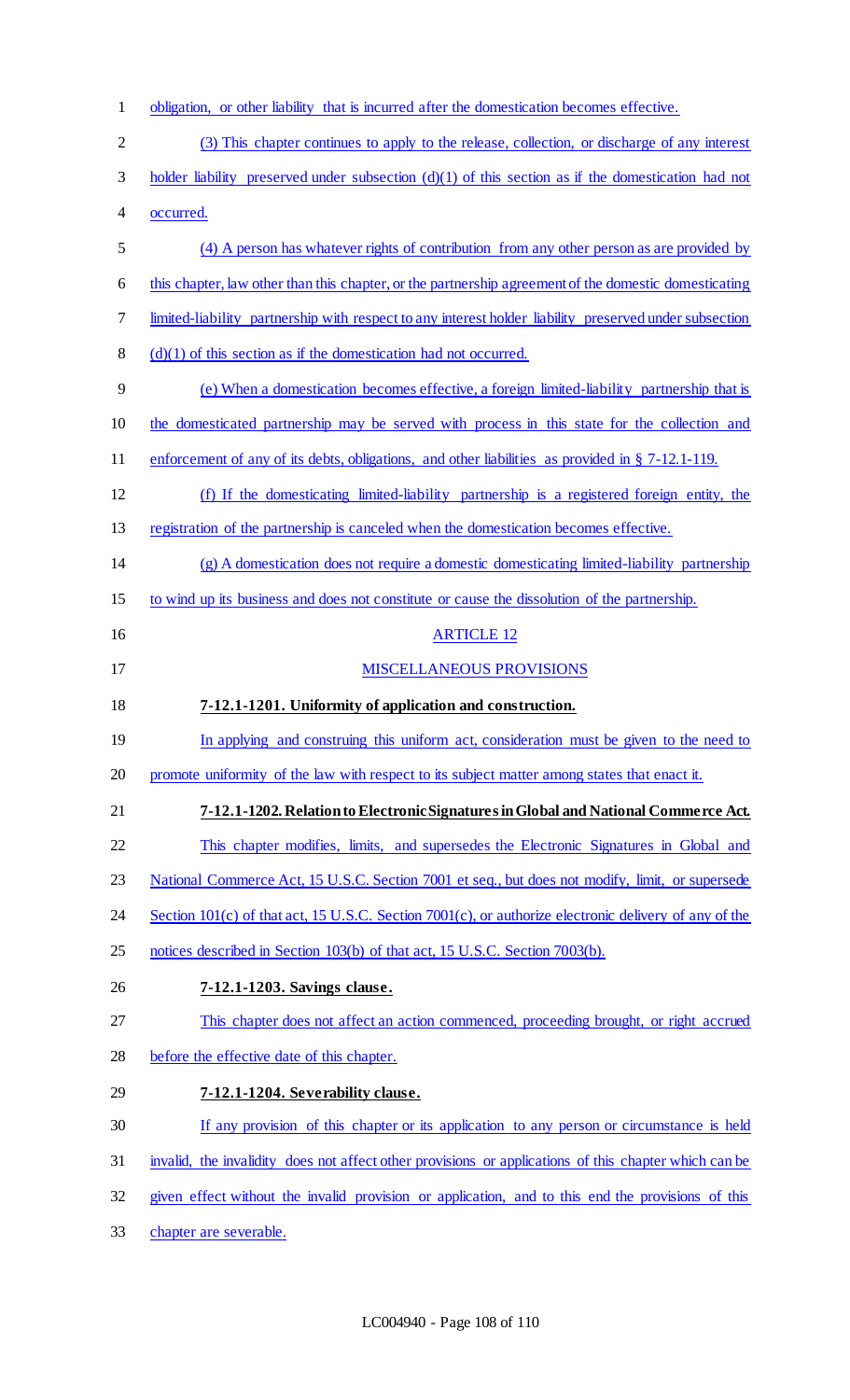======== LC004940 ========